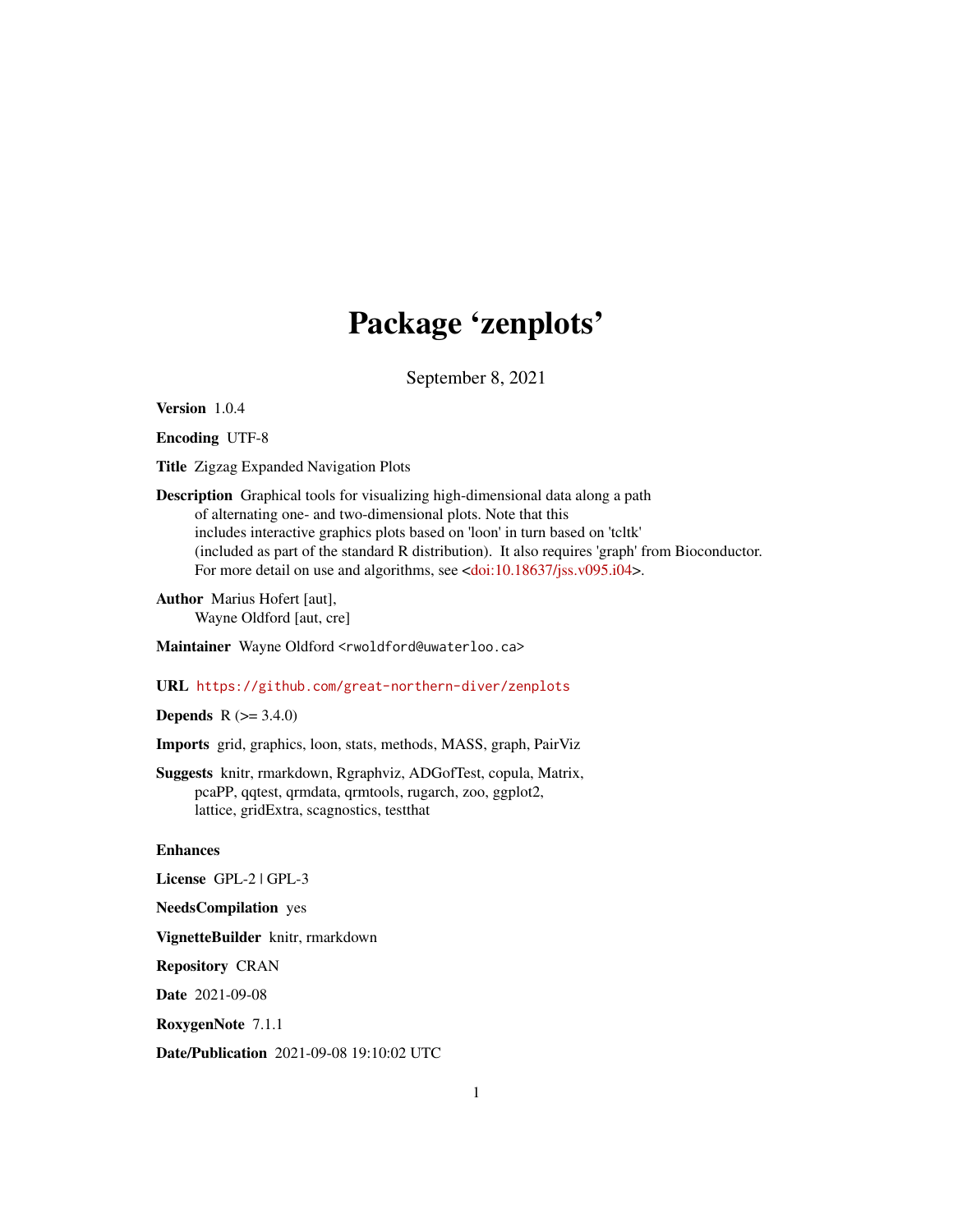# R topics documented:

|                                                                                                                   | $\overline{4}$ |
|-------------------------------------------------------------------------------------------------------------------|----------------|
|                                                                                                                   | $\overline{4}$ |
|                                                                                                                   | 5              |
|                                                                                                                   | $\overline{7}$ |
|                                                                                                                   | 8              |
|                                                                                                                   | 9              |
|                                                                                                                   | 10             |
|                                                                                                                   | 11             |
|                                                                                                                   | 12             |
|                                                                                                                   | 13             |
|                                                                                                                   | 14             |
|                                                                                                                   | 16             |
|                                                                                                                   | -17            |
|                                                                                                                   | <sup>18</sup>  |
|                                                                                                                   |                |
|                                                                                                                   |                |
|                                                                                                                   |                |
|                                                                                                                   |                |
|                                                                                                                   |                |
|                                                                                                                   |                |
|                                                                                                                   |                |
|                                                                                                                   |                |
|                                                                                                                   |                |
|                                                                                                                   |                |
|                                                                                                                   |                |
|                                                                                                                   |                |
|                                                                                                                   |                |
|                                                                                                                   |                |
|                                                                                                                   |                |
|                                                                                                                   |                |
|                                                                                                                   |                |
|                                                                                                                   |                |
|                                                                                                                   |                |
| $groupData \dots \dots \dots \dots \dots \dots \dots \dots \dots \dots \dots \dots \dots \dots \dots \dots \dots$ | 44             |
|                                                                                                                   |                |
|                                                                                                                   |                |
|                                                                                                                   | 47             |
| happiness                                                                                                         | 48             |
| hist_1d_graphics                                                                                                  | 50             |
|                                                                                                                   | 51             |
| hist 1d loon                                                                                                      | 52             |
|                                                                                                                   | 53             |
|                                                                                                                   | 54             |
|                                                                                                                   | 55             |
| jitter_1d_grid                                                                                                    | 56             |
|                                                                                                                   | 57             |
|                                                                                                                   |                |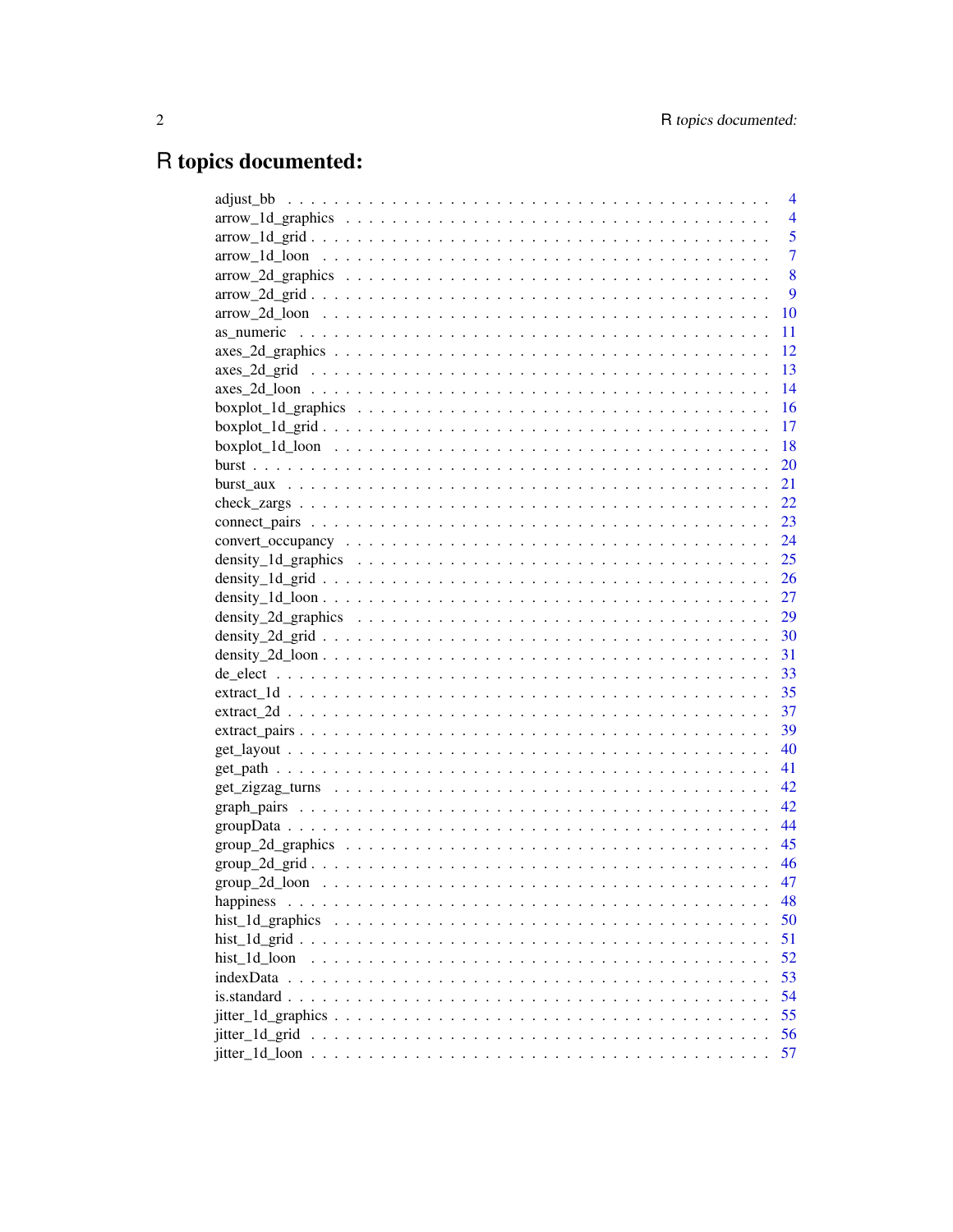|                                                                                                                      | 59   |
|----------------------------------------------------------------------------------------------------------------------|------|
|                                                                                                                      | 60   |
|                                                                                                                      | 61   |
|                                                                                                                      | 63   |
|                                                                                                                      | 64   |
|                                                                                                                      | 65   |
|                                                                                                                      | 67   |
|                                                                                                                      | 67   |
|                                                                                                                      | 68   |
| $layout_2d_graphics \ldots \ldots \ldots \ldots \ldots \ldots \ldots \ldots \ldots \ldots \ldots \ldots \ldots$      | 68   |
|                                                                                                                      | 69   |
|                                                                                                                      | - 70 |
|                                                                                                                      |      |
|                                                                                                                      |      |
|                                                                                                                      |      |
|                                                                                                                      |      |
|                                                                                                                      |      |
|                                                                                                                      | 75   |
|                                                                                                                      | 75   |
|                                                                                                                      | 76   |
|                                                                                                                      | 77   |
|                                                                                                                      | 77   |
|                                                                                                                      | 78   |
| $plot\_exists \dots \dots \dots \dots \dots \dots \dots \dots \dots \dots \dots \dots \dots \dots \dots \dots \dots$ | 79   |
|                                                                                                                      | 79   |
|                                                                                                                      | 80   |
|                                                                                                                      | 81   |
|                                                                                                                      | 82   |
|                                                                                                                      | 83   |
|                                                                                                                      |      |
|                                                                                                                      |      |
|                                                                                                                      | 87   |
|                                                                                                                      | 88   |
|                                                                                                                      | 89   |
|                                                                                                                      | 91   |
|                                                                                                                      | 92   |
|                                                                                                                      | 93   |
|                                                                                                                      | 94   |
|                                                                                                                      | 95   |
|                                                                                                                      | 96   |
| rect 2d loon                                                                                                         |      |
| rug_1d_graphics                                                                                                      | 98   |
|                                                                                                                      | 99   |
|                                                                                                                      |      |
| turn checker                                                                                                         |      |
|                                                                                                                      |      |
|                                                                                                                      |      |
|                                                                                                                      |      |
|                                                                                                                      |      |
| zenpath                                                                                                              |      |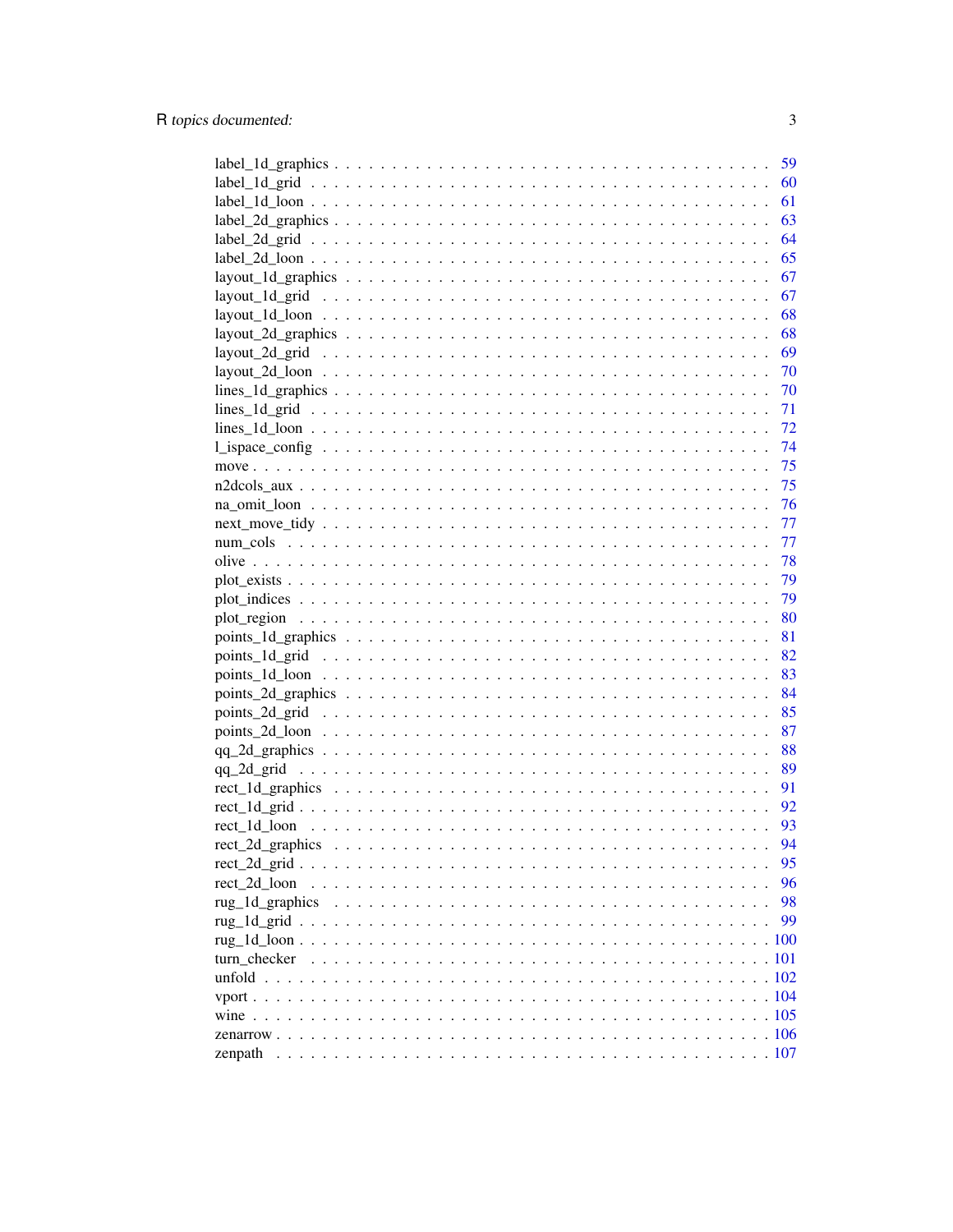| Index |  |  |  |  |  |  |  |  |  |  |  |  |  |  |  |  |  |  | 122 |
|-------|--|--|--|--|--|--|--|--|--|--|--|--|--|--|--|--|--|--|-----|

adjust\_bb *Auxiliary function for adjusting a bounding box*

# Description

Auxiliary function for adjusting a bounding box

#### Usage

```
adjust_bb(lastturn, coordslastBB, w, h)
```
#### Arguments

| lastturn     | last turn                            |
|--------------|--------------------------------------|
| coordslastBB | coordinates of the last bounding box |
| W            | width                                |
| h            | height                               |

### Value

Coordinates of the adjusted bounding box

# Author(s)

Wayne Oldford

<span id="page-3-1"></span>arrow\_1d\_graphics *Arrow plot in 1d using R's base graphics*

# Description

Arrow plot in 1d using R's base graphics

```
arrow_1d_graphics(
  zargs,
  loc = c(0.5, 0.5),angle = 60,
  length = 0.6,
  add = FALSE,plot... = NULL,...
\mathcal{E}
```
<span id="page-3-0"></span>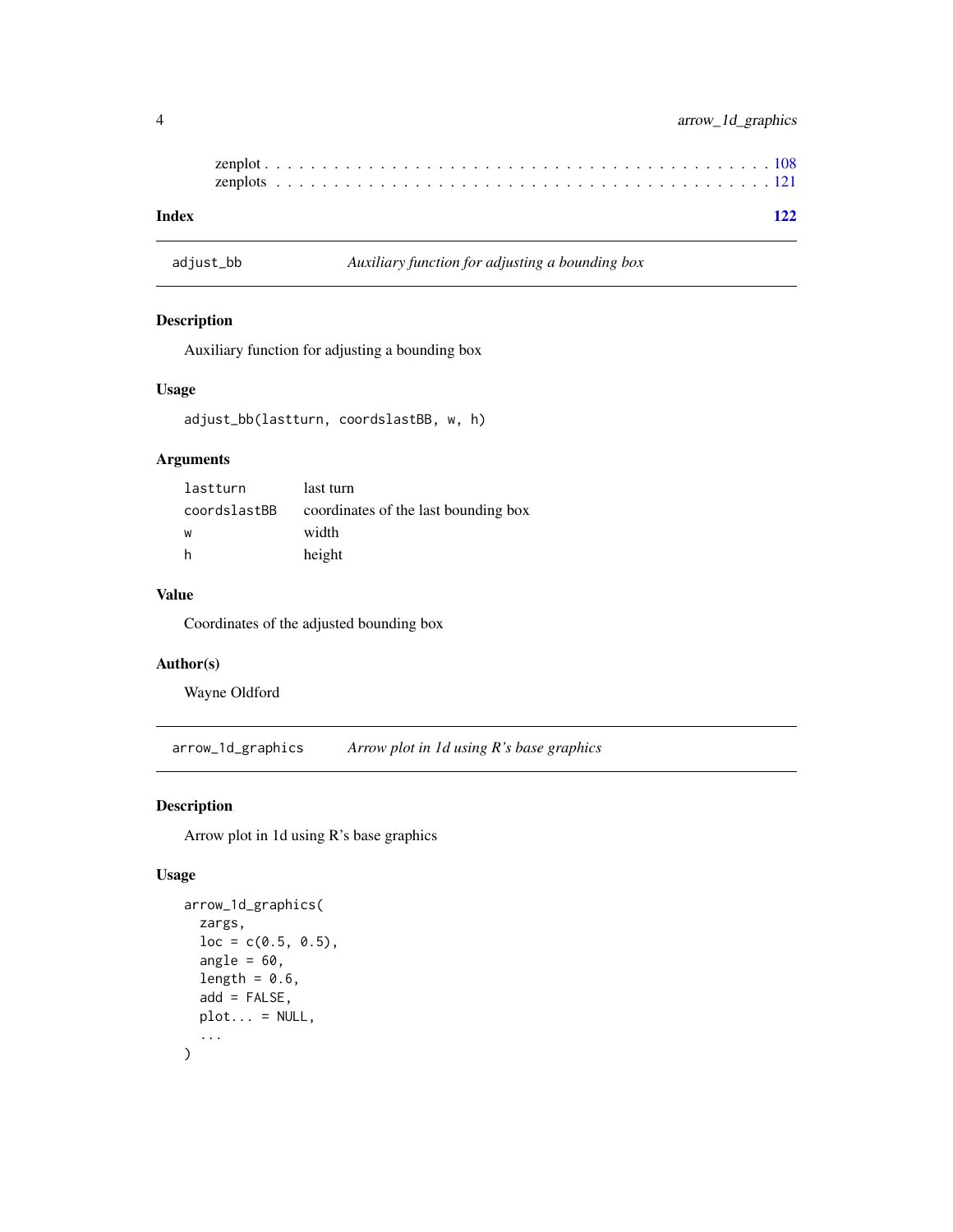# <span id="page-4-0"></span>arrow\_1d\_grid 5

#### **Arguments**

| zargs           | argument list as passed from zenplot()                                                                          |
|-----------------|-----------------------------------------------------------------------------------------------------------------|
| 1 <sub>oc</sub> | $(x,y)$ -location in [0,1] $\textdegree$ 2; 0 corresponds to left, 1 to right (in the direction of the<br>path) |
| angle           | angle in $[0, 180]$                                                                                             |
| length          | length of the arrow in $[0,1]$ from tip to base                                                                 |
| add             | logical indicating whether this plot should be added to the last one                                            |
| plot            | additional arguments passed to plot_region()                                                                    |
| $\ddotsc$       | additional arguments passed to segments()                                                                       |

#### Value

invisible()

### Author(s)

Marius Hofert and Wayne Oldford

# See Also

Other default 1d plot functions using R's base graphics: [boxplot\\_1d\\_graphics\(](#page-15-1)), [density\\_1d\\_graphics\(](#page-24-1)), [hist\\_1d\\_graphics\(](#page-49-1)), [jitter\\_1d\\_graphics\(](#page-54-1)), [label\\_1d\\_graphics\(](#page-58-1)), [lines\\_1d\\_graphics\(](#page-69-1)), [points\\_1d\\_graphics\(](#page-80-1)), [rect\\_1d\\_graphics\(](#page-90-1)), [rug\\_1d\\_graphics\(](#page-97-1))

Other default 1d plot functions: [arrow\\_1d\\_grid\(](#page-4-1)), [arrow\\_1d\\_loon\(](#page-6-1)), [boxplot\\_1d\\_graphics\(](#page-15-1)), [boxplot\\_1d\\_grid\(](#page-16-1)), [boxplot\\_1d\\_loon\(](#page-17-1)), [density\\_1d\\_graphics\(](#page-24-1)), [density\\_1d\\_grid\(](#page-25-1)), [density\\_1d\\_loon\(](#page-26-1)), [extract\\_1d\(](#page-34-1)), [hist\\_1d\\_graphics\(](#page-49-1)), [hist\\_1d\\_grid\(](#page-50-1)), [hist\\_1d\\_loon\(](#page-51-1)), [jitter\\_1d\\_graphics\(](#page-54-1)), [jitter\\_1d\\_grid\(](#page-55-1)), [jitter\\_1d\\_loon\(](#page-56-1)), [label\\_1d\\_graphics\(](#page-58-1)), [label\\_1d\\_grid\(](#page-59-1)), [label\\_1d\\_loon\(](#page-60-1)), [lines\\_1d\\_graphics\(](#page-69-1)), [lines\\_1d\\_grid\(](#page-70-1)), [lines\\_1d\\_loon\(](#page-71-1)), [points\\_1d\\_graphics\(](#page-80-1)), [points\\_1d\\_grid\(](#page-81-1)), [points\\_1d\\_loon\(](#page-82-1)), [rect\\_1d\\_graphics\(](#page-90-1)), [rect\\_1d\\_grid\(](#page-91-1)), [rect\\_1d\\_loon\(](#page-92-1)), [rug\\_1d\\_graphics\(](#page-97-1)), [rug\\_1d\\_grid\(](#page-98-1)), [rug\\_1d\\_loon\(](#page-99-1))

<span id="page-4-1"></span>arrow\_1d\_grid *Arrow plot in 1d using the grid package*

# Description

Arrow plot in 1d using the grid package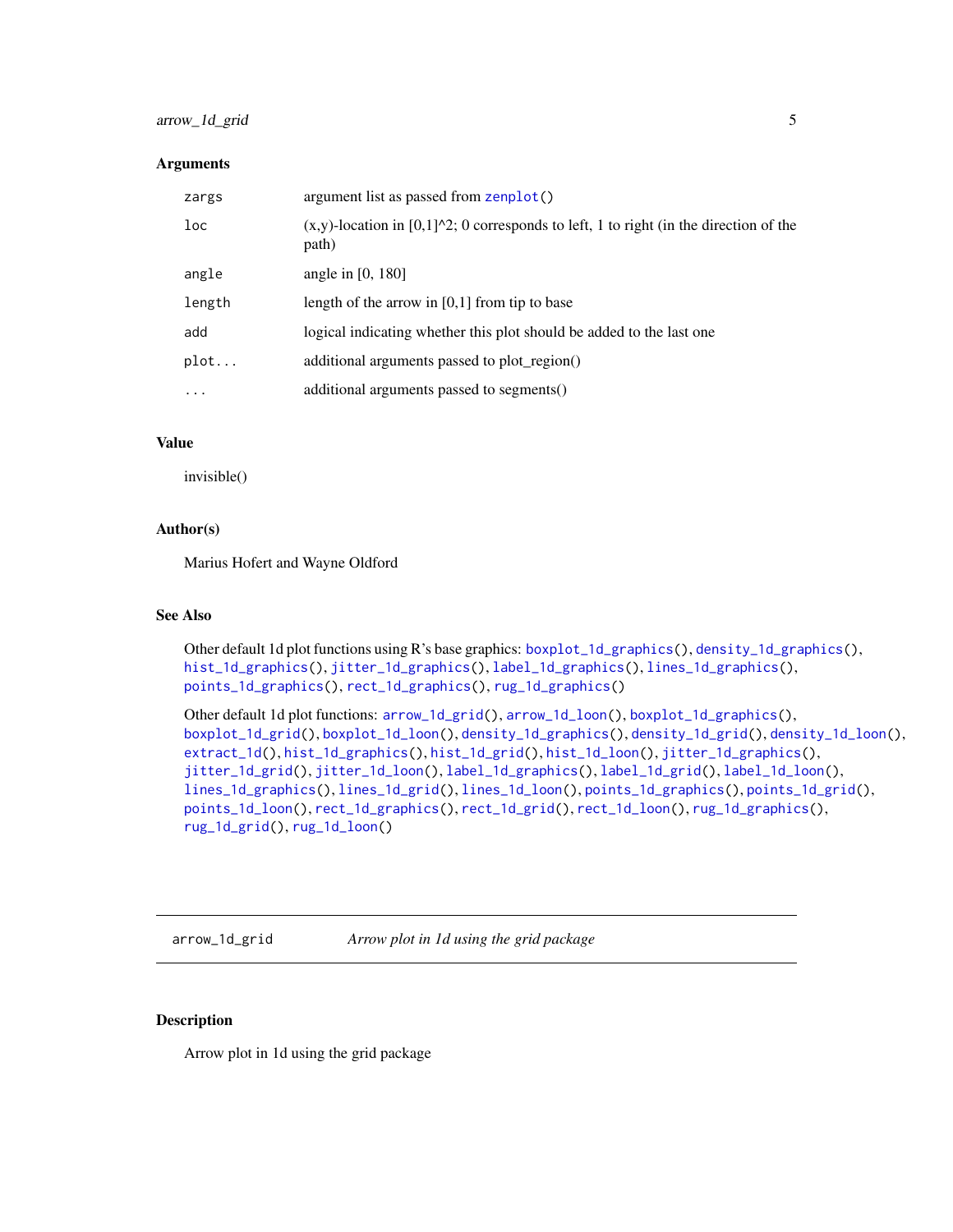### Usage

```
arrow_1d_grid(
  zargs,
  loc = c(0.5, 0.5),
  angle = 60,
  length = 0.6,
  draw = FALSE,...
)
```
## **Arguments**

| zargs     | argument list as passed from zenplot()                                                                      |
|-----------|-------------------------------------------------------------------------------------------------------------|
| loc       | $(x,y)$ -location in [0,1] $\text{2}$ ; 0 corresponds to left, 1 to right (in the direction of the<br>path) |
| angle     | angle from the shaft to the edge of the arrow head                                                          |
| length    | length of the arrow in $[0,1]$ from tip to base                                                             |
| draw      | logical indicating whether drawing should take place                                                        |
| $\ddotsc$ | additional arguments passed to gpar()                                                                       |

# Value

grob (invisibly)

# Author(s)

Marius Hofert and Wayne Oldford

# See Also

Other default 1d plot functions using the grid package: [boxplot\\_1d\\_grid\(](#page-16-1)), [density\\_1d\\_grid\(](#page-25-1)), [hist\\_1d\\_grid\(](#page-50-1)), [jitter\\_1d\\_grid\(](#page-55-1)), [label\\_1d\\_grid\(](#page-59-1)), [lines\\_1d\\_grid\(](#page-70-1)), [points\\_1d\\_grid\(](#page-81-1)), [rect\\_1d\\_grid\(](#page-91-1)), [rug\\_1d\\_grid\(](#page-98-1))

```
Other default 1d plot functions: arrow_1d_graphics(), arrow_1d_loon(), boxplot_1d_graphics(),
boxplot_1d_grid(), boxplot_1d_loon(), density_1d_graphics(), density_1d_grid(), density_1d_loon(),
extract_1d(), hist_1d_graphics(), hist_1d_grid(), hist_1d_loon(), jitter_1d_graphics(),
jitter_1d_grid(), jitter_1d_loon(), label_1d_graphics(), label_1d_grid(), label_1d_loon(),
lines_1d_graphics(), lines_1d_grid(), lines_1d_loon(), points_1d_graphics(), points_1d_grid(),
points_1d_loon(), rect_1d_graphics(), rect_1d_grid(), rect_1d_loon(), rug_1d_graphics(),
rug_1d_grid(), rug_1d_loon()
```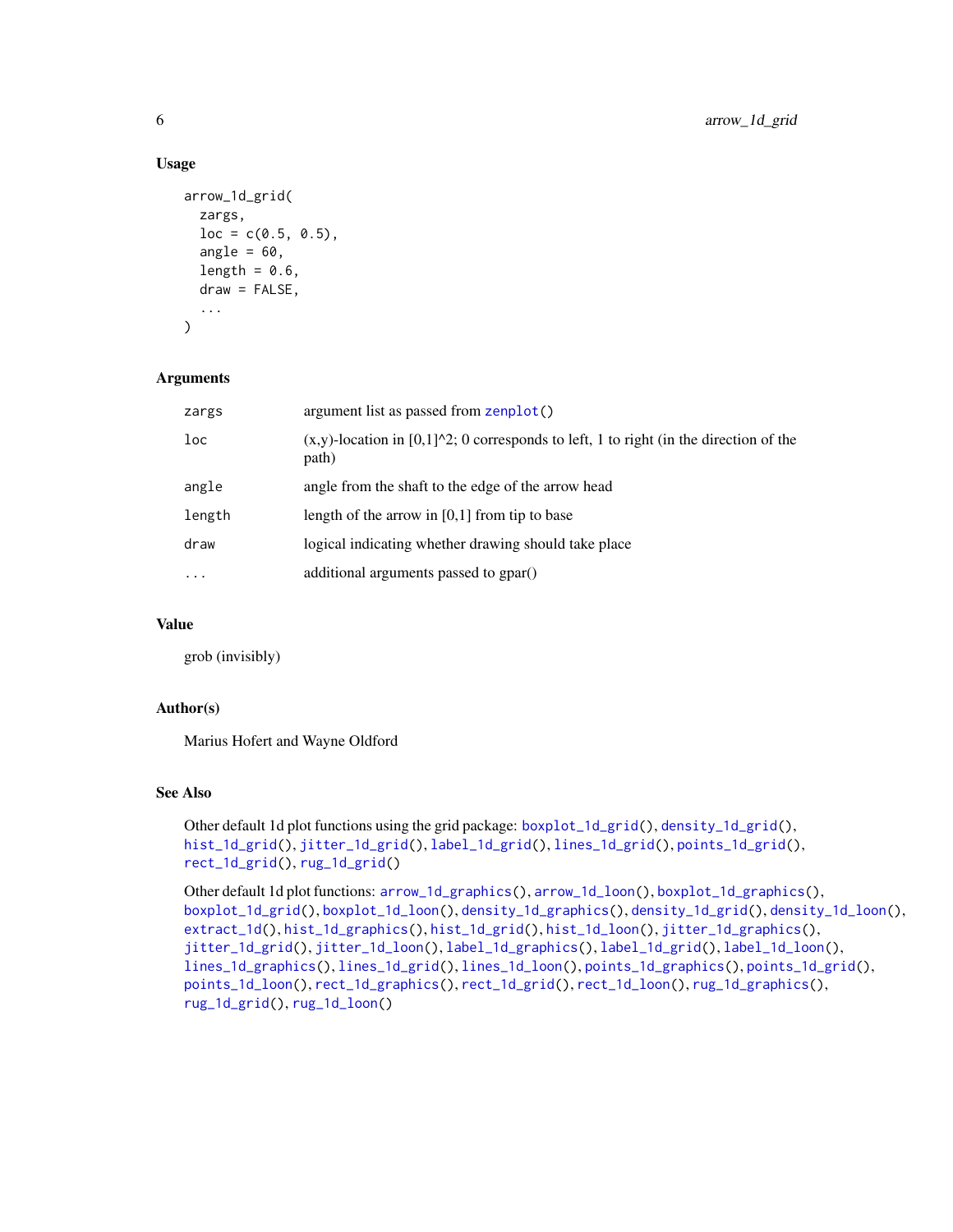<span id="page-6-1"></span><span id="page-6-0"></span>

# Description

Arrow plot in 1d using the interactive loon package

# Usage

```
arrow_1d_loon(
 zargs,
  loc = c(0.5, 0.5),length = 0.6,
  angle = NULL,
  linkingGroup = NULL,
  showLabels = FALSE,
  showScales = FALSE,
  showGuides = FALSE,
 baseplot = NULL,
 parent = NULL,
  ...
)
```
# Arguments

| The argument list as passed from zenplot()                               |
|--------------------------------------------------------------------------|
| The $(x,y)$ location of the center of the arrow                          |
| The length of the arrow                                                  |
| The angle from the shaft to the edge of the arrow head                   |
| A string specifying the initial group of plots to be linked to this plot |
| Logical determining whether axis labels are displayed                    |
| Logical determining whether scales are displayed                         |
| Logical determining whether the background guidelines are displayed      |
| If non-null the base plot on which the plot should be layered            |
| The tk parent for this loon plot widget                                  |
| Additional parameters passed to loon::1_layer_line()                     |
|                                                                          |

# Value

A loon loon::l\_plot(...)

# Author(s)

Marius Hofert and Wayne Oldford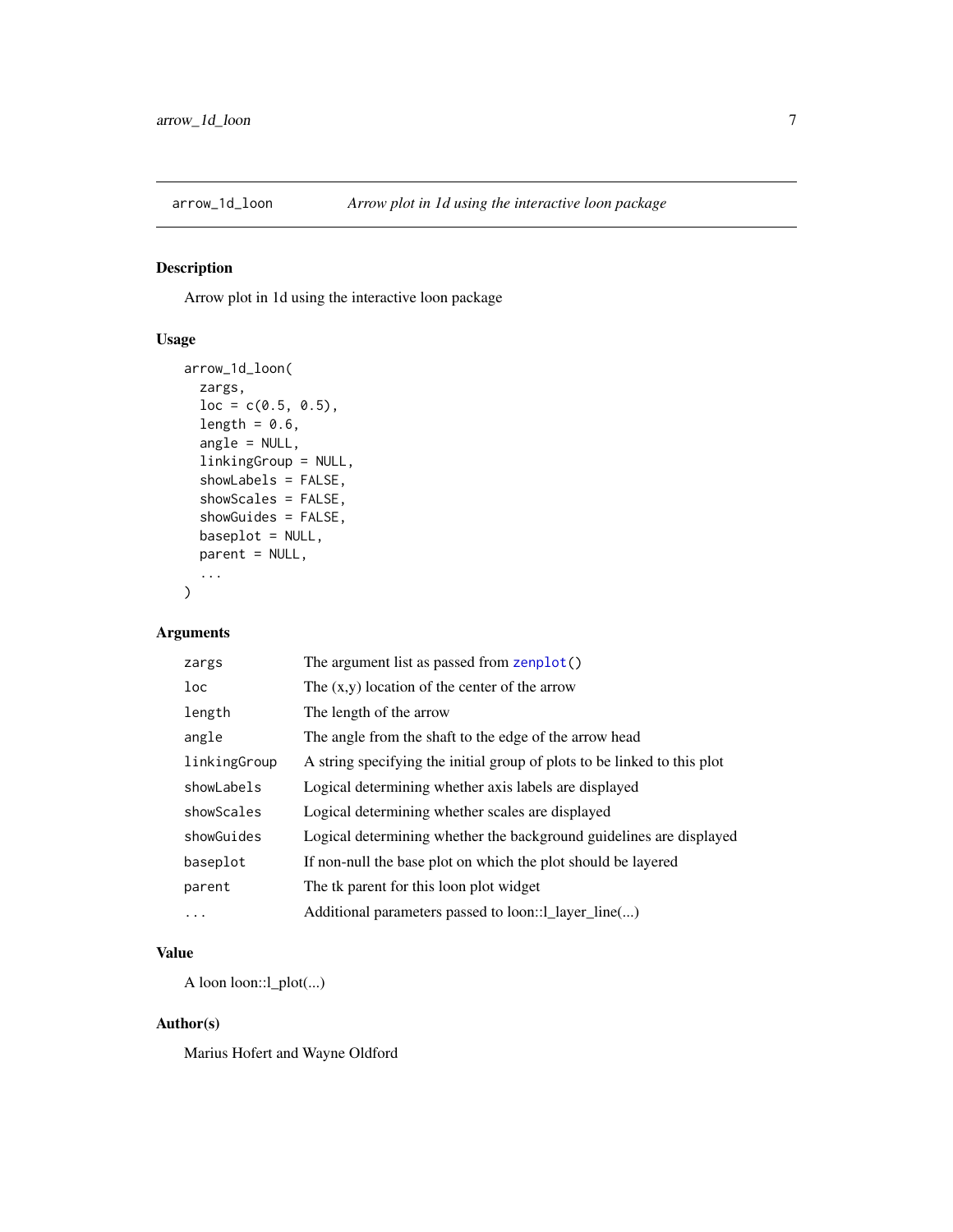# See Also

Other default 1d plot functions using the interactive loon package: [boxplot\\_1d\\_loon\(](#page-17-1)), [density\\_1d\\_loon\(](#page-26-1)), [hist\\_1d\\_loon\(](#page-51-1)), [jitter\\_1d\\_loon\(](#page-56-1)), [label\\_1d\\_loon\(](#page-60-1)), [lines\\_1d\\_loon\(](#page-71-1)), [points\\_1d\\_loon\(](#page-82-1)), [rect\\_1d\\_loon\(](#page-92-1)), [rug\\_1d\\_loon\(](#page-99-1))

```
Other default 1d plot functions: arrow_1d_graphics(), arrow_1d_grid(), boxplot_1d_graphics(),
boxplot_1d_grid(), boxplot_1d_loon(), density_1d_graphics(), density_1d_grid(), density_1d_loon(),
extract_1d(), hist_1d_graphics(), hist_1d_grid(), hist_1d_loon(), jitter_1d_graphics(),
jitter_1d_grid(), jitter_1d_loon(), label_1d_graphics(), label_1d_grid(), label_1d_loon(),
lines_1d_graphics(), lines_1d_grid(), lines_1d_loon(), points_1d_graphics(), points_1d_grid(),
points_1d_loon(), rect_1d_graphics(), rect_1d_grid(), rect_1d_loon(), rug_1d_graphics(),
rug_1d_grid(), rug_1d_loon()
```
<span id="page-7-1"></span>arrow\_2d\_graphics *Arrow plot in 2d using R's base graphics*

#### Description

Arrow plot in 2d using R's base graphics

#### Usage

```
arrow_2d_graphics(
  zargs,
  loc = c(0.5, 0.5),
  angle = 60,
  length = 0.2,
  add = FALSE,group... = NULL,plot... = NULL,...
)
```
#### Arguments

| zargs    | argument list as passed from zenplot()                               |
|----------|----------------------------------------------------------------------|
| loc      | $(x,y)$ -location (in $(0,1)^{2}$ ) of the center of the arrow       |
| angle    | angle from the shaft to the edge of the arrow head                   |
| length   | length of the arrow in $[0,1]$ from tip to base                      |
| add      | logical indicating whether this plot should be added to the last one |
| group    | list of arguments passed to group_2d_graphics (or NULL)              |
| plot     | additional arguments passed to plot_region()                         |
| $\cdots$ | additional arguments passed to points()                              |
|          |                                                                      |

<span id="page-7-0"></span>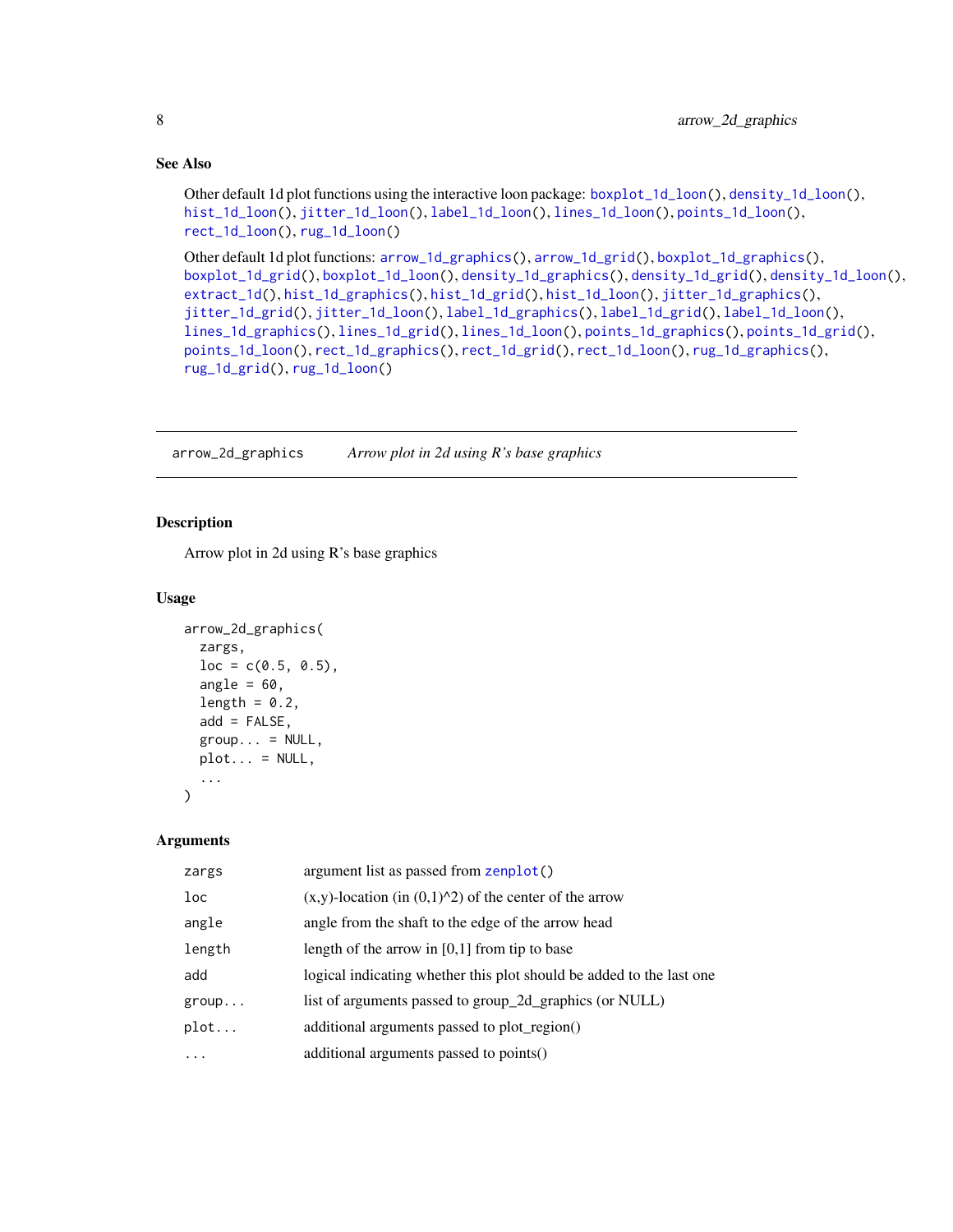<span id="page-8-0"></span>arrow\_2d\_grid 9

# Value

invisible()

# Author(s)

Marius Hofert and Wayne Oldford

# See Also

```
Other default 2d plot functions using R's base graphics: axes_2d_graphics(), density_2d_graphics(),
group_2d_graphics(), label_2d_graphics(), points_2d_graphics(), qq_2d_graphics(), rect_2d_graphics()
Other default 2d plot functions: arrow_2d_grid(), arrow_2d_loon(), axes_2d_graphics(),
axes_2d_grid(), axes_2d_loon(), density_2d_graphics(), density_2d_grid(), density_2d_loon(),
extract_2d(), group_2d_graphics(), group_2d_grid(), group_2d_loon(), label_2d_graphics(),
label_2d_grid(), label_2d_loon(), points_2d_graphics(), points_2d_grid(), points_2d_loon(),
qq_2d_graphics(), qq_2d_grid(), rect_2d_graphics(), rect_2d_grid(), rect_2d_loon()
```
<span id="page-8-1"></span>arrow\_2d\_grid *Arrow plot in 2d using the grid package*

# Description

Arrow plot in 2d using the grid package

## Usage

```
arrow_2d_grid(
  zargs,
  loc = c(0.5, 0.5),angle = 60,
  length = 0.2,
  group... = list(cex = 0.66),
  draw = FALSE,
  ...
)
```
#### Arguments

| zargs  | argument list as passed from zenplot()               |
|--------|------------------------------------------------------|
| loc    | $(x,y)$ -location of the center of the arrow         |
| angle  | angle from the shaft to the edge of the arrow head   |
| length | length of the arrow in $[0,1]$ from tip to base      |
| group  | list of arguments passed to group_2d_grid (or NULL)  |
| draw   | logical indicating whether drawing should take place |
|        | additional arguments passed to gpar()                |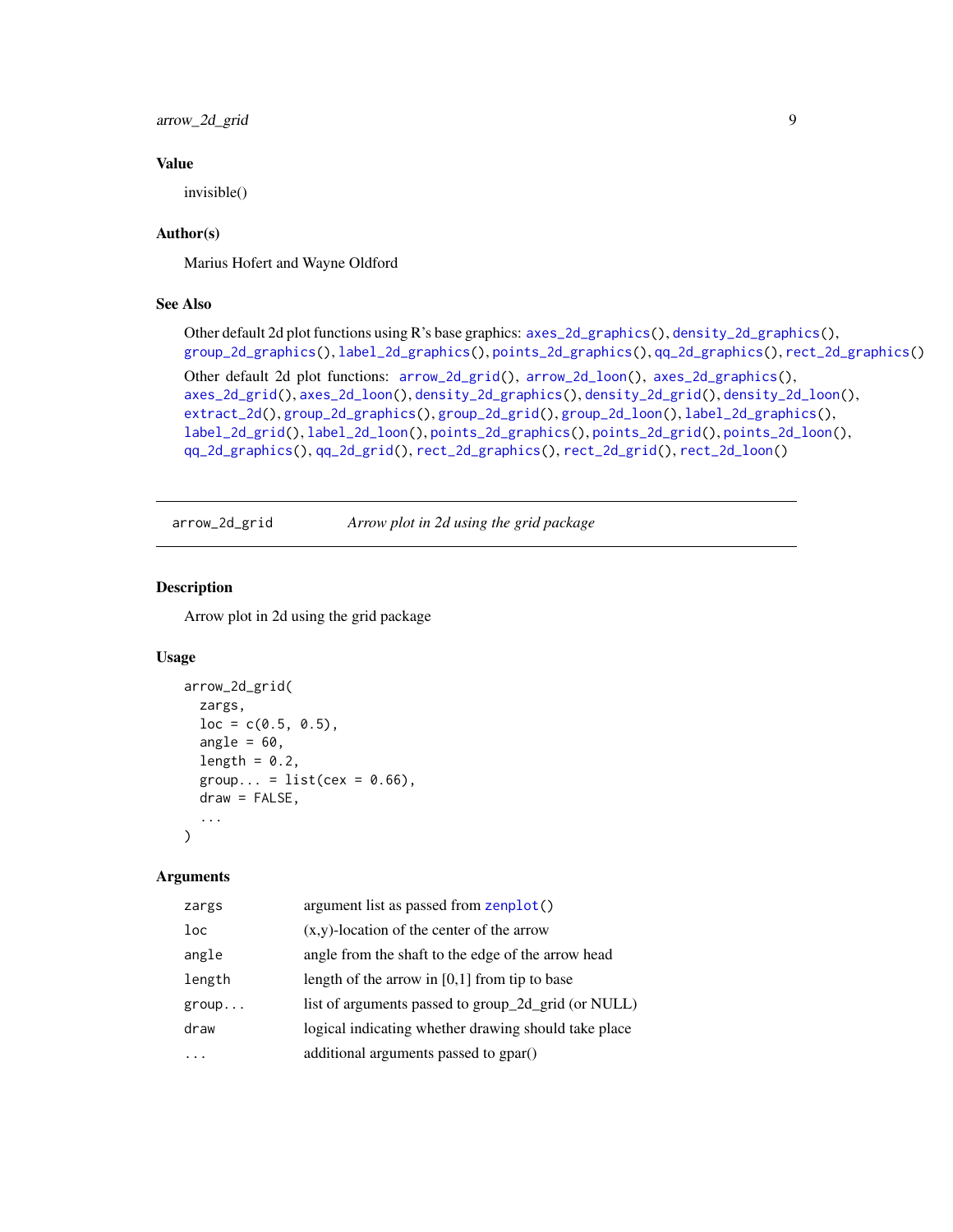# Value

grob (invisibly)

# Author(s)

Marius Hofert and Wayne Oldford

# See Also

Other default 2d plot functions using the grid package: [axes\\_2d\\_grid\(](#page-12-1)), [density\\_2d\\_grid\(](#page-29-1)), [group\\_2d\\_grid\(](#page-45-1)), [label\\_2d\\_grid\(](#page-63-1)), [points\\_2d\\_grid\(](#page-84-1)), [qq\\_2d\\_grid\(](#page-88-1)), [rect\\_2d\\_grid\(](#page-94-1))

```
Other default 2d plot functions: arrow_2d_graphics(), arrow_2d_loon(), axes_2d_graphics(),
axes_2d_grid(), axes_2d_loon(), density_2d_graphics(), density_2d_grid(), density_2d_loon(),
extract_2d(), group_2d_graphics(), group_2d_grid(), group_2d_loon(), label_2d_graphics(),
label_2d_grid(), label_2d_loon(), points_2d_graphics(), points_2d_grid(), points_2d_loon(),
qq_2d_graphics(), qq_2d_grid(), rect_2d_graphics(), rect_2d_grid(), rect_2d_loon()
```
<span id="page-9-1"></span>arrow\_2d\_loon *Arrow plot in 2d using the interactive loon package*

### Description

Arrow plot in 2d using the interactive loon package

```
arrow_2d_loon(
  zargs,
  loc = rep(0.5, 2),
  length = 0.2,
  angle = 30,
  linkingGroup = NULL,
  color = NULL,
  showLabels = FALSE,
  showScales = FALSE,
  showGuides = FALSE,
 baseplot = NULL,
 parent = NULL,
 group... = NULL,...
)
```
<span id="page-9-0"></span>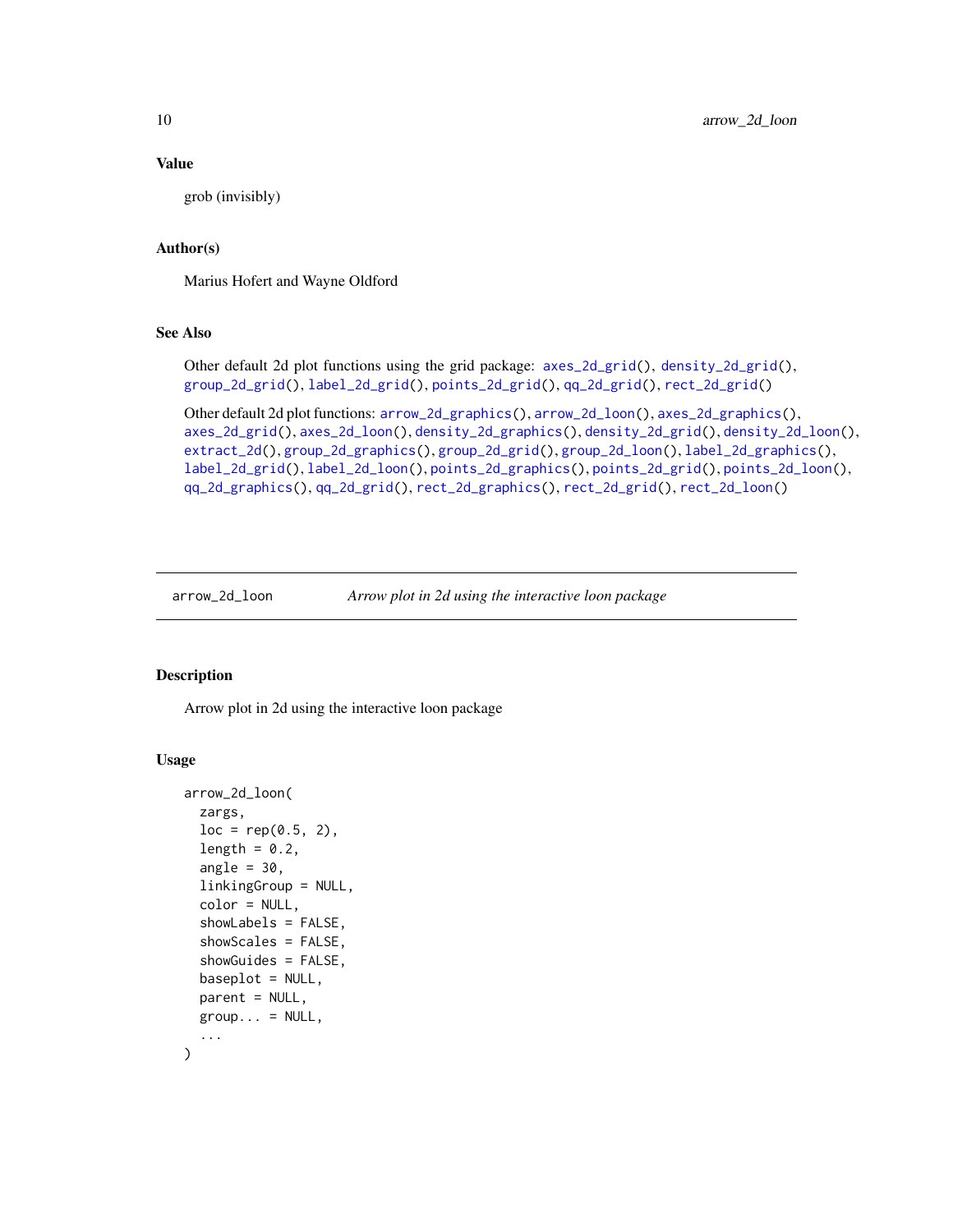# <span id="page-10-0"></span>as\_numeric 11

#### **Arguments**

| zargs        | The argument list as passed from zenplot()                          |
|--------------|---------------------------------------------------------------------|
| loc          | The $(x,y)$ location of the center of the arrow                     |
| length       | The length of the arrow                                             |
| angle        | The angle from the shaft to the edge of the arrow head              |
| linkingGroup | The initial linking group                                           |
| color        | The color                                                           |
| showLabels   | Logical determining whether axis labels are displayed               |
| showScales   | Logical determining whether scales are displayed                    |
| showGuides   | Logical determining whether the background guidelines are displayed |
| baseplot     | If non-null the base plot on which the plot should be layered       |
| parent       | The tk parent for this loon plot widget                             |
| group        | A list of arguments passed to group_2d_loon (or NULL)               |
| .            | Additional parameters passed to loon::1_layer_line()                |

### Value

the plot (invisibly)

# Author(s)

Marius Hofert and Wayne Oldford

#### See Also

Other default 2d plot functions using the interactive loon package: [axes\\_2d\\_loon\(](#page-13-1)), [density\\_2d\\_loon\(](#page-30-1)), [group\\_2d\\_loon\(](#page-46-1)), [label\\_2d\\_loon\(](#page-64-1)), [points\\_2d\\_loon\(](#page-86-1)), [rect\\_2d\\_loon\(](#page-95-1))

Other default 2d plot functions: [arrow\\_2d\\_graphics\(](#page-7-1)), [arrow\\_2d\\_grid\(](#page-8-1)), [axes\\_2d\\_graphics\(](#page-11-1)), [axes\\_2d\\_grid\(](#page-12-1)), [axes\\_2d\\_loon\(](#page-13-1)), [density\\_2d\\_graphics\(](#page-28-1)), [density\\_2d\\_grid\(](#page-29-1)), [density\\_2d\\_loon\(](#page-30-1)), [extract\\_2d\(](#page-36-1)), [group\\_2d\\_graphics\(](#page-44-1)), [group\\_2d\\_grid\(](#page-45-1)), [group\\_2d\\_loon\(](#page-46-1)), [label\\_2d\\_graphics\(](#page-62-1)), [label\\_2d\\_grid\(](#page-63-1)), [label\\_2d\\_loon\(](#page-64-1)), [points\\_2d\\_graphics\(](#page-83-1)), [points\\_2d\\_grid\(](#page-84-1)), [points\\_2d\\_loon\(](#page-86-1)), [qq\\_2d\\_graphics\(](#page-87-1)), [qq\\_2d\\_grid\(](#page-88-1)), [rect\\_2d\\_graphics\(](#page-93-1)), [rect\\_2d\\_grid\(](#page-94-1)), [rect\\_2d\\_loon\(](#page-95-1))

as\_numeric *A list of columns*

# Description

A list of columns

#### Usage

as\_numeric(x)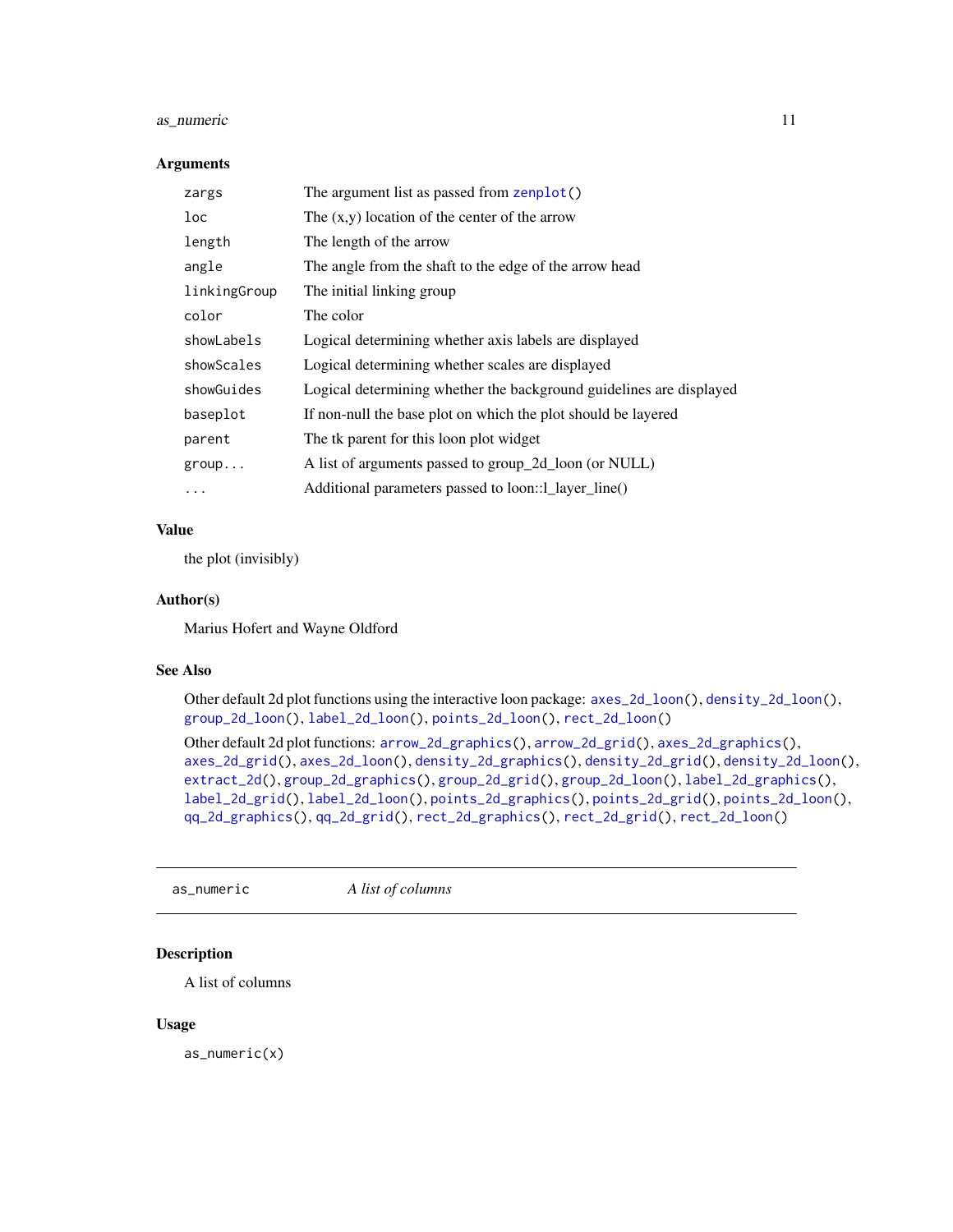<span id="page-11-0"></span>x A list of columns

### Value

A list where each column is converted to data (range() works, can be plotted, etc.)

# Note

See plot.default -> xy.coords()

# Author(s)

Marius Hofert

<span id="page-11-1"></span>axes\_2d\_graphics *Axes arrows in 2d using R's base graphics*

# Description

Axes arrows in 2d using R's base graphics

# Usage

```
axes_2d_graphics(
 zargs,
 length = 0.1,
 eps = 0.04,code = 2,
 xpd = NA,
 add = FALSE,group... = NULL,plot... = NULL,...
)
```
# Arguments

| zargs  | argument list as passed from zenplot()                                                        |
|--------|-----------------------------------------------------------------------------------------------|
| length | length of the arrow head                                                                      |
| eps    | distance by which the axes are moved away from the plot region                                |
| code   | integer code determining the kind of arrows to be drawn; see ?arrows                          |
| xpd    | logical or NA, determining the region with respect to which clipping takes place;<br>see ?par |
| add    | logical indicating whether this plot should be added to the last one                          |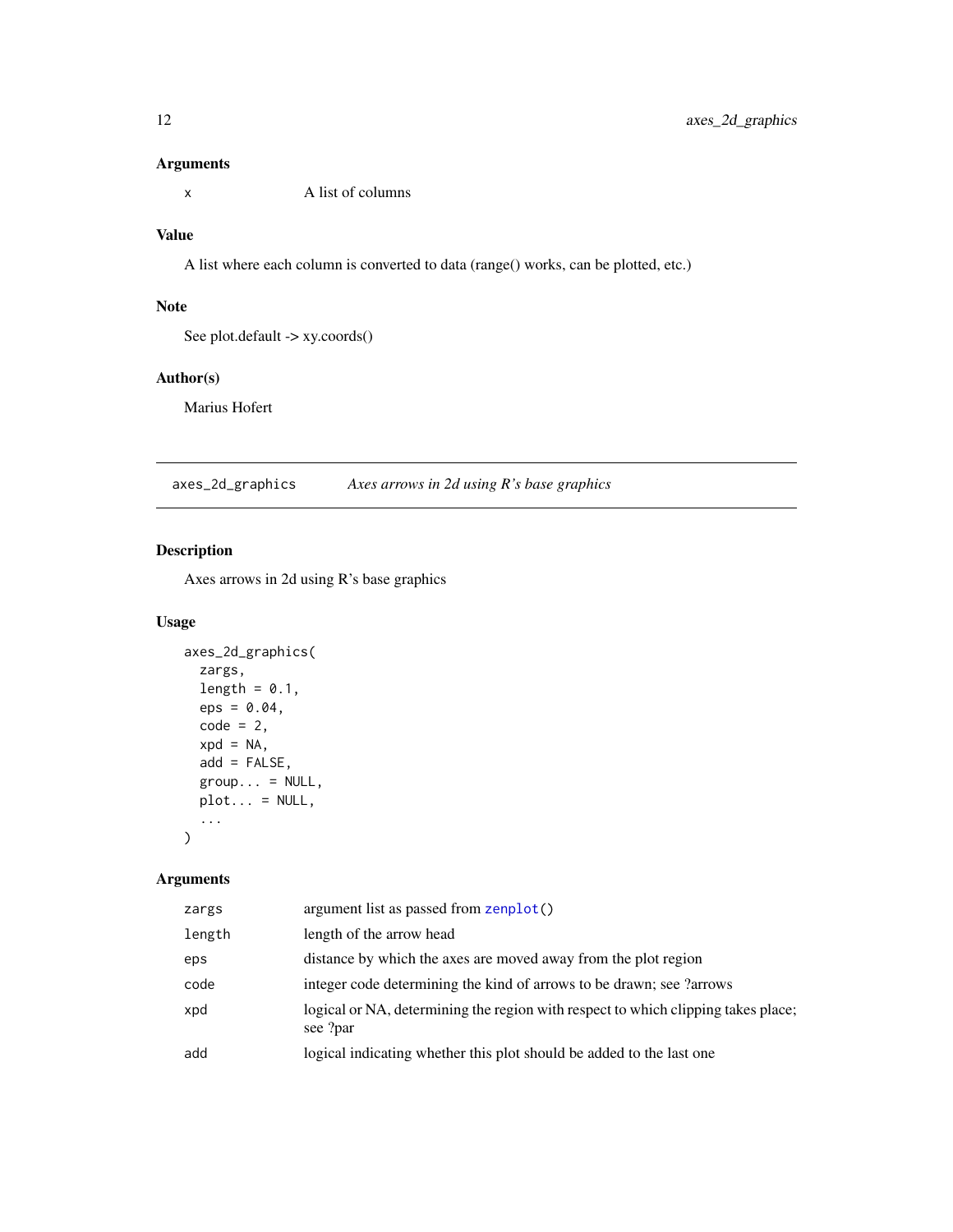<span id="page-12-0"></span>

| group    | list of arguments passed to group_2d_graphics (or NULL) |
|----------|---------------------------------------------------------|
| plot     | additional arguments passed to plot_region()            |
| $\cdots$ | additional arguments passed to points()                 |

#### Value

invisible()

# Note

Inspired by https://stat.ethz.ch/pipermail/r-help/2004-October/059525.html

#### Author(s)

Marius Hofert and Wayne Oldford

# See Also

Other default 2d plot functions using R's base graphics: [arrow\\_2d\\_graphics\(](#page-7-1)), [density\\_2d\\_graphics\(](#page-28-1)), [group\\_2d\\_graphics\(](#page-44-1)), [label\\_2d\\_graphics\(](#page-62-1)), [points\\_2d\\_graphics\(](#page-83-1)), [qq\\_2d\\_graphics\(](#page-87-1)), [rect\\_2d\\_graphics\(](#page-93-1))

Other default 2d plot functions: [arrow\\_2d\\_graphics\(](#page-7-1)), [arrow\\_2d\\_grid\(](#page-8-1)), [arrow\\_2d\\_loon\(](#page-9-1)), [axes\\_2d\\_grid\(](#page-12-1)), [axes\\_2d\\_loon\(](#page-13-1)), [density\\_2d\\_graphics\(](#page-28-1)), [density\\_2d\\_grid\(](#page-29-1)), [density\\_2d\\_loon\(](#page-30-1)), [extract\\_2d\(](#page-36-1)), [group\\_2d\\_graphics\(](#page-44-1)), [group\\_2d\\_grid\(](#page-45-1)), [group\\_2d\\_loon\(](#page-46-1)), [label\\_2d\\_graphics\(](#page-62-1)), [label\\_2d\\_grid\(](#page-63-1)), [label\\_2d\\_loon\(](#page-64-1)), [points\\_2d\\_graphics\(](#page-83-1)), [points\\_2d\\_grid\(](#page-84-1)), [points\\_2d\\_loon\(](#page-86-1)), [qq\\_2d\\_graphics\(](#page-87-1)), [qq\\_2d\\_grid\(](#page-88-1)), [rect\\_2d\\_graphics\(](#page-93-1)), [rect\\_2d\\_grid\(](#page-94-1)), [rect\\_2d\\_loon\(](#page-95-1))

<span id="page-12-1"></span>axes\_2d\_grid *Axes arrow using the grid package*

# Description

Axes arrow using the grid package

```
axes_2d_grid(
  zargs,
  angle = 30,
  length = unit(0.05, 'npc"),
  type = "open",
  eps = 0.02,
  group... = list(cex = 0.66),
  draw = FALSE,...
)
```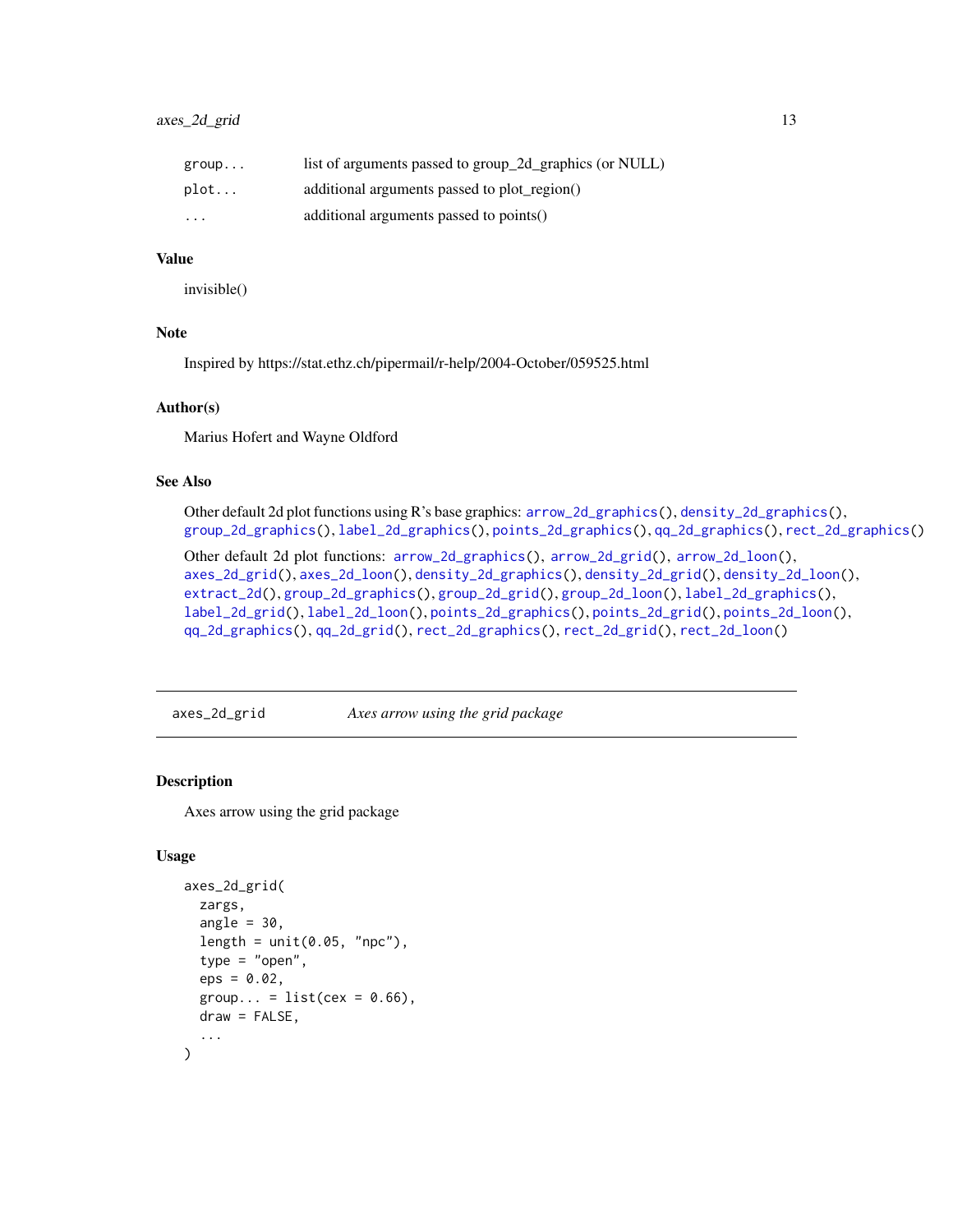<span id="page-13-0"></span>

| zargs  | argument list as passed from zenplot()                         |
|--------|----------------------------------------------------------------|
| angle  | angle of the arrow head (see ?arrow)                           |
| length | length of the arrow in $[0,1]$ from tip to base                |
| type   | type of the arrow head (see ?arrow)                            |
| eps    | distance by which the axes are moved away from the plot region |
| group  | list of arguments passed to group_2d_grid (or NULL)            |
| draw   | logical indicating whether drawing should take place           |
| .      | additional arguments passed to gpar()                          |

# Value

grob (invisibly)

# Note

Inspired by https://stat.ethz.ch/pipermail/r-help/2004-October/059525.html

# Author(s)

Marius Hofert and Wayne Oldford

#### See Also

Other default 2d plot functions using the grid package: [arrow\\_2d\\_grid\(](#page-8-1)), [density\\_2d\\_grid\(](#page-29-1)), [group\\_2d\\_grid\(](#page-45-1)), [label\\_2d\\_grid\(](#page-63-1)), [points\\_2d\\_grid\(](#page-84-1)), [qq\\_2d\\_grid\(](#page-88-1)), [rect\\_2d\\_grid\(](#page-94-1))

Other default 2d plot functions: [arrow\\_2d\\_graphics\(](#page-7-1)), [arrow\\_2d\\_grid\(](#page-8-1)), [arrow\\_2d\\_loon\(](#page-9-1)), [axes\\_2d\\_graphics\(](#page-11-1)), [axes\\_2d\\_loon\(](#page-13-1)), [density\\_2d\\_graphics\(](#page-28-1)), [density\\_2d\\_grid\(](#page-29-1)), [density\\_2d\\_loon\(](#page-30-1)), [extract\\_2d\(](#page-36-1)), [group\\_2d\\_graphics\(](#page-44-1)), [group\\_2d\\_grid\(](#page-45-1)), [group\\_2d\\_loon\(](#page-46-1)), [label\\_2d\\_graphics\(](#page-62-1)), [label\\_2d\\_grid\(](#page-63-1)), [label\\_2d\\_loon\(](#page-64-1)), [points\\_2d\\_graphics\(](#page-83-1)), [points\\_2d\\_grid\(](#page-84-1)), [points\\_2d\\_loon\(](#page-86-1)), [qq\\_2d\\_graphics\(](#page-87-1)), [qq\\_2d\\_grid\(](#page-88-1)), [rect\\_2d\\_graphics\(](#page-93-1)), [rect\\_2d\\_grid\(](#page-94-1)), [rect\\_2d\\_loon\(](#page-95-1))

<span id="page-13-1"></span>axes\_2d\_loon *Axes arrows in 2d using the interactive loon package*

## Description

Axes arrows in 2d using the interactive loon package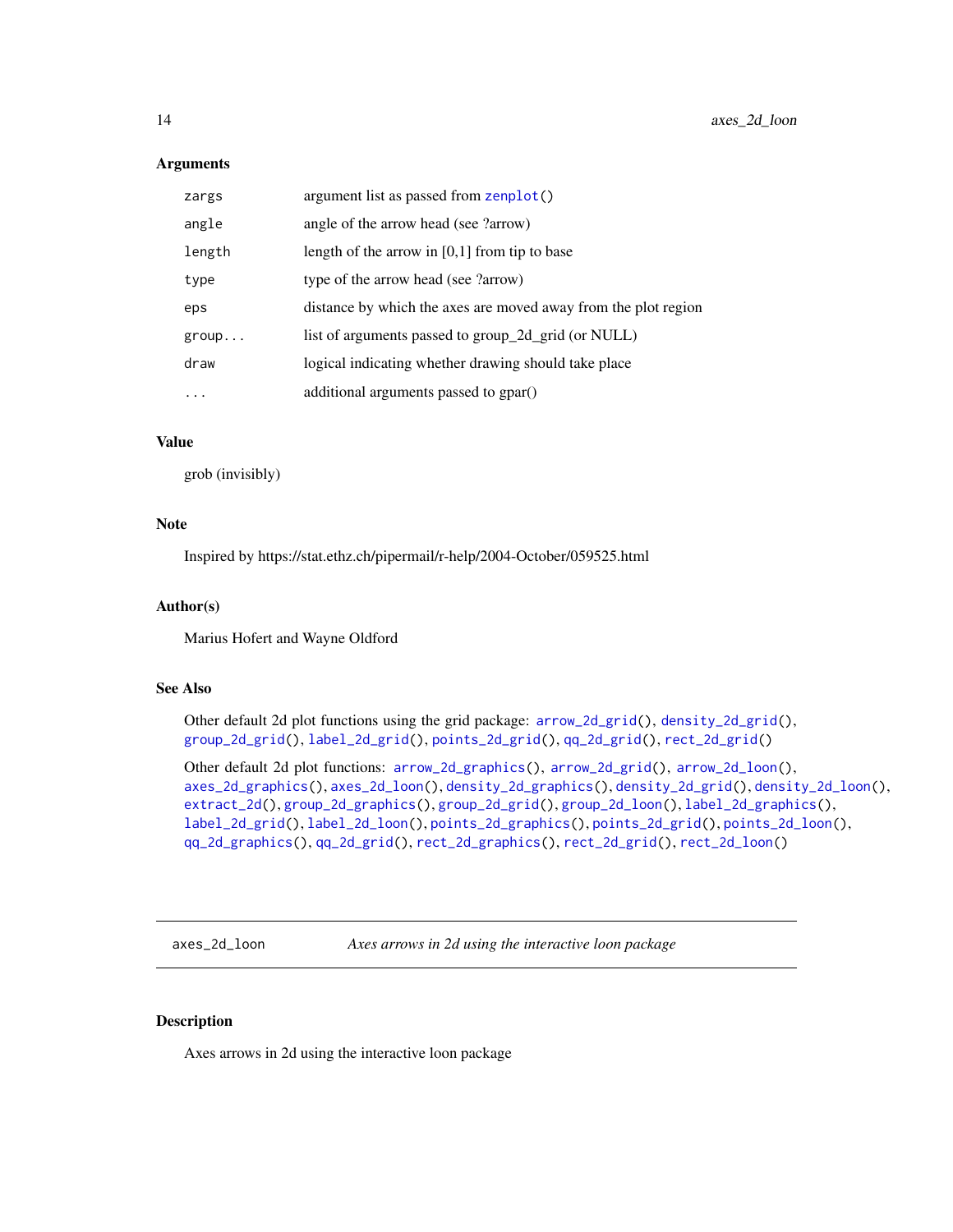axes\_2d\_loon 15

# Usage

```
axes_2d_loon(
  zargs,
  angle = 30,
  length = 0.05,
  eps = 0.02,
  linkingGroup = NULL,
  color = NULL,
  showLabels = FALSE,
  showScales = FALSE,
  showGuides = FALSE,
 baseplot = NULL,
 parent = NULL,
 group... = NULL,...
)
```
# Arguments

| zargs        | The argument list as passed from zenplot()                          |
|--------------|---------------------------------------------------------------------|
| angle        | The angle of the arrow head                                         |
| length       | The length of the arrow head                                        |
| eps          | The distance by which the axes are moved away from the plot region  |
| linkingGroup | The initial linking group                                           |
| color        | Colour used fill if ccol is NULL, a grey palette is used otherwise. |
| showLabels   | Logical determining whether axis labels are displayed               |
| showScales   | Logical determining whether scales are displayed                    |
| showGuides   | Logical determining whether the background guidelines are displayed |
| baseplot     | If non-null the base plot on which the plot should be layered       |
| parent       | The tk parent for this loon plot widget                             |
| group        | A list of arguments passed to group_2d_loon (or NULL)               |
| $\cdots$     | Additional arguments passed to loon::l_plot()                       |

# Value

the loon plot

# Note

Inspired by https://stat.ethz.ch/pipermail/r-help/2004-October/059525.html

# Author(s)

Marius Hofert and Wayne Oldford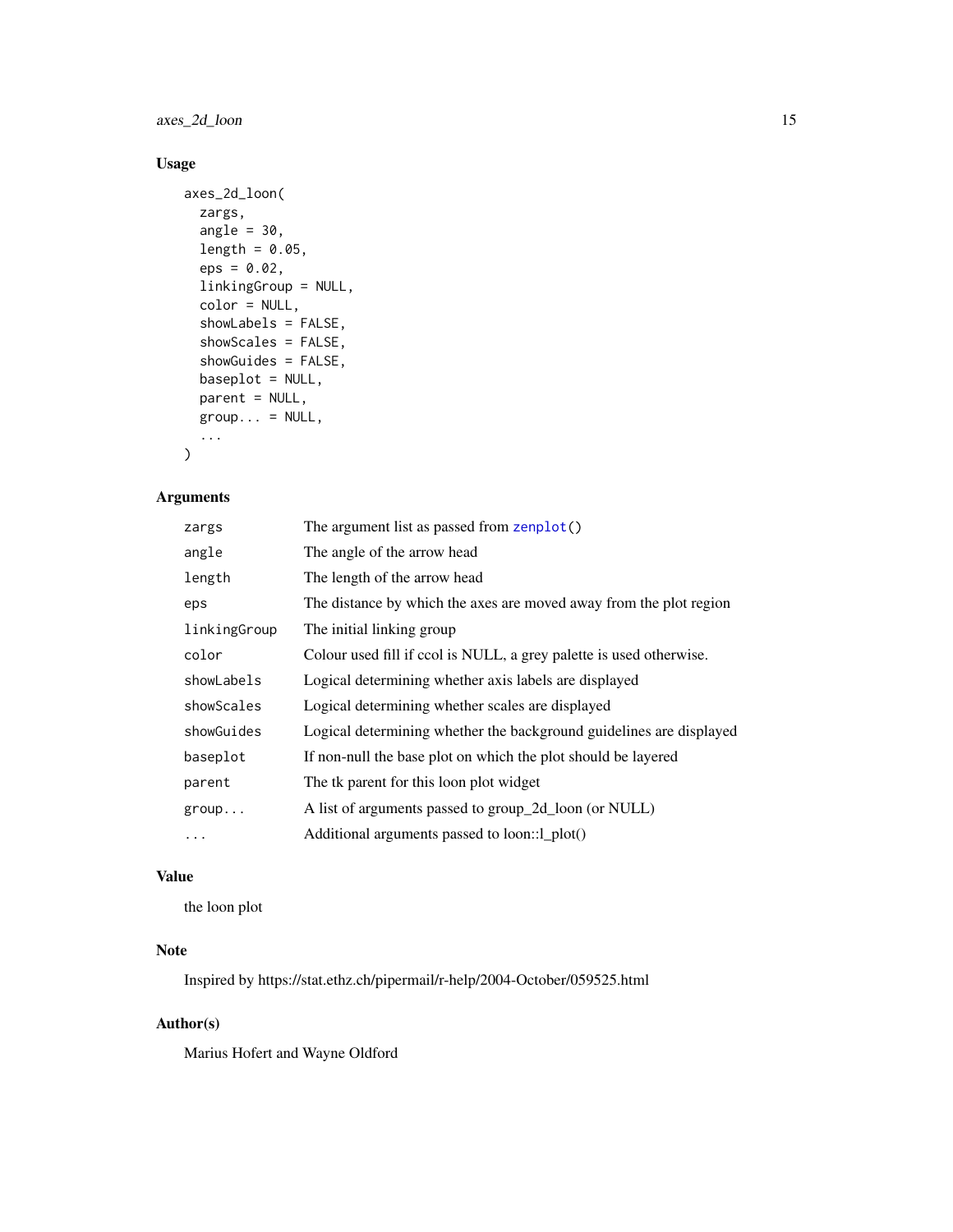# <span id="page-15-0"></span>See Also

Other default 2d plot functions using the interactive loon package: [arrow\\_2d\\_loon\(](#page-9-1)), [density\\_2d\\_loon\(](#page-30-1)), [group\\_2d\\_loon\(](#page-46-1)), [label\\_2d\\_loon\(](#page-64-1)), [points\\_2d\\_loon\(](#page-86-1)), [rect\\_2d\\_loon\(](#page-95-1))

Other default 2d plot functions: [arrow\\_2d\\_graphics\(](#page-7-1)), [arrow\\_2d\\_grid\(](#page-8-1)), [arrow\\_2d\\_loon\(](#page-9-1)), [axes\\_2d\\_graphics\(](#page-11-1)), [axes\\_2d\\_grid\(](#page-12-1)), [density\\_2d\\_graphics\(](#page-28-1)), [density\\_2d\\_grid\(](#page-29-1)), [density\\_2d\\_loon\(](#page-30-1)), [extract\\_2d\(](#page-36-1)), [group\\_2d\\_graphics\(](#page-44-1)), [group\\_2d\\_grid\(](#page-45-1)), [group\\_2d\\_loon\(](#page-46-1)), [label\\_2d\\_graphics\(](#page-62-1)), [label\\_2d\\_grid\(](#page-63-1)), [label\\_2d\\_loon\(](#page-64-1)), [points\\_2d\\_graphics\(](#page-83-1)), [points\\_2d\\_grid\(](#page-84-1)), [points\\_2d\\_loon\(](#page-86-1)), [qq\\_2d\\_graphics\(](#page-87-1)), [qq\\_2d\\_grid\(](#page-88-1)), [rect\\_2d\\_graphics\(](#page-93-1)), [rect\\_2d\\_grid\(](#page-94-1)), [rect\\_2d\\_loon\(](#page-95-1))

<span id="page-15-1"></span>boxplot\_1d\_graphics *Box plot in 1d using R's base graphics*

#### Description

Box plot in 1d using R's base graphics

# Usage

```
boxplot_1d_graphics(
  zargs,
  cex = 0.4,
  range = NULL,
  axes = FALSE,add = FALSE,...
)
```
### Arguments

| zargs     | The argument list as passed from zenplot()                                                                                    |
|-----------|-------------------------------------------------------------------------------------------------------------------------------|
| cex       | The character expansion factor                                                                                                |
| range     | A numerical value which determines how far the plot whiskers extend. If NULL,<br>the whiskers (range) grows with sample size. |
| axes      | A logicial indicating whether axes should be drawn                                                                            |
| add       | A logical indicating whether this plot should be added to the last one                                                        |
| $\ddotsc$ | Additional arguments passed to boxplot()                                                                                      |

# Value

invisible()

# Author(s)

Marius Hofert and Wayne Oldford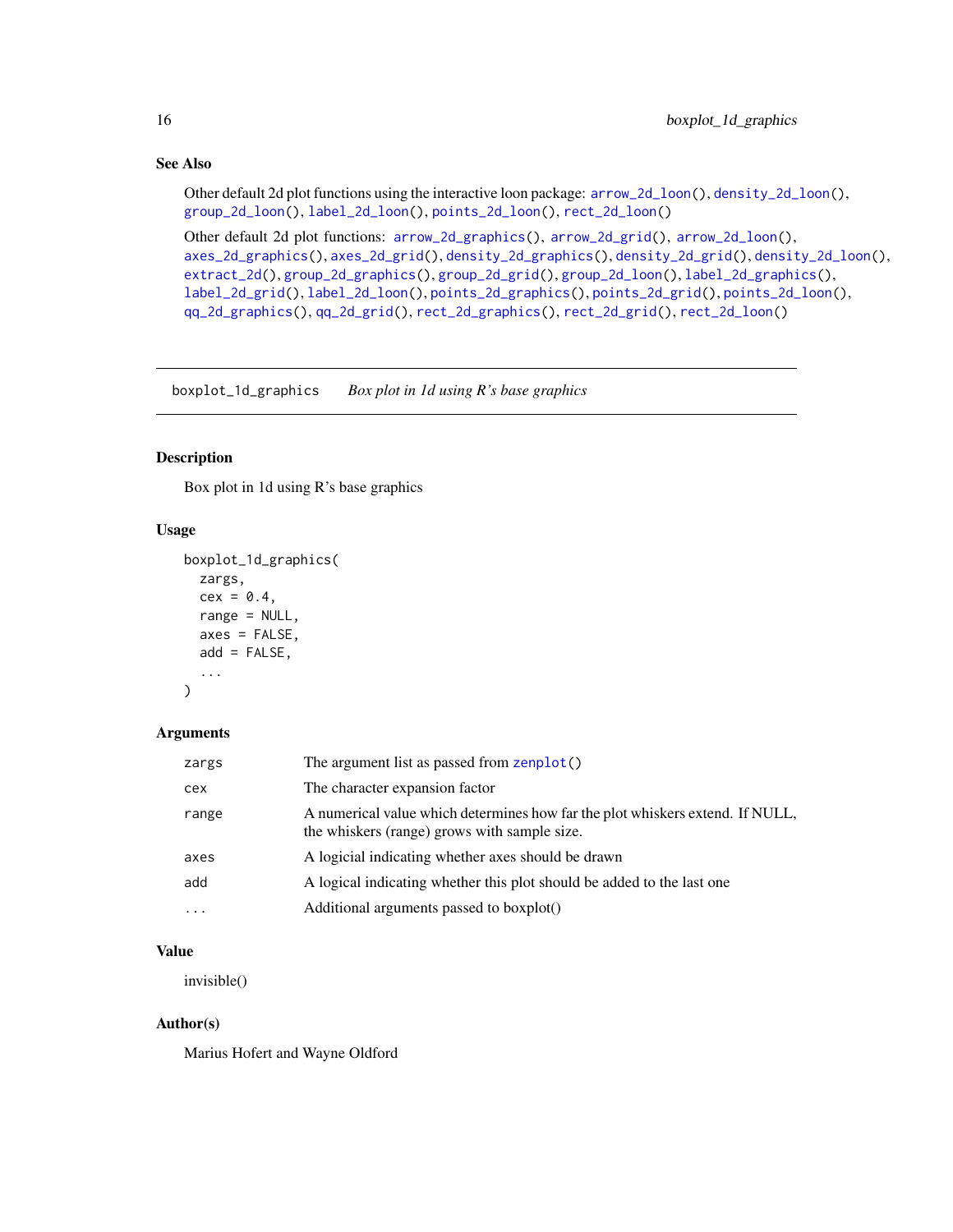# <span id="page-16-0"></span>boxplot\_1d\_grid 17

# See Also

```
Other default 1d plot functions using R's base graphics: arrow_1d_graphics(), density_1d_graphics(),
hist_1d_graphics(), jitter_1d_graphics(), label_1d_graphics(), lines_1d_graphics(),
points_1d_graphics(), rect_1d_graphics(), rug_1d_graphics()
```

```
Other default 1d plot functions: arrow_1d_graphics(), arrow_1d_grid(), arrow_1d_loon(),
boxplot_1d_grid(), boxplot_1d_loon(), density_1d_graphics(), density_1d_grid(), density_1d_loon(),
extract_1d(), hist_1d_graphics(), hist_1d_grid(), hist_1d_loon(), jitter_1d_graphics(),
jitter_1d_grid(), jitter_1d_loon(), label_1d_graphics(), label_1d_grid(), label_1d_loon(),
lines_1d_graphics(), lines_1d_grid(), lines_1d_loon(), points_1d_graphics(), points_1d_grid(),
points_1d_loon(), rect_1d_graphics(), rect_1d_grid(), rect_1d_loon(), rug_1d_graphics(),
rug_1d_grid(), rug_1d_loon()
```
<span id="page-16-1"></span>boxplot\_1d\_grid *Boxplot in 1d using the grid package*

### **Description**

Boxplot in 1d using the grid package

#### Usage

```
boxplot_1d_grid(
  zargs,
  pch = 21,
  size = 0.02,
  col = NULL,1wd = 2,
  bpwidth = 0.5,
  range = NULL,draw = FALSE,
  ...
\mathcal{L}
```
#### Arguments

| zargs    | argument list as passed from zenplot()                                                                                       |
|----------|------------------------------------------------------------------------------------------------------------------------------|
| pch      | plot symbol                                                                                                                  |
| size     | size of the plot symbol                                                                                                      |
| col      | color                                                                                                                        |
| lwd      | graphical parameter line width for whiskers and median                                                                       |
| bpwidth  | width of boxplot on scale of default.units                                                                                   |
| range    | numerical value used to determine how far the plot whiskers extend. If NULL,<br>the whiskers (range) grows with sample size. |
| draw     | logical indicating whether drawing should take place                                                                         |
| $\cdots$ | additional arguments passed to gpar()                                                                                        |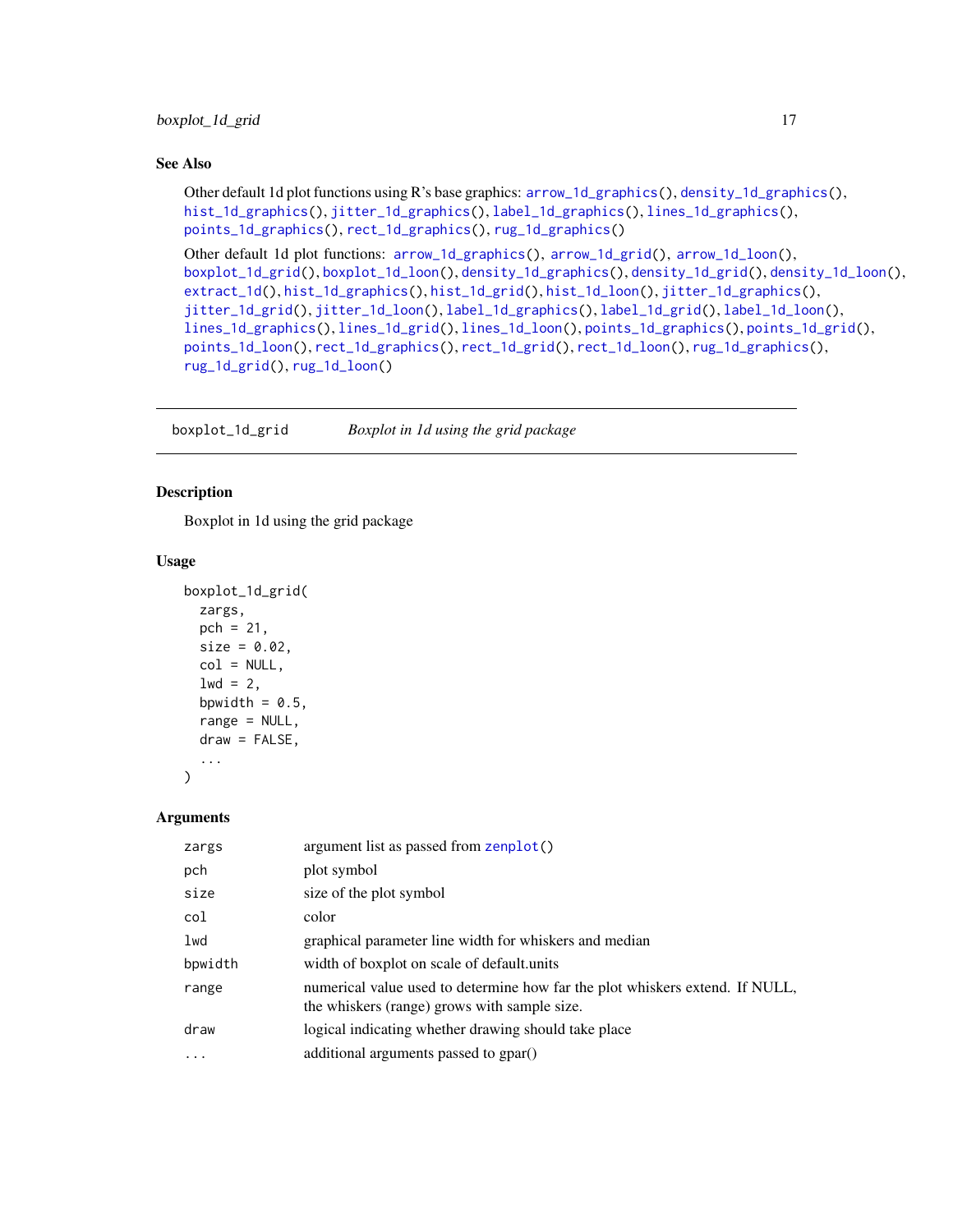<span id="page-17-0"></span>Value

gTree grob containing the boxplot components as grobs

#### Author(s)

Marius Hofert and Wayne Oldford

#### See Also

```
Other default 1d plot functions using the grid package: arrow_1d_grid(), density_1d_grid(),
hist_1d_grid(), jitter_1d_grid(), label_1d_grid(), lines_1d_grid(), points_1d_grid(),
rect_1d_grid(), rug_1d_grid()
```

```
Other default 1d plot functions: arrow_1d_graphics(), arrow_1d_grid(), arrow_1d_loon(),
boxplot_1d_graphics(), boxplot_1d_loon(), density_1d_graphics(), density_1d_grid(),
density_1d_loon(), extract_1d(), hist_1d_graphics(), hist_1d_grid(), hist_1d_loon(),
jitter_1d_graphics(), jitter_1d_grid(), jitter_1d_loon(), label_1d_graphics(), label_1d_grid(),
label_1d_loon(), lines_1d_graphics(), lines_1d_grid(), lines_1d_loon(), points_1d_graphics(),
points_1d_grid(), points_1d_loon(), rect_1d_graphics(), rect_1d_grid(), rect_1d_loon(),
rug_1d_graphics(), rug_1d_grid(), rug_1d_loon()
```
<span id="page-17-1"></span>boxplot\_1d\_loon *Boxplot in 1d using the interactive loon package*

# Description

Boxplot in 1d using the interactive loon package

```
boxplot_1d_loon(
  zargs,
  color = NULL,
  linecolor = NULL,
  1wd = 2,
  range = NULL,
  showLabels = FALSE,
  showScales = FALSE,
  showGuides = FALSE,
  linkingGroup = NULL,
 baseplot = NULL,parent,
  ...
)
```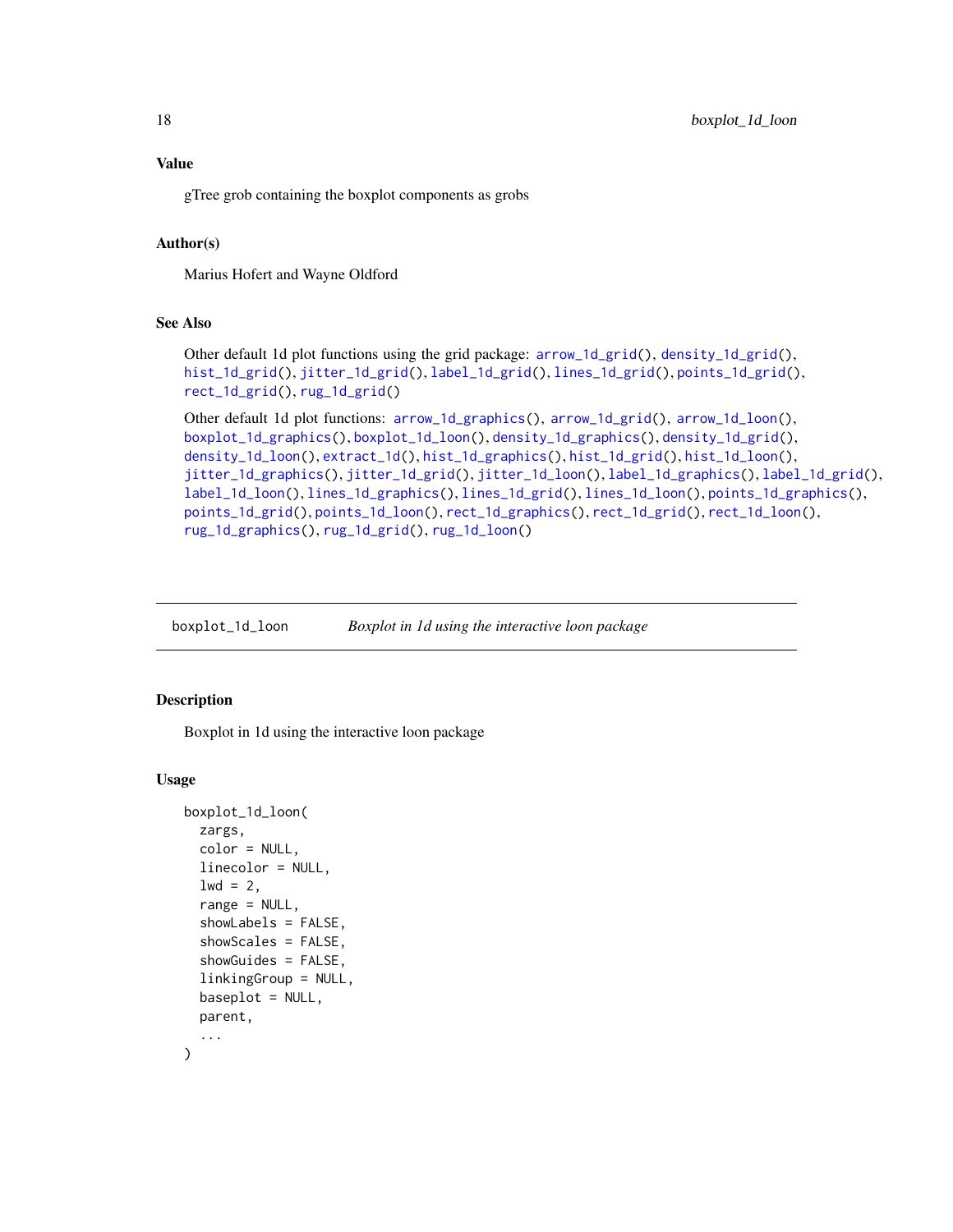# boxplot\_1d\_loon 19

#### Arguments

| zargs        | The argument list as passed from zenplot()                                                                                   |
|--------------|------------------------------------------------------------------------------------------------------------------------------|
| color        | colour for boxplot                                                                                                           |
| linecolor    | Colour used for the lines to draw the boxplot                                                                                |
| lwd          | The parameter line width for whiskers and median and box boundaries                                                          |
| range        | numerical value used to determine how far the plot whiskers extend. If NULL,<br>the whiskers (range) grows with sample size. |
| showLabels   | Logical determining whether axis labels are displayed                                                                        |
| showScales   | Logical determining whether scales are displayed                                                                             |
| showGuides   | Logical determining whether the background guidelines are displayed                                                          |
| linkingGroup | A string specifying the initial group of plots to be linked to this plot                                                     |
| baseplot     | If non-null the base plot on which the plot should be layered                                                                |
| parent       | The tk parent for this loon plot widget                                                                                      |
| $\cdots$     | Additional parameters passed to gpar()                                                                                       |

# Value

A loon loon::l\_plot(...)

#### Author(s)

Marius Hofert and Wayne Oldford

#### See Also

Other default 1d plot functions using the interactive loon package: [arrow\\_1d\\_loon\(](#page-6-1)), [density\\_1d\\_loon\(](#page-26-1)), [hist\\_1d\\_loon\(](#page-51-1)), [jitter\\_1d\\_loon\(](#page-56-1)), [label\\_1d\\_loon\(](#page-60-1)), [lines\\_1d\\_loon\(](#page-71-1)), [points\\_1d\\_loon\(](#page-82-1)), [rect\\_1d\\_loon\(](#page-92-1)), [rug\\_1d\\_loon\(](#page-99-1))

Other default 1d plot functions: [arrow\\_1d\\_graphics\(](#page-3-1)), [arrow\\_1d\\_grid\(](#page-4-1)), [arrow\\_1d\\_loon\(](#page-6-1)), [boxplot\\_1d\\_graphics\(](#page-15-1)), [boxplot\\_1d\\_grid\(](#page-16-1)), [density\\_1d\\_graphics\(](#page-24-1)), [density\\_1d\\_grid\(](#page-25-1)), [density\\_1d\\_loon\(](#page-26-1)), [extract\\_1d\(](#page-34-1)), [hist\\_1d\\_graphics\(](#page-49-1)), [hist\\_1d\\_grid\(](#page-50-1)), [hist\\_1d\\_loon\(](#page-51-1)), [jitter\\_1d\\_graphics\(](#page-54-1)), [jitter\\_1d\\_grid\(](#page-55-1)), [jitter\\_1d\\_loon\(](#page-56-1)), [label\\_1d\\_graphics\(](#page-58-1)), [label\\_1d\\_grid\(](#page-59-1)), [label\\_1d\\_loon\(](#page-60-1)), [lines\\_1d\\_graphics\(](#page-69-1)), [lines\\_1d\\_grid\(](#page-70-1)), [lines\\_1d\\_loon\(](#page-71-1)), [points\\_1d\\_graphics\(](#page-80-1)), [points\\_1d\\_grid\(](#page-81-1)), [points\\_1d\\_loon\(](#page-82-1)), [rect\\_1d\\_graphics\(](#page-90-1)), [rect\\_1d\\_grid\(](#page-91-1)), [rect\\_1d\\_loon\(](#page-92-1)), [rug\\_1d\\_graphics\(](#page-97-1)), [rug\\_1d\\_grid\(](#page-98-1)), [rug\\_1d\\_loon\(](#page-99-1))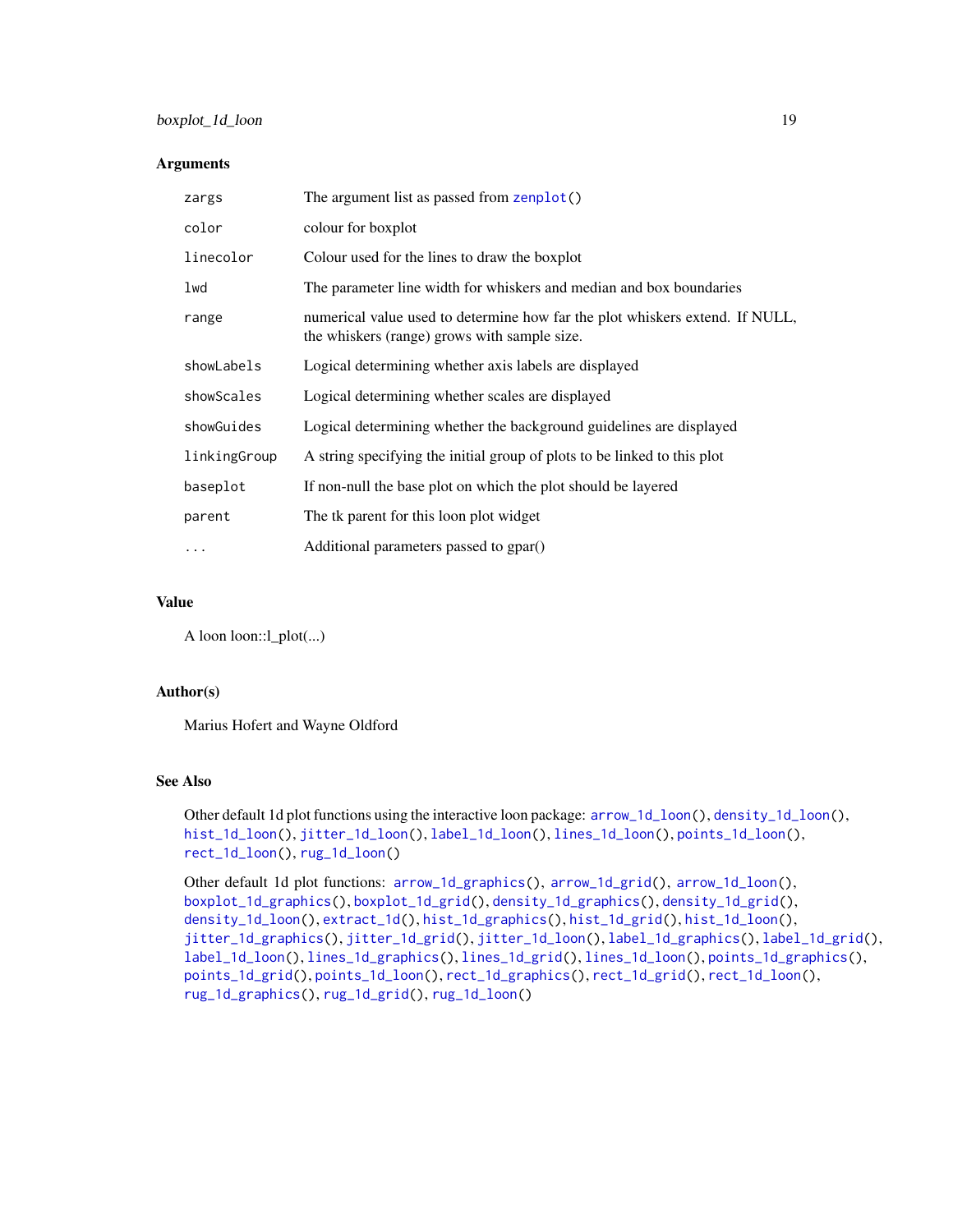#### <span id="page-19-1"></span><span id="page-19-0"></span>Description

Splits a (numeric/logical/character) vector, matrix, data.frame or a list of such into a list of columns, with corresponding group and variable information as well as labels. This is an auxiliary function for checking and converting the data argument of zenplot().

# Usage

 $burst(x, labs = list())$ 

# Arguments

| X    | A numeric vector, matrix, data. frame or, for burst(), a list of such.                                                                                                                                                                                                              |
|------|-------------------------------------------------------------------------------------------------------------------------------------------------------------------------------------------------------------------------------------------------------------------------------------|
| labs | Either NULL (in which case neither group nor variable labels are used or com-<br>puted) or a list with components                                                                                                                                                                   |
|      | group - the group label basename or labels for the groups (or NULL for no group<br>labels)                                                                                                                                                                                          |
|      | var - the variable label basename or labels for the variables (or NULL for no<br>variable labels)                                                                                                                                                                                   |
|      | sep - the string used as the separator between group and variable labels                                                                                                                                                                                                            |
|      | group2d - a logical indicating whether labels of group_2d_ $\star$ () plots are af-<br>fected by $group = NULL$ (or printed anyway)                                                                                                                                                 |
|      | If any of these components is not given, it is set to the defaults as described in<br>$zenplot()$ . Note that if at least one (group or variable) label is given in x, then<br>those (original) labels will be used. If labs = NULL, neither group nor variable<br>labels are used. |
|      |                                                                                                                                                                                                                                                                                     |

# Value

A [list](#page-0-0) with components

xcols - a list containing the column vectors of x

groups - the group number for each column of x

vars - the variable number (within each group) for each column of x

glabs - the group label for each column of x

labs - the group and variable labels for each column of x

#### Note

Performance critical

# Author(s)

Marius Hofert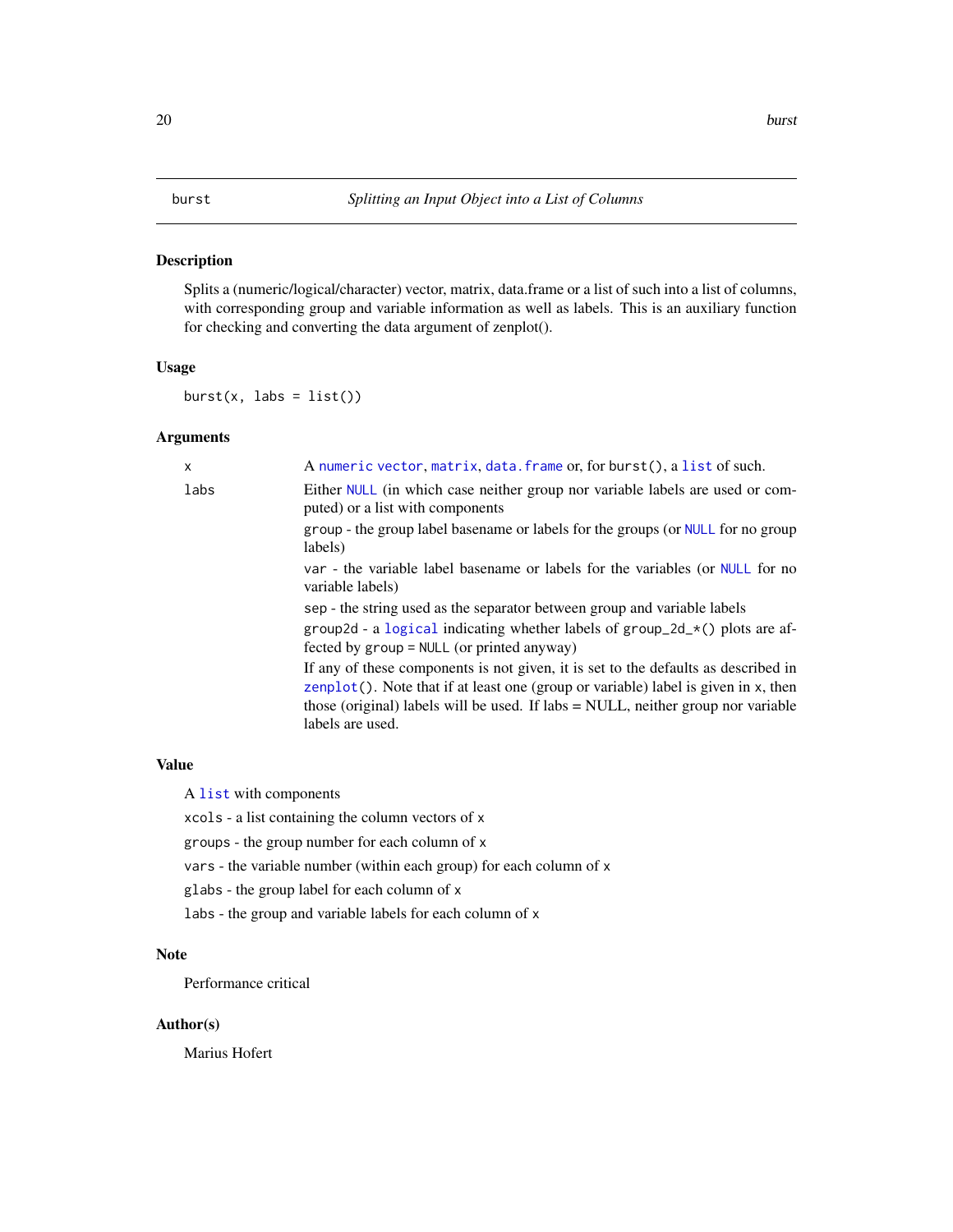#### <span id="page-20-0"></span>burst\_aux 21

#### See Also

```
Other tools for constructing your own plot1d and plot2d functions: burst_aux(), check_zargs(),
extract_1d(), extract_2d(), plot_indices()
```
#### Examples

```
## Unnamed list of (some named, some unnamed) valid components
A \leq - matrix(1:12, ncol = 3)
x \leftarrow list(A, 1:4, as.data.frame(A))
burst(x, labs = list(group = "G", var = "V", sep = ", "))
burst(x) # the same defaults as above
burst(x, labs = list(sep = ")) # only changing the separator
## Note: - No group labels are given in 'x' and thus they are constructed
## in the above call
## - The variable names are only constructed if not given
burst(x, labs = list(group = ""))
burst(x, labs = list(group = NULL, group2d = TRUE)) # no group labels
## Note: There's no effect of 'group2d = TRUE' visible here as
## 'x' doesn't contain group labels
burst(x, labs = list(group = NULL)) # no group labels unless groups change
burst(x, labs = list(var = NULL)) # no variable labels
burst(x, labs = list(group = NULL, var = NULL)) # neither one
burst(x, \text{ labs} = NULL) # similarly, without any labels at all
## Named list
x \le -\text{list}(\text{mat} = A, \text{vec} = 1:4, \text{df} = \text{as.data}.\text{frame}(A))burst(x)
## Note: - The given group labels are used
## - The variable names are only constructed if not given
burst(x, labs = list(group = NULL, group2d = TRUE)) # no group labels
burst(x, labs = list(group = NULL)) # no group labels unless groups change
## Note: Now the effect of 'group2d' is visible.
## Partially named list
x \le - list(mat = A, vec = 1:4, as.data.frame(A))
burst(x)burst(x, labs = list(group = NULL, group2d = TRUE)) # no group labels
burst(x, labs = list(group = NULL)) # no group labels unless groups change
burst(x, labs = list(var = NULL)) # no variable labels
burst(x, labs = list(group = NULL, var = NULL)) # only group labels and only if groups change
burst(x, labs = NULL) # neither group nor variable labels
```
<span id="page-20-1"></span>burst\_aux *Auxiliary function for burst()*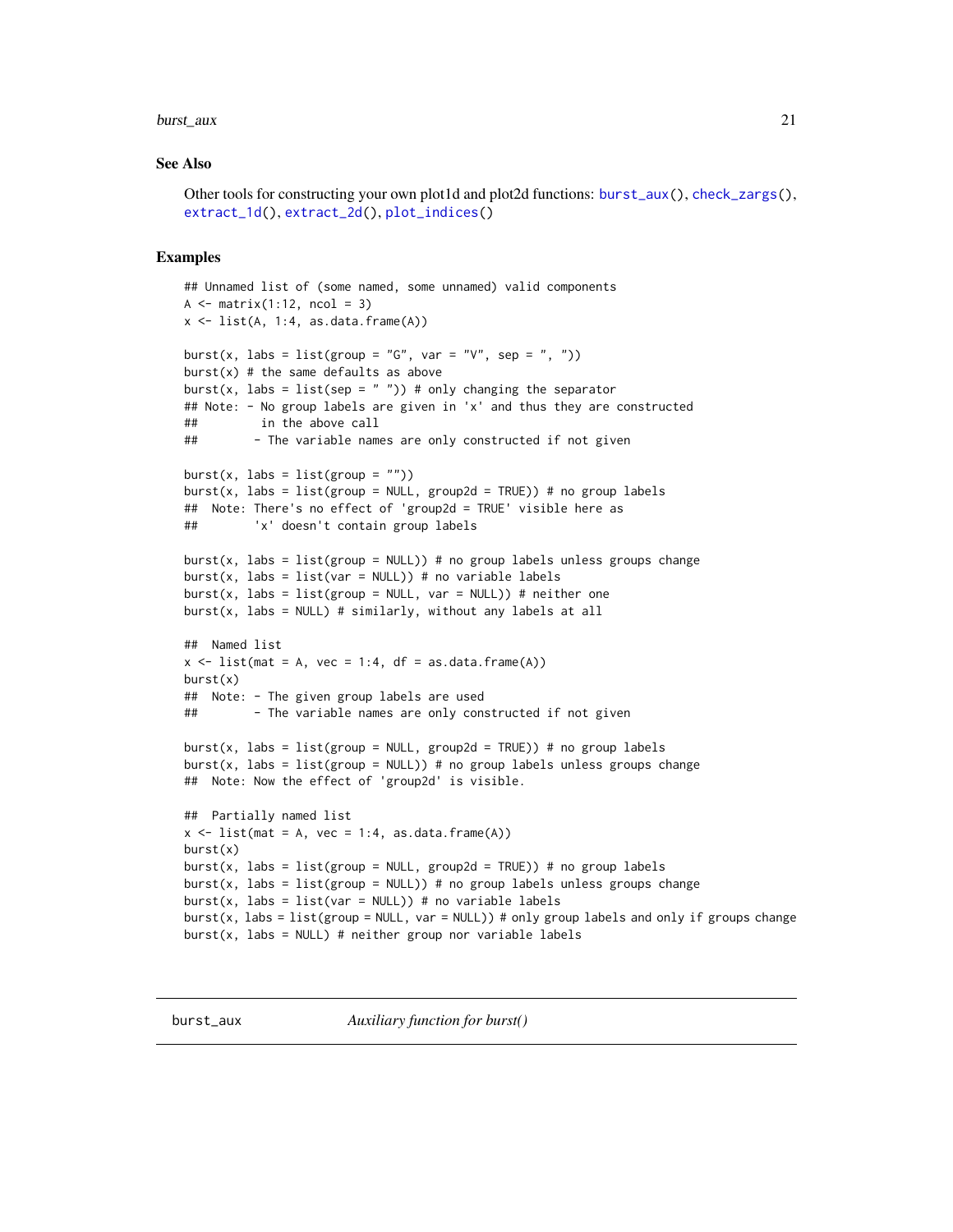# <span id="page-21-0"></span>Description

Auxiliary function for burst()

# Usage

 $burst_aux(x, labs = "V")$ 

# Arguments

| x    | A vector, matrix or data.frame (or a (pure) list, but that we don't use here)                                                                                                                                                                                                                       |
|------|-----------------------------------------------------------------------------------------------------------------------------------------------------------------------------------------------------------------------------------------------------------------------------------------------------|
| labs | The variable labels: - if NULL, no labels are used - if of length 1, use this label<br>and append 1:ncol(x) but only if x doesn't have any column names (otherwise<br>use the latter) - if of length $ncol(x)$ , use that but only if x doesn't have any<br>column names (otherwise use the latter) |
|      |                                                                                                                                                                                                                                                                                                     |

# Value

'x' as a list of named columns

# Note

- Performance critical (no checks here) - Data frames always have default names. They are possibly ugly but we have to use them here as we cannot determine whether they were assigned automatically or on purpose.

# Author(s)

Marius Hofert

# See Also

Other tools for constructing your own plot1d and plot2d functions: [burst\(](#page-19-1)), [check\\_zargs\(](#page-21-1)), [extract\\_1d\(](#page-34-1)), [extract\\_2d\(](#page-36-1)), [plot\\_indices\(](#page-78-1))

<span id="page-21-1"></span>check\_zargs *Checking whether certain arguments appear in zargs*

# Description

Checking whether certain arguments appear in zargs

#### Usage

check\_zargs(zargs, ...)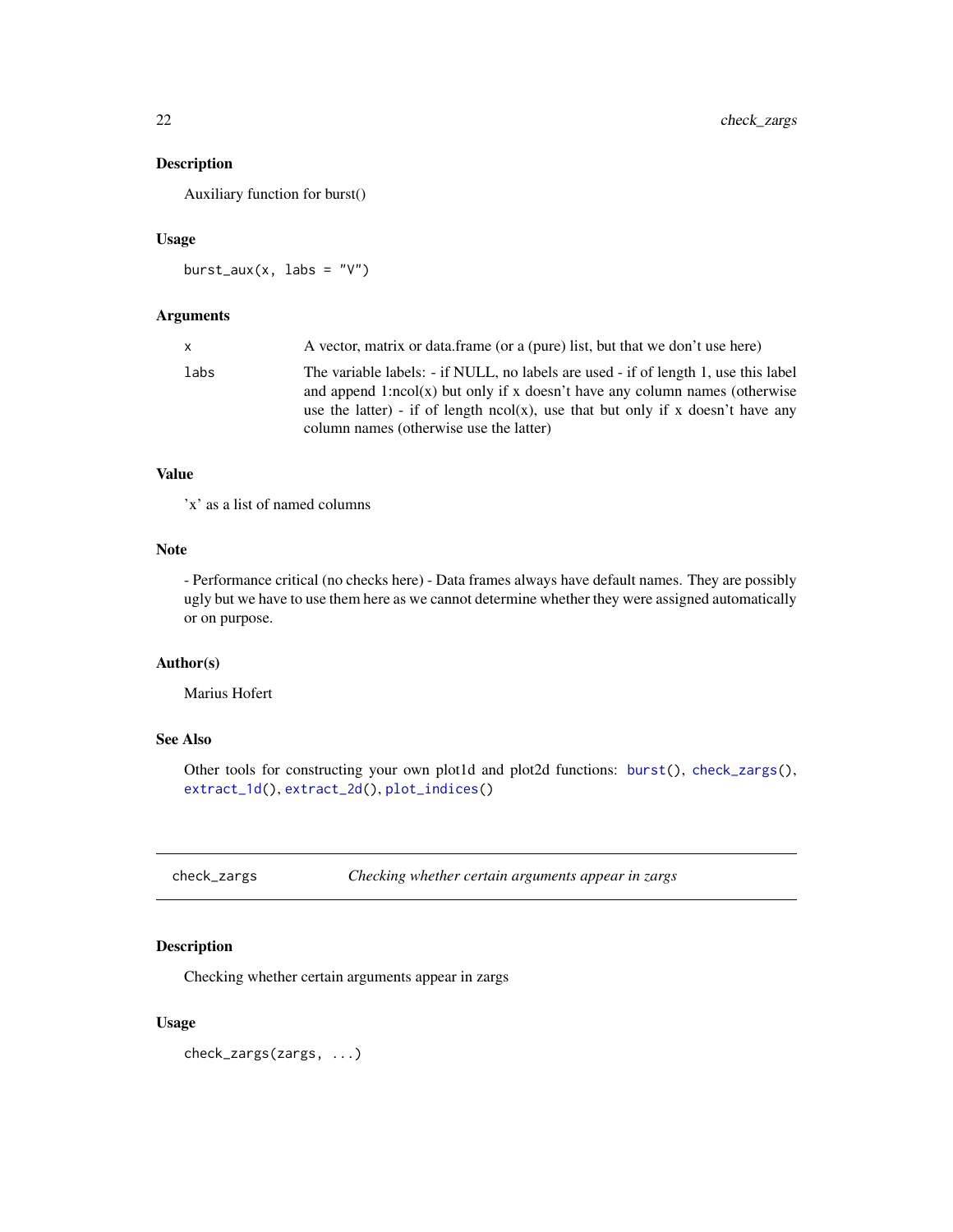# <span id="page-22-0"></span>connect\_pairs 23

#### Arguments

| zargs    | The argument list as passed from zenplot()        |
|----------|---------------------------------------------------|
| $\cdots$ | The arguments to be checked for presence in zargs |

#### Value

A logical indicating whether some arguments are missing in zargs

#### Author(s)

Marius Hofert

# See Also

Other tools for constructing your own plot1d and plot2d functions: [burst\\_aux\(](#page-20-1)), [burst\(](#page-19-1)), [extract\\_1d\(](#page-34-1)), [extract\\_2d\(](#page-36-1)), [plot\\_indices\(](#page-78-1))

connect\_pairs *Connecting Possibly Overlapping Pairs Into a List of Paths*

# Description

Pairs, given as rows of a [matrix](#page-0-0), [data.frame](#page-0-0), or [list](#page-0-0), are processed to return a list of paths, each identifying the connected pairs in the rows of x.

# Usage

```
connect_pairs(x, duplicate.rm = FALSE)
```
# Arguments

| two-column matrix, data. frame, or a list containing vectors of length two |
|----------------------------------------------------------------------------|
| representing the pairs to be connected.                                    |

duplicate.rm [logical](#page-0-0) indicating whether equal pairs (up to permutation) are to be omitted.

## Value

A [list](#page-0-0) each of whose elements give a path of connected pairs. Each list element is a vector of length at least 2 (longer vectors > 2 in length identify the pairs connected in a path).

#### Author(s)

Marius Hofert and Wayne Oldford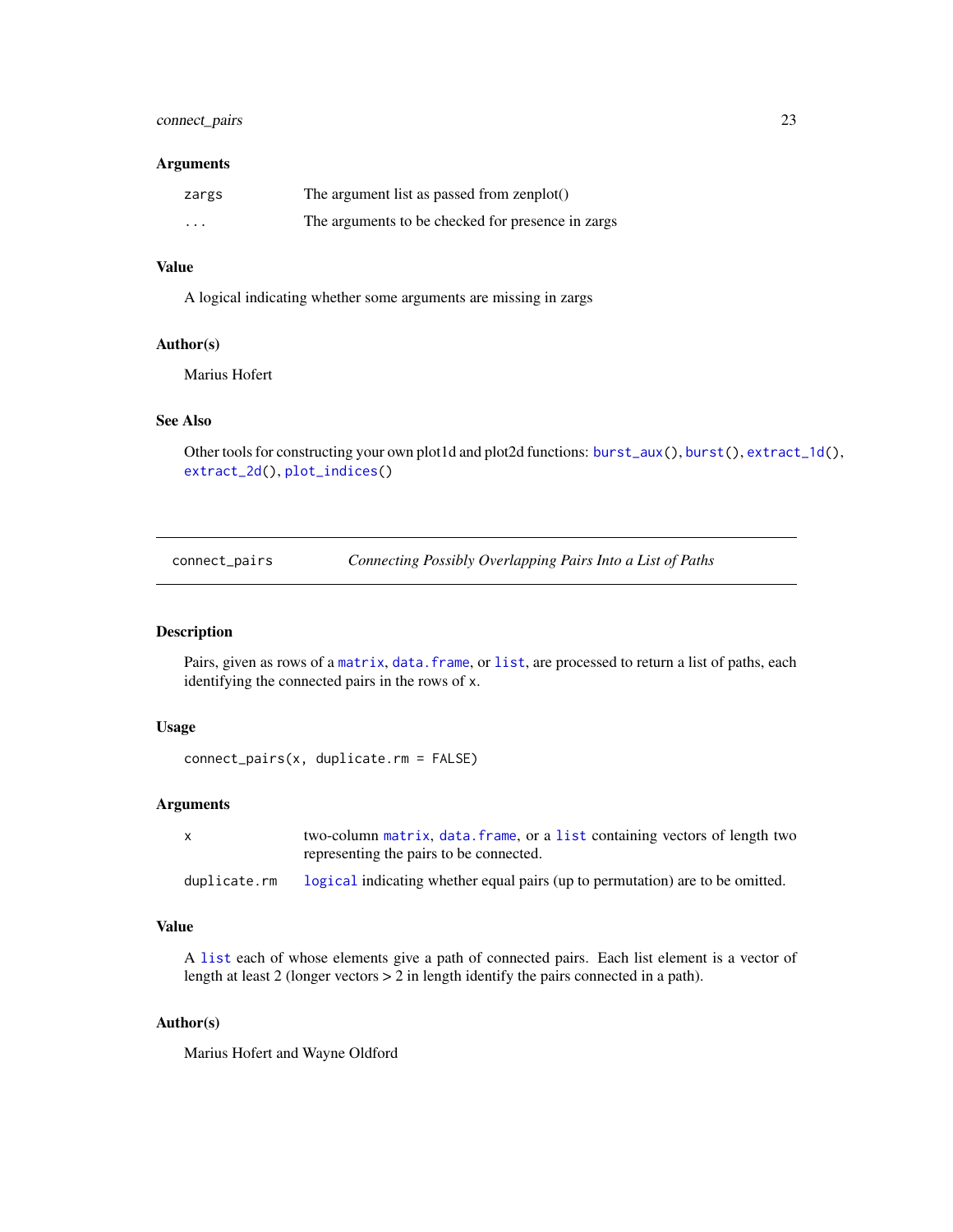# See Also

[zenplot\(](#page-107-1)) which provides the zenplot.

Other tools related to constructing zenpaths: [extract\\_pairs\(](#page-38-1)), [graph\\_pairs\(](#page-41-1)), [groupData\(](#page-43-1)), [indexData\(](#page-52-1)), [zenpath\(](#page-106-1))

### Examples

```
## First something simple.
(pairs < - matrix(c(1, 2, 2, 3, 3, 5, 5, 7, 8, 9), ncol = 2, byrow = TRUE))
## Connect pairs into separate paths defined by the row order.
connect_pairs(pairs)
## Now something different
nVars <- 5
pairs <- expand.grid(1:nVars, 1:nVars)
## and take those where
(pairs <- pairs[pairs[,1] < pairs[,2],])
connect_pairs(pairs)
## Something more complicated.
## Get weights
set.seed(27135)
x <- runif(choose(nVars,2)) # weights
## We imagine pairs identify edges of a graph with these weights
## Get a zenpath ordering the edges based on weights
(zp \leq zenpath(x, pairs = pairs, method = "strictly.weighted"))## And connect these giving the list of paths
connect_pairs(zp)
```
convert\_occupancy *Converting an Occupancy Matrix*

# Description

Convert an occupancy matrix to matrix with different symbols.

#### Usage

convert\_occupancy(x, to = c("", "<", ">", "v", "^"))

#### Arguments

| X  | an occupancy matrix consisting of the character "" (unoccupied), "1" (left), |
|----|------------------------------------------------------------------------------|
|    | "r" (right), "d" (down) or "u" (up) as returned by $\mathsf{zenplot}()$ .    |
| to | a vector of symbols to which "", "1", "r", "d" and "u" should be mapped.     |

<span id="page-23-0"></span>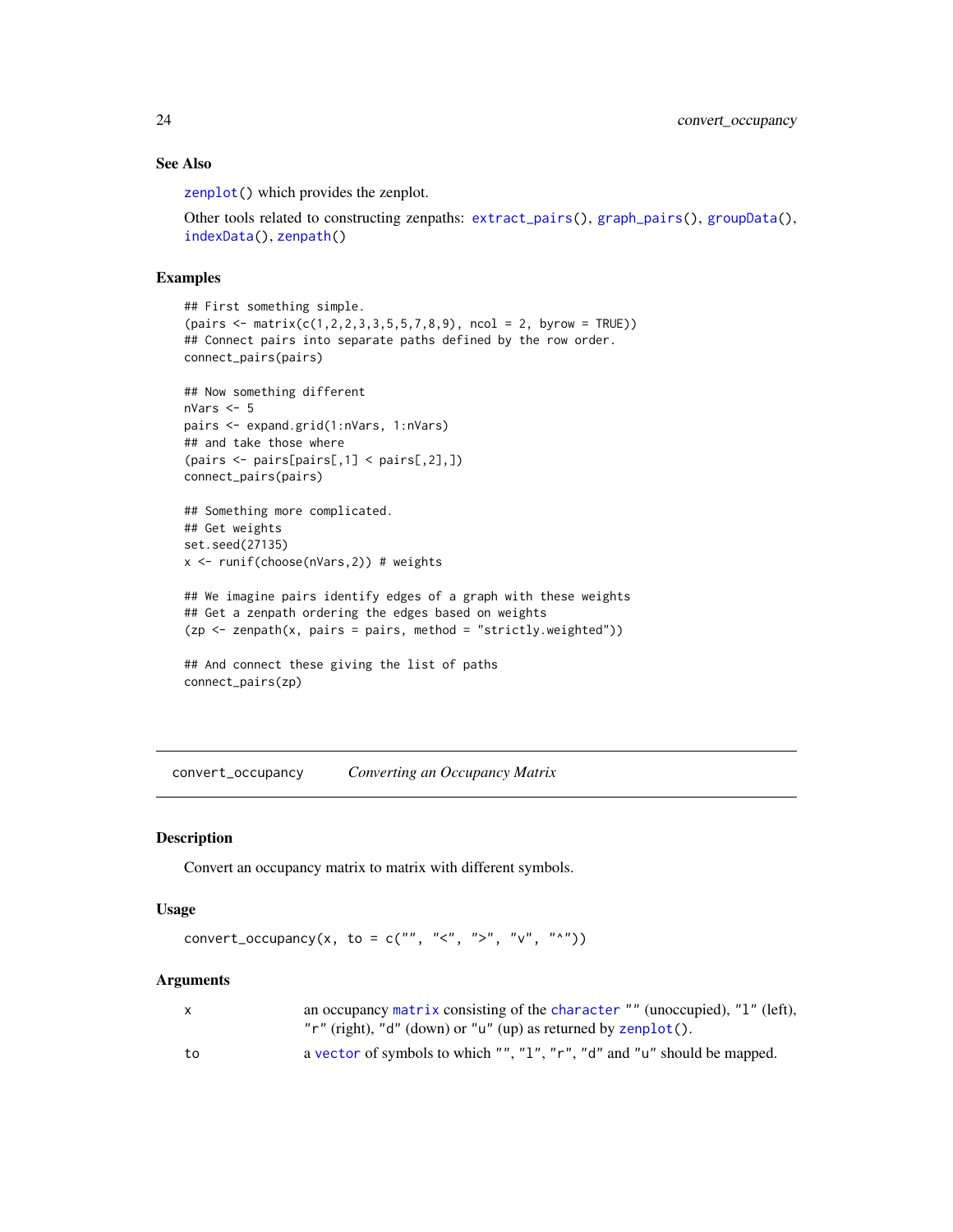# <span id="page-24-0"></span>Value

[matrix](#page-0-0) as the occupancy matrix but with entries replaced by those in to.

#### Author(s)

Marius Hofert

#### See Also

Other zenplot technical tools: [is.standard\(](#page-53-1)), [n2dcols\\_aux\(](#page-74-1)), [num\\_cols\(](#page-76-1)), [turn\\_checker\(](#page-100-1))

# Examples

```
## Generate some data
n <- 1000 # sample size
d \le -20 # dimension
set.seed(271) # set seed (for reproducibility)
x \le matrix(rnorm(n * d), ncol = d) # i.i.d. N(0,1) data
## Extract the occupancy matrix from a zenplot
res <- zenplot(x)
(occ <- res[["path"]][["occupancy"]])
## Convert the occupancy matrix
```
convert\_occupancy(occ)

<span id="page-24-1"></span>density\_1d\_graphics *Density plot in 1d using R's base graphics*

#### Description

Density plot in 1d using R's base graphics

```
density_1d_graphics(
  zargs,
  density... = NULL,
  offset = 0.08,
  add = FALSE,
  plot... = NULL,...
\mathcal{E}
```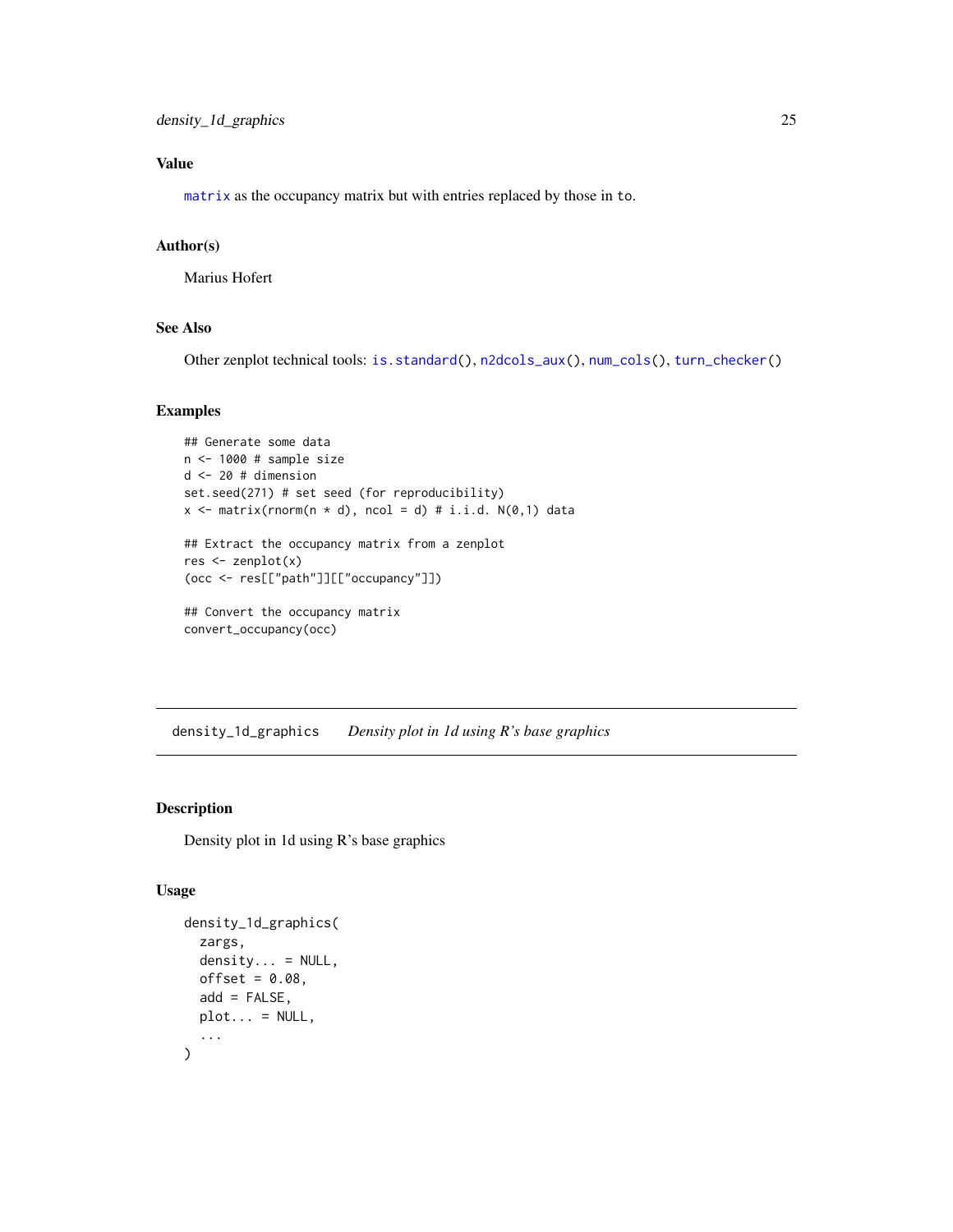<span id="page-25-0"></span>

| zargs    | argument list as passed from zenplot()                                                                                        |
|----------|-------------------------------------------------------------------------------------------------------------------------------|
| density  | list of arguments for density()                                                                                               |
| offset   | number in $[0, 0.5]$ determining how far away the density stays from the plot<br>margins (for creating space between the two) |
| add      | logical indicating whether this plot should be added to the last one                                                          |
| plot     | additional arguments passed to plot_region()                                                                                  |
| $\cdots$ | additional arguments passed to polygon()                                                                                      |
|          |                                                                                                                               |

#### Value

invisible()

# Author(s)

Marius Hofert and Wayne Oldford

#### See Also

Other default 1d plot functions using R's base graphics: [arrow\\_1d\\_graphics\(](#page-3-1)), [boxplot\\_1d\\_graphics\(](#page-15-1)), [hist\\_1d\\_graphics\(](#page-49-1)), [jitter\\_1d\\_graphics\(](#page-54-1)), [label\\_1d\\_graphics\(](#page-58-1)), [lines\\_1d\\_graphics\(](#page-69-1)), [points\\_1d\\_graphics\(](#page-80-1)), [rect\\_1d\\_graphics\(](#page-90-1)), [rug\\_1d\\_graphics\(](#page-97-1))

Other default 1d plot functions: [arrow\\_1d\\_graphics\(](#page-3-1)), [arrow\\_1d\\_grid\(](#page-4-1)), [arrow\\_1d\\_loon\(](#page-6-1)), [boxplot\\_1d\\_graphics\(](#page-15-1)), [boxplot\\_1d\\_grid\(](#page-16-1)), [boxplot\\_1d\\_loon\(](#page-17-1)), [density\\_1d\\_grid\(](#page-25-1)), [density\\_1d\\_loon\(](#page-26-1)), [extract\\_1d\(](#page-34-1)), [hist\\_1d\\_graphics\(](#page-49-1)), [hist\\_1d\\_grid\(](#page-50-1)), [hist\\_1d\\_loon\(](#page-51-1)), [jitter\\_1d\\_graphics\(](#page-54-1)), [jitter\\_1d\\_grid\(](#page-55-1)), [jitter\\_1d\\_loon\(](#page-56-1)), [label\\_1d\\_graphics\(](#page-58-1)), [label\\_1d\\_grid\(](#page-59-1)), [label\\_1d\\_loon\(](#page-60-1)), [lines\\_1d\\_graphics\(](#page-69-1)), [lines\\_1d\\_grid\(](#page-70-1)), [lines\\_1d\\_loon\(](#page-71-1)), [points\\_1d\\_graphics\(](#page-80-1)), [points\\_1d\\_grid\(](#page-81-1)), [points\\_1d\\_loon\(](#page-82-1)), [rect\\_1d\\_graphics\(](#page-90-1)), [rect\\_1d\\_grid\(](#page-91-1)), [rect\\_1d\\_loon\(](#page-92-1)), [rug\\_1d\\_graphics\(](#page-97-1)), [rug\\_1d\\_grid\(](#page-98-1)), [rug\\_1d\\_loon\(](#page-99-1))

<span id="page-25-1"></span>density\_1d\_grid *Density plot in 1d using the grid package*

# Description

Density plot in 1d using the grid package

```
density_1d_grid(zargs, density... = NULL, offset = 0.08, draw = FALSE, ...)
```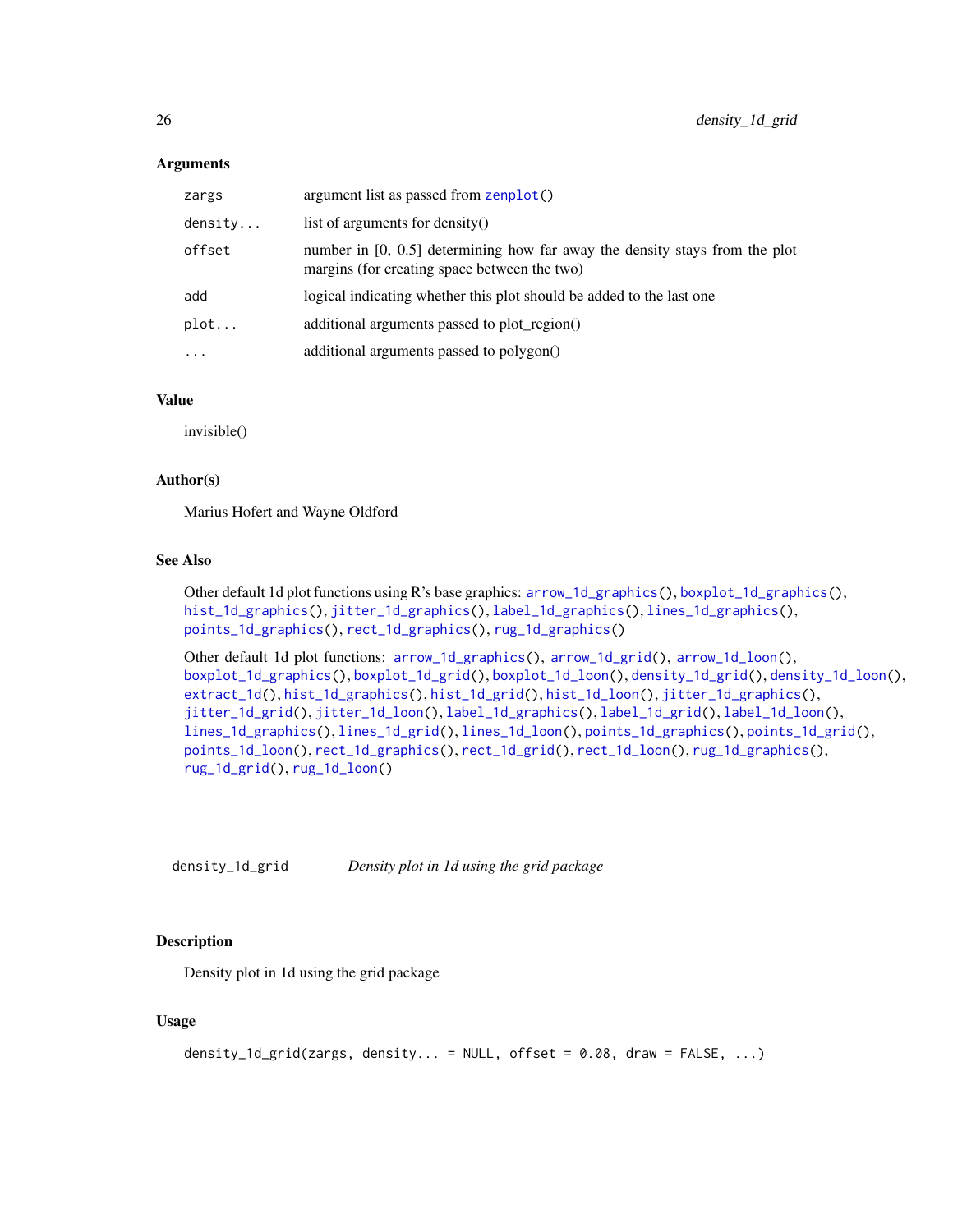<span id="page-26-0"></span>

| zargs   | argument list as passed from zenplot()                                 |
|---------|------------------------------------------------------------------------|
| density | list of arguments for density()                                        |
| offset  | numerical value in                                                     |
|         | [0, 0.5]                                                               |
|         | used to offset the density within the height 1 box in which it appears |
| draw    | logical indicating whether drawing should take place                   |
|         | additional arguments passed to gpar()                                  |
|         |                                                                        |

# Value

grob (invisibly)

#### Author(s)

Marius Hofert and Wayne Oldford

#### See Also

Other default 1d plot functions using the grid package: [arrow\\_1d\\_grid\(](#page-4-1)), [boxplot\\_1d\\_grid\(](#page-16-1)), [hist\\_1d\\_grid\(](#page-50-1)), [jitter\\_1d\\_grid\(](#page-55-1)), [label\\_1d\\_grid\(](#page-59-1)), [lines\\_1d\\_grid\(](#page-70-1)), [points\\_1d\\_grid\(](#page-81-1)), [rect\\_1d\\_grid\(](#page-91-1)), [rug\\_1d\\_grid\(](#page-98-1))

```
Other default 1d plot functions: arrow_1d_graphics(), arrow_1d_grid(), arrow_1d_loon(),
boxplot_1d_graphics(), boxplot_1d_grid(), boxplot_1d_loon(), density_1d_graphics(),
density_1d_loon(), extract_1d(), hist_1d_graphics(), hist_1d_grid(), hist_1d_loon(),
jitter_1d_graphics(), jitter_1d_grid(), jitter_1d_loon(), label_1d_graphics(), label_1d_grid(),
label_1d_loon(), lines_1d_graphics(), lines_1d_grid(), lines_1d_loon(), points_1d_graphics(),
points_1d_grid(), points_1d_loon(), rect_1d_graphics(), rect_1d_grid(), rect_1d_loon(),
rug_1d_graphics(), rug_1d_grid(), rug_1d_loon()
```
<span id="page-26-1"></span>density\_1d\_loon *Density plot in 1d using the interactive loon package*

#### **Description**

Density plot in 1d using the interactive loon package

```
density_1d_loon(
  zargs,
  density.args = list(),
  method = c("single", "double"),
  lwd = NULL,linewidth = NULL,
```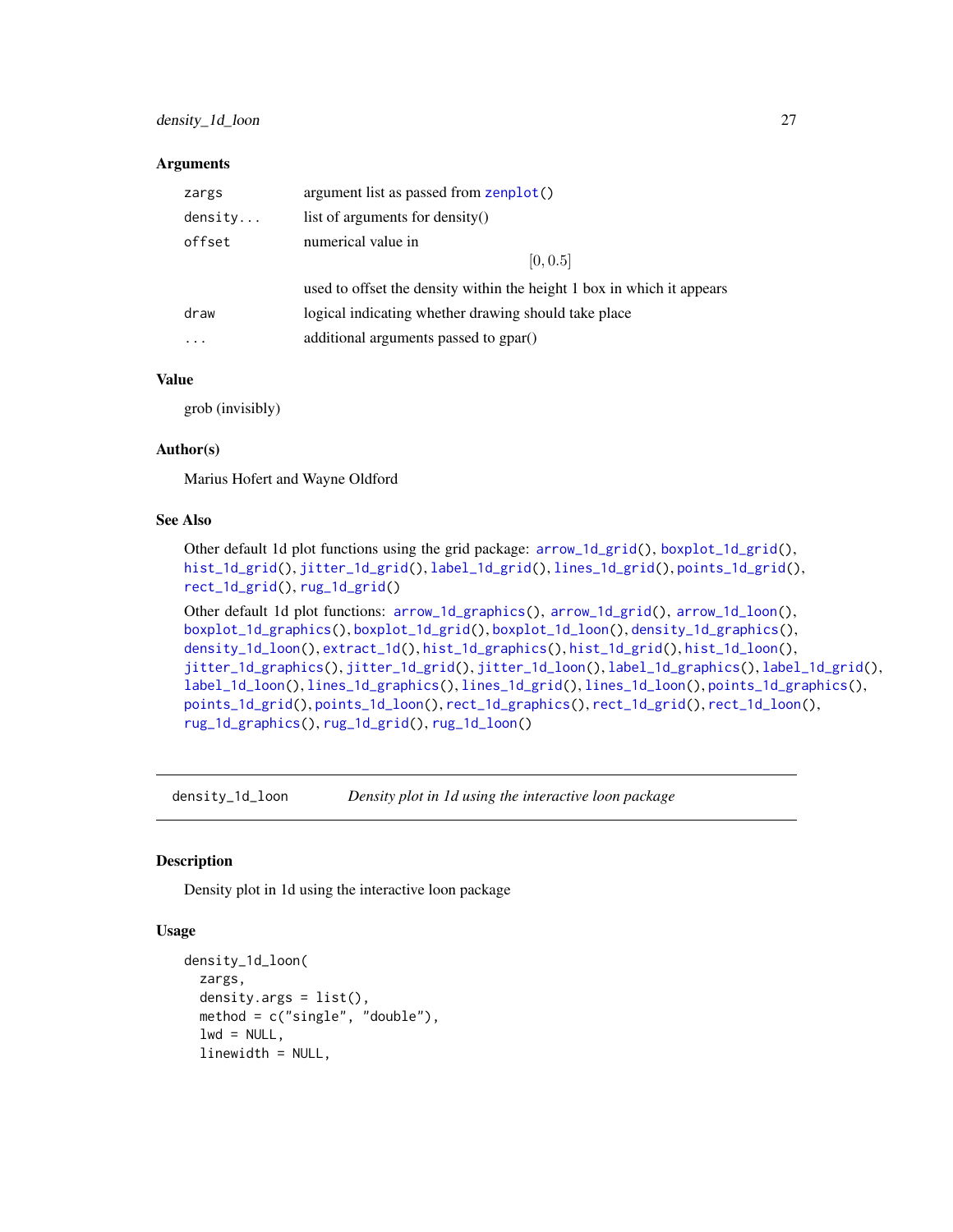```
color = NULL,
 fill = NULL,linecolor = NULL,
 linkingGroup = NULL,
  showLabels = FALSE,
  showScales = FALSE,
  showGuides = FALSE,
 baseplot = NULL,
 parent = NULL,
  ...
\mathcal{L}
```

| zargs        | The argument list as passed from zenplot()                                                                                                |
|--------------|-------------------------------------------------------------------------------------------------------------------------------------------|
| density.args | A list of arguments for density()                                                                                                         |
| method       | A character specifying the type of density used                                                                                           |
| lwd          | Line width used only when linewidth $=$ NULL, value of 1 used otherwise.                                                                  |
| linewidth    | Line width of outline for density polygons (highest priority)                                                                             |
| color        | Colour used to fill the density when fill is NULL and to outline the density when<br>linecolor is NULL, foreground colour used otherwise. |
| fill         | Colour used to fill the density polygon                                                                                                   |
| linecolor    | Colour used for the outline of the density                                                                                                |
| linkingGroup | A string specifying the initial group of plots to be linked to this plot                                                                  |
| showLabels   | Logical determining whether axis labels are displayed                                                                                     |
| showScales   | Logical determining whether scales are displayed                                                                                          |
| showGuides   | Logical determining whether the background guidelines are displayed                                                                       |
| baseplot     | If non-null the base plot on which the plot should be layered                                                                             |
| parent       | The tk parent for this loon plot widget                                                                                                   |
| .            | Additional parameters passed to loon::1_layer()                                                                                           |

# Value

A loon loon::l\_plot(...)

# Author(s)

Marius Hofert and Wayne Oldford

# See Also

Other default 1d plot functions using the interactive loon package: [arrow\\_1d\\_loon\(](#page-6-1)), [boxplot\\_1d\\_loon\(](#page-17-1)), [hist\\_1d\\_loon\(](#page-51-1)), [jitter\\_1d\\_loon\(](#page-56-1)), [label\\_1d\\_loon\(](#page-60-1)), [lines\\_1d\\_loon\(](#page-71-1)), [points\\_1d\\_loon\(](#page-82-1)), [rect\\_1d\\_loon\(](#page-92-1)), [rug\\_1d\\_loon\(](#page-99-1))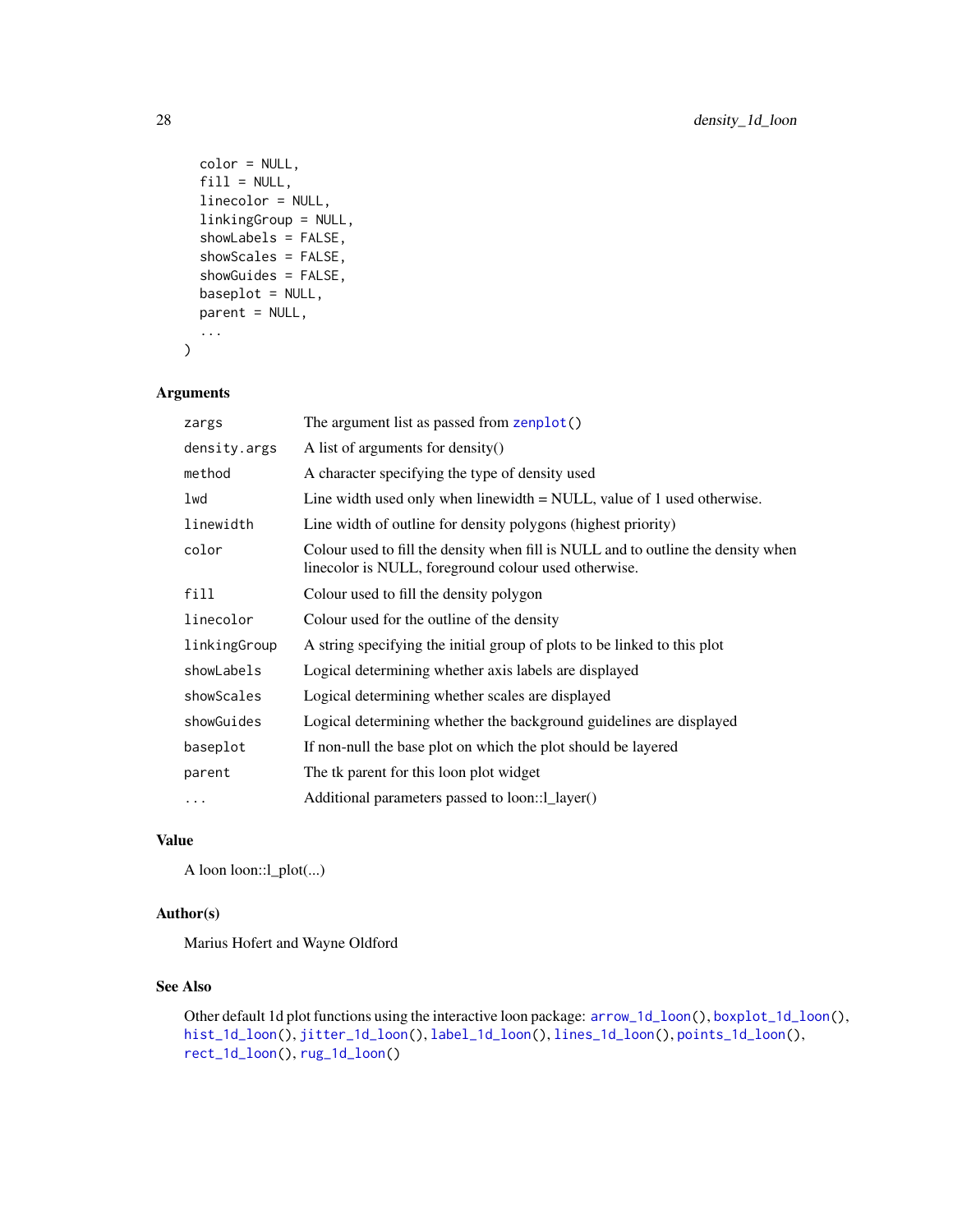<span id="page-28-0"></span>Other default 1d plot functions: [arrow\\_1d\\_graphics\(](#page-3-1)), [arrow\\_1d\\_grid\(](#page-4-1)), [arrow\\_1d\\_loon\(](#page-6-1)), [boxplot\\_1d\\_graphics\(](#page-15-1)), [boxplot\\_1d\\_grid\(](#page-16-1)), [boxplot\\_1d\\_loon\(](#page-17-1)), [density\\_1d\\_graphics\(](#page-24-1)), [density\\_1d\\_grid\(](#page-25-1)), [extract\\_1d\(](#page-34-1)), [hist\\_1d\\_graphics\(](#page-49-1)), [hist\\_1d\\_grid\(](#page-50-1)), [hist\\_1d\\_loon\(](#page-51-1)), [jitter\\_1d\\_graphics\(](#page-54-1)), [jitter\\_1d\\_grid\(](#page-55-1)), [jitter\\_1d\\_loon\(](#page-56-1)), [label\\_1d\\_graphics\(](#page-58-1)), [label\\_1d\\_grid\(](#page-59-1)), [label\\_1d\\_loon\(](#page-60-1)), [lines\\_1d\\_graphics\(](#page-69-1)), [lines\\_1d\\_grid\(](#page-70-1)), [lines\\_1d\\_loon\(](#page-71-1)), [points\\_1d\\_graphics\(](#page-80-1)), [points\\_1d\\_grid\(](#page-81-1)), [points\\_1d\\_loon\(](#page-82-1)), [rect\\_1d\\_graphics\(](#page-90-1)), [rect\\_1d\\_grid\(](#page-91-1)), [rect\\_1d\\_loon\(](#page-92-1)), [rug\\_1d\\_graphics\(](#page-97-1)), [rug\\_1d\\_grid\(](#page-98-1)), [rug\\_1d\\_loon\(](#page-99-1))

<span id="page-28-1"></span>density\_2d\_graphics *Density plot in 2d using R's base graphics*

# Description

Density plot in 2d using R's base graphics

# Usage

```
density_2d_graphics(
 zargs,
 ngrids = 25,
 drawlabels = FALSE,
 axes = FALSE,box = FALSE,
 add = FALSE,group... = NULL,...
)
```
#### **Arguments**

| zargs      | argument list as passed from zenplot()                                                  |
|------------|-----------------------------------------------------------------------------------------|
| ngrids     | number of grid points in each dimension. Can be scalar or a length-2 integer<br>vector. |
| drawlabels | logical indicating whether the contours should be labelled                              |
| axes       | logicial indicating whether axes should be drawn                                        |
| box        | logical indicating whether a box should be drawn                                        |
| add        | logical indicating whether this plot should be added to the last one                    |
| group      | list of arguments passed to group_2d_graphics (or NULL)                                 |
| $\cdot$    | additional arguments passed to points()                                                 |

#### Value

invisible()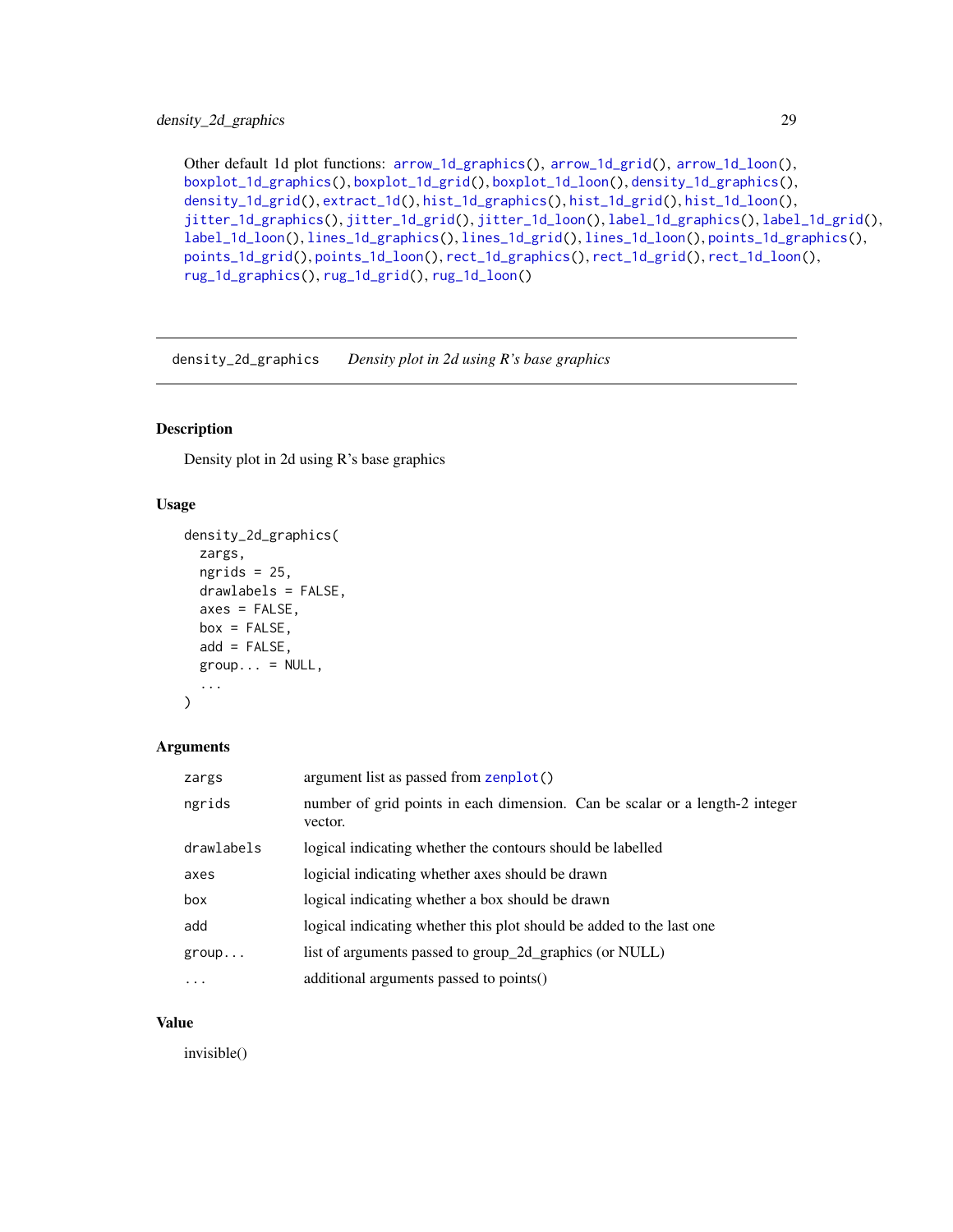#### <span id="page-29-0"></span>Author(s)

Marius Hofert and Wayne Oldford

### See Also

```
Other default 2d plot functions using R's base graphics: arrow_2d_graphics(), axes_2d_graphics(),
group_2d_graphics(), label_2d_graphics(), points_2d_graphics(), qq_2d_graphics(), rect_2d_graphics()
```

```
Other default 2d plot functions: arrow_2d_graphics(), arrow_2d_grid(), arrow_2d_loon(),
axes_2d_graphics(), axes_2d_grid(), axes_2d_loon(), density_2d_grid(), density_2d_loon(),
extract_2d(), group_2d_graphics(), group_2d_grid(), group_2d_loon(), label_2d_graphics(),
label_2d_grid(), label_2d_loon(), points_2d_graphics(), points_2d_grid(), points_2d_loon(),
qq_2d_graphics(), qq_2d_grid(), rect_2d_graphics(), rect_2d_grid(), rect_2d_loon()
```
<span id="page-29-1"></span>density\_2d\_grid *Density plot in 2d using the grid package*

#### Description

Density plot in 2d using the grid package

## Usage

```
density_2d_grid(
 zargs,
 ngrids = 25,
 ccol = NULL,clwd = 1,
 clty = 1,box = FALSE,
 box.width = 1,
 box.height = 1,
 group... = list(cex = 0.66),
 draw = FALSE,...
)
```
#### Arguments

| zargs  | argument list as passed from zenplot()                                                              |
|--------|-----------------------------------------------------------------------------------------------------|
| ngrids | number of grid points in each direction. Can be scalar or a length-2 integer<br>vector.             |
| ccol   | vector (which is then recycled to the appropriate length) giving the color of the<br>contours       |
| clwd   | vector (which is then recycled to the appropriate length) giving the line widths<br>of the contours |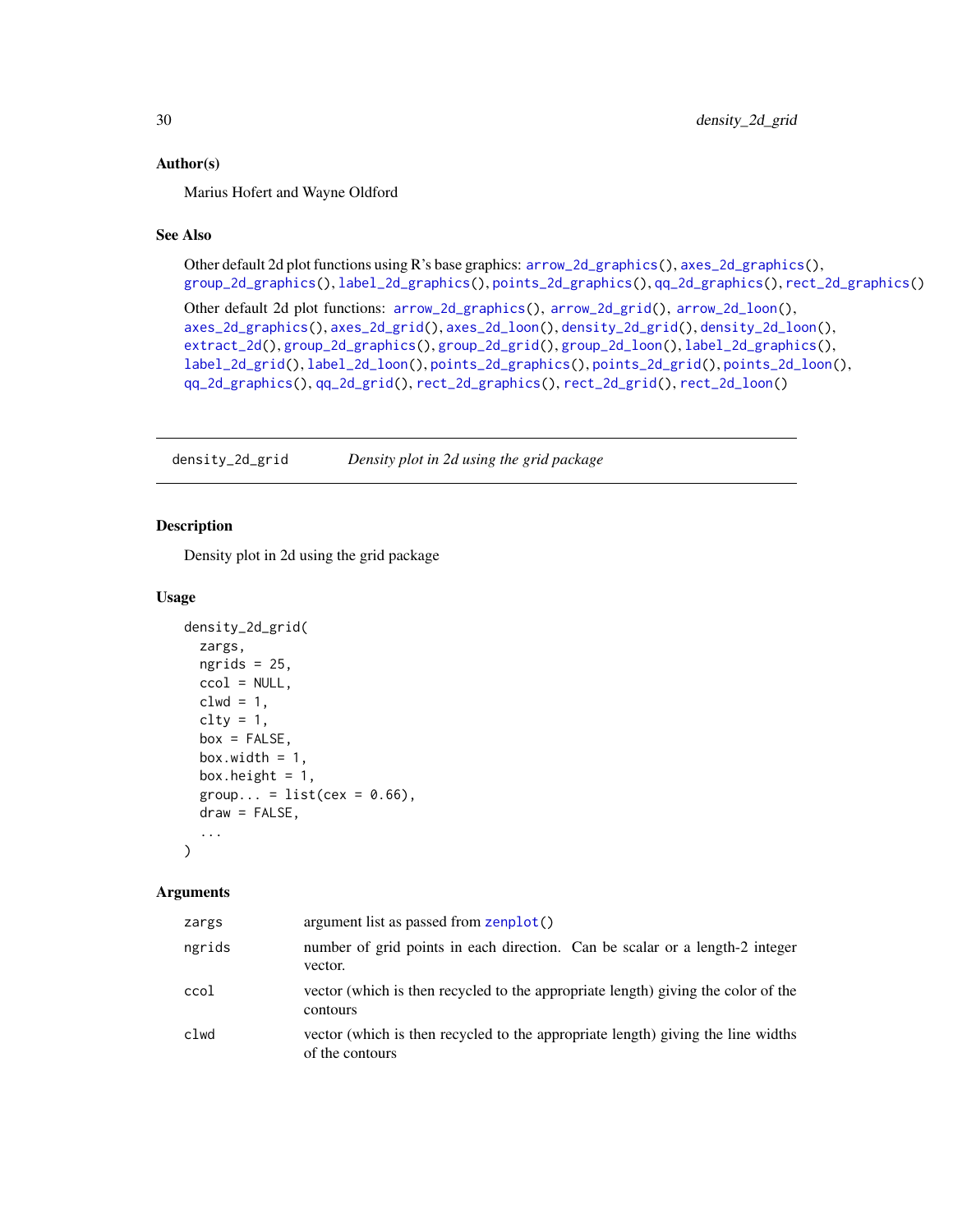<span id="page-30-0"></span>

| clty       | vector (which is then recycled to the appropriate length) giving the line types of<br>the contours |
|------------|----------------------------------------------------------------------------------------------------|
| box        | logical indicating whether a box should be drawn                                                   |
| box.width  | width of the box                                                                                   |
| box.height | height of the box                                                                                  |
| group      | list of arguments passed to group_2d_grid (or NULL)                                                |
| draw       | logical indicating whether drawing should take place                                               |
| $\ddotsc$  | additional arguments passed to gpar()                                                              |

#### Value

grob (invisibly)

# Note

- We use names depending on the 'type' here since otherwise, if one calls it once for 'p' and once for 'l', only one of them is plotted - The default point size was chosen to match the default of graphics

#### Author(s)

Marius Hofert and Wayne Oldford

Marius Hofert and Wayne Oldford

#### See Also

Other default 2d plot functions using the grid package: [arrow\\_2d\\_grid\(](#page-8-1)), [axes\\_2d\\_grid\(](#page-12-1)), [group\\_2d\\_grid\(](#page-45-1)), [label\\_2d\\_grid\(](#page-63-1)), [points\\_2d\\_grid\(](#page-84-1)), [qq\\_2d\\_grid\(](#page-88-1)), [rect\\_2d\\_grid\(](#page-94-1))

Other default 2d plot functions: [arrow\\_2d\\_graphics\(](#page-7-1)), [arrow\\_2d\\_grid\(](#page-8-1)), [arrow\\_2d\\_loon\(](#page-9-1)), [axes\\_2d\\_graphics\(](#page-11-1)), [axes\\_2d\\_grid\(](#page-12-1)), [axes\\_2d\\_loon\(](#page-13-1)), [density\\_2d\\_graphics\(](#page-28-1)), [density\\_2d\\_loon\(](#page-30-1)), [extract\\_2d\(](#page-36-1)), [group\\_2d\\_graphics\(](#page-44-1)), [group\\_2d\\_grid\(](#page-45-1)), [group\\_2d\\_loon\(](#page-46-1)), [label\\_2d\\_graphics\(](#page-62-1)), [label\\_2d\\_grid\(](#page-63-1)), [label\\_2d\\_loon\(](#page-64-1)), [points\\_2d\\_graphics\(](#page-83-1)), [points\\_2d\\_grid\(](#page-84-1)), [points\\_2d\\_loon\(](#page-86-1)), [qq\\_2d\\_graphics\(](#page-87-1)), [qq\\_2d\\_grid\(](#page-88-1)), [rect\\_2d\\_graphics\(](#page-93-1)), [rect\\_2d\\_grid\(](#page-94-1)), [rect\\_2d\\_loon\(](#page-95-1))

<span id="page-30-1"></span>density\_2d\_loon *Density plot in 2d using the interactive loon package*

#### Description

Density plot in 2d using the interactive loon package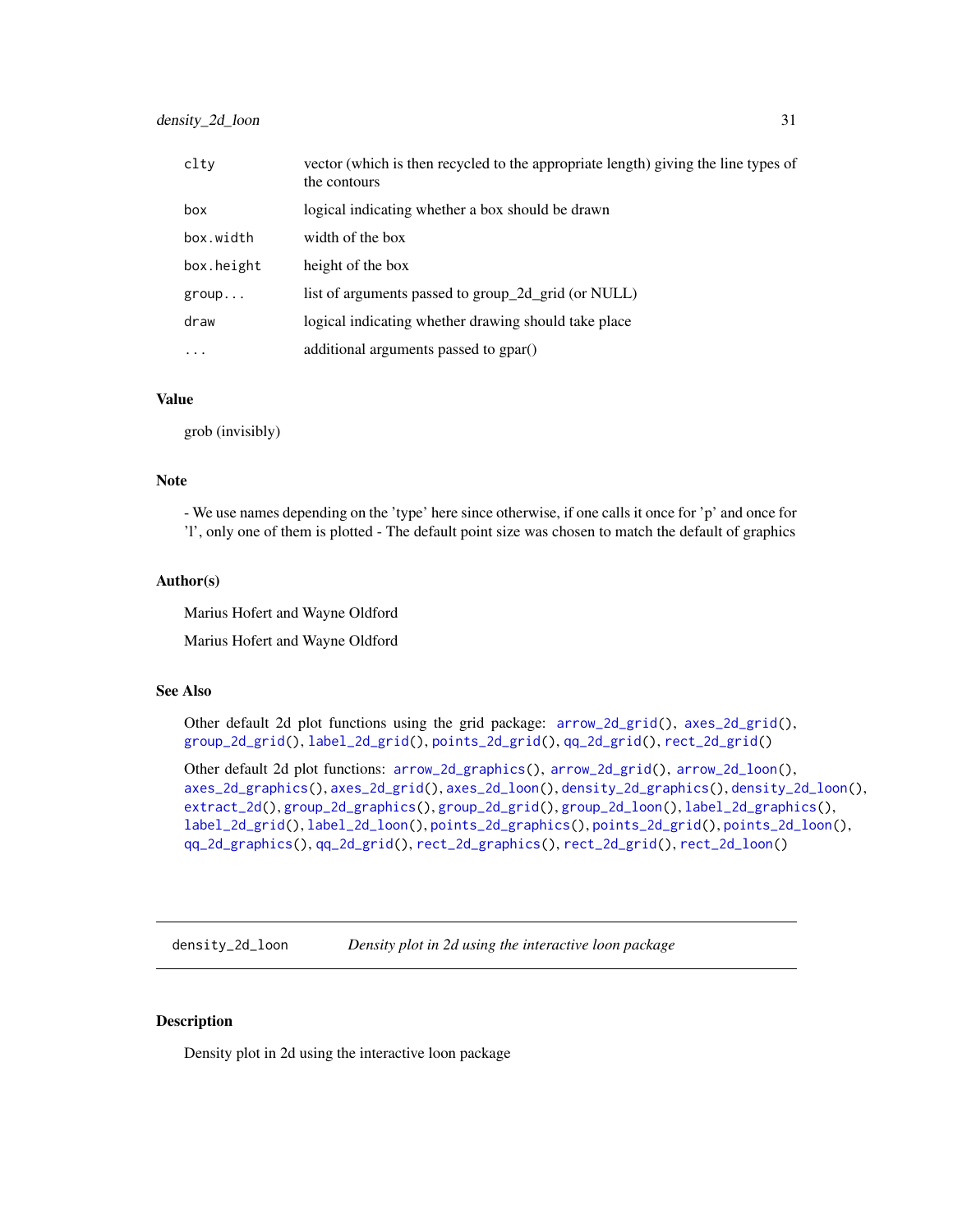# Usage

```
density_2d_loon(
  zargs,
 ngrids = 25,
 ccol = NULL,color = NULL,
 clwd = NULL,lwd = NULL,linewidth = 1,
  showLabels = FALSE,
  showScales = FALSE,
  showGuides = FALSE,
  linkingGroup = NULL,
 baseplot = NULL,
 parent = NULL,
 group... = NULL,...
\mathcal{L}
```
# Arguments

| zargs        | The argument list as passed from zenplot()                                                            |
|--------------|-------------------------------------------------------------------------------------------------------|
| ngrids       | Number of grid points in each direction. Can be scalar or a length-2 integer<br>vector.               |
| ccol         | A vector (which is then recycled to the appropriate length) giving the color of<br>the contours       |
| color        | Colour used fill if ccol is NULL, a grey palette is used otherwise.                                   |
| clwd         | A vector (which is then recycled to the appropriate length) giving the line widths<br>of the contours |
| lwd          | Line width used only when $clwd = NULL$                                                               |
| linewidth    | Line width used when both clwd and lwd are NULL, value of 1 used otherwise.                           |
| showLabels   | Logical determining whether axis labels are displayed                                                 |
| showScales   | Logical determining whether scales are displayed                                                      |
| showGuides   | Logical determining whether the background guidelines are displayed                                   |
| linkingGroup | The initial linking group                                                                             |
| baseplot     | If non-null the base plot on which the plot should be layered                                         |
| parent       | The tk parent for this loon plot widget                                                               |
| group        | A list of arguments passed to group_2d_loon (or NULL)                                                 |
| $\cdots$     | Additional parameters passed to loon::1_layer_line()                                                  |

# Value

invisible()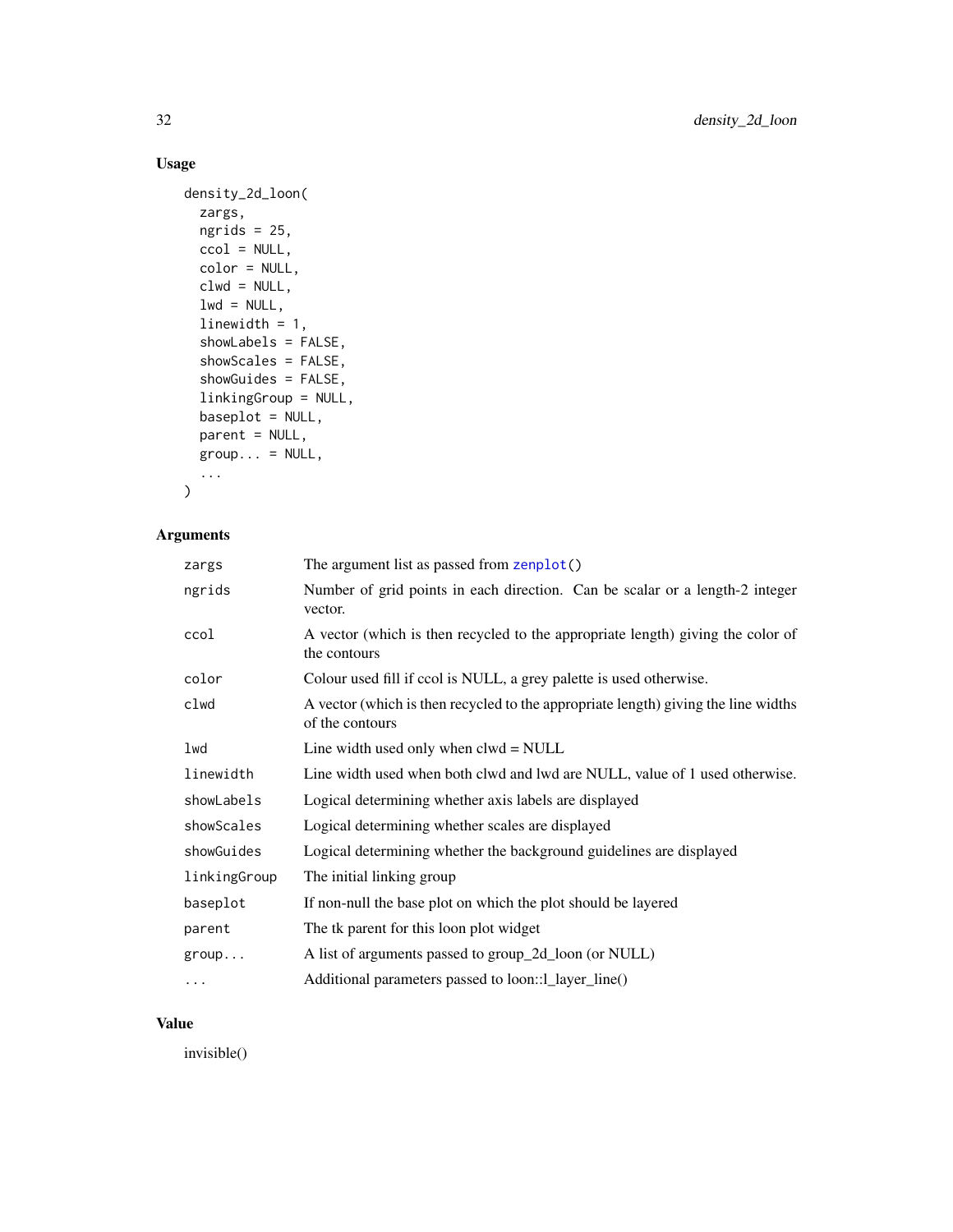#### <span id="page-32-0"></span>de\_elect 33

#### Author(s)

Marius Hofert and Wayne Oldford

#### See Also

Other default 2d plot functions using the interactive loon package: [arrow\\_2d\\_loon\(](#page-9-1)), [axes\\_2d\\_loon\(](#page-13-1)), [group\\_2d\\_loon\(](#page-46-1)), [label\\_2d\\_loon\(](#page-64-1)), [points\\_2d\\_loon\(](#page-86-1)), [rect\\_2d\\_loon\(](#page-95-1))

```
Other default 2d plot functions: arrow_2d_graphics(), arrow_2d_grid(), arrow_2d_loon(),
axes_2d_graphics(), axes_2d_grid(), axes_2d_loon(), density_2d_graphics(), density_2d_grid(),
extract_2d(), group_2d_graphics(), group_2d_grid(), group_2d_loon(), label_2d_graphics(),
label_2d_grid(), label_2d_loon(), points_2d_graphics(), points_2d_grid(), points_2d_loon(),
qq_2d_graphics(), qq_2d_grid(), rect_2d_graphics(), rect_2d_grid(), rect_2d_loon()
```
de\_elect *German Election Data from 2002 and 2005*

#### Description

Data set consisting of 68 columns of data about the German elections 2002 and 2005.

#### Usage

data("de\_elect")

#### Format

A [data.frame\(](#page-0-0)) with 68 columns:

District: electoral district State: federal state (Bundesland) Num.comm: number of communities Area: area 2004-12-31 (in square km) Pop: population 2004-12-31 (in 1000) Men: men (in 1000) Citizens: germans (in 1000) Density: population density 2004-12-31 (in square km) Pop.le.15: population younger than (or equal to) 15 years 2002-12-31 (in percent) Pop.15.18: population between 15 and 18 years old 2002-12-31 (in percent) Pop.18.25: population between 18 and 25 years old 2002-12-31 (in percent) Pop.25.35: population between 25 and 35 years old 2002-12-31 (in percent) Pop.35.60: population between 35 and 60 years old 2002-12-31 (in percent) Pop.g.60: population older than 60 years 2002-12-31 (in percent) Births: live births (per 1000)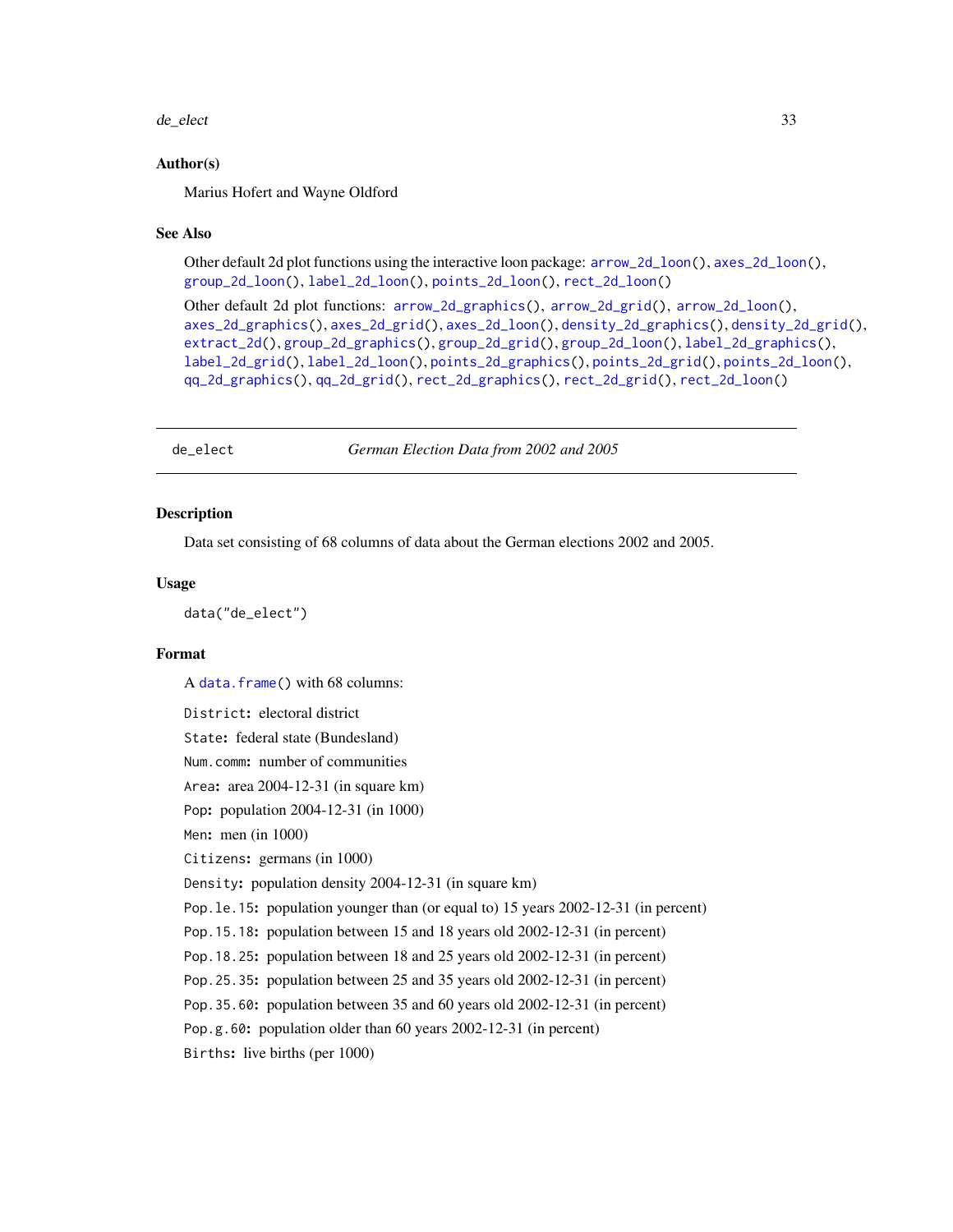Deaths: deaths (per 1000)

Move.in: moving there in 2003 (per 1000)

Move.out: moving away in 2003 (per 1000)

Increase: increase in population (per 1000)

Farms: number of farms in 2001 (per 1000)

Agriculture: agriculturally used land (in ha)

Mining: mining companies and processing trade 2002-09-30 (per 1000)

Mining.employees: employees in mining and processing trade 2002-09-30 (per 1000)

Apt.new: new apartments 2002 (per 1000)

Apt: apartments 2002-12-31 (per 1000)

Motorized: motor vehicles 2003-01-31 (per 1000)

School.finishers: school finishers 2002 (per 1000)

School.wo.2nd: without secondary school (ohne Hauptschule) 2002 (in percent)

School.2nd: with secondary school (Hauptschule) 2002 (in percent)

School.Real: with graduation from Realschule 2002 (in percent)

School.UED: with university-entrance diploma (Gymnasium) 2002 (in percent)

Unemployment.03: unemployment 2003-12-31 (in percent)

Unemployment.04: unemployment 2004-12-31 (in percent)

Employed: employed subject to social insurance contribution (per 1000)

FFF: farmers, foresters, fishermen (in percent)

Industry: industry employees subject to social insurance contribution (in percent)

CTT: commerce, transportation and telecommunication employees subject to social insurance contribution (in percent)

OS: other services (in percent)

Voters.05: eligible voters 2005

Voters.02: eligible voters 2002

Votes.05: number of votes 2005

Votes.02: number of votes 2002

Invalid.05: invalid votes 2005

Invalid.02: invalid votes 2002

Valid.05: valid votes 2005

Valid.02: valid votes 2002

Votes.SPD.05: votes for SPD 2005

Votes.SPD.02: votes for SPD 2002

Votes.CDU.CSU.05: votes for CDU/CSU 2005

Votes.CDU.CSU.02: votes for CDU/CSU 2002

Votes.Gruene.05: votes for Gruene 2005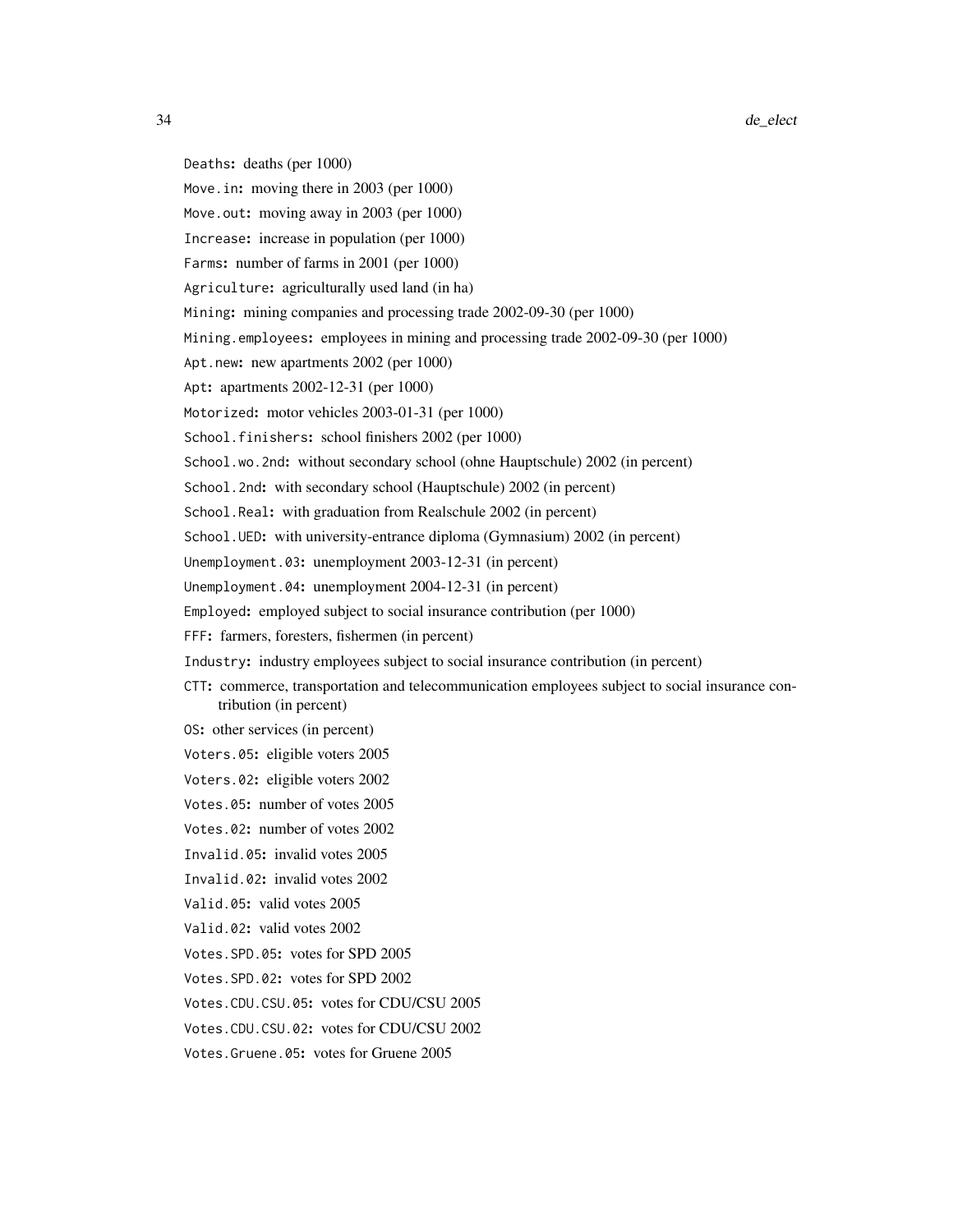# <span id="page-34-0"></span>extract\_1d 35

Votes.Gruene.02: votes for Gruene 2002 Votes.FDP.05: votes for FDP 2005 Votes.FDP.02: votes for FDP 2002 Votes.Linke.05: votes for Linke 2005 Votes.Linke.02: votes for Linke 2002 SPD.05: SPD 2005 (as a fraction in [0,1]) CDU.CSU.05: CDU/CSU 2005 (as a fraction in [0,1]) Gruene.05: Gruene 2005 (as a fraction in [0,1]) FDP.05: FDP 2005 (as a fraction in [0,1]) Linke.05: Linke 2005 (as a fraction in  $[0,1]$ ) Others.05: Other parties 2005 (as a fraction in [0,1]) SPD.02: SPD 2002 (as a fraction in [0,1]) CDU.CSU.02: CDU/CSU 2002 (as a fraction in  $[0,1]$ ) Gruene.02: Gruene  $2002$  (as a fraction in  $[0,1]$ ) FDP.02: FDP 2002 (as a fraction in [0,1]) Linke.02: Linke 2002 (as a fraction in [0,1]) Others.02: other parties 2002 (as a fraction in [0,1])

#### Source

The data was obtained from http://www.bundeswahlleiter.de but is not available under this link anymore. Furthermore, the first column of the original data set is ommitted as it only contained the row numbers.

# Examples

data("de\_elect")

<span id="page-34-1"></span>

extract\_1d *Extracting information for our default/provided plot1d()*

#### Description

Extracting information for our default/provided plot1d()

#### Usage

```
extract_1d(zargs)
```
#### Arguments

zargs The argument list as passed from  $z$ enplot $($ ). This must at least contain x, orientations, vars, num, lim and labs; see [zenplot\(](#page-107-1)) for an explanation of these variables.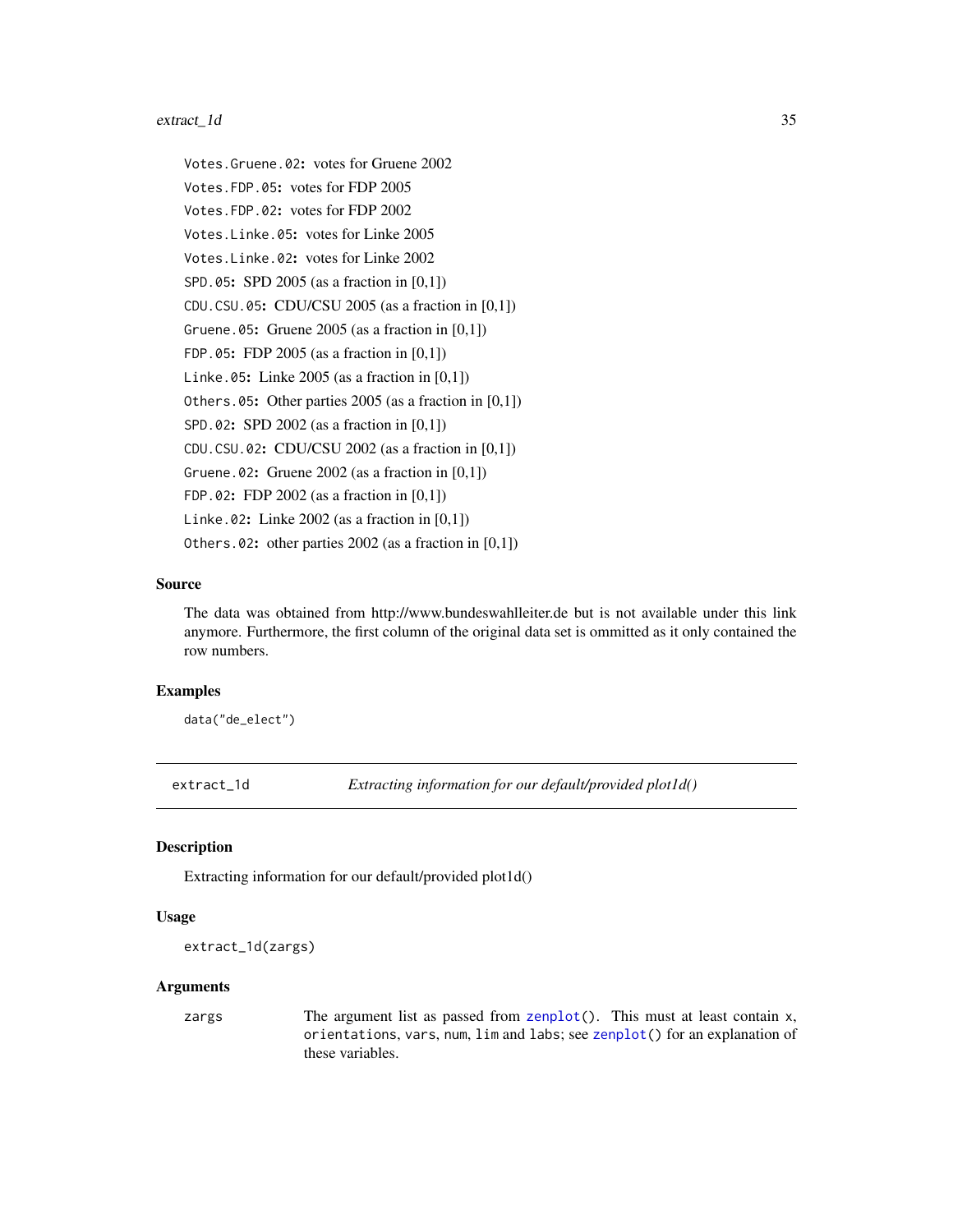#### Details

This is an auxiliary function called on zargs within any 1d plotting function (e.g. [hist\\_1d\\_grid](#page-50-1), [density\\_1d\\_graphics](#page-24-1), or points\_1d\_1oon) to extract the 1d data from zargs needed for plotting. For performance reasons, no checking of the input object is done.

#### Value

A list [list](#page-0-0) with

x: the data to be plotted in the 1d plot

xcols: a list with all columns of x

groups: the group numbers for each column of x

vars: the variable numbers for each column of x

glabs: the group labels for each column of x

vlabs: the variable labels for each column of x

horizontal: a [logical](#page-0-0) indicating whether the plot is horizontal or vertical, and

xlim: the axis limits.

# Note

Performance critical

#### Author(s)

Marius Hofert and Wayne Oldford

#### See Also

Other tools for constructing your own plot1d and plot2d functions: [burst\\_aux\(](#page-20-1)), [burst\(](#page-19-1)), [check\\_zargs\(](#page-21-1)), [extract\\_2d\(](#page-36-1)), [plot\\_indices\(](#page-78-1))

Other data extraction functions to build plots: [extract\\_2d\(](#page-36-1))

```
Other default 1d plot functions: arrow_1d_graphics(), arrow_1d_grid(), arrow_1d_loon(),
boxplot_1d_graphics(), boxplot_1d_grid(), boxplot_1d_loon(), density_1d_graphics(),
density_1d_grid(), density_1d_loon(), hist_1d_graphics(), hist_1d_grid(), hist_1d_loon(),
jitter_1d_graphics(), jitter_1d_grid(), jitter_1d_loon(), label_1d_graphics(), label_1d_grid(),
label_1d_loon(), lines_1d_graphics(), lines_1d_grid(), lines_1d_loon(), points_1d_graphics(),
points_1d_grid(), points_1d_loon(), rect_1d_graphics(), rect_1d_grid(), rect_1d_loon(),
rug_1d_graphics(), rug_1d_grid(), rug_1d_loon()
```
#### Examples

```
## This function is used within the default (any user defined)
## 1d plots
my_1d_1 \leq \leq function(zargs, your_name = "Bob", ...) {
                   data_1d <- extract_1d(zargs)
                   msg <- paste("Components of zargs available",
                                "to construct a 1d plot for ",
```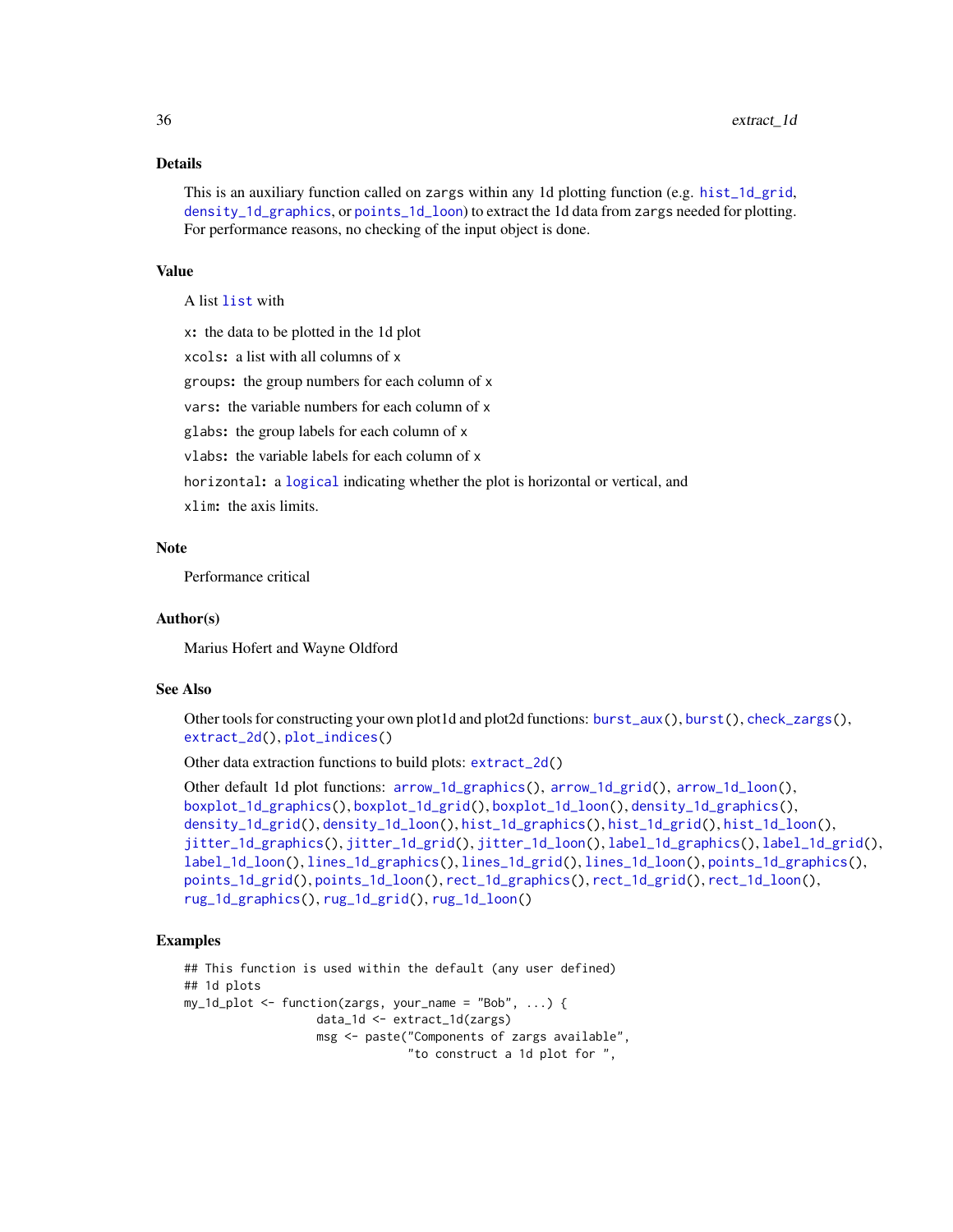```
your_name)
                   print(msg)
                   ## just print the names of the data components
                   ## which you might want to use in your plot
                   print(names(data_1d))
                   ## You might have to draw your 1d plot differently depending
                   ## upon whether it is to appear horizontally or vertically
                   if (data_1d$horizontal) {
                          print("This plot would be horizontal")
                          } else {
                          print("This one would be vertical")
                    }
                    ## You can plot whatever you want using the information in
                    ## could use any of these to construct any 1d plot you want
                    ## using R's graphics or any of zemplot's built in 1d plots.
                    ##
                    ## For example, here we use zenplot's base graphics functions
                    ## First a histogram
                    hist_1d_graphics(zargs, ...)
                    ## to which we add the variable label
                    label_1d_graphics(zargs, add = TRUE, col = "red", ...)## similar functions could be called for the other packages.
                    ## You can print the source of anyone of the default functions
                    ## to get some idea of managing details.
                    }
## And now try it out
zenplot(iris[,1:3], plot1d = my_1d_plot)
```
<span id="page-36-0"></span>extract\_2d *Extracting information for our default/provided plot2d()*

#### Description

Extracting information for our default/provided plot2d()

#### Usage

```
extract_2d(zargs)
```
### Arguments

zargs The argument list as passed from [zenplot\(](#page-107-0)). This must at least contain x, vars, num, lim and labs (for extract\_2d()); see [zenplot\(](#page-107-0)) for an explanation of these variables.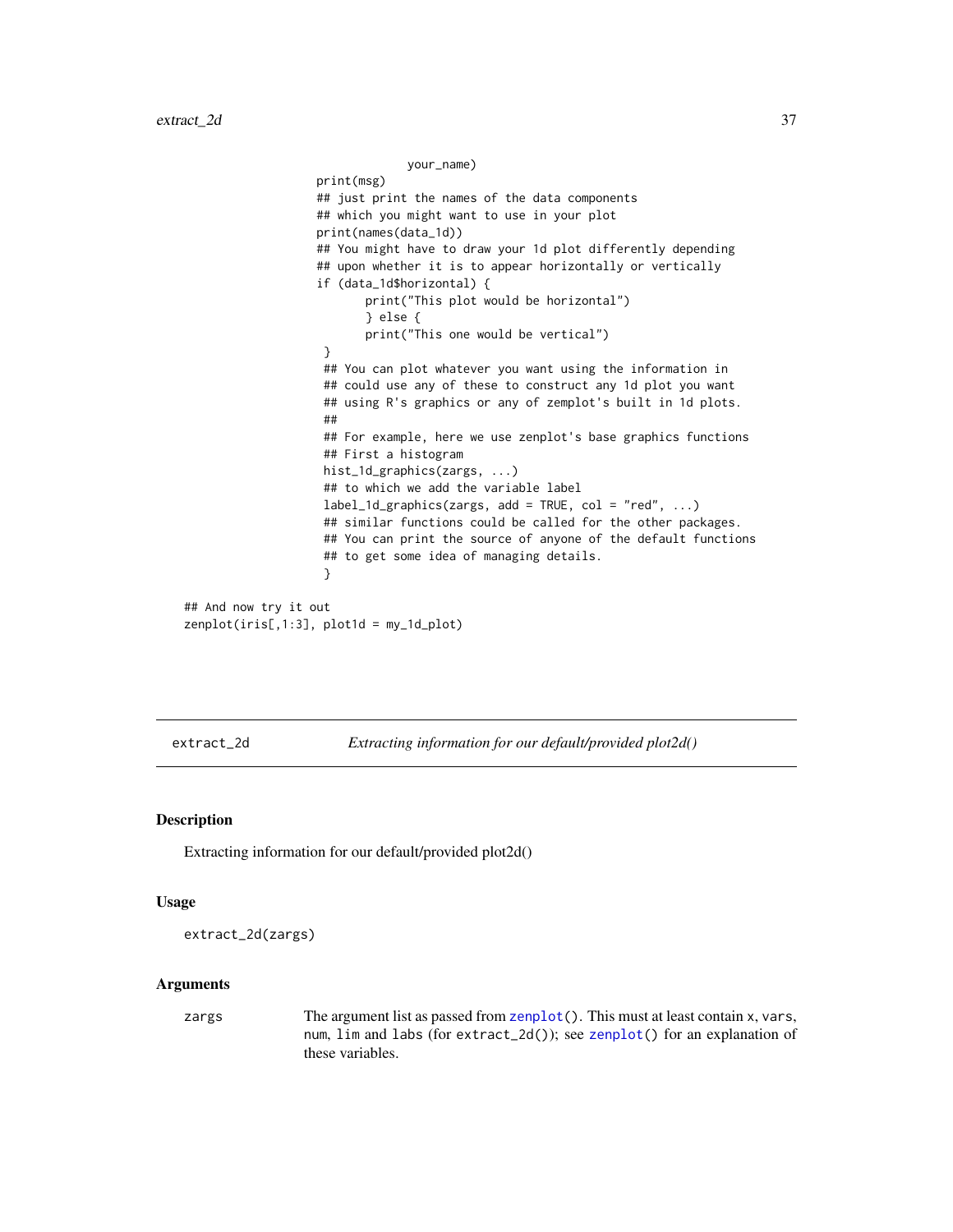#### Details

This is an auxiliary function called on zargs within any 1d plotting function (e.g. [hist\\_1d\\_grid](#page-50-0), [density\\_1d\\_graphics](#page-24-0), or points\_1d\_1oon) to extract the 1d data from zargs needed for plotting. For performance reasons, no checking of the input object is done.

#### Value

A list [list](#page-0-0) with

x and y: the data to be plotted in the 2d plot

xcols: a list with all columns of x

groups: the group numbers for each column of x

vars: the variable numbers for each column of x

glabs: the group labels for each column of x

vlabs: the variable labels for each column of x

xlim and ylim: the x-axis and y-axis limits, and

same.group: a [logical](#page-0-0) indicating whether the x and y variables belong to the same group.

#### **Note**

Performance critical

#### Author(s)

Marius Hofert and Wayne Oldford

# See Also

Other tools for constructing your own plot1d and plot2d functions: [burst\\_aux\(](#page-20-0)), [burst\(](#page-19-0)), [check\\_zargs\(](#page-21-0)), [extract\\_1d\(](#page-34-0)), [plot\\_indices\(](#page-78-0))

Other data extraction functions to build plots: [extract\\_1d\(](#page-34-0))

```
Other default 2d plot functions: arrow_2d_graphics(), arrow_2d_grid(), arrow_2d_loon(),
axes_2d_graphics(), axes_2d_grid(), axes_2d_loon(), density_2d_graphics(), density_2d_grid(),
density_2d_loon(), group_2d_graphics(), group_2d_grid(), group_2d_loon(), label_2d_graphics(),
label_2d_grid(), label_2d_loon(), points_2d_graphics(), points_2d_grid(), points_2d_loon(),
qq_2d_graphics(), qq_2d_grid(), rect_2d_graphics(), rect_2d_grid(), rect_2d_loon()
```
### Examples

```
## This function is used within the default (any user defined)
## 2d plot functions
##
my_2d_plot <- function(zargs, your_name = "BillyBob", ...) {
                   data_2d <- extract_2d(zargs)
                   msg <- paste("Components of zargs available",
                                "to construct a 2d plot for ",
                                your_name)
```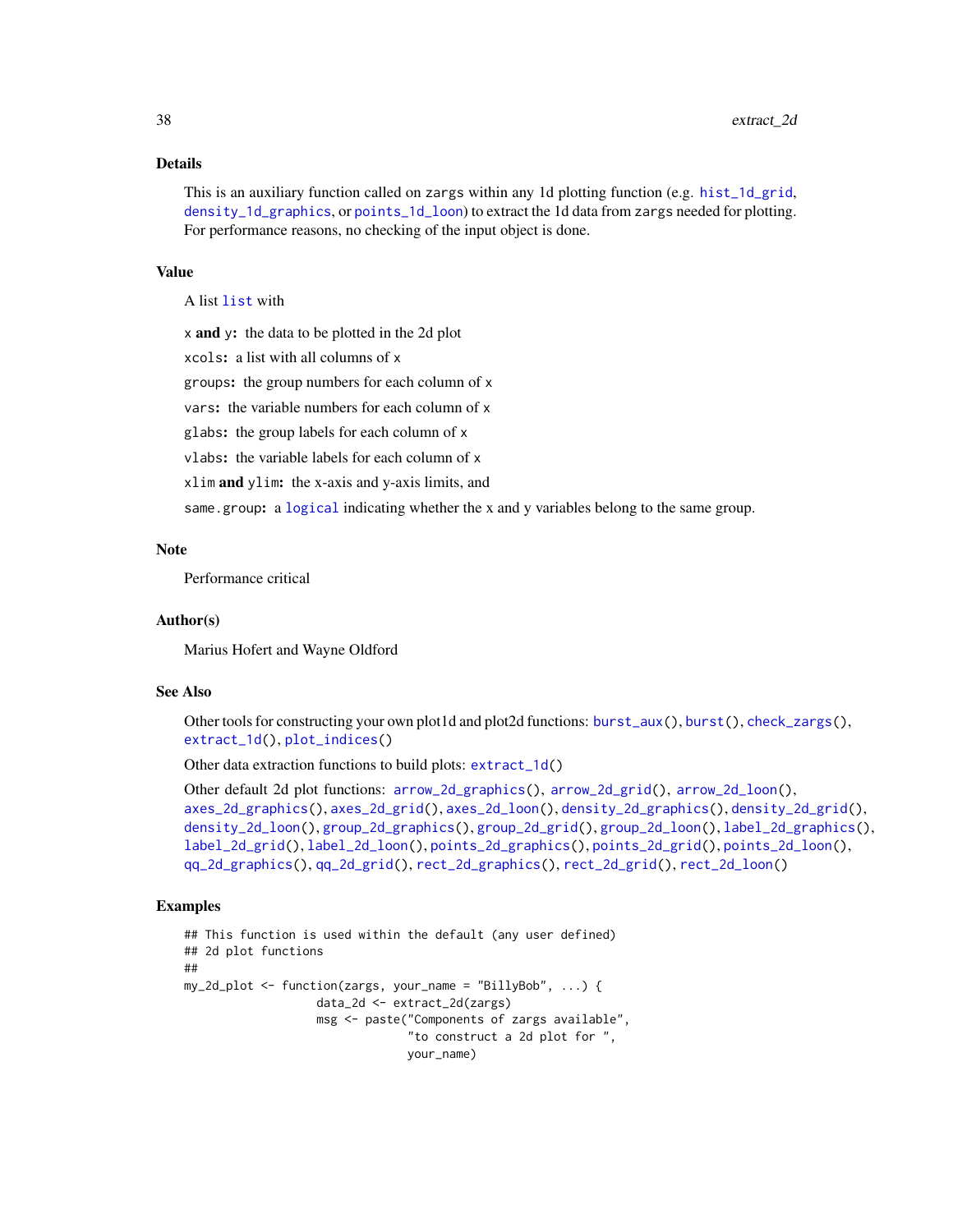```
print(msg)
                   ## just print the names of the data components
                   ## which you might want to use in your plot
                   print(names(data_2d))
                   ## You can plot whatever you want using the information in
                   ## could use any of these to construct any 1d plot you want
                   ## using R's graphics or any of zemplot's built in 1d plots.
                   ##
                   ## For example, here we could use
                   ## use zenplot's base graphics functions
                   ## First a scatterplot
                   points_2d_graphics(zargs, ...)
                   ## to which we overlay density contours
                   density_2d_graphics(zargs, add = TRUE, col = "steelblue", ...)
                   ## similar functions could be called for the other packages.
                   ## You can print the source of anyone of the default functions
                   ## to get some idea of managing details.
                }
## And now try it out
zenplot(iris, plot2d = my_2d_plot)
```
<span id="page-38-0"></span>extract\_pairs *Extract Pairs from a Path of Indices*

#### Description

Extracts pairs from a path of indices, representing the path by the pairs (connected by common variable) and return a shortened path.

#### Usage

extract\_pairs(x, n)

#### Arguments

| X | the path, a vector or list of indices of the variables to be plotted.                                                                                                       |
|---|-----------------------------------------------------------------------------------------------------------------------------------------------------------------------------|
| n | A vector of length two giving the number of pairs to extract from the path x (if<br>NULL, all pairs are returned (nothing extracted); if of length one, it is replicated in |
|   | the pair). The first number corresponds to the beginning of the path, the second                                                                                            |
|   | to the end; at least one of the two numbers should be $>= 1$ .                                                                                                              |

### Value

returns an object of the same type as the input x but (possibly) shortened. It extracts the first/last so-many pairs of x.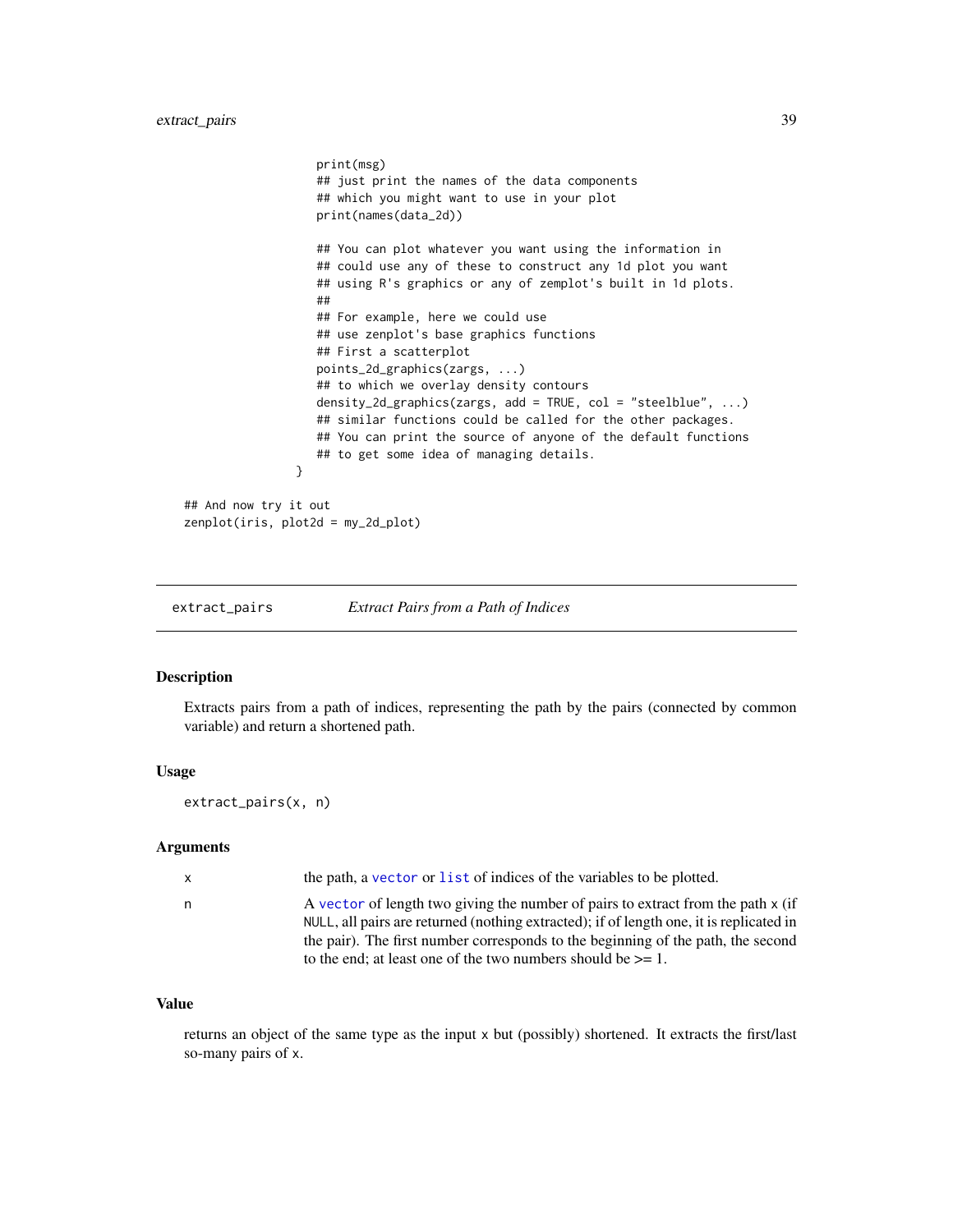# Author(s)

Marius Hofert and Wayne Oldford

### See Also

[zenplot\(](#page-107-0)) which provides the zenplot.

Other tools related to constructing zenpaths: [connect\\_pairs\(](#page-22-0)), [graph\\_pairs\(](#page-41-0)), [groupData\(](#page-43-0)), [indexData\(](#page-52-0)), [zenpath\(](#page-106-0))

### Examples

```
## Begin with a path
(zp <- zenpath(c(3, 5), method = "eulerian.cross")) # integer(2) argument
## Extract the first two pairs and last four of indices
extract_pairs(zp, n = c(2, 4))## Extract the first and last three pairs of indices
extract_pairs(zp, n = 3) # the 3 is repeated automatically
```
get\_layout *Compute the layout of the zen plot*

### Description

Compute the layout of the zen plot

# Usage

```
get_layout(
 turns,
 n2dplots,
 first1d = TRUE,last1d = TRUE,width1d = 1,
 width2d = 10
```

```
)
```
### Arguments

| turns    | turns (character vector consisting if "u", "d", "l", "r")      |
|----------|----------------------------------------------------------------|
| n2dplots | the number of 2d plots (faces of the hypercube to be laid out) |
| first1d  | logical indicating whether the first 1d plot should be plotted |
| last1d   | logical indicating whether the last 1d plot should be plotted  |
| width1d  | width of 1d plots                                              |
| width2d  | width of 2d plots                                              |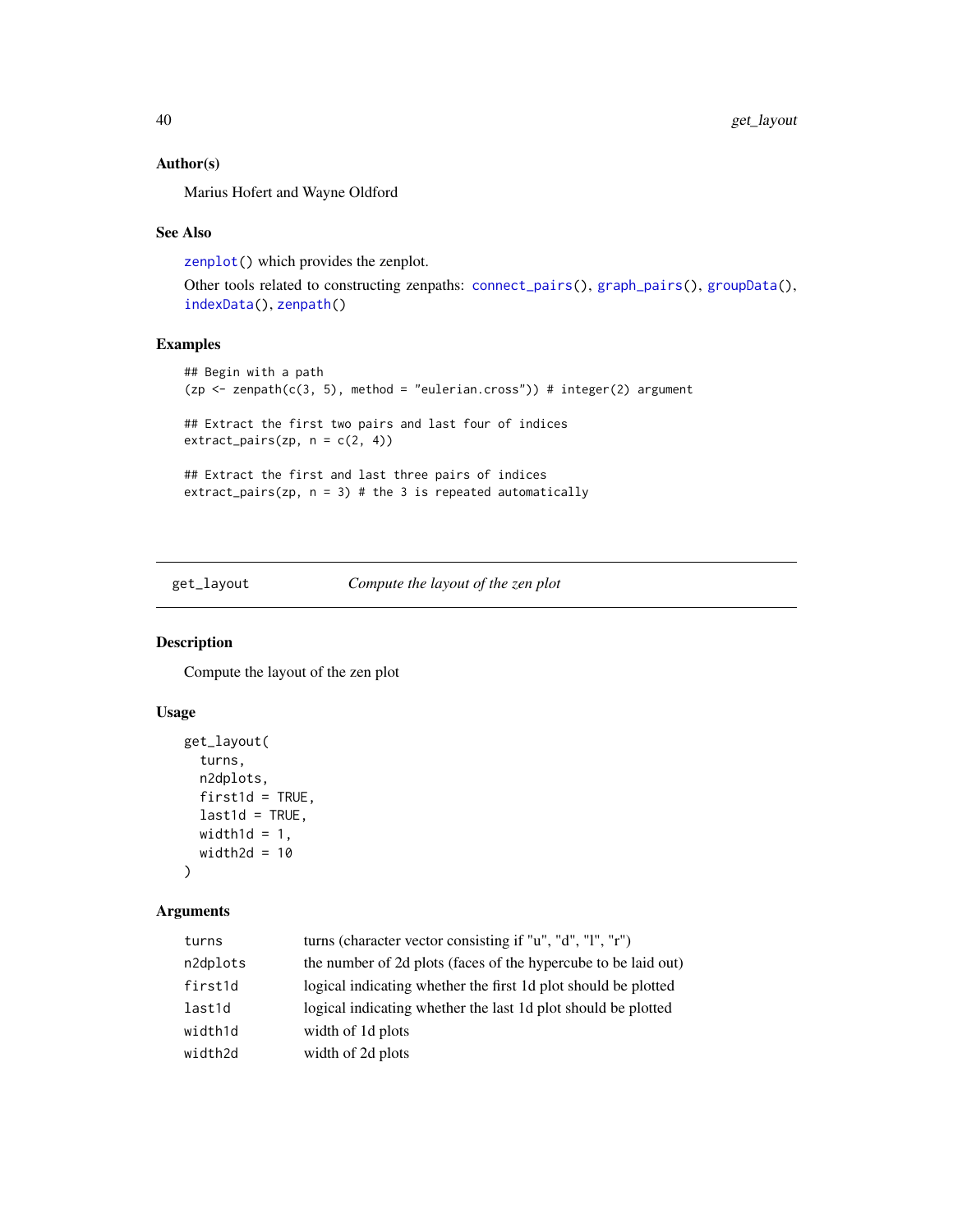#### get\_path 41

### Value

list containing 1) the plot orientations (c("h", "s", "v", "s", ...)) 2) the plot dimensions (1d plot, 2d plot, 1d plot, ...) 3) the variable numbers plotted (an (nPlots, 2)-matrix) 4) the total width of the layout 5) the total height of the layout 6) coordinates of the bounding boxes

#### Author(s)

Marius Hofert and Wayne Oldford

get\_path *Computing the path according to the provided method*

# Description

Computing the path according to the provided method

# Usage

```
get_path(
  turns = NULL,n2dcols = c("letter", "square", "A4", "golden", "legal"),
 n2dplots,
 method = c("tidy", "double.zigzag", "single.zigzag", "rectangular"),
 first1d = TRUE,
  last1d = TRUE)
```
#### Arguments

| turns    | The turns                                                                                                                                               |
|----------|---------------------------------------------------------------------------------------------------------------------------------------------------------|
| n2dcols  | The number of columns of 2d plots $(>= 1)$ or one of "letter", "square", "A4",<br>"golden", "legal". Note that n2dcols is ignored if turns is not NULL. |
| n2dplots | The number of 2d plots to be laid out                                                                                                                   |
| method   | A character string indicating the method according to which the path is built                                                                           |
| first1d  | A logical indicating whether the first 1d plot should be plotted                                                                                        |
| last1d   | A logical indicating whether the last 1d plot should be plotted                                                                                         |

### Value

the path, a list containing the turns, the positions (indices in the occupancy matrix) and the the occupancy matrix

### Author(s)

Marius Hofert and Wayne Oldford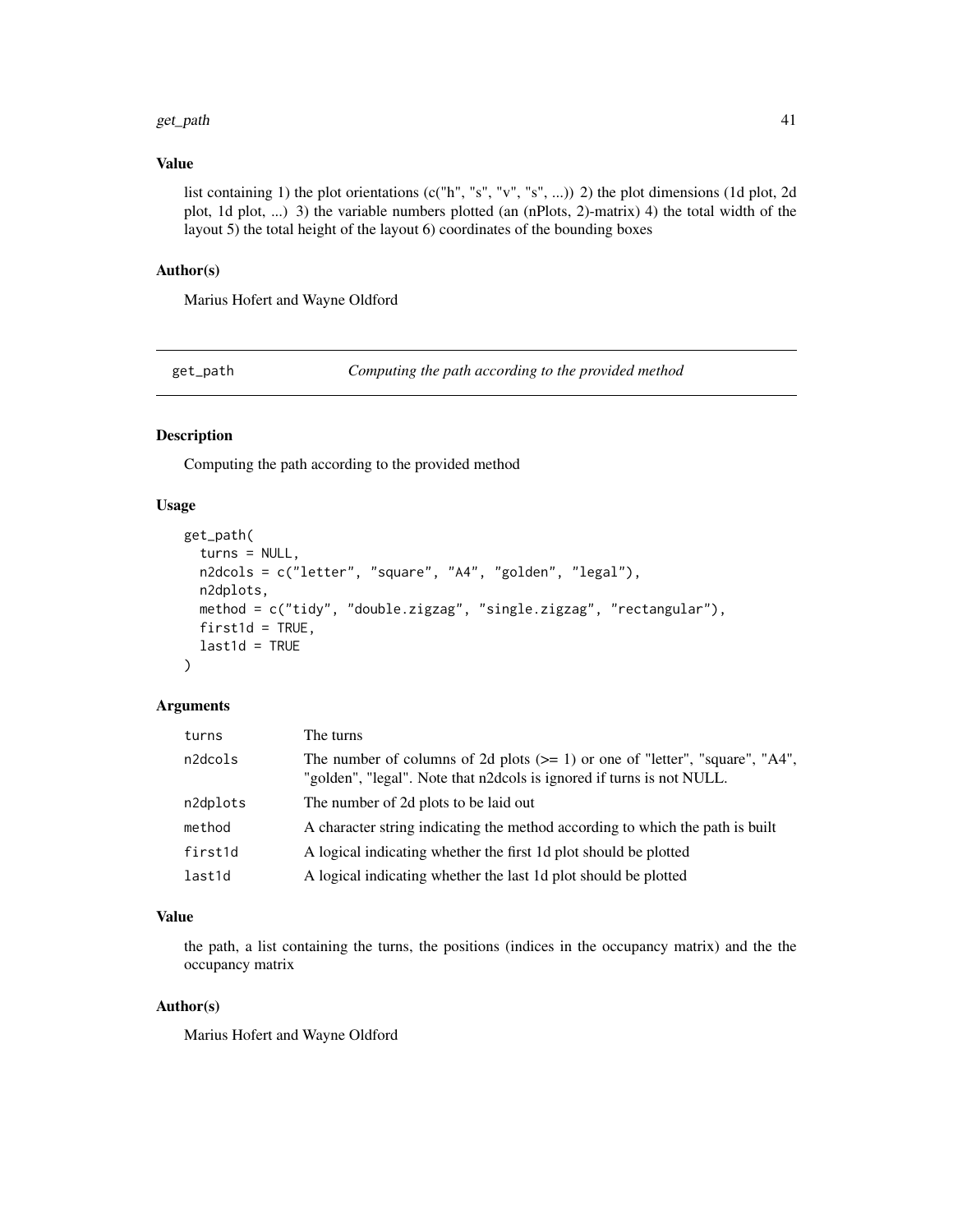### Description

Compute turns for zigzag

### Usage

```
get_zigzag_turns(
  nPlots,
  n2dcols,
  method = c("tidy", "double.zigzag", "single.zigzag")
\mathcal{L}
```
# Arguments

| nPlots  | total number of plots                                  |
|---------|--------------------------------------------------------|
| n2dcols | number of columns of 2d plots $(>= 1)$                 |
| method  | character string indicating which zigzag method to use |

### Value

turns

#### Author(s)

Marius Hofert and Wayne Oldford

<span id="page-41-0"></span>graph\_pairs *Turn pairs or paths into a graph*

### Description

Pairs are processed to produce a graph with the elements of the pairs as vertices and the pairs as undirected edges. The result can be displayed using [plot\(](#page-0-0)).

```
graph\_pairs(x, var.name = NULL, edgemode = c("undirected", "directed"))
```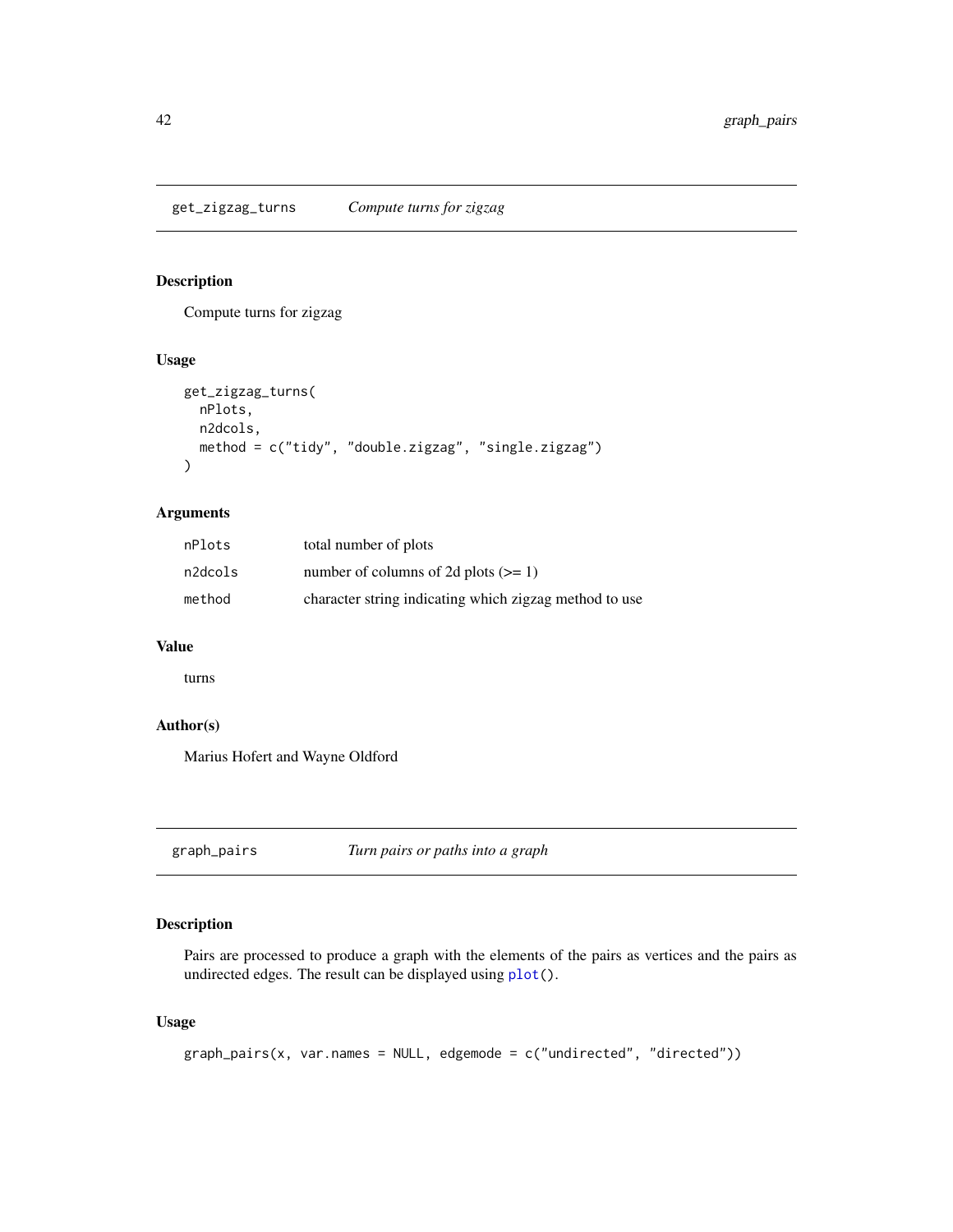### graph\_pairs 43

#### **Arguments**

| X         | matrix or list of pairs along a zenpath. Can also be a list containing vectors<br>representing paths in the graph. Every path must be of length at least 2 (i.e. each<br>vector element of the list). |
|-----------|-------------------------------------------------------------------------------------------------------------------------------------------------------------------------------------------------------|
| var.names | names of the variables appearing in x.                                                                                                                                                                |
| edgemode  | type of edges to be used: either "undirected" (the default) or "directed" (in<br>which case the order of the nodes in each pair matters).                                                             |

#### Value

a [graphNEL](#page-0-0) object; can be displayed using [plot\(](#page-0-0)).

#### Note

[zenplot\(](#page-107-0)) never use directed graphs nor graphs with isolated (disconnected) nodes.

#### Author(s)

Marius Hofert and Wayne Oldford

#### See Also

[zenplot\(](#page-107-0)) which provides the zenplot.

Other tools related to constructing zenpaths: [connect\\_pairs\(](#page-22-0)), [extract\\_pairs\(](#page-38-0)), [groupData\(](#page-43-0)), [indexData\(](#page-52-0)), [zenpath\(](#page-106-0))

### Examples

```
## To display the graphs constructed the packages
## graph and Rgraphviz packages need to be loaded
library(graph)
library(Rgraphviz)
##
## Get some pairs
pairs <- matrix(c(1,2, 5,1, 3,4, 2,3, 4,2), ncol = 2, byrow = TRUE)
g <- graph_pairs(pairs)
## which can be displayed using plot(g)
plot(g)
## Build a graph from a list of paths
paths \le list(3:1, c(3,5,7), c(1,4,7), c(6,7))
gp <- graph_pairs(paths)
## graph package draws with grid, so clear
grid.newpage()
plot(gp)
## Nodes do not need to be numbers
alpha_paths <- list(letters[3:1], letters[c(3,5,7)],
                    letters[c(1,4,7)], letters[c(6,7)])grid.newpage()
```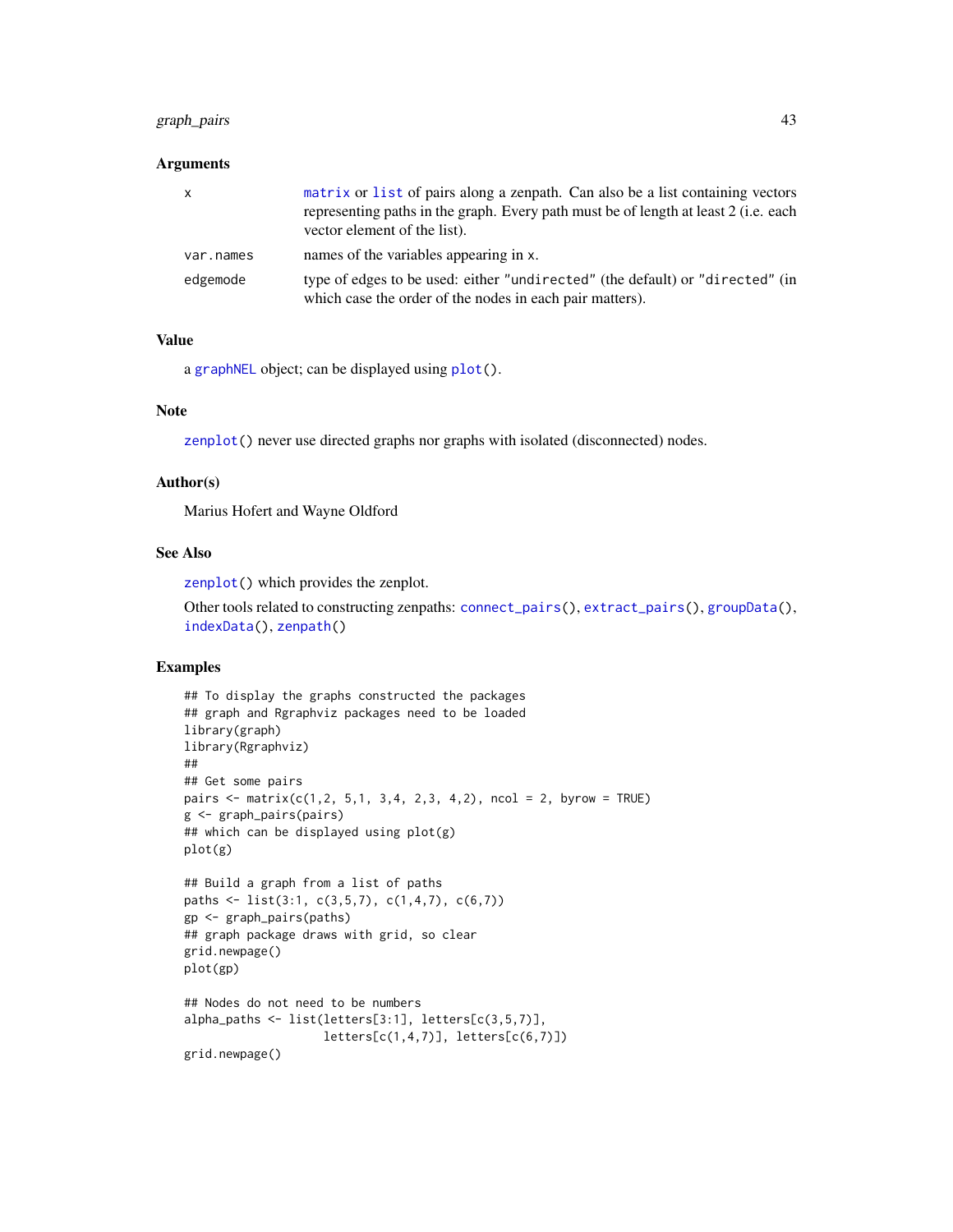```
plot(graph_pairs(alpha_paths))
## Zenplots never uses this feature but you could
## build a directed graph with a single isolated node
dg <- graph_pairs(alpha_paths,
                 var.names = c(letters[1:7], "ALONE"),
                  edgemode = "directed" )
grid.newpage()
plot(dg)
```

```
groupData Splitting a Matrix into a List of Matrices
```
### Description

Takes a matrix x and groups its rows (or columns) as specified by indices. Returns a list of matrices, one for each group.

### Usage

groupData(x, indices, byrow = FALSE)

### Arguments

| X       | A matrix (or an object convertible to such via $as.matrix()$ ).                                                       |
|---------|-----------------------------------------------------------------------------------------------------------------------|
| indices | list of vectors of indices according to which x is grouped; each vector of indices<br>define a group.                 |
| byrow   | logical indicating whether the grouping is done by row (byrow = TRUE) or by<br>column (byrow $=$ FALSE, the default). |

#### Value

A [list](#page-0-0) of matrices (one per group). Such a list, grouped by columns, is then typically passed on to [zenplot\(](#page-107-0)).

#### Author(s)

Marius Hofert and Wayne Oldford

#### See Also

[zenplot\(](#page-107-0)) which provides the zenplot.

Other tools related to constructing zenpaths: [connect\\_pairs\(](#page-22-0)), [extract\\_pairs\(](#page-38-0)), [graph\\_pairs\(](#page-41-0)), [indexData\(](#page-52-0)), [zenpath\(](#page-106-0))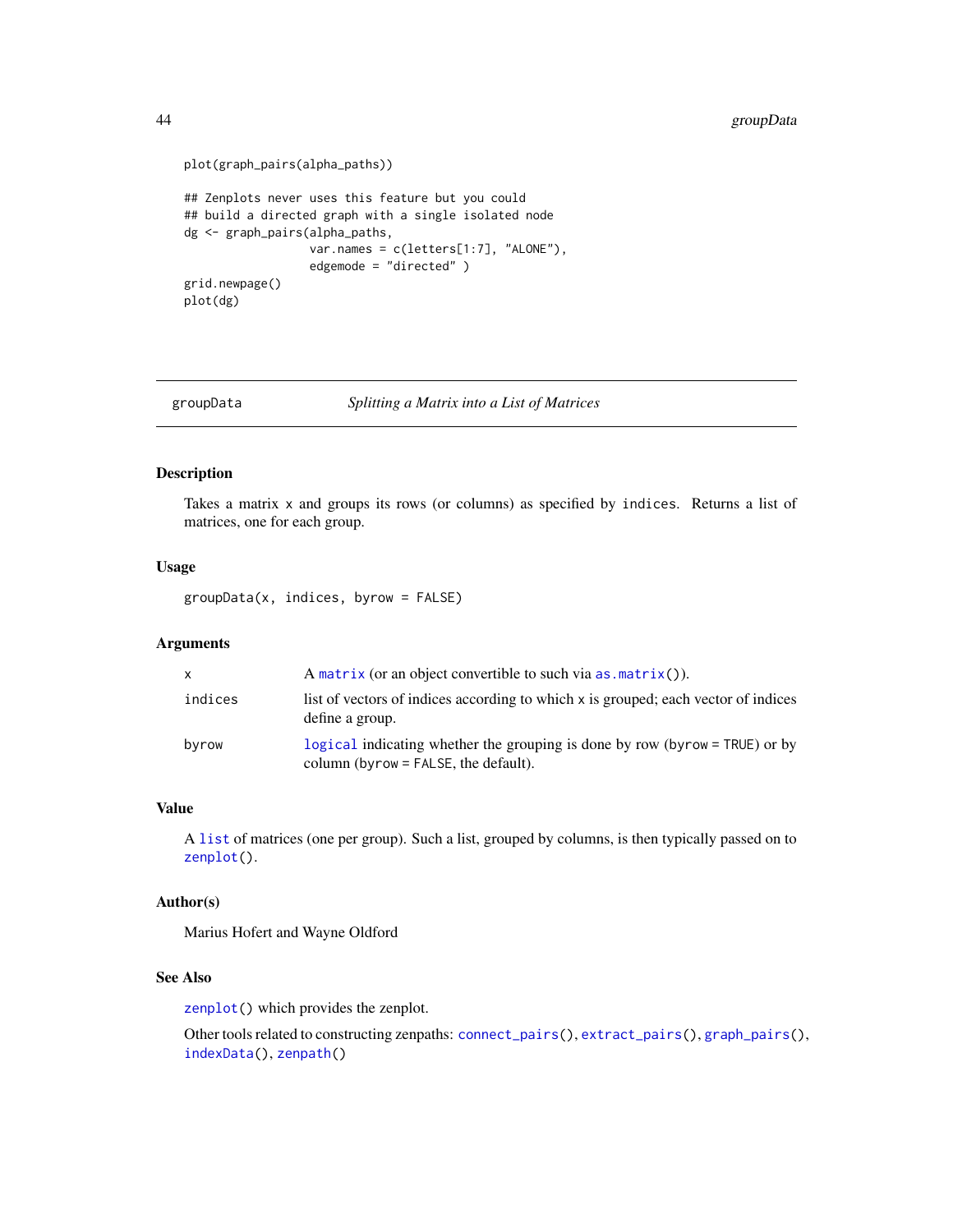### group\_2d\_graphics 45

# Examples

```
## get a matrix
x \le matrix(1:15, ncol = 3)
colGroups \leftarrow list(c(1,2), list(2:3))rowGroups \leftarrow list(c(1,4), list(2:3))
groupData(x, indices = colGroups)
groupData(x, indices = rowGroups, byrow = TRUE)
```
<span id="page-44-0"></span>group\_2d\_graphics *Plot of labels indicating adjacent groups using R's base graphics*

# Description

Plot of labels indicating adjacent groups using R's base graphics

### Usage

```
group_2d_graphics(
 zargs,
 glabs = NULL,
  sep = "n",loc = c(0.5, 0.5),add = FALSE,
 plot... = NULL,...
\mathcal{L}
```
### Arguments

| zargs     | argument list as passed from zenplot()                                                                                                                    |
|-----------|-----------------------------------------------------------------------------------------------------------------------------------------------------------|
| glabs     | group labels being indexed by the plot variables (and thus of length as the num-<br>ber of variables); if NULL then they are determined with extract_2d() |
| sep       | group label separator                                                                                                                                     |
| loc       | $(x,y)$ -location in [0,1] $\textdegree$ 2; 0 corresponds to left, 1 to right (in the direction of the<br>path)                                           |
| add       | logical indicating whether this plot should be added to the last one                                                                                      |
| plot      | additional arguments passed to plot_region()                                                                                                              |
| $\ddotsc$ | additional arguments passed to text()                                                                                                                     |

### Value

invisible()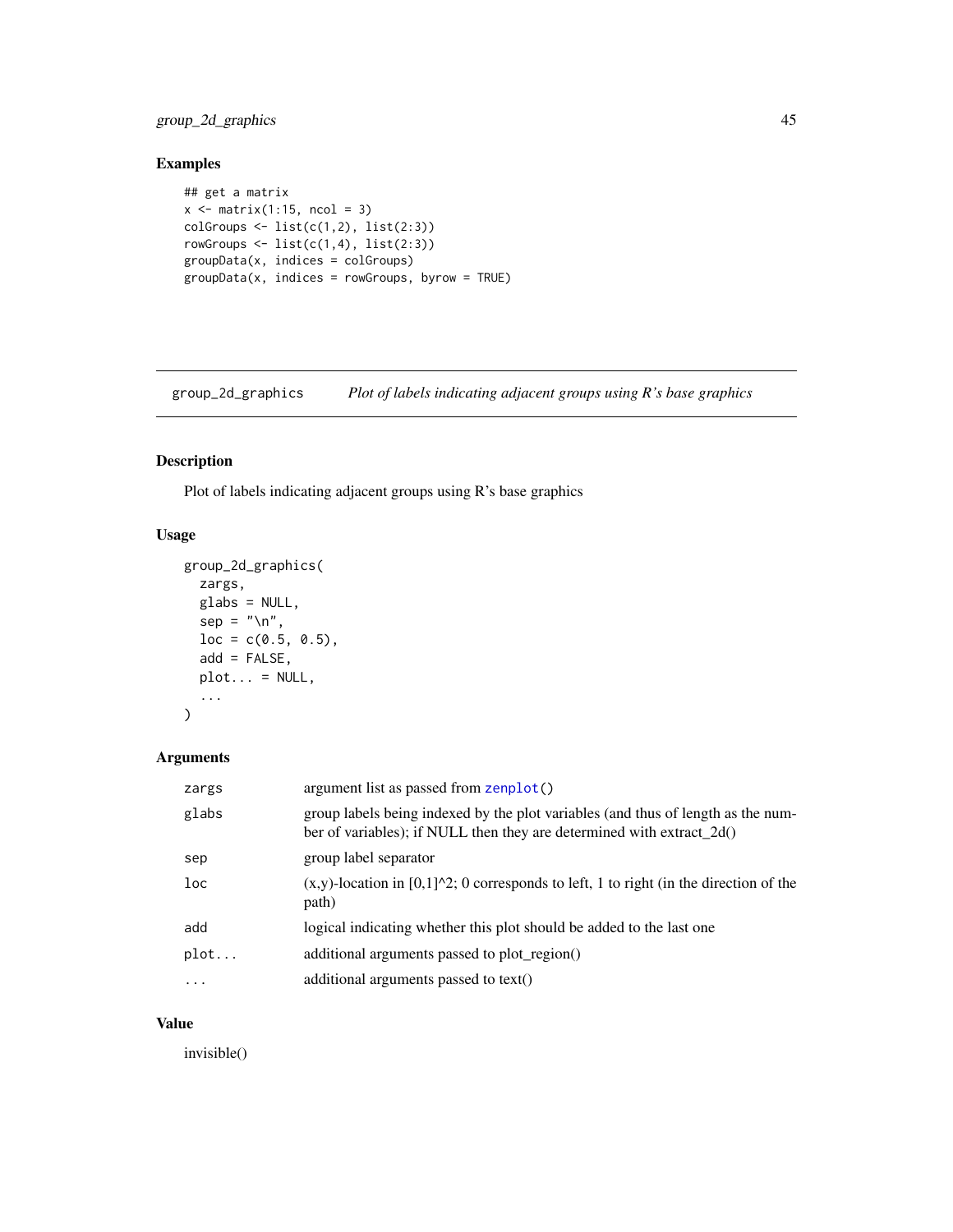Note

For performance reasons (avoiding having to call extract\_2d() twice), 'glabs' is an extra argument

### Author(s)

Marius Hofert and Wayne Oldford

### See Also

Other default 2d plot functions using R's base graphics: [arrow\\_2d\\_graphics\(](#page-7-0)), [axes\\_2d\\_graphics\(](#page-11-0)), [density\\_2d\\_graphics\(](#page-28-0)), [label\\_2d\\_graphics\(](#page-62-0)), [points\\_2d\\_graphics\(](#page-83-0)), [qq\\_2d\\_graphics\(](#page-87-0)), [rect\\_2d\\_graphics\(](#page-93-0))

Other default 2d plot functions: [arrow\\_2d\\_graphics\(](#page-7-0)), [arrow\\_2d\\_grid\(](#page-8-0)), [arrow\\_2d\\_loon\(](#page-9-0)), [axes\\_2d\\_graphics\(](#page-11-0)), [axes\\_2d\\_grid\(](#page-12-0)), [axes\\_2d\\_loon\(](#page-13-0)), [density\\_2d\\_graphics\(](#page-28-0)), [density\\_2d\\_grid\(](#page-29-0)), [density\\_2d\\_loon\(](#page-30-0)), [extract\\_2d\(](#page-36-0)), [group\\_2d\\_grid\(](#page-45-0)), [group\\_2d\\_loon\(](#page-46-0)), [label\\_2d\\_graphics\(](#page-62-0)), [label\\_2d\\_grid\(](#page-63-0)), [label\\_2d\\_loon\(](#page-64-0)), [points\\_2d\\_graphics\(](#page-83-0)), [points\\_2d\\_grid\(](#page-84-0)), [points\\_2d\\_loon\(](#page-86-0)), [qq\\_2d\\_graphics\(](#page-87-0)), [qq\\_2d\\_grid\(](#page-88-0)), [rect\\_2d\\_graphics\(](#page-93-0)), [rect\\_2d\\_grid\(](#page-94-0)), [rect\\_2d\\_loon\(](#page-95-0))

<span id="page-45-0"></span>group\_2d\_grid *Plot of labels indicating adjacent groups using the grid package*

### Description

Plot of labels indicating adjacent groups using the grid package

#### Usage

```
group_2d_grid(
  zargs,
  glabs = NULL,
  sep = "n",loc = c(0.5, 0.5),
 draw = FALSE,
  ...
)
```
#### Arguments

| zargs    | argument list as passed from zenplot()                                                                                                                    |
|----------|-----------------------------------------------------------------------------------------------------------------------------------------------------------|
| glabs    | group labels being indexed by the plot variables (and thus of length as the num-<br>ber of variables); if NULL then they are determined with extract_2d() |
| sep      | group label separator                                                                                                                                     |
| loc      | $(x,y)$ -location in [0,1] $\text{2}$ ; 0 corresponds to left, 1 to right (in the direction of the<br>path)                                               |
| draw     | logical indicating whether drawing should take place                                                                                                      |
| $\cdots$ | additional arguments passed to gpar()                                                                                                                     |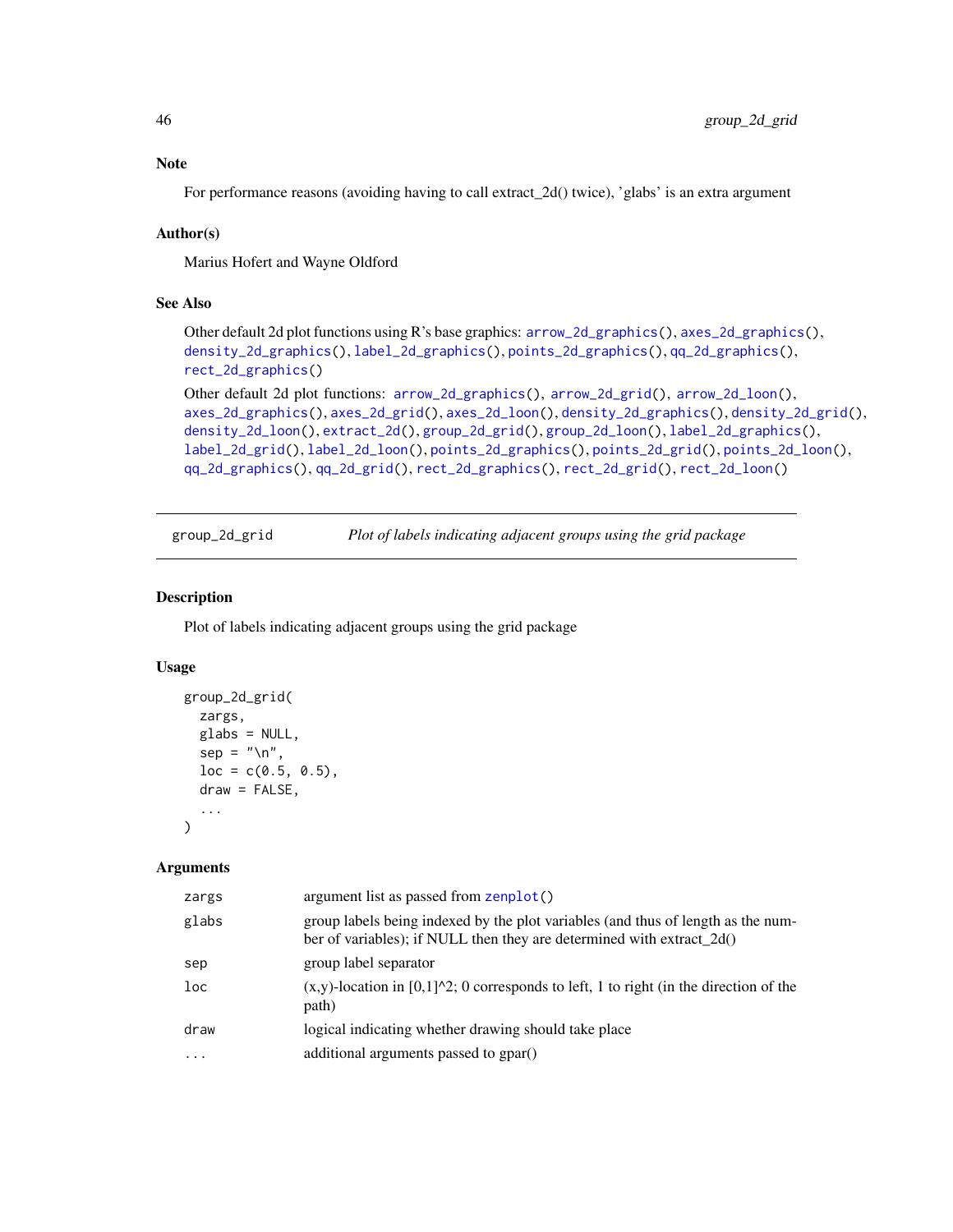### Value

grob (invisibly)

### Note

For performance reasons (avoiding having to call extract\_2d() twice), 'glabs' is an extra argument

#### Author(s)

Marius Hofert

#### See Also

Other default 2d plot functions using the grid package: [arrow\\_2d\\_grid\(](#page-8-0)), [axes\\_2d\\_grid\(](#page-12-0)), [density\\_2d\\_grid\(](#page-29-0)), [label\\_2d\\_grid\(](#page-63-0)), [points\\_2d\\_grid\(](#page-84-0)), [qq\\_2d\\_grid\(](#page-88-0)), [rect\\_2d\\_grid\(](#page-94-0))

Other default 2d plot functions: [arrow\\_2d\\_graphics\(](#page-7-0)), [arrow\\_2d\\_grid\(](#page-8-0)), [arrow\\_2d\\_loon\(](#page-9-0)), [axes\\_2d\\_graphics\(](#page-11-0)), [axes\\_2d\\_grid\(](#page-12-0)), [axes\\_2d\\_loon\(](#page-13-0)), [density\\_2d\\_graphics\(](#page-28-0)), [density\\_2d\\_grid\(](#page-29-0)), [density\\_2d\\_loon\(](#page-30-0)), [extract\\_2d\(](#page-36-0)), [group\\_2d\\_graphics\(](#page-44-0)), [group\\_2d\\_loon\(](#page-46-0)), [label\\_2d\\_graphics\(](#page-62-0)), [label\\_2d\\_grid\(](#page-63-0)), [label\\_2d\\_loon\(](#page-64-0)), [points\\_2d\\_graphics\(](#page-83-0)), [points\\_2d\\_grid\(](#page-84-0)), [points\\_2d\\_loon\(](#page-86-0)), [qq\\_2d\\_graphics\(](#page-87-0)), [qq\\_2d\\_grid\(](#page-88-0)), [rect\\_2d\\_graphics\(](#page-93-0)), [rect\\_2d\\_grid\(](#page-94-0)), [rect\\_2d\\_loon\(](#page-95-0))

<span id="page-46-0"></span>

| group_2d_loon | Plot of labels indicating adjacent groups using the interactive loon |
|---------------|----------------------------------------------------------------------|
|               | package                                                              |

# Description

Plot of labels indicating adjacent groups using the interactive loon package

```
group_2d_loon(
  zargs,
  glabs = NULL,
  sep = "\\ n",size = 8.
  rot = \theta,
  baseplot = NULL,
  parent = NULL,
  ...
)
```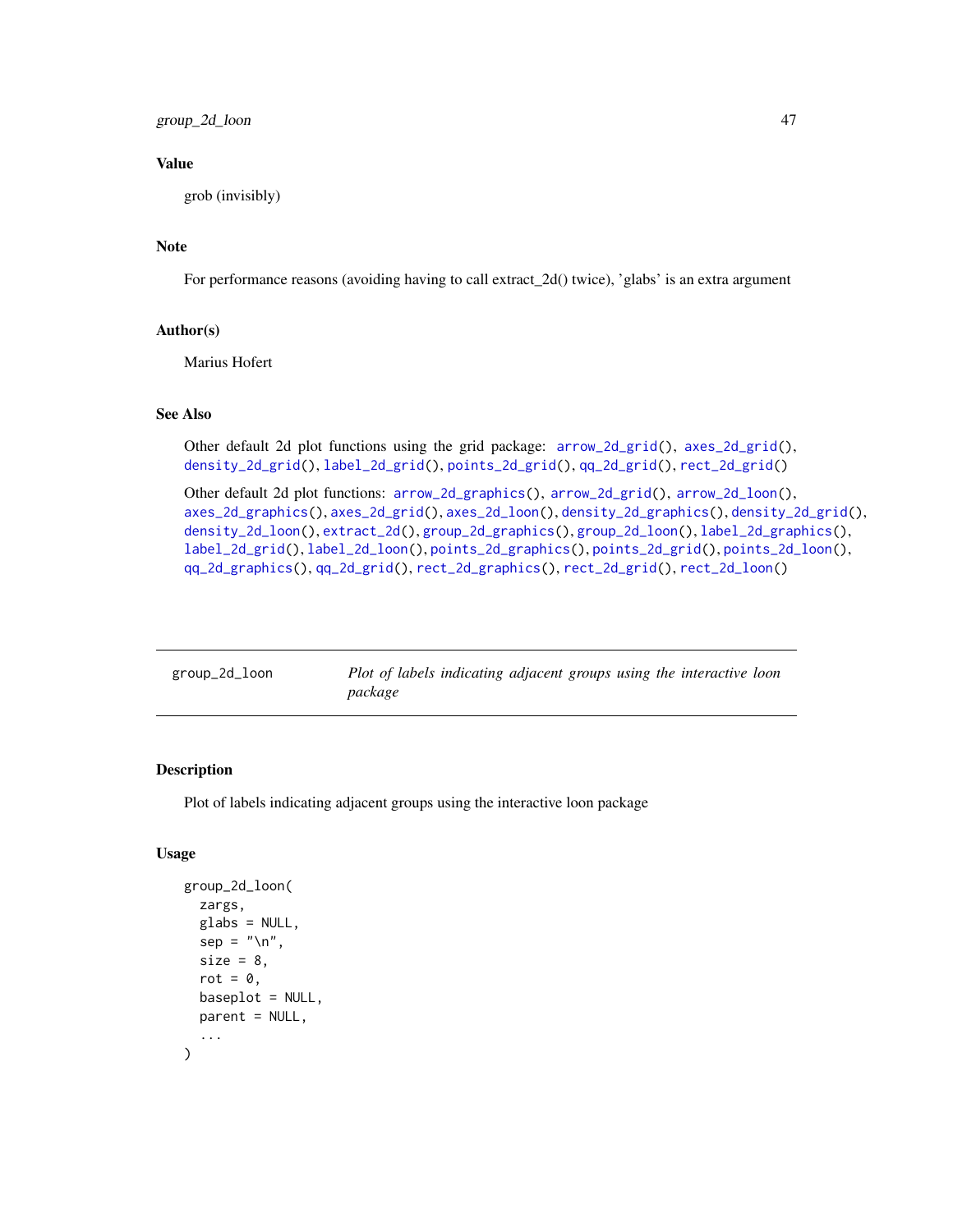#### Arguments

| zargs     | argument list as passed from zenplot()                                                                                                                    |
|-----------|-----------------------------------------------------------------------------------------------------------------------------------------------------------|
| glabs     | group labels being indexed by the plot variables (and thus of length as the num-<br>ber of variables); if NULL then they are determined with extract_2d() |
| sep       | group label separator                                                                                                                                     |
| size      | plot size                                                                                                                                                 |
| rot       | rotation                                                                                                                                                  |
| baseplot  | If non-NULL the base plot on which the plot should be layered                                                                                             |
| parent    | tk parent for this loon plot widget                                                                                                                       |
| $\ddotsc$ | Additional arguments passed to text()                                                                                                                     |
|           |                                                                                                                                                           |

### Value

invisible()

#### Note

For performance reasons (avoiding having to call extract\_2d() twice), 'glabs' is an extra argument

### Author(s)

Marius Hofert & Wayne Oldford

#### See Also

Other default 2d plot functions using the interactive loon package: [arrow\\_2d\\_loon\(](#page-9-0)), [axes\\_2d\\_loon\(](#page-13-0)), [density\\_2d\\_loon\(](#page-30-0)), [label\\_2d\\_loon\(](#page-64-0)), [points\\_2d\\_loon\(](#page-86-0)), [rect\\_2d\\_loon\(](#page-95-0))

Other default 2d plot functions: [arrow\\_2d\\_graphics\(](#page-7-0)), [arrow\\_2d\\_grid\(](#page-8-0)), [arrow\\_2d\\_loon\(](#page-9-0)), [axes\\_2d\\_graphics\(](#page-11-0)), [axes\\_2d\\_grid\(](#page-12-0)), [axes\\_2d\\_loon\(](#page-13-0)), [density\\_2d\\_graphics\(](#page-28-0)), [density\\_2d\\_grid\(](#page-29-0)), [density\\_2d\\_loon\(](#page-30-0)), [extract\\_2d\(](#page-36-0)), [group\\_2d\\_graphics\(](#page-44-0)), [group\\_2d\\_grid\(](#page-45-0)), [label\\_2d\\_graphics\(](#page-62-0)), [label\\_2d\\_grid\(](#page-63-0)), [label\\_2d\\_loon\(](#page-64-0)), [points\\_2d\\_graphics\(](#page-83-0)), [points\\_2d\\_grid\(](#page-84-0)), [points\\_2d\\_loon\(](#page-86-0)), [qq\\_2d\\_graphics\(](#page-87-0)), [qq\\_2d\\_grid\(](#page-88-0)), [rect\\_2d\\_graphics\(](#page-93-0)), [rect\\_2d\\_grid\(](#page-94-0)), [rect\\_2d\\_loon\(](#page-95-0))

happiness *World Happiness Data Set*

### Description

Data set consisting of 498 rows and 12 columns containing data from the World Happiness Report over three years.

#### Usage

data("happiness")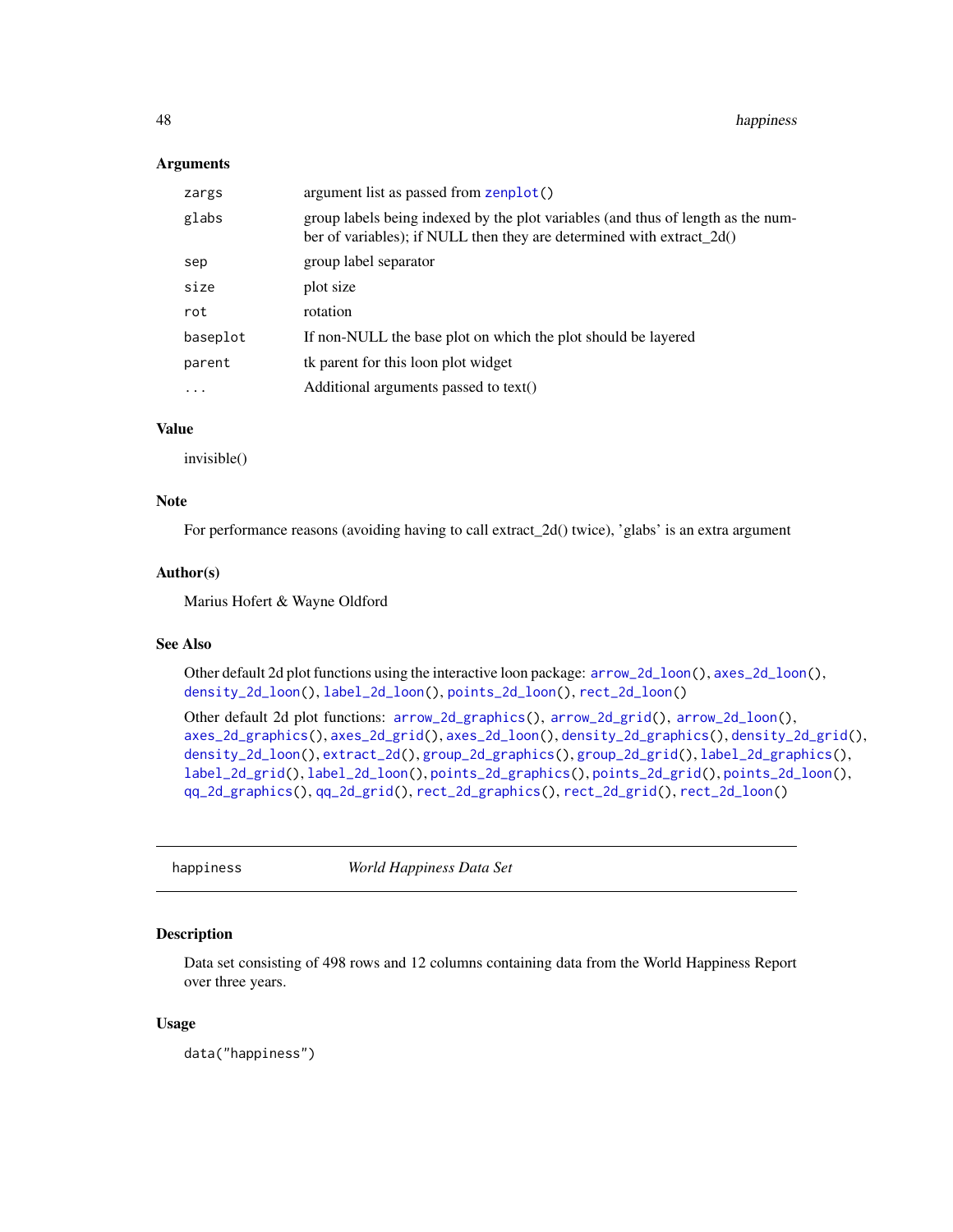#### happiness 49

#### Format

[data.frame\(](#page-0-0)) with 12 columns:

Time: year of the World Happiness Report.

Region: region of the world.

Country: country.

Happiness: happiness score measured in the respective year (see Time) by asking "How would you rate your happiness on a scale of 0 to 10 where 10 is happiest?".

Rank: rank of the country based on Happiness.

GDP: extent to which the gross domestic product per capita contributed to the calculation of Happiness.

Family: extent to which family contributed to the calculation of Happiness.

Health: extent to which life expectancy contributed to the calculation of Happiness.

Freedom: extent to which freedom contributed to the calculation of Happiness.

Corruption: extent to which the perception of corruption contributed to the calculation of Happiness.

Generosity: extent to which generosity contributed to the calculation of Happiness.

Dystopia: extent to which the dystopia residual contributed to the calculation of Happiness. Dystopia is an imaginary country with the world's least-happy people (which can act as a benchmark against which all countries can be favorably compared).

### Details

GDP, Family, Health, Freedom, Corruption and Generosity describe the extent to which these factors contribute in evaluating the happiness in each country. If added together with Dystopia, one receives the happiness score.

#### Source

The data set was obtained from <https://www.kaggle.com/unsdsn/world-happiness> on 2018- 04-20 in three different .csv files (one for each year). Joint columns (variables) where then built, the rows expanded (to be the same for each year) and sorted acorrding to Region and Country. Finally, Time was added to obtain a single data set.

#### References

<https://www.kaggle.com/unsdsn/world-happiness>

#### Examples

```
data("happiness")
stopifnot(all.equal(rowSums(happiness[,c("GDP", "Family", "Health", "Freedom",
                                         "Corruption", "Generosity",
                                         "Dystopia")]),
                    happiness[, "Happiness"], tol = 5e-5))
```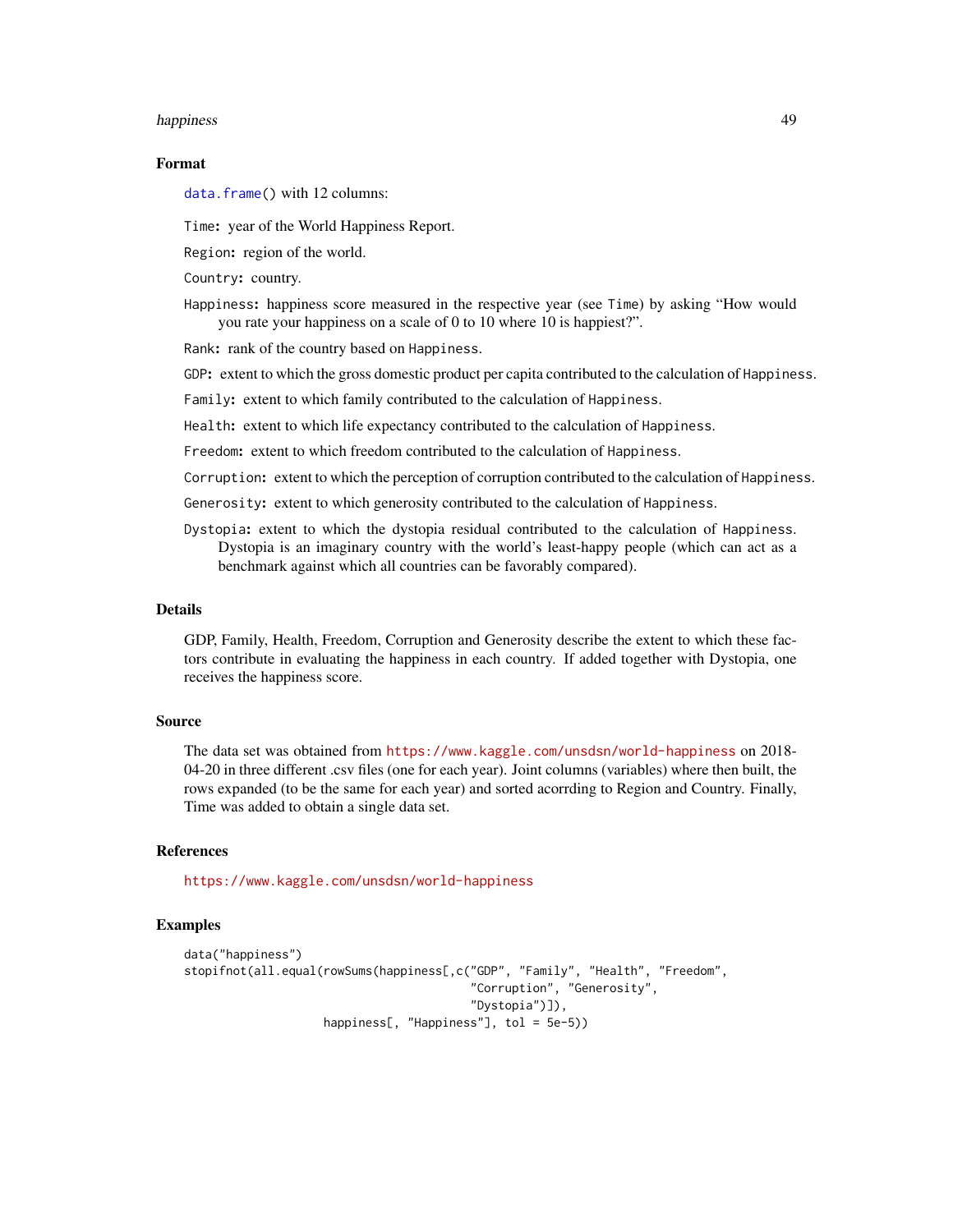<span id="page-49-0"></span>

### Description

Histogram as 1d plot using R's base graphics

### Usage

```
hist_1d_graphics(
 zargs,
 breaks = NULL,
 length.out = 21,
 col = NULL,axes = FALSE,add = TRUE,plot... = NULL,...
)
```
#### Arguments

| zargs      | argument list as passed from zenplot()                               |
|------------|----------------------------------------------------------------------|
| breaks     | see ?hist; the default is 20 equi-width bins covering the data range |
| length.out | number of break points if breaks $=$ NULL                            |
| col        | vector of colors for the bars or bar components; see ?barplot        |
| axes       | logicial indicating whether axes should be drawn                     |
| add        | logical indicating whether this plot should be added to the last one |
| plot       | additional arguments passed to plot_region()                         |
| .          | additional arguments passed to barplot()                             |

### Value

invisible()

### Author(s)

Marius Hofert and Wayne Oldford

### See Also

Other default 1d plot functions using R's base graphics: [arrow\\_1d\\_graphics\(](#page-3-0)), [boxplot\\_1d\\_graphics\(](#page-15-0)), [density\\_1d\\_graphics\(](#page-24-0)), [jitter\\_1d\\_graphics\(](#page-54-0)), [label\\_1d\\_graphics\(](#page-58-0)), [lines\\_1d\\_graphics\(](#page-69-0)), [points\\_1d\\_graphics\(](#page-80-0)), [rect\\_1d\\_graphics\(](#page-90-0)), [rug\\_1d\\_graphics\(](#page-97-0))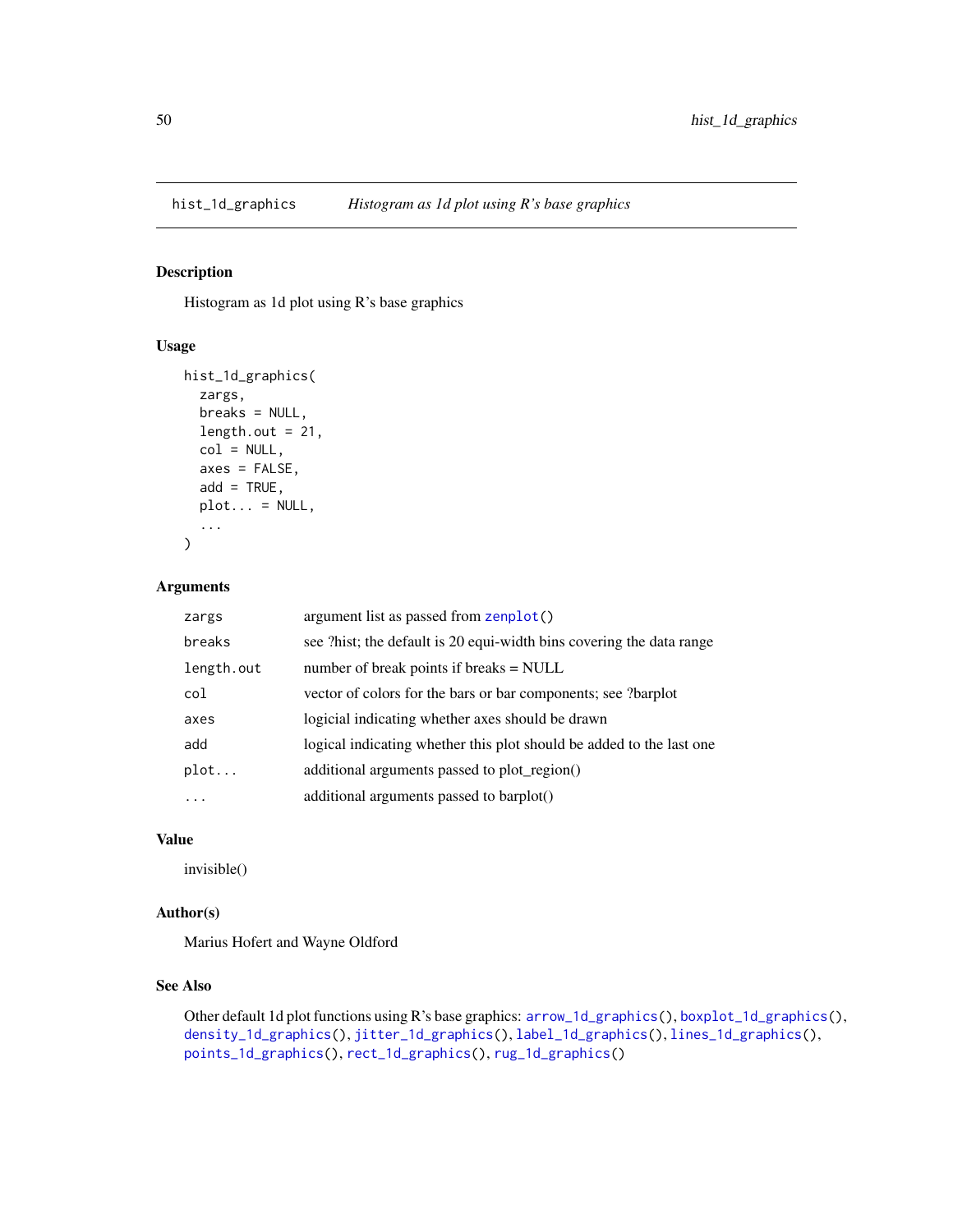### hist\_1d\_grid 51

Other default 1d plot functions: [arrow\\_1d\\_graphics\(](#page-3-0)), [arrow\\_1d\\_grid\(](#page-4-0)), [arrow\\_1d\\_loon\(](#page-6-0)), [boxplot\\_1d\\_graphics\(](#page-15-0)), [boxplot\\_1d\\_grid\(](#page-16-0)), [boxplot\\_1d\\_loon\(](#page-17-0)), [density\\_1d\\_graphics\(](#page-24-0)), [density\\_1d\\_grid\(](#page-25-0)), [density\\_1d\\_loon\(](#page-26-0)), [extract\\_1d\(](#page-34-0)), [hist\\_1d\\_grid\(](#page-50-0)), [hist\\_1d\\_loon\(](#page-51-0)), [jitter\\_1d\\_graphics\(](#page-54-0)), [jitter\\_1d\\_grid\(](#page-55-0)), [jitter\\_1d\\_loon\(](#page-56-0)), [label\\_1d\\_graphics\(](#page-58-0)), [label\\_1d\\_grid\(](#page-59-0)), [label\\_1d\\_loon\(](#page-60-0)), [lines\\_1d\\_graphics\(](#page-69-0)), [lines\\_1d\\_grid\(](#page-70-0)), [lines\\_1d\\_loon\(](#page-71-0)), [points\\_1d\\_graphics\(](#page-80-0)), [points\\_1d\\_grid\(](#page-81-0)), [points\\_1d\\_loon\(](#page-82-0)), [rect\\_1d\\_graphics\(](#page-90-0)), [rect\\_1d\\_grid\(](#page-91-0)), [rect\\_1d\\_loon\(](#page-92-0)), [rug\\_1d\\_graphics\(](#page-97-0)), [rug\\_1d\\_grid\(](#page-98-0)), [rug\\_1d\\_loon\(](#page-99-0))

<span id="page-50-0"></span>hist\_1d\_grid *Histogram in 1d using the grid package*

### Description

Histogram in 1d using the grid package

# Usage

```
hist_1d_grid(
  zargs,
  breaks = NULL,
  length.out = 21,
  col = NULL,fill = NULL,draw = FALSE,
  ...
)
```
#### Arguments

| zargs      | argument list as passed from zenplot()                                                                    |
|------------|-----------------------------------------------------------------------------------------------------------|
| breaks     | see ?hist; the default is 20 equi-width bins covering the data range                                      |
| length.out | number of break points if breaks $=$ NULL                                                                 |
| col        | colour of the histogram bar interiors, unless fill is specified, then this is the<br>colour of the border |
| fill       | logical passed to the underlying rectGrob()                                                               |
| draw       | logical indicating whether drawing should take place                                                      |
| $\cdots$   | additional arguments passed to gpar()                                                                     |

### Value

grob (invisibly)

### Author(s)

Marius Hofert and Wayne Oldford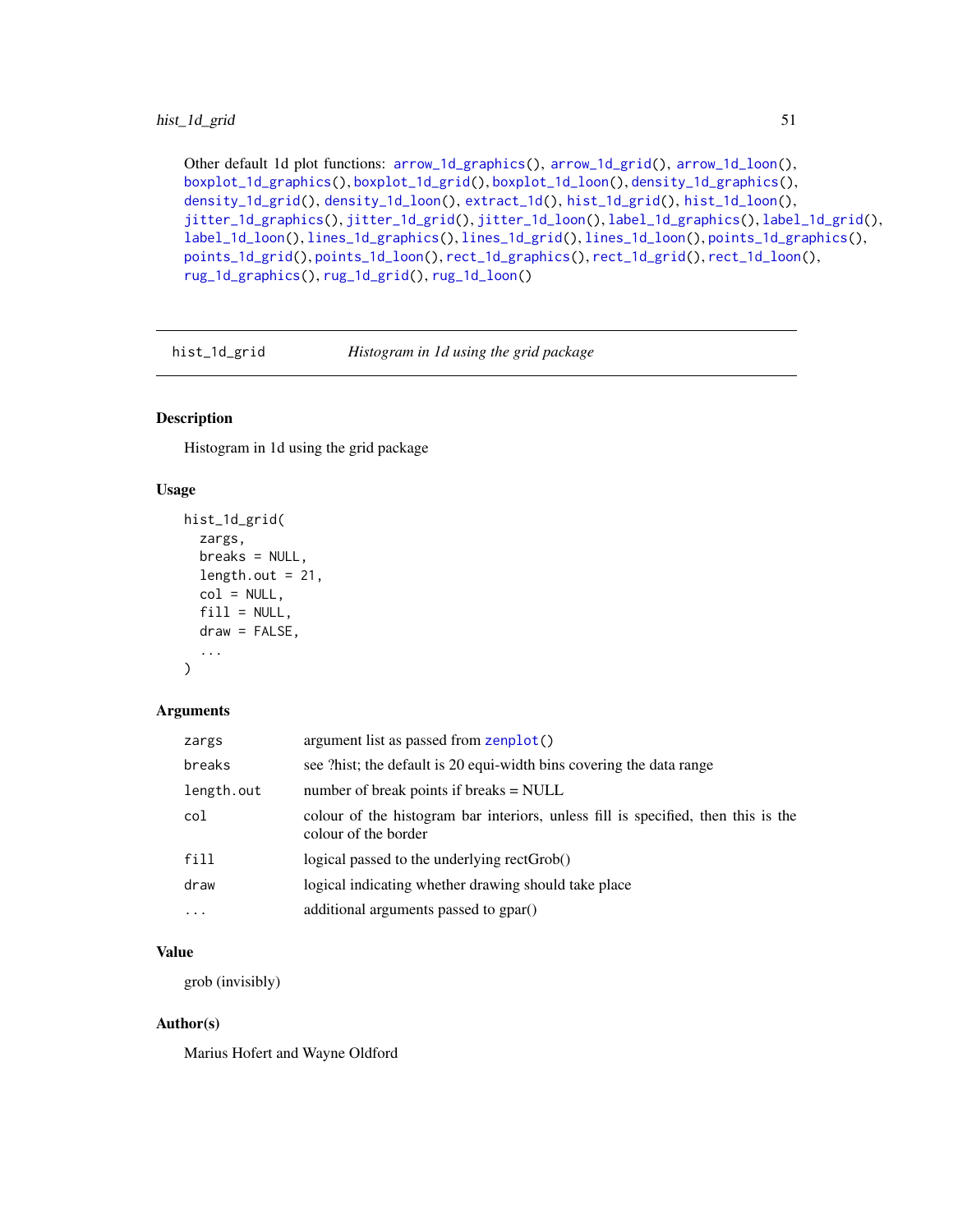### See Also

Other default 1d plot functions using the grid package: [arrow\\_1d\\_grid\(](#page-4-0)), [boxplot\\_1d\\_grid\(](#page-16-0)), [density\\_1d\\_grid\(](#page-25-0)), [jitter\\_1d\\_grid\(](#page-55-0)), [label\\_1d\\_grid\(](#page-59-0)), [lines\\_1d\\_grid\(](#page-70-0)), [points\\_1d\\_grid\(](#page-81-0)), [rect\\_1d\\_grid\(](#page-91-0)), [rug\\_1d\\_grid\(](#page-98-0))

Other default 1d plot functions: [arrow\\_1d\\_graphics\(](#page-3-0)), [arrow\\_1d\\_grid\(](#page-4-0)), [arrow\\_1d\\_loon\(](#page-6-0)), [boxplot\\_1d\\_graphics\(](#page-15-0)), [boxplot\\_1d\\_grid\(](#page-16-0)), [boxplot\\_1d\\_loon\(](#page-17-0)), [density\\_1d\\_graphics\(](#page-24-0)), [density\\_1d\\_grid\(](#page-25-0)), [density\\_1d\\_loon\(](#page-26-0)), [extract\\_1d\(](#page-34-0)), [hist\\_1d\\_graphics\(](#page-49-0)), [hist\\_1d\\_loon\(](#page-51-0)), [jitter\\_1d\\_graphics\(](#page-54-0)), [jitter\\_1d\\_grid\(](#page-55-0)), [jitter\\_1d\\_loon\(](#page-56-0)), [label\\_1d\\_graphics\(](#page-58-0)), [label\\_1d\\_grid\(](#page-59-0)), [label\\_1d\\_loon\(](#page-60-0)), [lines\\_1d\\_graphics\(](#page-69-0)), [lines\\_1d\\_grid\(](#page-70-0)), [lines\\_1d\\_loon\(](#page-71-0)), [points\\_1d\\_graphics\(](#page-80-0)), [points\\_1d\\_grid\(](#page-81-0)), [points\\_1d\\_loon\(](#page-82-0)), [rect\\_1d\\_graphics\(](#page-90-0)), [rect\\_1d\\_grid\(](#page-91-0)), [rect\\_1d\\_loon\(](#page-92-0)), [rug\\_1d\\_graphics\(](#page-97-0)), [rug\\_1d\\_grid\(](#page-98-0)), [rug\\_1d\\_loon\(](#page-99-0))

<span id="page-51-0"></span>hist\_1d\_loon *Histogram in 1d using the interactive loon package*

#### Description

Histogram in 1d using the interactive loon package

#### Usage

```
hist_1d_loon(
  zargs,
  breaks = NULL,color = NULL,
  fill = NULL,showStackedColors = TRUE,
  showBinHandle = FALSE,
  showLabels = FALSE,
  linkingGroup = NULL,
  showScales = FALSE,
  showGuides = FALSE,
  parent = NULL,
  ...
```
# )

### **Arguments**

| zargs  | The argument list as passed from zenplot()                                                                     |
|--------|----------------------------------------------------------------------------------------------------------------|
| breaks | Argument passed to hist() to get information on bins. Default is 20 equi-width<br>bins covering the range of x |
| color  | colour of the histogram bar interiors, unless fill is specified, then this is the<br>colour of the border      |
| fill   | colour of the histogram bar interior if given                                                                  |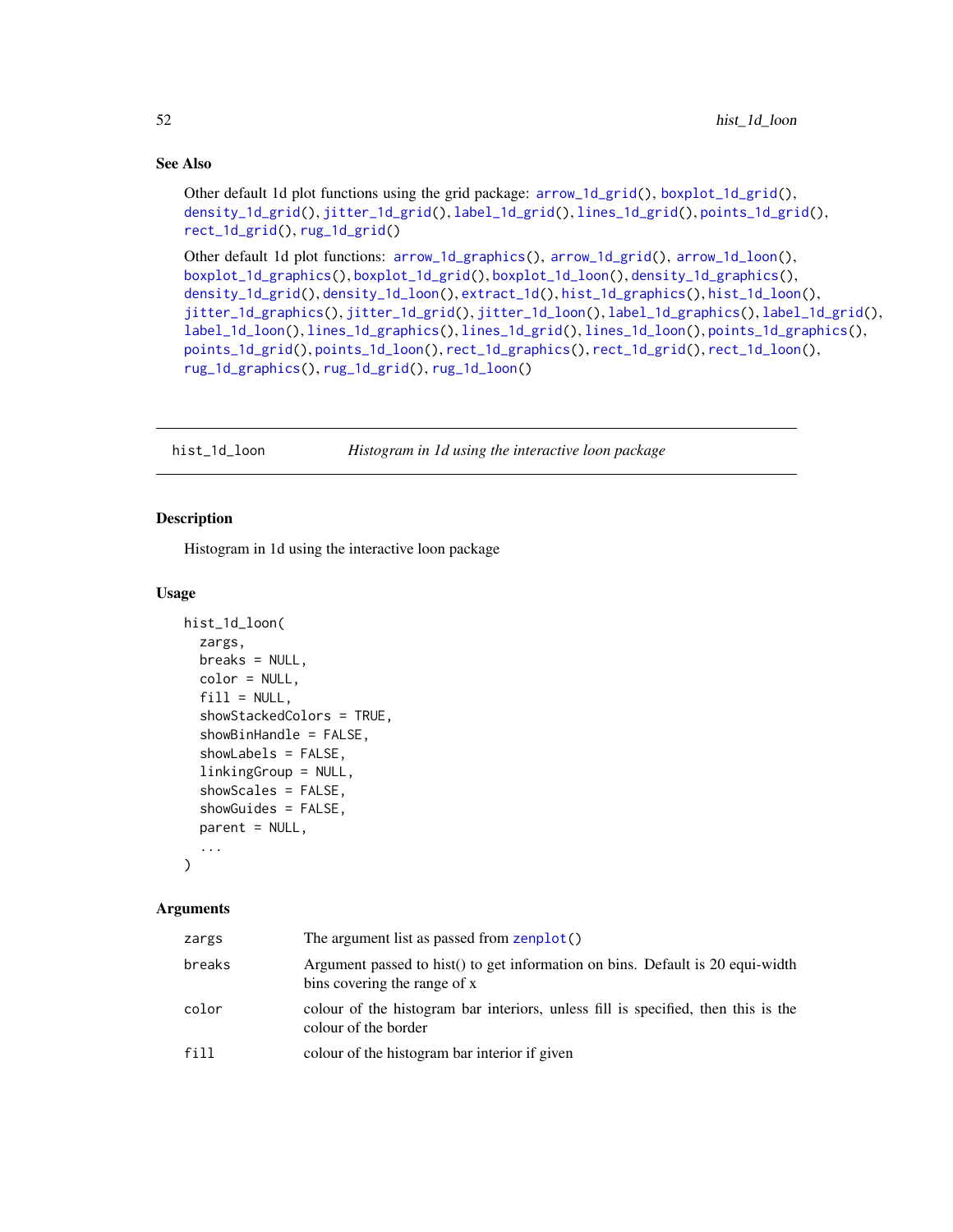#### indexData 53

| showStackedColors |                                                                                              |
|-------------------|----------------------------------------------------------------------------------------------|
|                   | Logical determining whether to show the individual point colours stacked in the<br>histogram |
| showBinHandle     | Logical to show a handle to adjust bins                                                      |
| showLabels        | Logical determining whether axis labels are displayed                                        |
| linkingGroup      | A string specifying the initial group of plots to be linked to this plot                     |
| showScales        | Logical determining whether scales are displayed                                             |
| showGuides        | Logical determining whether the background guidelines are displayed                          |
| parent            | The tk parent for this loon plot widget                                                      |
| .                 | Additional parameters passed to loon::1_hist()                                               |

### Value

A loon loon::l\_plot(...)

#### Author(s)

Marius Hofert and Wayne Oldford

### See Also

Other default 1d plot functions using the interactive loon package: [arrow\\_1d\\_loon\(](#page-6-0)), [boxplot\\_1d\\_loon\(](#page-17-0)), [density\\_1d\\_loon\(](#page-26-0)), [jitter\\_1d\\_loon\(](#page-56-0)), [label\\_1d\\_loon\(](#page-60-0)), [lines\\_1d\\_loon\(](#page-71-0)), [points\\_1d\\_loon\(](#page-82-0)), [rect\\_1d\\_loon\(](#page-92-0)), [rug\\_1d\\_loon\(](#page-99-0))

Other default 1d plot functions: [arrow\\_1d\\_graphics\(](#page-3-0)), [arrow\\_1d\\_grid\(](#page-4-0)), [arrow\\_1d\\_loon\(](#page-6-0)), [boxplot\\_1d\\_graphics\(](#page-15-0)), [boxplot\\_1d\\_grid\(](#page-16-0)), [boxplot\\_1d\\_loon\(](#page-17-0)), [density\\_1d\\_graphics\(](#page-24-0)), [density\\_1d\\_grid\(](#page-25-0)), [density\\_1d\\_loon\(](#page-26-0)), [extract\\_1d\(](#page-34-0)), [hist\\_1d\\_graphics\(](#page-49-0)), [hist\\_1d\\_grid\(](#page-50-0)), [jitter\\_1d\\_graphics\(](#page-54-0)), [jitter\\_1d\\_grid\(](#page-55-0)), [jitter\\_1d\\_loon\(](#page-56-0)), [label\\_1d\\_graphics\(](#page-58-0)), [label\\_1d\\_grid\(](#page-59-0)), [label\\_1d\\_loon\(](#page-60-0)), [lines\\_1d\\_graphics\(](#page-69-0)), [lines\\_1d\\_grid\(](#page-70-0)), [lines\\_1d\\_loon\(](#page-71-0)), [points\\_1d\\_graphics\(](#page-80-0)), [points\\_1d\\_grid\(](#page-81-0)), [points\\_1d\\_loon\(](#page-82-0)), [rect\\_1d\\_graphics\(](#page-90-0)), [rect\\_1d\\_grid\(](#page-91-0)), [rect\\_1d\\_loon\(](#page-92-0)), [rug\\_1d\\_graphics\(](#page-97-0)), [rug\\_1d\\_grid\(](#page-98-0)), [rug\\_1d\\_loon\(](#page-99-0))

<span id="page-52-0"></span>indexData *Indexing a Matrix or Data Frame According to Given Indices*

#### Description

Indexing a Matrix or Data Frame According to Given Indices

#### Usage

indexData(x, indices)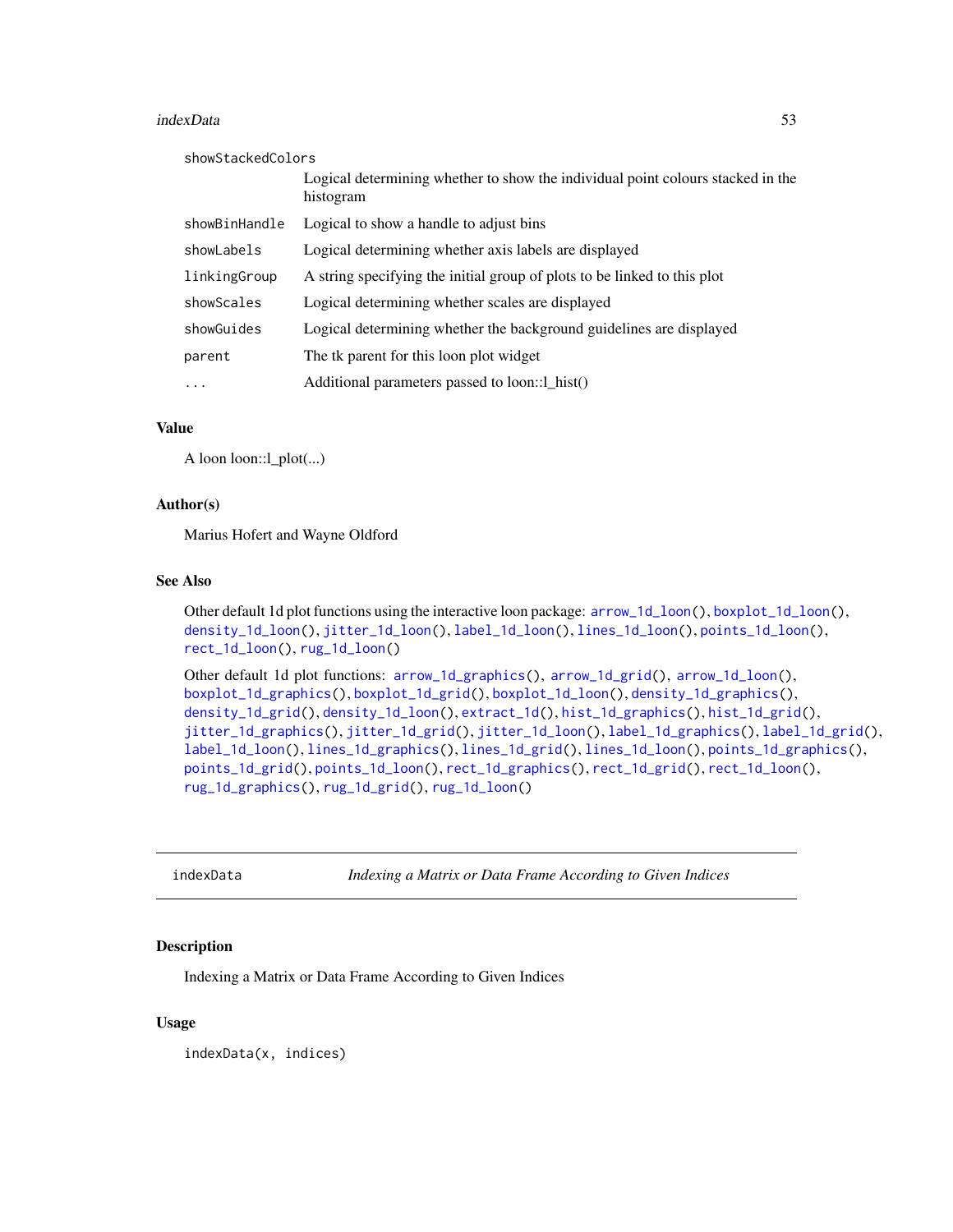#### Arguments

| X       | A matrix or data. frame (most useful for the latter).              |
|---------|--------------------------------------------------------------------|
| indices | vector of column indices of x (typically obtained from zenpath()). |

# Value

An object as x (typically a [data.frame](#page-0-0) or [matrix](#page-0-0)) containing x indexed by indices.

### Note

Useful for constructing data.frames without .1, .2, ... in their names when indexing a data.frame with a zenpath.

#### Author(s)

Marius Hofert and Wayne Oldford

#### See Also

[zenplot\(](#page-107-0)) which provides the zenplot.

Other tools related to constructing zenpaths: [connect\\_pairs\(](#page-22-0)), [extract\\_pairs\(](#page-38-0)), [graph\\_pairs\(](#page-41-0)), [groupData\(](#page-43-0)), [zenpath\(](#page-106-0))

#### Examples

```
## The function is handiest for data frames
## where we want to reuse the variable names
## without adding a suffix like ".1" etc.
## For example,
x <- BOD # Biochemical Oxygen Demand data in base R
indices \leq rep(1:2, 2)
## now compare
indexData(x, indices)
## to
x[, indices]
## zenplots prefer not to have the suffixes.
```

| is.standard | Check Argument for Being a Vector, Matrix, Data Frame or a List of |  |  |  |
|-------------|--------------------------------------------------------------------|--|--|--|
|             | such                                                               |  |  |  |

# Description

Check Argument for Being a Vector, Matrix, Data Frame or a List of such

#### Usage

is.standard(x)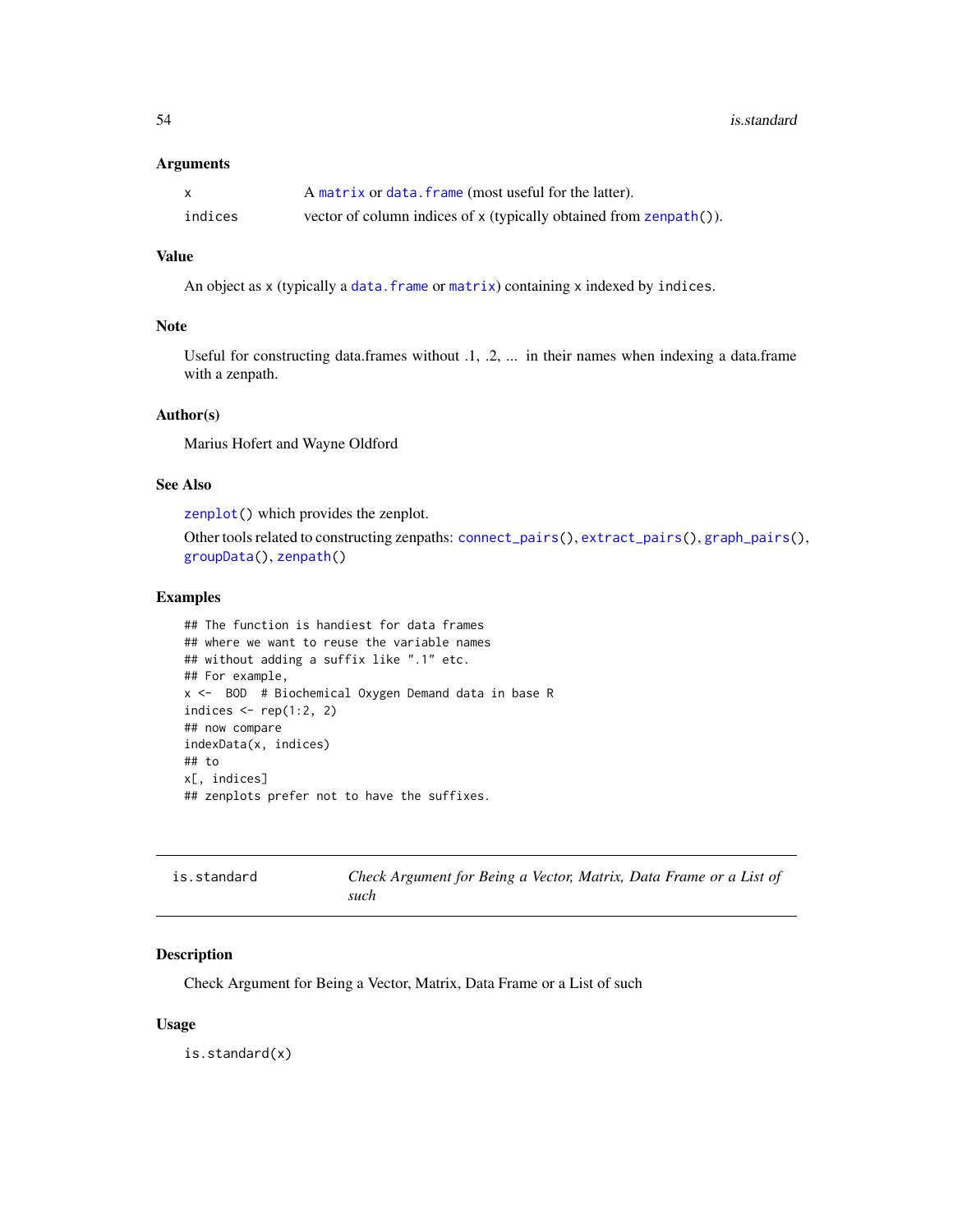### jitter\_1d\_graphics 55

### Arguments

x A vector, matrix, data.frame or list of such

# Value

A logical indicating whether x is of the above type

### Author(s)

Marius Hofert

# See Also

Other zenplot technical tools: [convert\\_occupancy\(](#page-23-0)), [n2dcols\\_aux\(](#page-74-0)), [num\\_cols\(](#page-76-0)), [turn\\_checker\(](#page-100-0))

<span id="page-54-0"></span>jitter\_1d\_graphics *Jittered dot plot in 1d using R's base graphics*

### Description

Jittered dot plot in 1d using R's base graphics

#### Usage

```
jitter_1d_graphics(
  zargs,
  loc = 0.5,
  offset = 0.25,
  cex = 0.4,
  add = FALSE,plot... = NULL,...
\mathcal{L}
```
# Arguments

| zargs           | argument list as passed from zenplot()                                                        |
|-----------------|-----------------------------------------------------------------------------------------------|
| 1 <sub>oc</sub> | location in $[0,1]$ ; 0 corresponds to left, 1 to right (in the direction of the path)        |
| offset          | number in $[0,0.5]$ determining how far off the center the jittered points reach<br>maximally |
| cex             | character expansion factor                                                                    |
| add             | logical indicating whether this plot should be added to the last one                          |
| plot            | additional arguments passed to plot_region()                                                  |
| $\ddotsc$       | additional arguments passed to points()                                                       |
|                 |                                                                                               |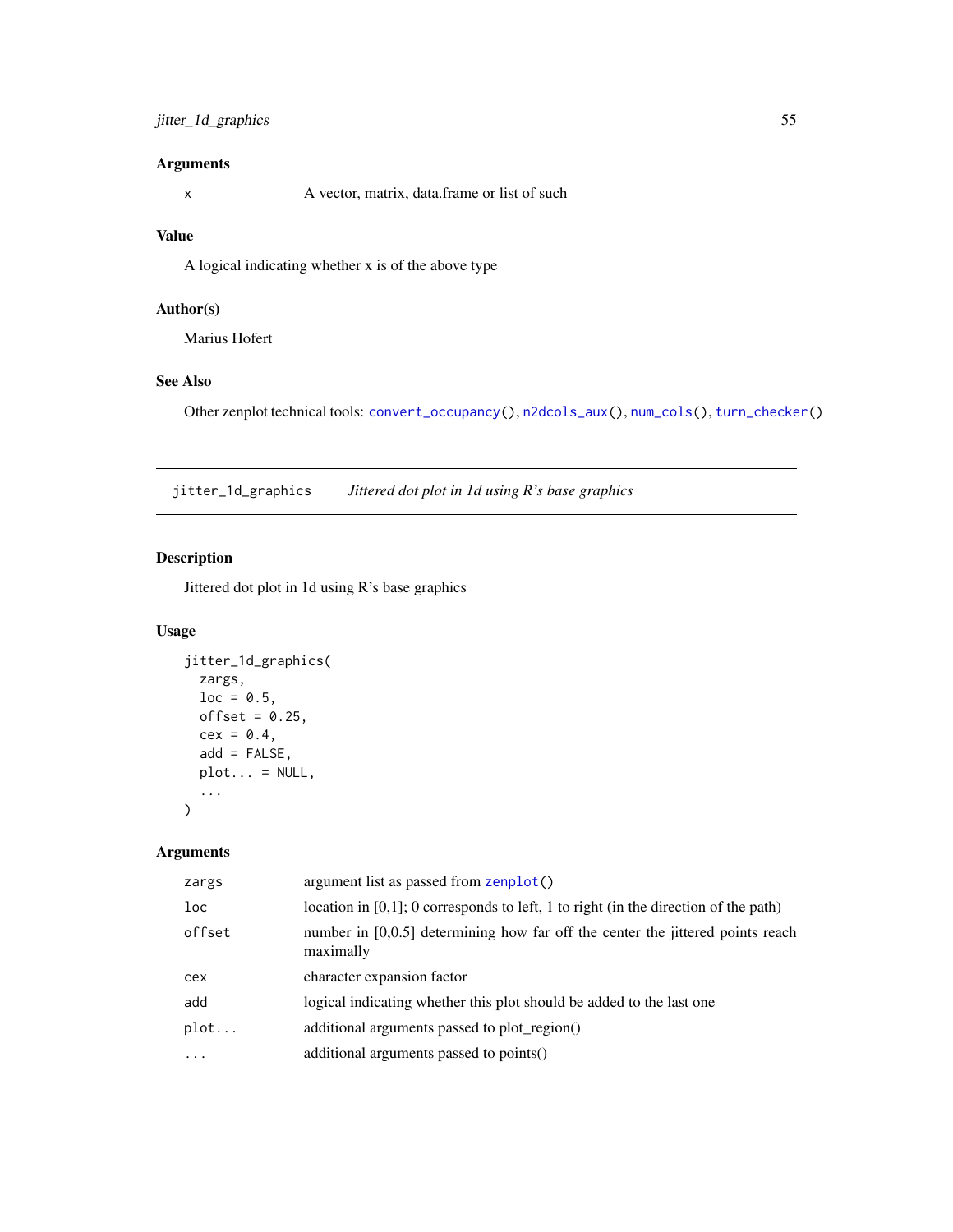### Value

invisible()

### Author(s)

Marius Hofert and Wayne Oldford

### See Also

```
Other default 1d plot functions using R's base graphics: arrow_1d_graphics(), boxplot_1d_graphics(),
density_1d_graphics(), hist_1d_graphics(), label_1d_graphics(), lines_1d_graphics(),
points_1d_graphics(), rect_1d_graphics(), rug_1d_graphics()
```

```
Other default 1d plot functions: arrow_1d_graphics(), arrow_1d_grid(), arrow_1d_loon(),
boxplot_1d_graphics(), boxplot_1d_grid(), boxplot_1d_loon(), density_1d_graphics(),
density_1d_grid(), density_1d_loon(), extract_1d(), hist_1d_graphics(), hist_1d_grid(),
hist_1d_loon(), jitter_1d_grid(), jitter_1d_loon(), label_1d_graphics(), label_1d_grid(),
label_1d_loon(), lines_1d_graphics(), lines_1d_grid(), lines_1d_loon(), points_1d_graphics(),
points_1d_grid(), points_1d_loon(), rect_1d_graphics(), rect_1d_grid(), rect_1d_loon(),
rug_1d_graphics(), rug_1d_grid(), rug_1d_loon()
```
<span id="page-55-0"></span>jitter\_1d\_grid *Jittered dot plot in 1d using the grid package*

### Description

Jittered dot plot in 1d using the grid package

#### Usage

```
jitter_1d_grid(
  zargs,
  loc = 0.5,
 offset = 0.25,
 pch = 21,
 size = 0.02,draw = FALSE,...
)
```
#### Arguments

| zargs  | argument list as passed from zenplot()                                                        |
|--------|-----------------------------------------------------------------------------------------------|
| loc    | location in [0,1]; 0 corresponds to left, 1 to right (in the direction of the path)           |
| offset | number in $[0,0.5]$ determining how far off the center the jittered points reach<br>maximally |
| pch    | plotting symbol                                                                               |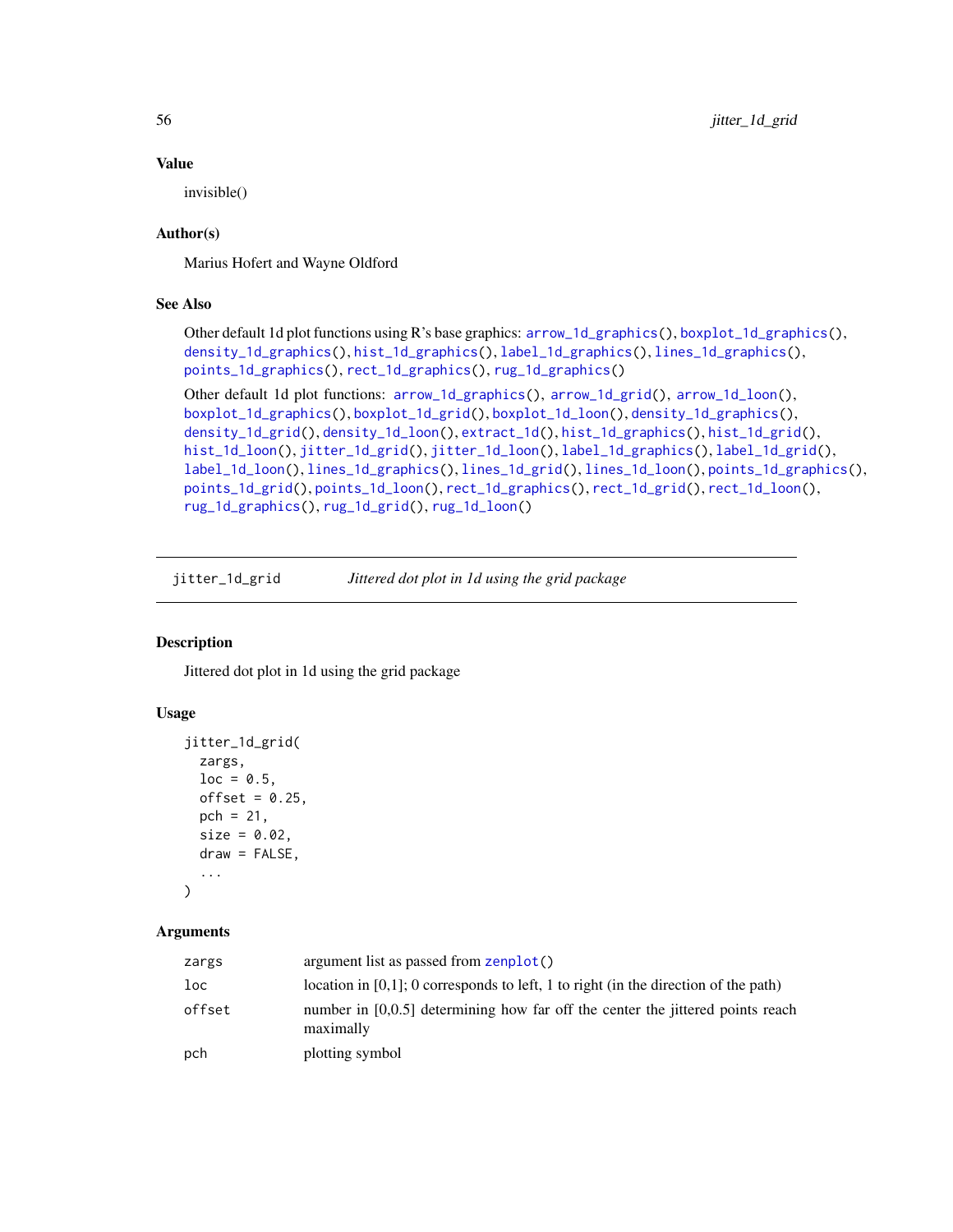| size                    | size of the plotting symbol                          |
|-------------------------|------------------------------------------------------|
| draw                    | logical indicating whether drawing should take place |
| $\cdot$ $\cdot$ $\cdot$ | additional arguments passed to gpar()                |

#### Value

grob (invisibly)

### Note

The default point size was chosen to match the default of graphics

#### Author(s)

Marius Hofert and Wayne Oldford

#### See Also

Other default 1d plot functions using the grid package: [arrow\\_1d\\_grid\(](#page-4-0)), [boxplot\\_1d\\_grid\(](#page-16-0)), [density\\_1d\\_grid\(](#page-25-0)), [hist\\_1d\\_grid\(](#page-50-0)), [label\\_1d\\_grid\(](#page-59-0)), [lines\\_1d\\_grid\(](#page-70-0)), [points\\_1d\\_grid\(](#page-81-0)), [rect\\_1d\\_grid\(](#page-91-0)), [rug\\_1d\\_grid\(](#page-98-0))

Other default 1d plot functions: [arrow\\_1d\\_graphics\(](#page-3-0)), [arrow\\_1d\\_grid\(](#page-4-0)), [arrow\\_1d\\_loon\(](#page-6-0)), [boxplot\\_1d\\_graphics\(](#page-15-0)), [boxplot\\_1d\\_grid\(](#page-16-0)), [boxplot\\_1d\\_loon\(](#page-17-0)), [density\\_1d\\_graphics\(](#page-24-0)), [density\\_1d\\_grid\(](#page-25-0)), [density\\_1d\\_loon\(](#page-26-0)), [extract\\_1d\(](#page-34-0)), [hist\\_1d\\_graphics\(](#page-49-0)), [hist\\_1d\\_grid\(](#page-50-0)), [hist\\_1d\\_loon\(](#page-51-0)), [jitter\\_1d\\_graphics\(](#page-54-0)), [jitter\\_1d\\_loon\(](#page-56-0)), [label\\_1d\\_graphics\(](#page-58-0)), [label\\_1d\\_grid\(](#page-59-0)), [label\\_1d\\_loon\(](#page-60-0)), [lines\\_1d\\_graphics\(](#page-69-0)), [lines\\_1d\\_grid\(](#page-70-0)), [lines\\_1d\\_loon\(](#page-71-0)), [points\\_1d\\_graphics\(](#page-80-0)), [points\\_1d\\_grid\(](#page-81-0)), [points\\_1d\\_loon\(](#page-82-0)), [rect\\_1d\\_graphics\(](#page-90-0)), [rect\\_1d\\_grid\(](#page-91-0)), [rect\\_1d\\_loon\(](#page-92-0)), [rug\\_1d\\_graphics\(](#page-97-0)), [rug\\_1d\\_grid\(](#page-98-0)), [rug\\_1d\\_loon\(](#page-99-0))

<span id="page-56-0"></span>jitter\_1d\_loon *Jittered dot plot in 1d using the interactive loon package*

#### Description

Jittered dot plot in 1d using the interactive loon package

```
jitter_1d_loon(
  zargs,
  linkingGroup = NULL,
  showLabels = FALSE,
  showScales = FALSE,
  showGuides = FALSE,
  glyph = "ocircle",
  itemLabel = NULL,
  showItemLabels = TRUE,
```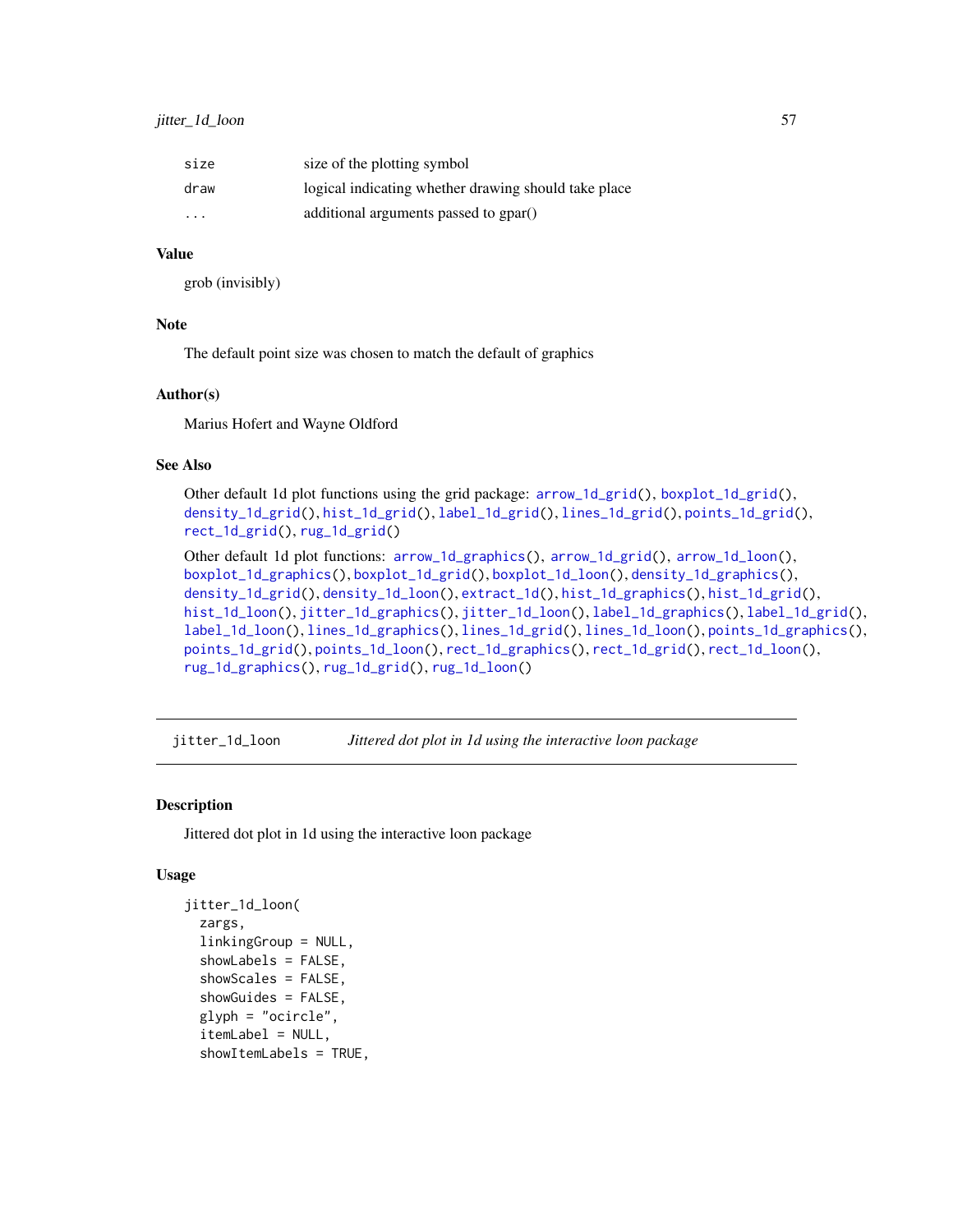```
parent = NULL,
   ...
\lambda
```
# Arguments

| zargs        | The argument list as passed from zenplot()                                  |
|--------------|-----------------------------------------------------------------------------|
| linkingGroup | A string specifying the initial group of plots to be linked to this plot    |
| showLabels   | Logical determining whether axis labels are displayed                       |
| showScales   | Logical determining whether scales are displayed                            |
| showGuides   | Logical determining whether the background guidelines are displayed         |
| glyph        | Glyph to be used for points, default is the open circle: "ocircle"          |
| itemLabel    | A vector of strings to serve as the item labels                             |
|              | showItemLabels Logical determing whether item labels display on mouse hover |
| parent       | The tk parent for this loon plot widget                                     |
| .            | Additional parameters passed to loon::1_plot()                              |

### Value

A loon loon::l\_plot(...)

#### Author(s)

Marius Hofert and Wayne Oldford

#### See Also

Other default 1d plot functions using the interactive loon package: [arrow\\_1d\\_loon\(](#page-6-0)), [boxplot\\_1d\\_loon\(](#page-17-0)), [density\\_1d\\_loon\(](#page-26-0)), [hist\\_1d\\_loon\(](#page-51-0)), [label\\_1d\\_loon\(](#page-60-0)), [lines\\_1d\\_loon\(](#page-71-0)), [points\\_1d\\_loon\(](#page-82-0)), [rect\\_1d\\_loon\(](#page-92-0)), [rug\\_1d\\_loon\(](#page-99-0))

Other default 1d plot functions: [arrow\\_1d\\_graphics\(](#page-3-0)), [arrow\\_1d\\_grid\(](#page-4-0)), [arrow\\_1d\\_loon\(](#page-6-0)), [boxplot\\_1d\\_graphics\(](#page-15-0)), [boxplot\\_1d\\_grid\(](#page-16-0)), [boxplot\\_1d\\_loon\(](#page-17-0)), [density\\_1d\\_graphics\(](#page-24-0)), [density\\_1d\\_grid\(](#page-25-0)), [density\\_1d\\_loon\(](#page-26-0)), [extract\\_1d\(](#page-34-0)), [hist\\_1d\\_graphics\(](#page-49-0)), [hist\\_1d\\_grid\(](#page-50-0)), [hist\\_1d\\_loon\(](#page-51-0)), [jitter\\_1d\\_graphics\(](#page-54-0)), [jitter\\_1d\\_grid\(](#page-55-0)), [label\\_1d\\_graphics\(](#page-58-0)), [label\\_1d\\_grid\(](#page-59-0)), [label\\_1d\\_loon\(](#page-60-0)), [lines\\_1d\\_graphics\(](#page-69-0)), [lines\\_1d\\_grid\(](#page-70-0)), [lines\\_1d\\_loon\(](#page-71-0)), [points\\_1d\\_graphics\(](#page-80-0)), [points\\_1d\\_grid\(](#page-81-0)), [points\\_1d\\_loon\(](#page-82-0)), [rect\\_1d\\_graphics\(](#page-90-0)), [rect\\_1d\\_grid\(](#page-91-0)), [rect\\_1d\\_loon\(](#page-92-0)), [rug\\_1d\\_graphics\(](#page-97-0)), [rug\\_1d\\_grid\(](#page-98-0)), [rug\\_1d\\_loon\(](#page-99-0))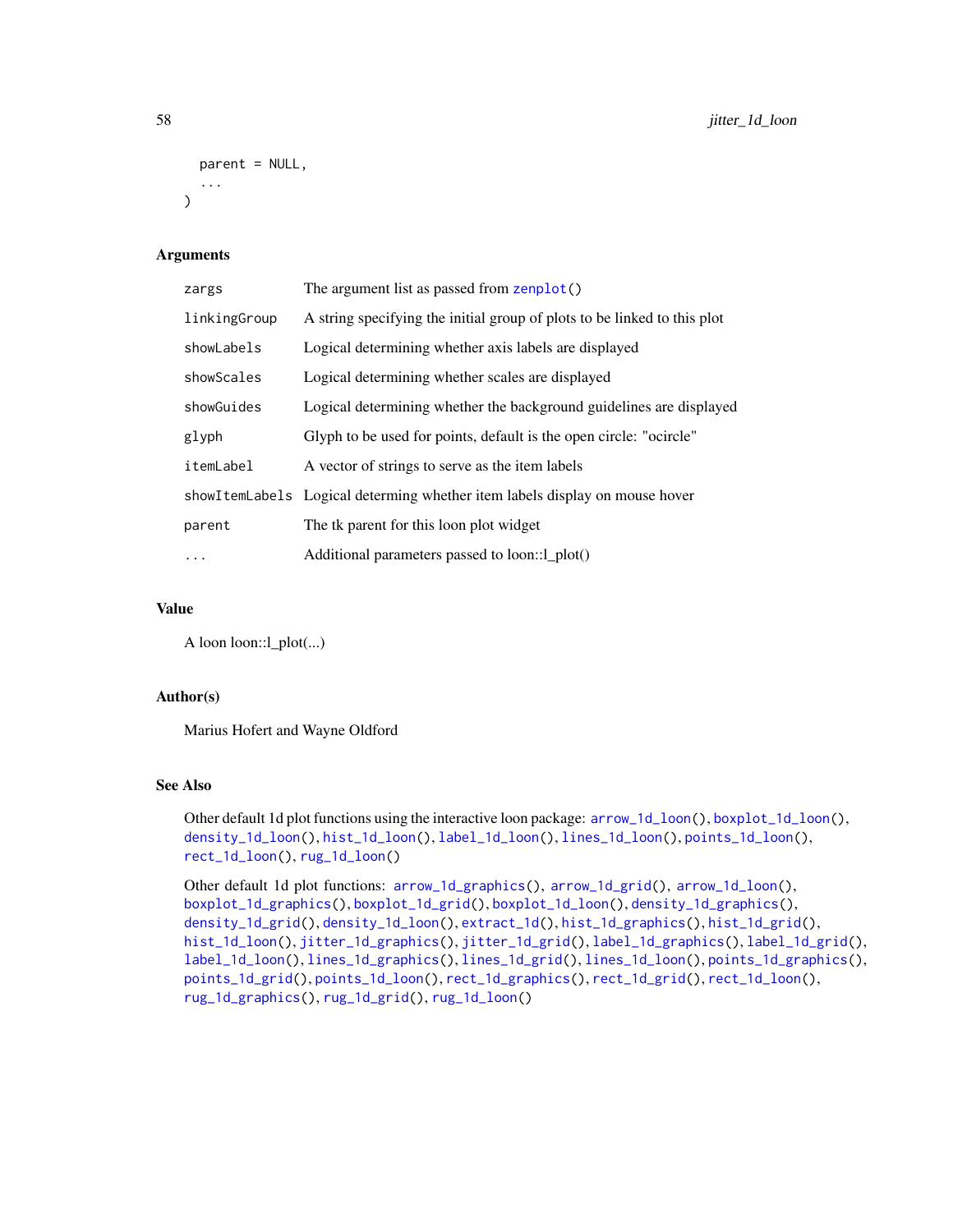<span id="page-58-0"></span>label\_1d\_graphics *Label plot in 1d using R's base graphics*

#### Description

Label plot in 1d using R's base graphics

### Usage

```
label_1d_graphics(
  zargs,
 loc = c(0.5, 0.5),label = NULL,box = FALSE,add = FALSE,plot... = NULL,...
)
```
#### Arguments

| zargs | argument list as passed from zenplot()                                                                          |
|-------|-----------------------------------------------------------------------------------------------------------------|
| loc.  | $(x,y)$ -location in [0,1] $\textdegree$ 2; 0 corresponds to left, 1 to right (in the direction of the<br>path) |
| label | label to be used                                                                                                |
| box   | logical indicating whether a box is to be drawn.                                                                |
| add   | logical indicating whether this plot should be added to the last one                                            |
| plot  | additional arguments passed to plot_region()                                                                    |
| .     | additional arguments passed to text() and $box()$                                                               |
|       |                                                                                                                 |

### Value

invisible()

### Author(s)

Marius Hofert and Wayne Oldford

#### See Also

Other default 1d plot functions using R's base graphics: [arrow\\_1d\\_graphics\(](#page-3-0)), [boxplot\\_1d\\_graphics\(](#page-15-0)), [density\\_1d\\_graphics\(](#page-24-0)), [hist\\_1d\\_graphics\(](#page-49-0)), [jitter\\_1d\\_graphics\(](#page-54-0)), [lines\\_1d\\_graphics\(](#page-69-0)), [points\\_1d\\_graphics\(](#page-80-0)), [rect\\_1d\\_graphics\(](#page-90-0)), [rug\\_1d\\_graphics\(](#page-97-0))

Other default 1d plot functions: [arrow\\_1d\\_graphics\(](#page-3-0)), [arrow\\_1d\\_grid\(](#page-4-0)), [arrow\\_1d\\_loon\(](#page-6-0)), [boxplot\\_1d\\_graphics\(](#page-15-0)), [boxplot\\_1d\\_grid\(](#page-16-0)), [boxplot\\_1d\\_loon\(](#page-17-0)), [density\\_1d\\_graphics\(](#page-24-0)),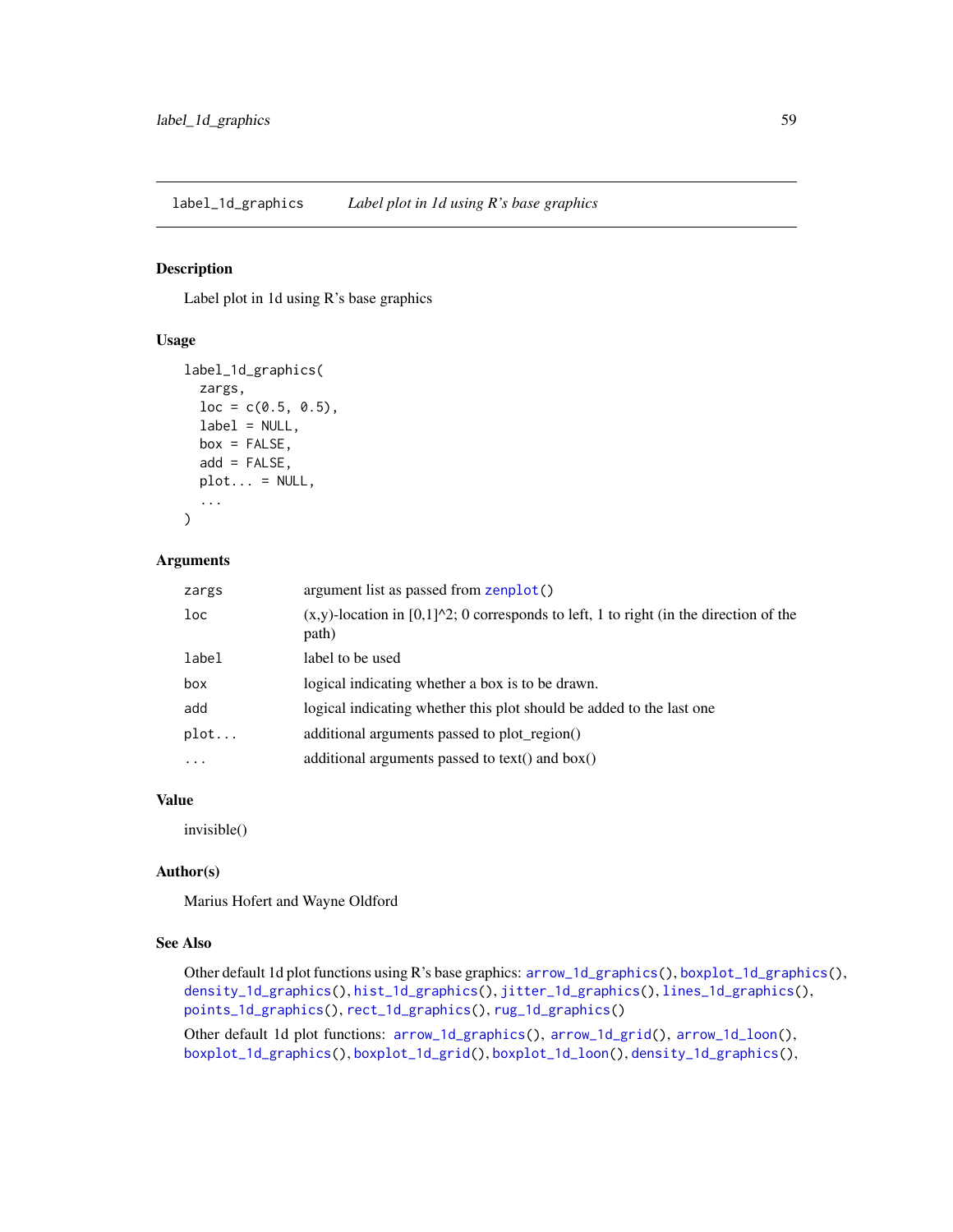```
density_1d_grid(), density_1d_loon(), extract_1d(), hist_1d_graphics(), hist_1d_grid(),
hist_1d_loon(), jitter_1d_graphics(), jitter_1d_grid(), jitter_1d_loon(), label_1d_grid(),
label_1d_loon(), lines_1d_graphics(), lines_1d_grid(), lines_1d_loon(), points_1d_graphics(),
points_1d_grid(), points_1d_loon(), rect_1d_graphics(), rect_1d_grid(), rect_1d_loon(),
rug_1d_graphics(), rug_1d_grid(), rug_1d_loon()
```
<span id="page-59-0"></span>label\_1d\_grid *Label plot in 1d using the grid package*

#### Description

Label plot in 1d using the grid package

#### Usage

```
label_1d_grid(
  zargs,
  loc = c(0.5, 0.5),label = NULL,cex = 0.66,
 box = FALSE,box.width = 1,
 box.height = 1,
  draw = FALSE,
  ...
\mathcal{L}
```
#### Arguments

| zargs           | argument list as passed from zenplot()                                                                        |
|-----------------|---------------------------------------------------------------------------------------------------------------|
| 1 <sub>oc</sub> | $(x,y)$ -location in [0,1] $^{\wedge}2$ ; 0 corresponds to left, 1 to right (in the direction of the<br>path) |
| label           | label to be used                                                                                              |
| cex             | character expansion factor                                                                                    |
| box             | logical indicating whether a box should be drawn around the text                                              |
| box.width       | width of the box                                                                                              |
| box.height      | height of the box                                                                                             |
| draw            | logical indicating whether drawing should take place                                                          |
| $\cdots$        | additional arguments passed to gpar()                                                                         |

#### Value

grob (invisibly)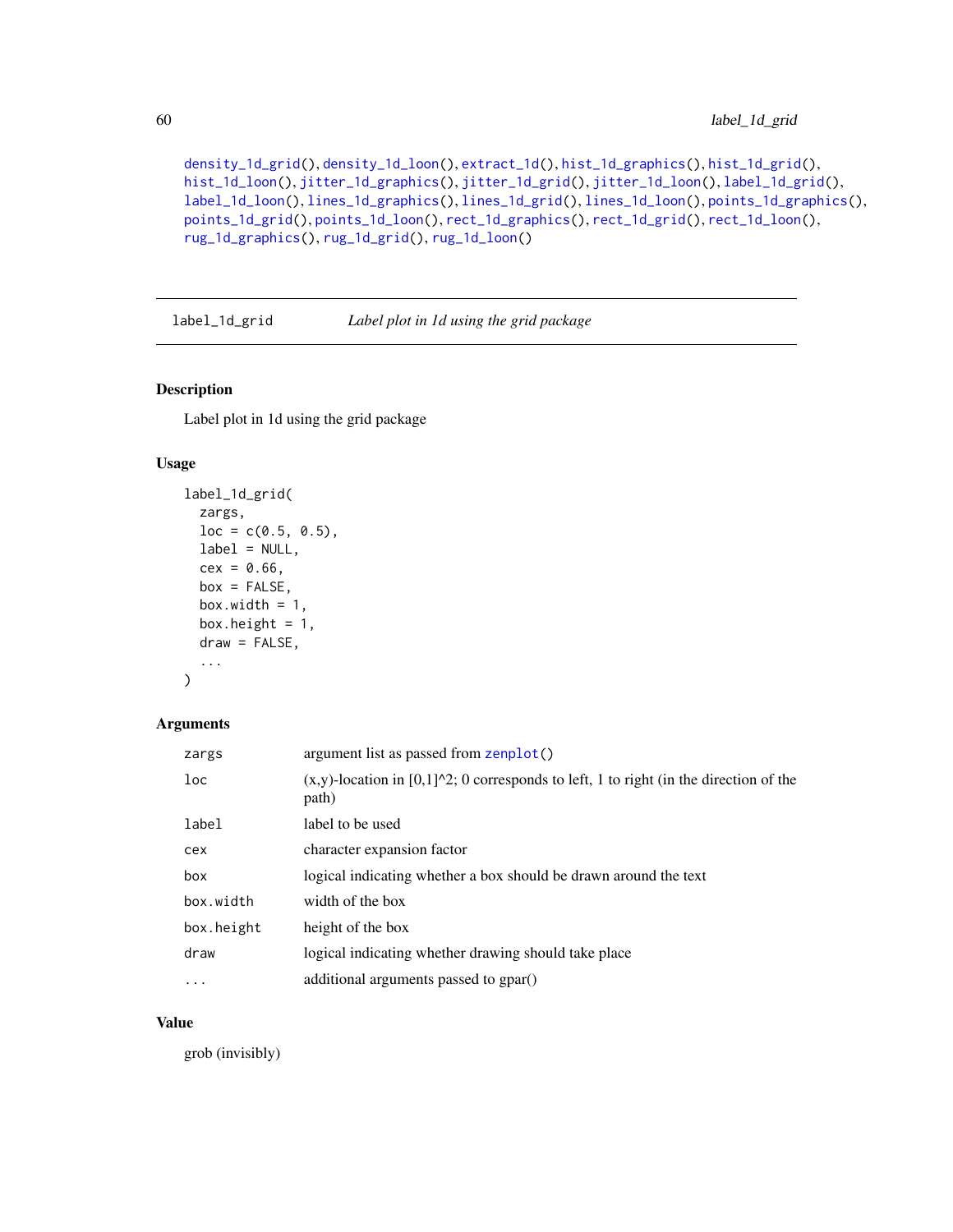label\_1d\_loon 61

#### Author(s)

Marius Hofert and Wayne Oldford

### See Also

Other default 1d plot functions using the grid package: [arrow\\_1d\\_grid\(](#page-4-0)), [boxplot\\_1d\\_grid\(](#page-16-0)), [density\\_1d\\_grid\(](#page-25-0)), [hist\\_1d\\_grid\(](#page-50-0)), [jitter\\_1d\\_grid\(](#page-55-0)), [lines\\_1d\\_grid\(](#page-70-0)), [points\\_1d\\_grid\(](#page-81-0)), [rect\\_1d\\_grid\(](#page-91-0)), [rug\\_1d\\_grid\(](#page-98-0))

```
Other default 1d plot functions: arrow_1d_graphics(), arrow_1d_grid(), arrow_1d_loon(),
boxplot_1d_graphics(), boxplot_1d_grid(), boxplot_1d_loon(), density_1d_graphics(),
density_1d_grid(), density_1d_loon(), extract_1d(), hist_1d_graphics(), hist_1d_grid(),
hist_1d_loon(), jitter_1d_graphics(), jitter_1d_grid(), jitter_1d_loon(), label_1d_graphics(),
label_1d_loon(), lines_1d_graphics(), lines_1d_grid(), lines_1d_loon(), points_1d_graphics(),
points_1d_grid(), points_1d_loon(), rect_1d_graphics(), rect_1d_grid(), rect_1d_loon(),
rug_1d_graphics(), rug_1d_grid(), rug_1d_loon()
```
<span id="page-60-0"></span>label\_1d\_loon *Label plot in 1d using the interactive loon package*

### Description

Label plot in 1d using the interactive loon package

```
label_1d_loon(
  zargs,
 loc.x = NULL,loc.y = NULL,label = NULL,rot = NULL,size = 8,
  box = FALSE,color = NULL,
  linkingGroup = NULL,
  showLabels = FALSE,
  showScales = FALSE,
  showGuides = FALSE,
 baseplot = NULL,parent = NULL,
)
```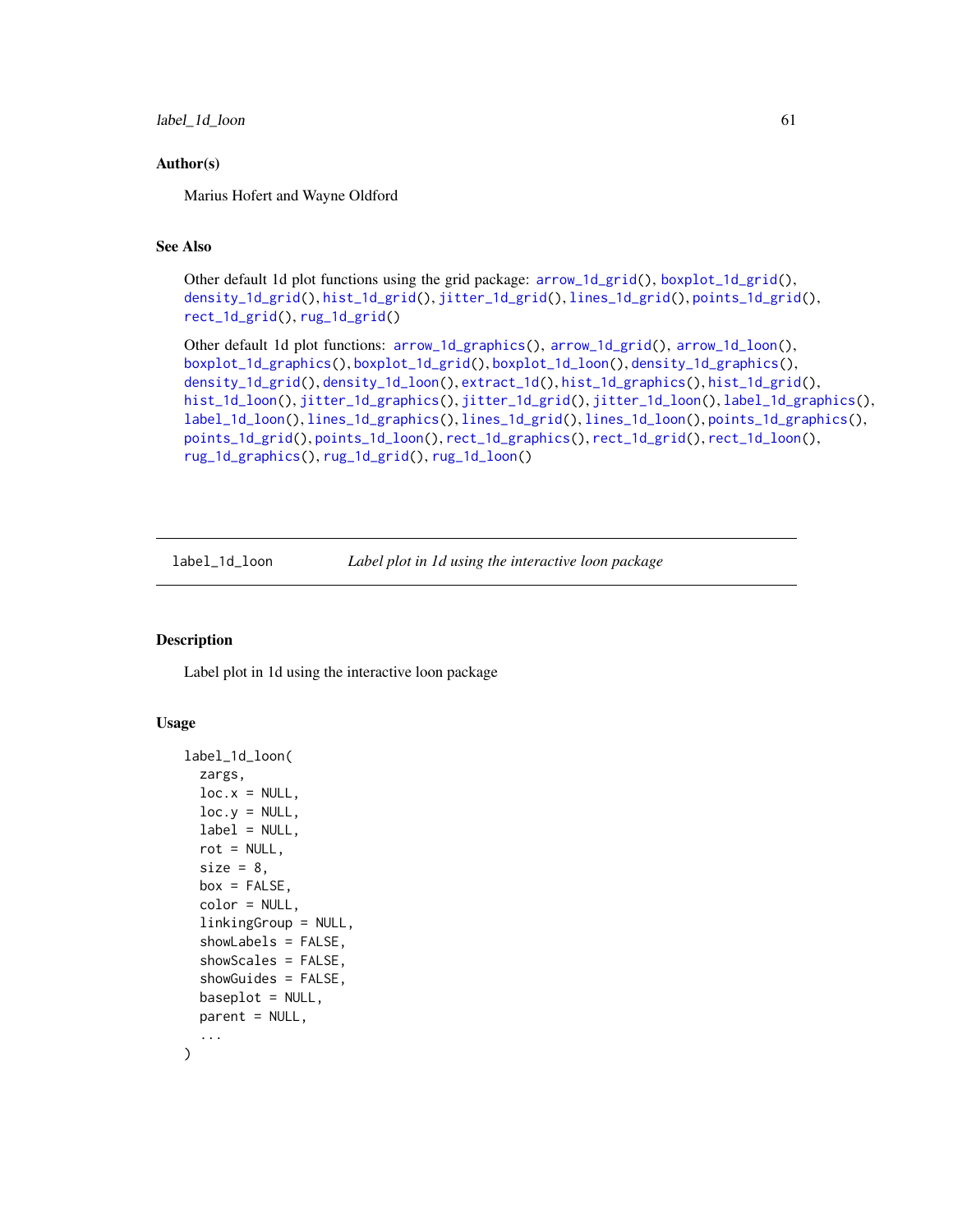#### **Arguments**

| zargs        | The argument list as passed from zenplot()                               |
|--------------|--------------------------------------------------------------------------|
| loc.x        | x-location of the label                                                  |
| loc.y        | y-location of the label                                                  |
| label        | The label to be used                                                     |
| rot          | The rotation of the label                                                |
| size         | The font size                                                            |
| box          | A logical indicating whether the label is to be enclosed in a box.       |
| color        | Color of the label (and of box when box $=$ TRUE).                       |
| linkingGroup | A string specifying the initial group of plots to be linked to this plot |
| showLabels   | Logical determining whether axis labels are displayed                    |
| showScales   | Logical determining whether scales are displayed                         |
| showGuides   | Logical determining whether the background guidelines are displayed      |
| baseplot     | If non-null the base plot on which the plot should be layered            |
| parent       | The tk parent for this loon plot widget                                  |
| $\cdots$     | Additional parameters passed to loon::1_layer_text()                     |
|              |                                                                          |

# Value

A loon::l\_plot(...)

### Author(s)

Marius Hofert and Wayne Oldford

### See Also

Other default 1d plot functions using the interactive loon package: [arrow\\_1d\\_loon\(](#page-6-0)), [boxplot\\_1d\\_loon\(](#page-17-0)), [density\\_1d\\_loon\(](#page-26-0)), [hist\\_1d\\_loon\(](#page-51-0)), [jitter\\_1d\\_loon\(](#page-56-0)), [lines\\_1d\\_loon\(](#page-71-0)), [points\\_1d\\_loon\(](#page-82-0)), [rect\\_1d\\_loon\(](#page-92-0)), [rug\\_1d\\_loon\(](#page-99-0))

Other default 1d plot functions: [arrow\\_1d\\_graphics\(](#page-3-0)), [arrow\\_1d\\_grid\(](#page-4-0)), [arrow\\_1d\\_loon\(](#page-6-0)), [boxplot\\_1d\\_graphics\(](#page-15-0)), [boxplot\\_1d\\_grid\(](#page-16-0)), [boxplot\\_1d\\_loon\(](#page-17-0)), [density\\_1d\\_graphics\(](#page-24-0)), [density\\_1d\\_grid\(](#page-25-0)), [density\\_1d\\_loon\(](#page-26-0)), [extract\\_1d\(](#page-34-0)), [hist\\_1d\\_graphics\(](#page-49-0)), [hist\\_1d\\_grid\(](#page-50-0)), [hist\\_1d\\_loon\(](#page-51-0)), [jitter\\_1d\\_graphics\(](#page-54-0)), [jitter\\_1d\\_grid\(](#page-55-0)), [jitter\\_1d\\_loon\(](#page-56-0)), [label\\_1d\\_graphics\(](#page-58-0)), [label\\_1d\\_grid\(](#page-59-0)), [lines\\_1d\\_graphics\(](#page-69-0)), [lines\\_1d\\_grid\(](#page-70-0)), [lines\\_1d\\_loon\(](#page-71-0)), [points\\_1d\\_graphics\(](#page-80-0)), [points\\_1d\\_grid\(](#page-81-0)), [points\\_1d\\_loon\(](#page-82-0)), [rect\\_1d\\_graphics\(](#page-90-0)), [rect\\_1d\\_grid\(](#page-91-0)), [rect\\_1d\\_loon\(](#page-92-0)), [rug\\_1d\\_graphics\(](#page-97-0)), [rug\\_1d\\_grid\(](#page-98-0)), [rug\\_1d\\_loon\(](#page-99-0))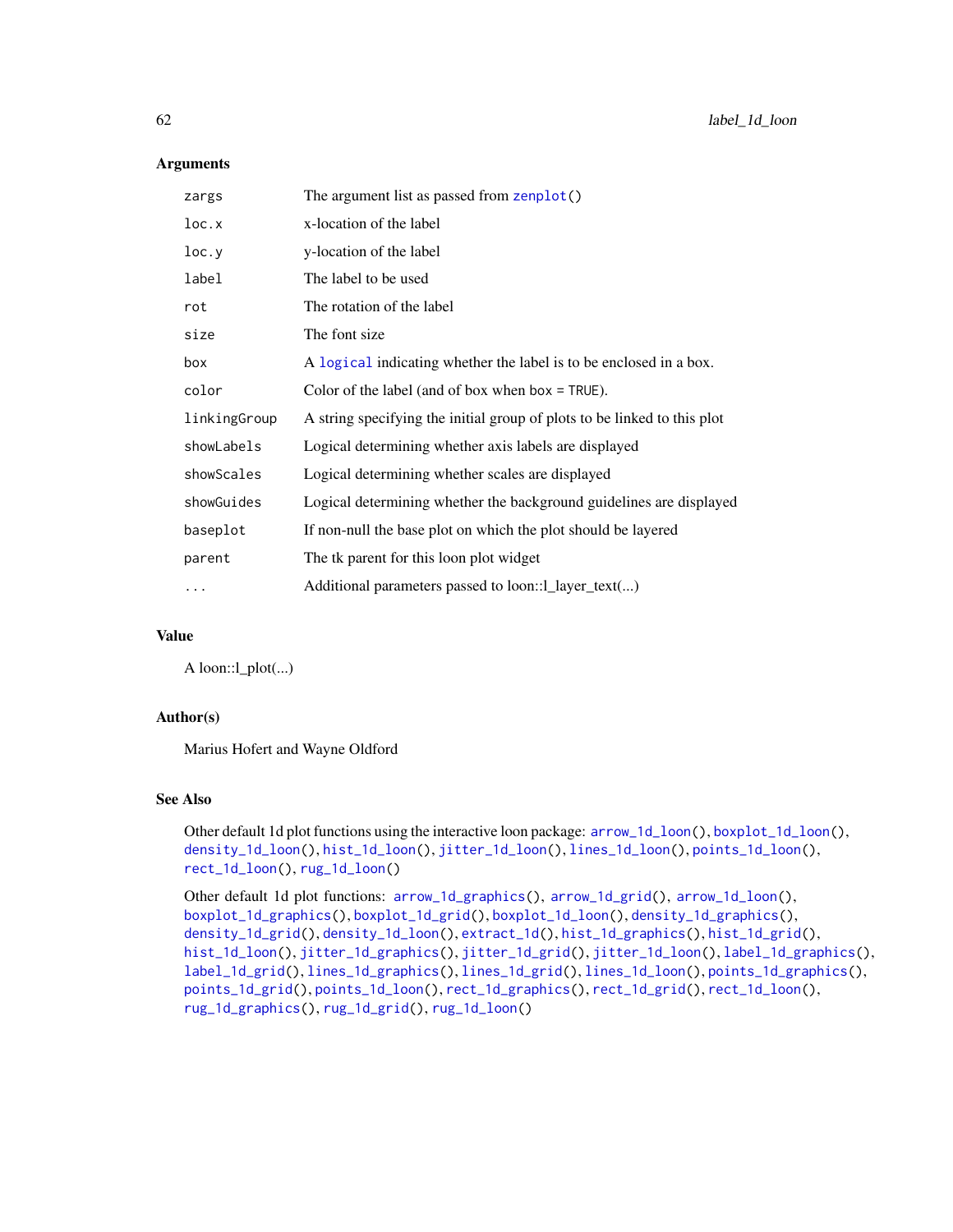# <span id="page-62-0"></span>Description

Label plot in 2d using R's base graphics

### Usage

```
label_2d_graphics(
  zargs,
 loc = c(0.98, 0.05),
 label = NULL,adj = 1:0,box = FALSE,add = FALSE,group... = NULL,plot... = NULL,...
)
```
# Arguments

| zargs | argument list as passed from zenplot()                               |
|-------|----------------------------------------------------------------------|
| loc   | $(x,y)$ -location (in $(0,1)^{2}$ ) of the center of the rectangle   |
| label | label to be used                                                     |
| adj   | x (and optionally y) adjustment of the label                         |
| box   | logical indicating whether a box should be drawn                     |
| add   | logical indicating whether this plot should be added to the last one |
| group | list of arguments passed to group_2d_graphics (or NULL)              |
| plot  | additional arguments passed to plot_region()                         |
| .     | additional arguments passed to rect()                                |

### Value

invisible()

### Author(s)

Marius Hofert and Wayne Oldford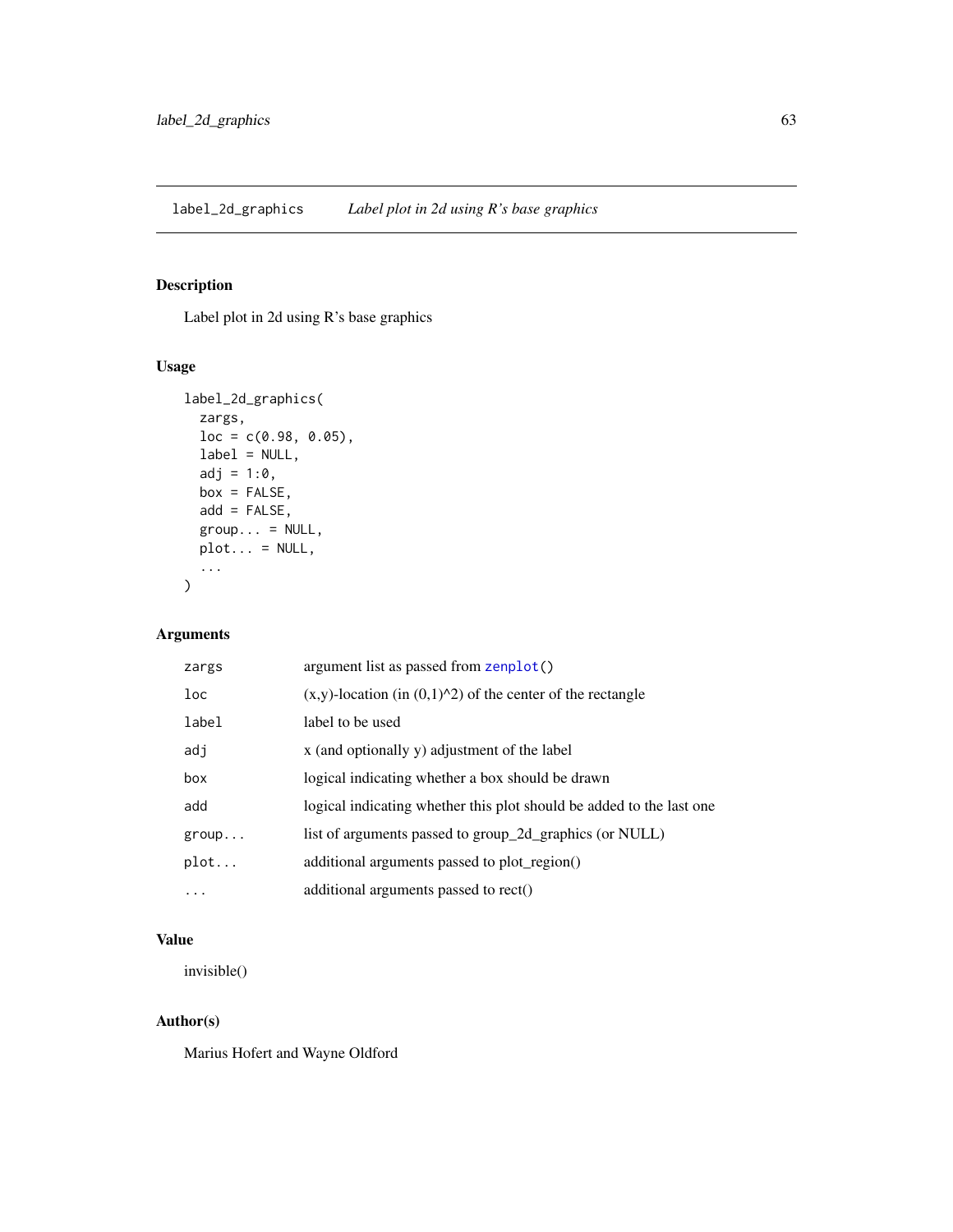### See Also

```
Other default 2d plot functions using R's base graphics: arrow_2d_graphics(), axes_2d_graphics(),
density_2d_graphics(), group_2d_graphics(), points_2d_graphics(), qq_2d_graphics(),
rect_2d_graphics()
```
Other default 2d plot functions: [arrow\\_2d\\_graphics\(](#page-7-0)), [arrow\\_2d\\_grid\(](#page-8-0)), [arrow\\_2d\\_loon\(](#page-9-0)), [axes\\_2d\\_graphics\(](#page-11-0)), [axes\\_2d\\_grid\(](#page-12-0)), [axes\\_2d\\_loon\(](#page-13-0)), [density\\_2d\\_graphics\(](#page-28-0)), [density\\_2d\\_grid\(](#page-29-0)), [density\\_2d\\_loon\(](#page-30-0)), [extract\\_2d\(](#page-36-0)), [group\\_2d\\_graphics\(](#page-44-0)), [group\\_2d\\_grid\(](#page-45-0)), [group\\_2d\\_loon\(](#page-46-0)), [label\\_2d\\_grid\(](#page-63-0)), [label\\_2d\\_loon\(](#page-64-0)), [points\\_2d\\_graphics\(](#page-83-0)), [points\\_2d\\_grid\(](#page-84-0)), [points\\_2d\\_loon\(](#page-86-0)), [qq\\_2d\\_graphics\(](#page-87-0)), [qq\\_2d\\_grid\(](#page-88-0)), [rect\\_2d\\_graphics\(](#page-93-0)), [rect\\_2d\\_grid\(](#page-94-0)), [rect\\_2d\\_loon\(](#page-95-0))

<span id="page-63-0"></span>label\_2d\_grid *Label plot in 2d using the grid package*

# Description

Label plot in 2d using the grid package

#### Usage

```
label_2d_grid(
  zargs,
  loc = c(0.98, 0.05),
  label = NULL,cex = 0.66,
  just = c("right", "bottom"),
  rot = 0,
  box = FALSE,box.width = 1,
  box.height = 1,
  group... = list(cex = cex),draw = FALSE,
  ...
\mathcal{L}
```
### Arguments

| zargs  | argument list as passed from zenplot()                                                                          |
|--------|-----------------------------------------------------------------------------------------------------------------|
| $1$ oc | $(x,y)$ -location in [0,1] $\textdegree$ 2; 0 corresponds to left, 1 to right (in the direction of the<br>path) |
| label  | label to be used                                                                                                |
| cex    | character expansion factor                                                                                      |
| just   | $(x,y)$ -justification of the label                                                                             |
| rot    | rotation of the label                                                                                           |
| box    | logical indicating whether a box should be drawn                                                                |
|        |                                                                                                                 |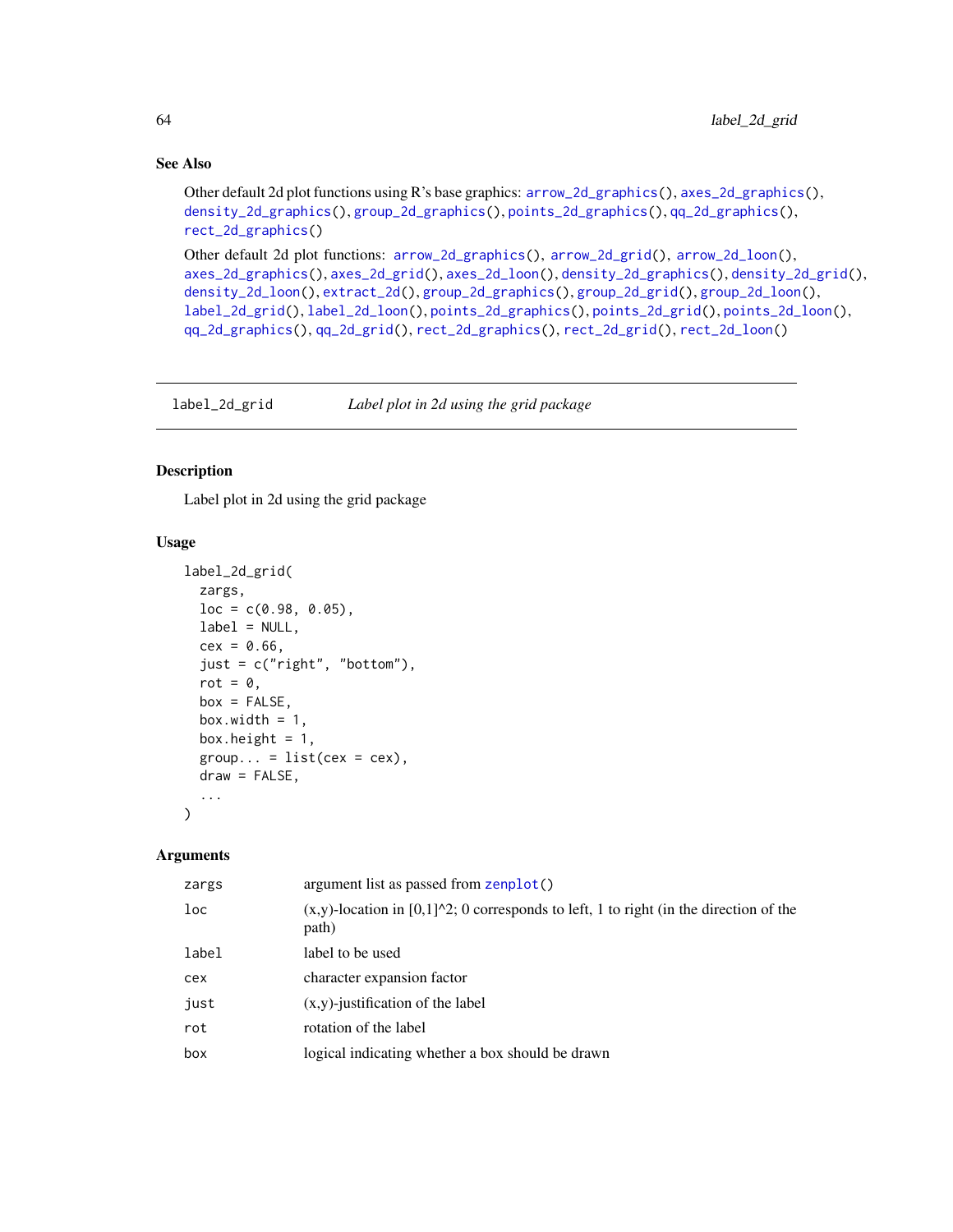| box.width  | width of the box                                     |
|------------|------------------------------------------------------|
| box.height | height of the box                                    |
| group      | list of arguments passed to group_2d_grid (or NULL)  |
| draw       | logical indicating whether drawing should take place |
| .          | additional arguments passed to gpar()                |

#### Value

grob (invisibly)

#### Author(s)

Marius Hofert and Wayne Oldford

# See Also

```
Other default 2d plot functions using the grid package: arrow_2d_grid(), axes_2d_grid(),
density_2d_grid(), group_2d_grid(), points_2d_grid(), qq_2d_grid(), rect_2d_grid()
Other default 2d plot functions: arrow_2d_graphics(), arrow_2d_grid(), arrow_2d_loon(),
axes_2d_graphics(), axes_2d_grid(), axes_2d_loon(), density_2d_graphics(), density_2d_grid(),
density_2d_loon(), extract_2d(), group_2d_graphics(), group_2d_grid(), group_2d_loon(),
label_2d_graphics(), label_2d_loon(), points_2d_graphics(), points_2d_grid(), points_2d_loon(),
qq_2d_graphics(), qq_2d_grid(), rect_2d_graphics(), rect_2d_grid(), rect_2d_loon()
```
<span id="page-64-0"></span>label\_2d\_loon *Label plot in 2d using the interactive loon package*

### Description

Label plot in 2d using the interactive loon package

```
label_2d_loon(
  zargs,
  loc = NULL,label = NULL,rot = \theta,
  size = 8,
  box = FALSE,color = NULL,
  linkingGroup = NULL,
  showLabels = FALSE,
  showScales = FALSE,
  showGuides = FALSE,
  baseplot = NULL,
```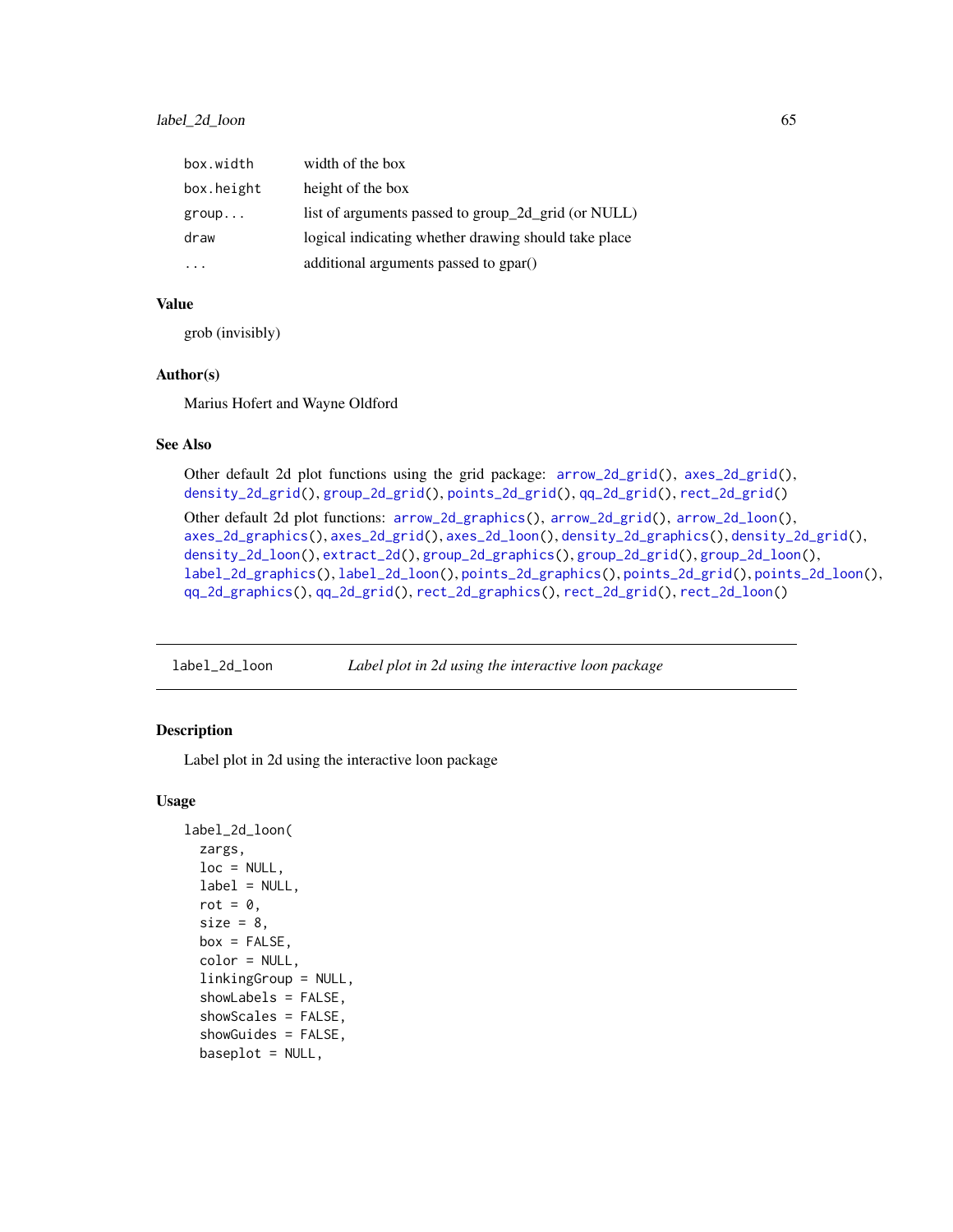```
parent = NULL,
 group... = NULL,...
\lambda
```
### Arguments

| zargs        | The argument list as passed from zenplot()                          |
|--------------|---------------------------------------------------------------------|
| loc          | The location of the label                                           |
| label        | The label to be used                                                |
| rot          | The rotation of the label                                           |
| size         | The font size                                                       |
| box          | A logical indicating whether the label is to be enclosed in a box.  |
| color        | Color of the label (and of box when box $=$ TRUE).                  |
| linkingGroup | The initial linking group                                           |
| showLabels   | Logical determining whether axis labels are displayed               |
| showScales   | Logical determining whether scales are displayed                    |
| showGuides   | Logical determining whether the background guidelines are displayed |
| baseplot     | If non-null the base plot on which the plot should be layered       |
| parent       | The tk parent for this loon plot widget                             |
| group        | A list of arguments passed to group_2d_loon (or NULL)               |
| .            | Additional parameters passed to loon::1_layer_text()                |

#### Value

The base loon::l\_plot with the added text layer

### Author(s)

Marius Hofert and Wayne Oldford

# See Also

Other default 2d plot functions using the interactive loon package:  $arrow_2d\_loon()$ ,  $axes_2d\_loon()$ , [density\\_2d\\_loon\(](#page-30-0)), [group\\_2d\\_loon\(](#page-46-0)), [points\\_2d\\_loon\(](#page-86-0)), [rect\\_2d\\_loon\(](#page-95-0))

Other default 2d plot functions: [arrow\\_2d\\_graphics\(](#page-7-0)), [arrow\\_2d\\_grid\(](#page-8-0)), [arrow\\_2d\\_loon\(](#page-9-0)), [axes\\_2d\\_graphics\(](#page-11-0)), [axes\\_2d\\_grid\(](#page-12-0)), [axes\\_2d\\_loon\(](#page-13-0)), [density\\_2d\\_graphics\(](#page-28-0)), [density\\_2d\\_grid\(](#page-29-0)), [density\\_2d\\_loon\(](#page-30-0)), [extract\\_2d\(](#page-36-0)), [group\\_2d\\_graphics\(](#page-44-0)), [group\\_2d\\_grid\(](#page-45-0)), [group\\_2d\\_loon\(](#page-46-0)), [label\\_2d\\_graphics\(](#page-62-0)), [label\\_2d\\_grid\(](#page-63-0)), [points\\_2d\\_graphics\(](#page-83-0)), [points\\_2d\\_grid\(](#page-84-0)), [points\\_2d\\_loon\(](#page-86-0)), [qq\\_2d\\_graphics\(](#page-87-0)), [qq\\_2d\\_grid\(](#page-88-0)), [rect\\_2d\\_graphics\(](#page-93-0)), [rect\\_2d\\_grid\(](#page-94-0)), [rect\\_2d\\_loon\(](#page-95-0))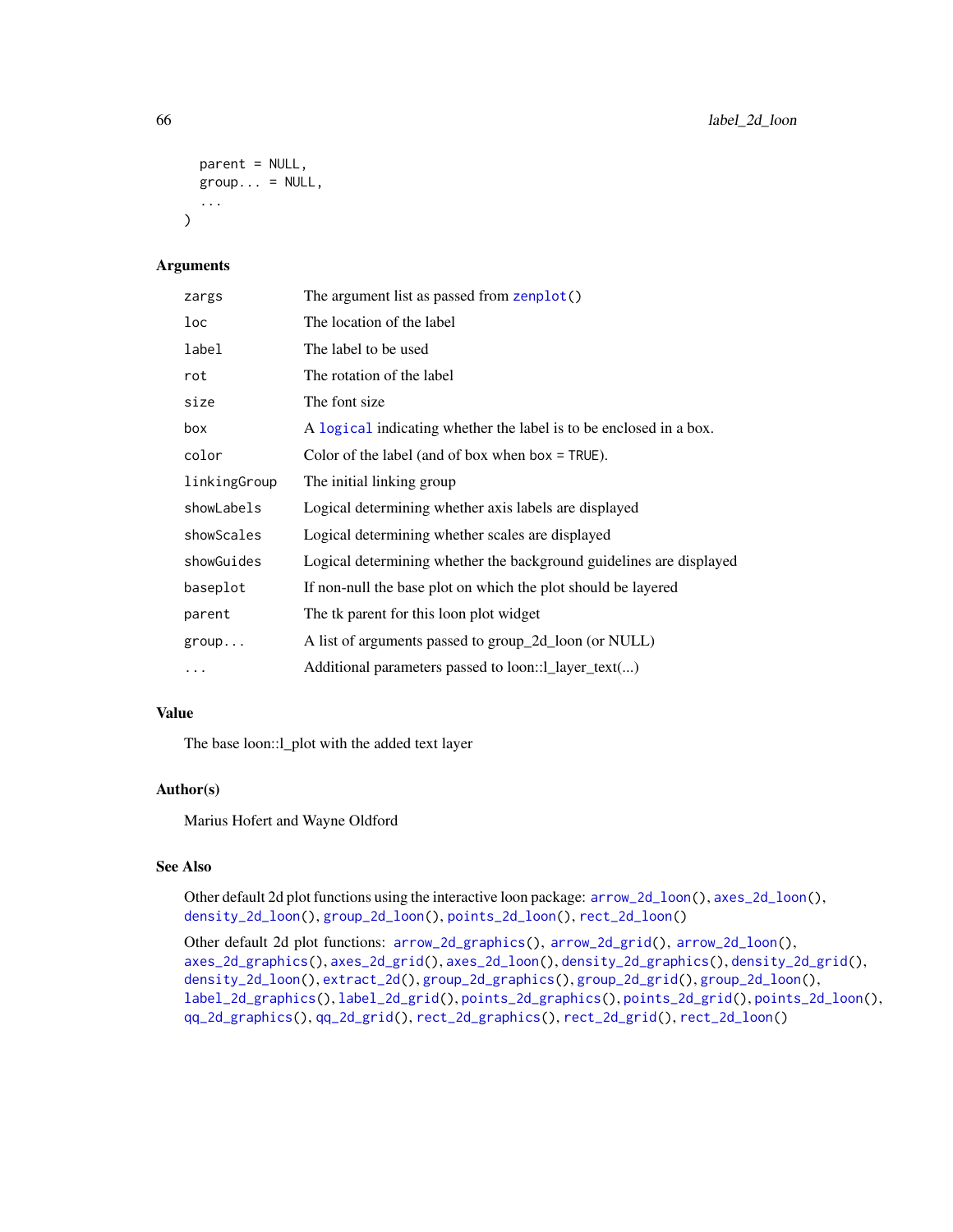layout\_1d\_graphics *Layout plot in 1d*

# Description

Layout plot in 1d

### Usage

layout\_1d\_graphics(zargs, ...)

# Arguments

| zargs | argument list as passed from zenplot()             |
|-------|----------------------------------------------------|
| .     | additional arguments passed to label_1d_graphics() |

# Value

invisible()

# Author(s)

Marius Hofert and Wayne Oldford

layout\_1d\_grid *Layout plot in 1d using the grid package*

### Description

Layout plot in 1d using the grid package

### Usage

```
layout_1d_grid(zargs, ...)
```
# Arguments

| zargs | argument list as passed from zenplot()         |
|-------|------------------------------------------------|
| .     | additional arguments passed to label_1d_grid() |

# Value

grob (invisibly)

### Author(s)

Marius Hofert and Wayne Oldford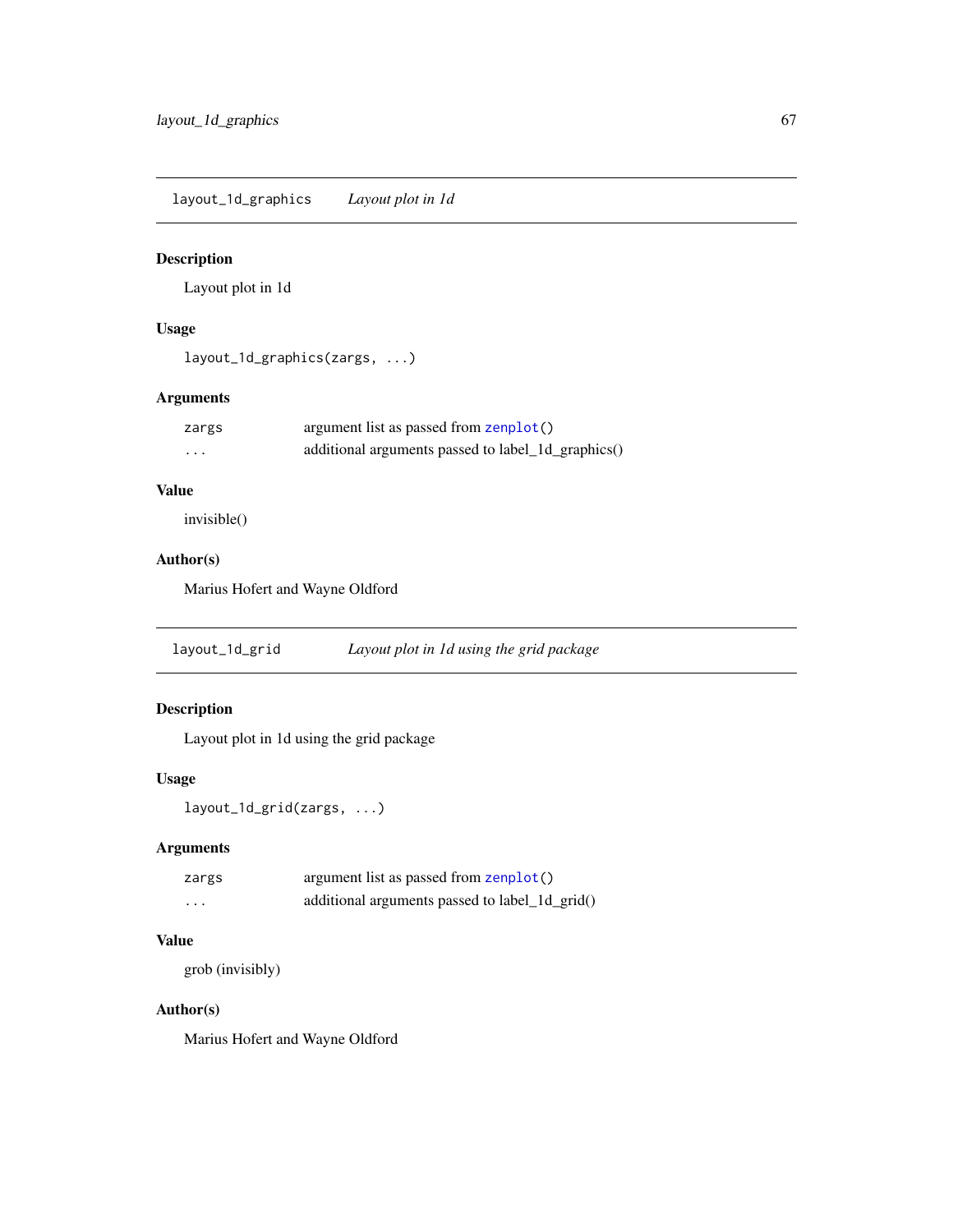### Description

Layout plot in 1d using the interactive loon package

### Usage

```
layout_1d_loon(zargs, ...)
```
# Arguments

| zargs    | The argument list as passed from zenplot()     |
|----------|------------------------------------------------|
| $\cdots$ | Additional arguments passed to label 1d loon() |

### Value

invisible()

### Author(s)

Marius Hofert and Wayne Oldford

layout\_2d\_graphics *Layout plot in 2d*

### Description

Layout plot in 2d

# Usage

```
layout_2d_graphics(zargs, ...)
```
# Arguments

| zargs                   | argument list as passed from zenplot()             |
|-------------------------|----------------------------------------------------|
| $\cdot$ $\cdot$ $\cdot$ | additional arguments passed to label_2d_graphics() |

### Value

invisible()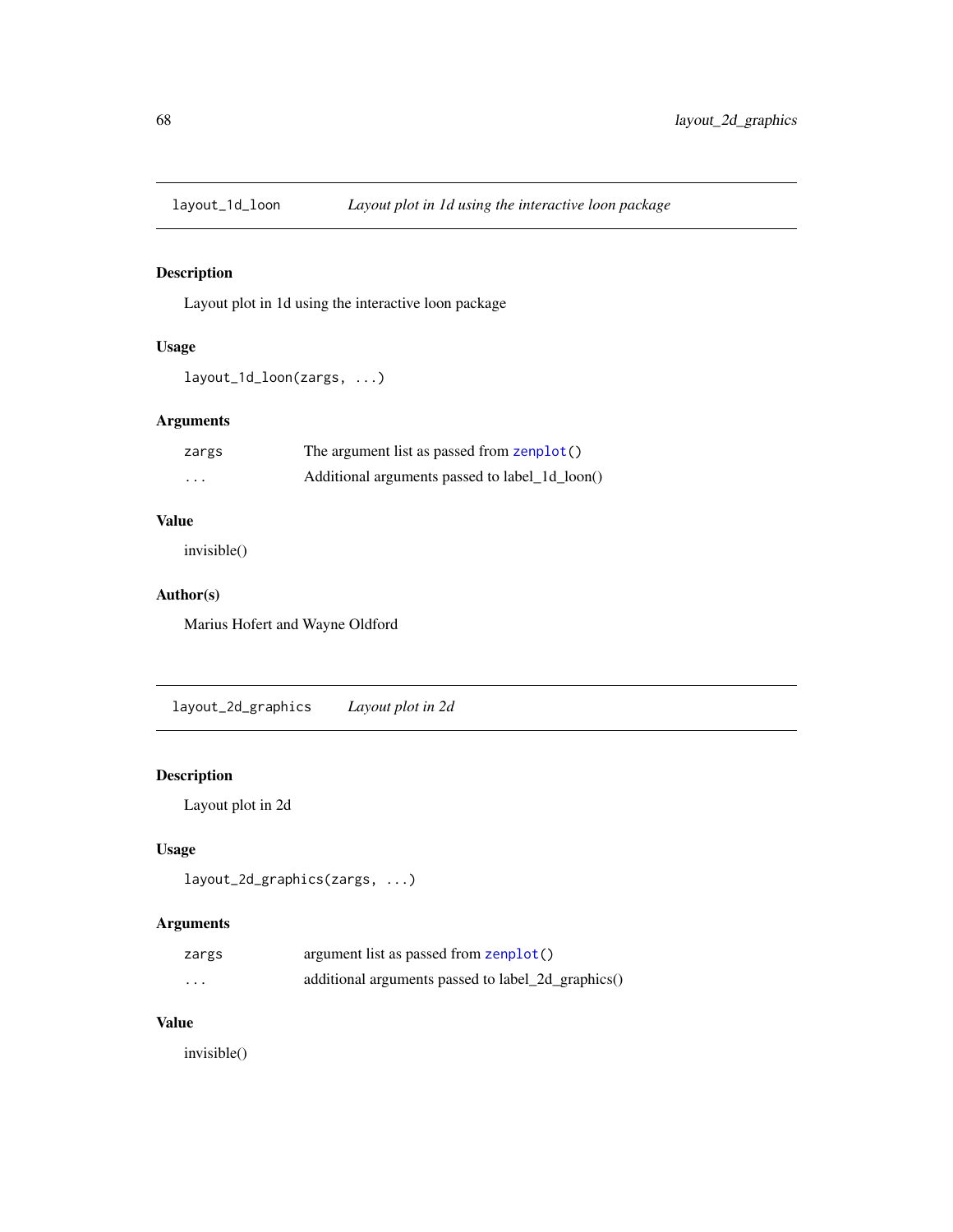### layout\_2d\_grid 69

# Note

Here we also pass '...' to group\_2d\_grid() (to easily adjust font size etc.)

### Author(s)

Marius Hofert and Wayne Oldford

layout\_2d\_grid *Layout plot in 2d using the grid package*

# Description

Layout plot in 2d using the grid package

### Usage

```
layout_2d_grid(zargs, ...)
```
### Arguments

| zargs    | argument list as passed from zenplot()         |
|----------|------------------------------------------------|
| $\cdots$ | additional arguments passed to label_2d_grid() |

#### Value

grob (invisibly)

# Note

Here we also pass '...' to group\_2d\_grid() (to easily adjust font size etc.)

#### Author(s)

Marius Hofert and Wayne Oldford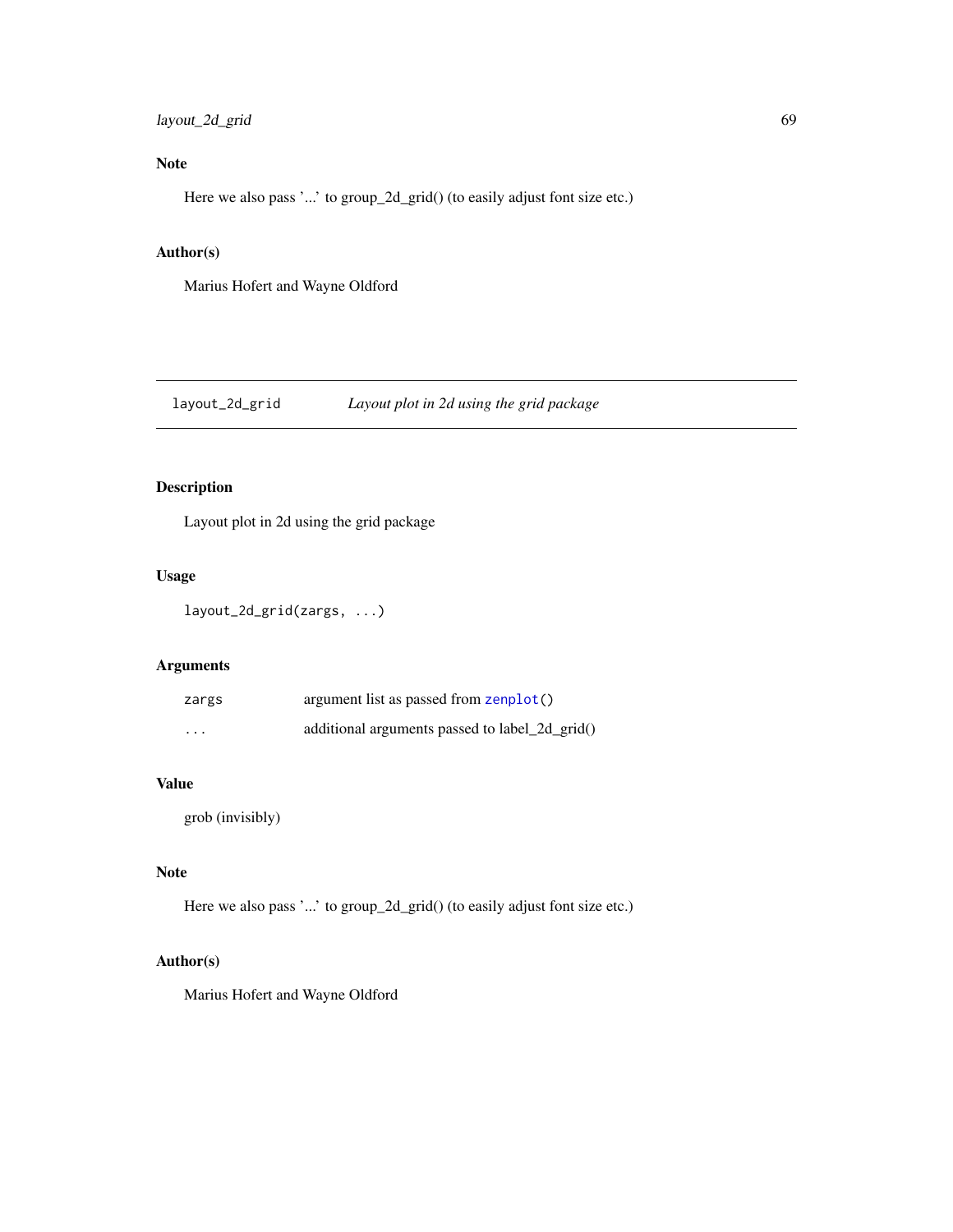### Description

Layout plot in 2d using the interactive loon package

# Usage

```
layout_2d_loon(zargs, ...)
```
### Arguments

| zargs    | The argument list as passed from zenplot()     |
|----------|------------------------------------------------|
| $\cdots$ | Additional arguments passed to label_2d_grid() |

# Value

A loon plot

#### Note

Here we also pass '...' to group\_2d\_loon() (to easily adjust font size etc.)

# Author(s)

Marius Hofert and Wayne Oldford

<span id="page-69-0"></span>lines\_1d\_graphics *Line plot in 1d using R's base graphics*

# Description

Line plot in 1d using R's base graphics

```
lines_1d_graphics(
  zargs,
  loc = c(0.5, 0.5),
  length = 1,
  add = FALSE,plot... = NULL,...
\mathcal{E}
```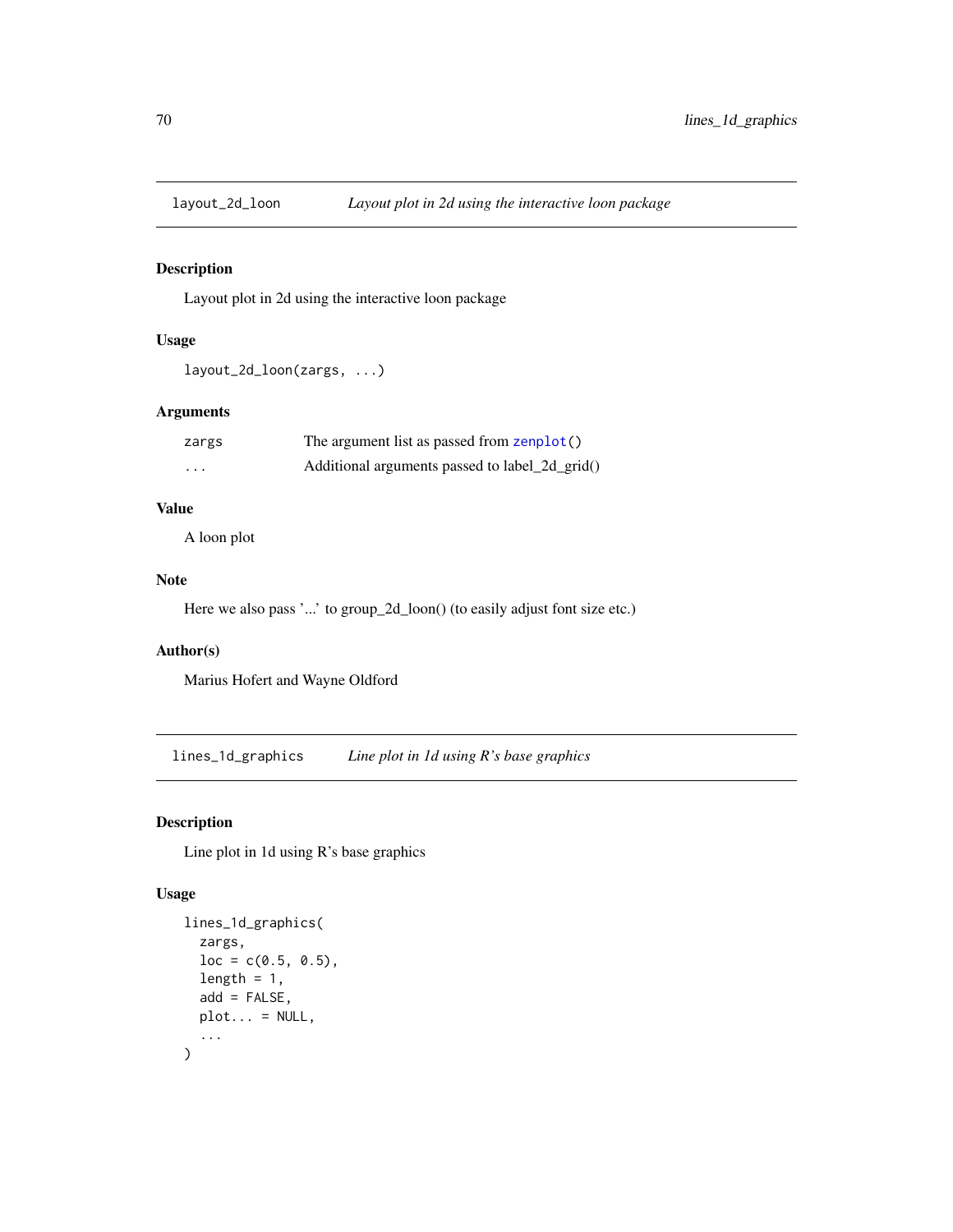### lines\_1d\_grid 71

#### **Arguments**

| zargs                   | argument list as passed from zenplot()                                                                      |
|-------------------------|-------------------------------------------------------------------------------------------------------------|
| loc                     | $(x,y)$ -location in [0,1] $\text{2}$ ; 0 corresponds to left, 1 to right (in the direction of the<br>path) |
| length                  | length of the line (in $[0,1]$ )                                                                            |
| add                     | logical indicating whether this plot should be added to the last one                                        |
| plot                    | additional arguments passed to plot region()                                                                |
| $\cdot$ $\cdot$ $\cdot$ | additional arguments passed to lines()                                                                      |

### Value

invisible()

### Author(s)

Marius Hofert and Wayne Oldford

### See Also

```
Other default 1d plot functions using R's base graphics: arrow_1d_graphics(), boxplot_1d_graphics(),
density_1d_graphics(), hist_1d_graphics(), jitter_1d_graphics(), label_1d_graphics(),
points_1d_graphics(), rect_1d_graphics(), rug_1d_graphics()
Other default 1d plot functions: arrow_1d_graphics(), arrow_1d_grid(), arrow_1d_loon(),
boxplot_1d_graphics(), boxplot_1d_grid(), boxplot_1d_loon(), density_1d_graphics(),
density_1d_grid(), density_1d_loon(), extract_1d(), hist_1d_graphics(), hist_1d_grid(),
hist_1d_loon(), jitter_1d_graphics(), jitter_1d_grid(), jitter_1d_loon(), label_1d_graphics(),
label_1d_grid(), label_1d_loon(), lines_1d_grid(), lines_1d_loon(), points_1d_graphics(),
points_1d_grid(), points_1d_loon(), rect_1d_graphics(), rect_1d_grid(), rect_1d_loon(),
rug_1d_graphics(), rug_1d_grid(), rug_1d_loon()
```
<span id="page-70-0"></span>lines\_1d\_grid *Lines plot in 1d using the grid package*

#### Description

Lines plot in 1d using the grid package

```
lines_1d_grid(
  zargs,
  loc = c(0.5, 0.5),
 length = 1,
  arrow = NULL,
 draw = FALSE,...
)
```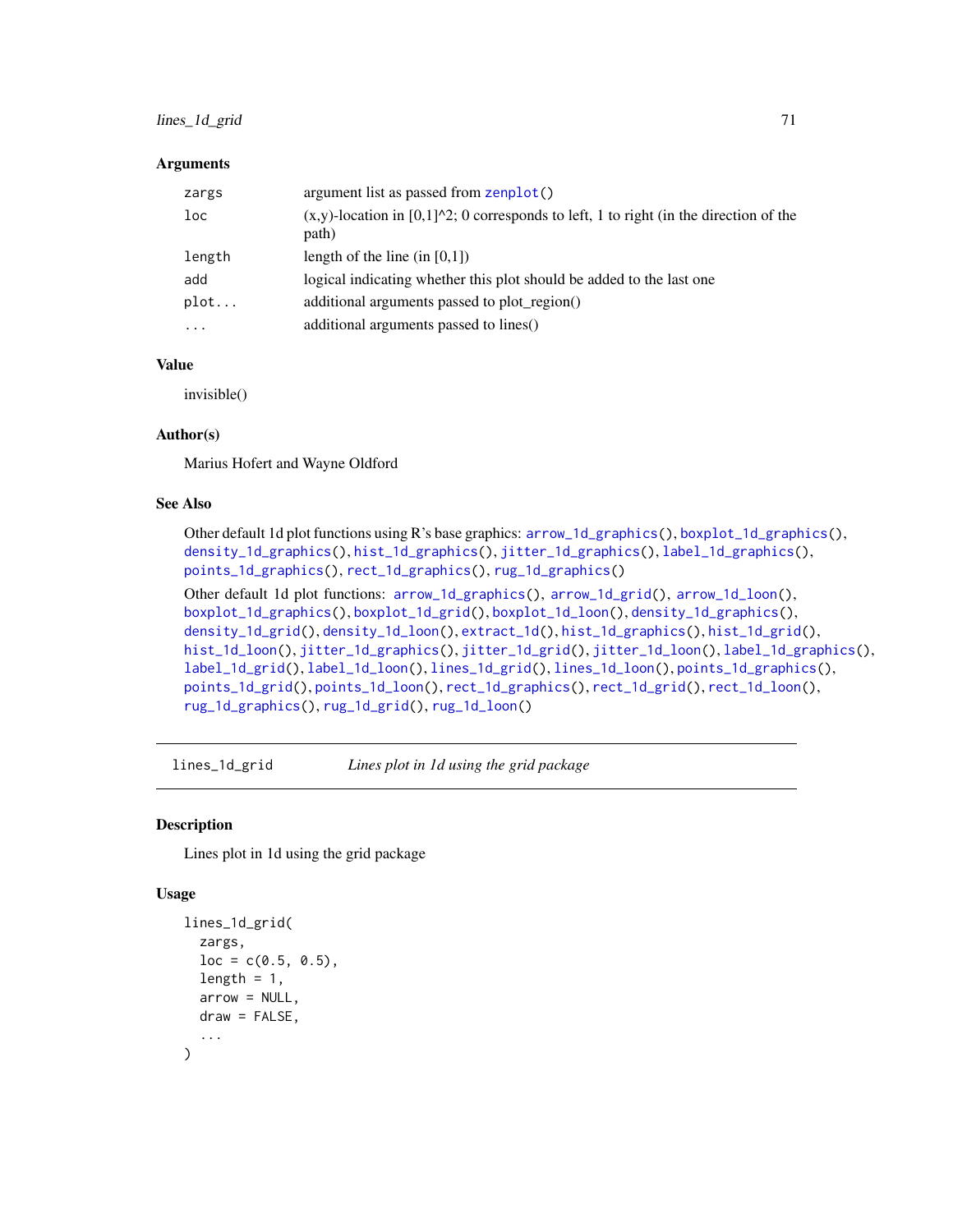#### **Arguments**

| zargs     | argument list as passed from zenplot()                                                                          |
|-----------|-----------------------------------------------------------------------------------------------------------------|
| loc       | $(x,y)$ -location in [0,1] $\textdegree$ 2; 0 corresponds to left, 1 to right (in the direction of the<br>path) |
| length    | length of the line (in $[0,1]$ )                                                                                |
| arrow     | list describing the arrow head                                                                                  |
| draw      | logical indicating whether drawing should take place                                                            |
| $\ddotsc$ | additional arguments passed to gpar()                                                                           |

### Value

grob (invisibly)

### Author(s)

Marius Hofert and Wayne Oldford

#### See Also

Other default 1d plot functions using the grid package: [arrow\\_1d\\_grid\(](#page-4-0)), [boxplot\\_1d\\_grid\(](#page-16-0)), [density\\_1d\\_grid\(](#page-25-0)), [hist\\_1d\\_grid\(](#page-50-0)), [jitter\\_1d\\_grid\(](#page-55-0)), [label\\_1d\\_grid\(](#page-59-0)), [points\\_1d\\_grid\(](#page-81-0)), [rect\\_1d\\_grid\(](#page-91-0)), [rug\\_1d\\_grid\(](#page-98-0))

Other default 1d plot functions: [arrow\\_1d\\_graphics\(](#page-3-0)), [arrow\\_1d\\_grid\(](#page-4-0)), [arrow\\_1d\\_loon\(](#page-6-0)), [boxplot\\_1d\\_graphics\(](#page-15-0)), [boxplot\\_1d\\_grid\(](#page-16-0)), [boxplot\\_1d\\_loon\(](#page-17-0)), [density\\_1d\\_graphics\(](#page-24-0)), [density\\_1d\\_grid\(](#page-25-0)), [density\\_1d\\_loon\(](#page-26-0)), [extract\\_1d\(](#page-34-0)), [hist\\_1d\\_graphics\(](#page-49-0)), [hist\\_1d\\_grid\(](#page-50-0)), [hist\\_1d\\_loon\(](#page-51-0)), [jitter\\_1d\\_graphics\(](#page-54-0)), [jitter\\_1d\\_grid\(](#page-55-0)), [jitter\\_1d\\_loon\(](#page-56-0)), [label\\_1d\\_graphics\(](#page-58-0)), [label\\_1d\\_grid\(](#page-59-0)), [label\\_1d\\_loon\(](#page-60-0)), [lines\\_1d\\_graphics\(](#page-69-0)), [lines\\_1d\\_loon\(](#page-71-0)), [points\\_1d\\_graphics\(](#page-80-0)), [points\\_1d\\_grid\(](#page-81-0)), [points\\_1d\\_loon\(](#page-82-0)), [rect\\_1d\\_graphics\(](#page-90-0)), [rect\\_1d\\_grid\(](#page-91-0)), [rect\\_1d\\_loon\(](#page-92-0)), [rug\\_1d\\_graphics\(](#page-97-0)), [rug\\_1d\\_grid\(](#page-98-0)), [rug\\_1d\\_loon\(](#page-99-0))

<span id="page-71-0"></span>lines\_1d\_loon *Lines plot in 1d using the interactive loon package*

#### Description

Lines plot in 1d using the interactive loon package

```
lines_1d_loon(
 zargs,
  loc.x = NULL,loc.y = NULL,color = NULL,
  1wd = 1,
```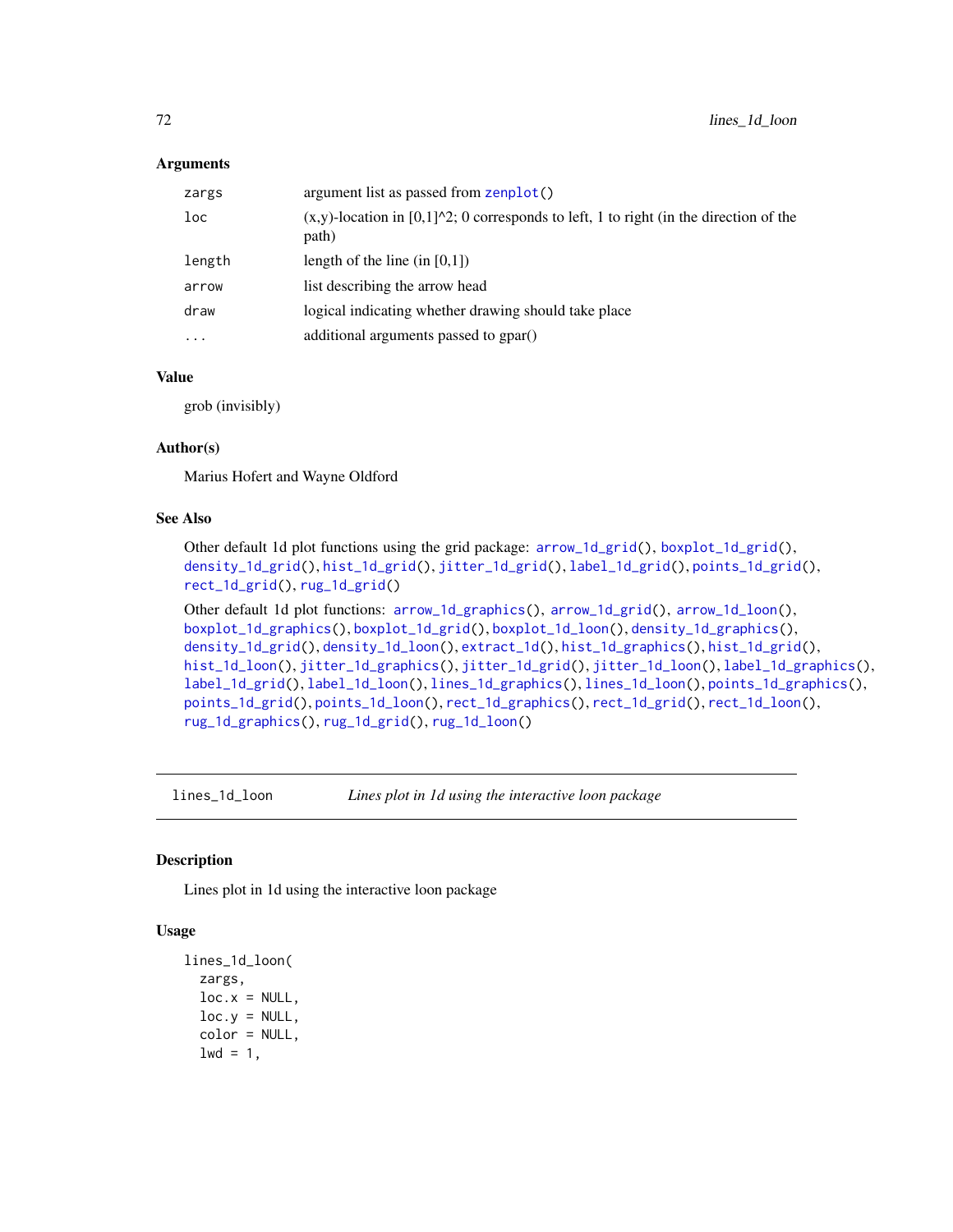# lines\_1d\_loon 73

```
linkingGroup = NULL,
showLabels = FALSE,
showScales = FALSE,
showGuides = FALSE,
baseplot = NULL,parent = NULL,
...
```
### **Arguments**

)

| zargs        | The argument list as passed from zenplot()                                         |
|--------------|------------------------------------------------------------------------------------|
| loc.x        | x-coordinates of the points on the line                                            |
| loc.y        | y-coordinates of the points on the line                                            |
| color        | Colour of the line                                                                 |
| lwd          | line width                                                                         |
| linkingGroup | A string specifying the initial group of plots to be linked to this plot (ignored) |
| showLabels   | Logical determining whether axis labels are displayed                              |
| showScales   | Logical determining whether scales are displayed                                   |
| showGuides   | Logical determining whether the background guidelines are displayed                |
| baseplot     | If non-null the base plot on which the plot should be layered                      |
| parent       | The tk parent for this loon plot widget                                            |
| $\ddots$ .   | Additional parameters passed to loon::1_layer_text()                               |

## Value

A loon loon::l\_plot(...)

# Author(s)

Marius Hofert and Wayne Oldford

#### See Also

Other default 1d plot functions using the interactive loon package: [arrow\\_1d\\_loon\(](#page-6-0)), [boxplot\\_1d\\_loon\(](#page-17-0)), [density\\_1d\\_loon\(](#page-26-0)), [hist\\_1d\\_loon\(](#page-51-0)), [jitter\\_1d\\_loon\(](#page-56-0)), [label\\_1d\\_loon\(](#page-60-0)), [points\\_1d\\_loon\(](#page-82-0)), [rect\\_1d\\_loon\(](#page-92-0)), [rug\\_1d\\_loon\(](#page-99-0))

Other default 1d plot functions: [arrow\\_1d\\_graphics\(](#page-3-0)), [arrow\\_1d\\_grid\(](#page-4-0)), [arrow\\_1d\\_loon\(](#page-6-0)), [boxplot\\_1d\\_graphics\(](#page-15-0)), [boxplot\\_1d\\_grid\(](#page-16-0)), [boxplot\\_1d\\_loon\(](#page-17-0)), [density\\_1d\\_graphics\(](#page-24-0)), [density\\_1d\\_grid\(](#page-25-0)), [density\\_1d\\_loon\(](#page-26-0)), [extract\\_1d\(](#page-34-0)), [hist\\_1d\\_graphics\(](#page-49-0)), [hist\\_1d\\_grid\(](#page-50-0)), [hist\\_1d\\_loon\(](#page-51-0)), [jitter\\_1d\\_graphics\(](#page-54-0)), [jitter\\_1d\\_grid\(](#page-55-0)), [jitter\\_1d\\_loon\(](#page-56-0)), [label\\_1d\\_graphics\(](#page-58-0)), [label\\_1d\\_grid\(](#page-59-0)), [label\\_1d\\_loon\(](#page-60-0)), [lines\\_1d\\_graphics\(](#page-69-0)), [lines\\_1d\\_grid\(](#page-70-0)), [points\\_1d\\_graphics\(](#page-80-0)), [points\\_1d\\_grid\(](#page-81-0)), [points\\_1d\\_loon\(](#page-82-0)), [rect\\_1d\\_graphics\(](#page-90-0)), [rect\\_1d\\_grid\(](#page-91-0)), [rect\\_1d\\_loon\(](#page-92-0)), [rug\\_1d\\_graphics\(](#page-97-0)), [rug\\_1d\\_grid\(](#page-98-0)), [rug\\_1d\\_loon\(](#page-99-0))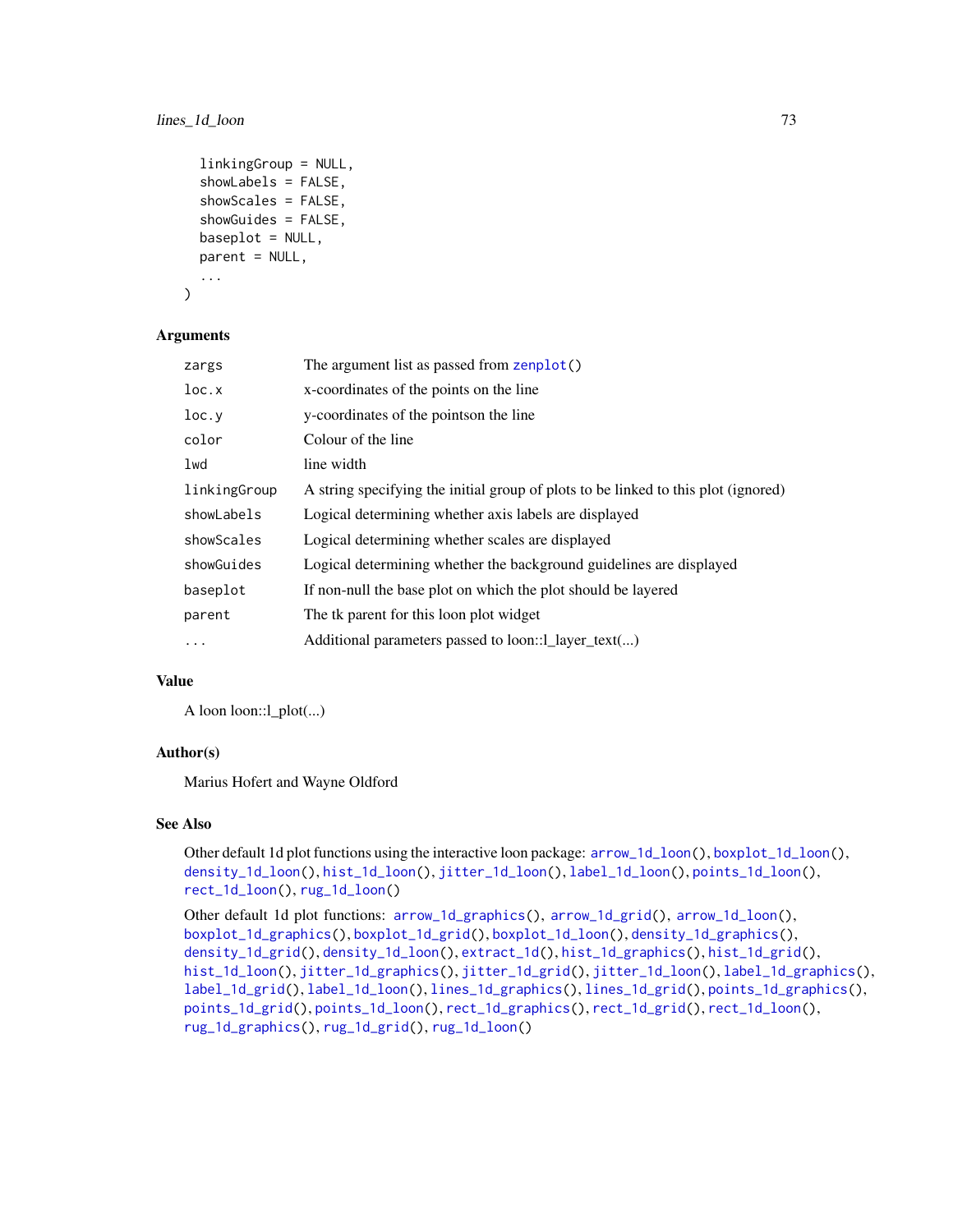<span id="page-73-0"></span>

Configuring a loon plot to accommodate ispace

# Usage

```
l_ispace_config(
 baseplot,
 ispace = NULL,
 x = NULL,y = NULL,xlim = NULL,ylim = NULL,
  ...
)
```
## Arguments

| baseplot | The plot to be modified.                             |
|----------|------------------------------------------------------|
| ispace   | The inner space $(in [0,1])$                         |
| x        | The x data                                           |
| ٧        | The y data                                           |
| xlim     | The x-axis limits; if NULL, the data limits are used |
| vlim     | The y-axis limits; if NULL, the data limits are used |
|          | Additional arguments passed to loon::1_configure     |

## Value

The baseplot

# Author(s)

R. W. Oldford

# See Also

Other graphical tools: [na\\_omit\\_loon\(](#page-75-0)), [plot\\_region\(](#page-79-0)), [vport\(](#page-103-0)), [zenarrow\(](#page-105-0))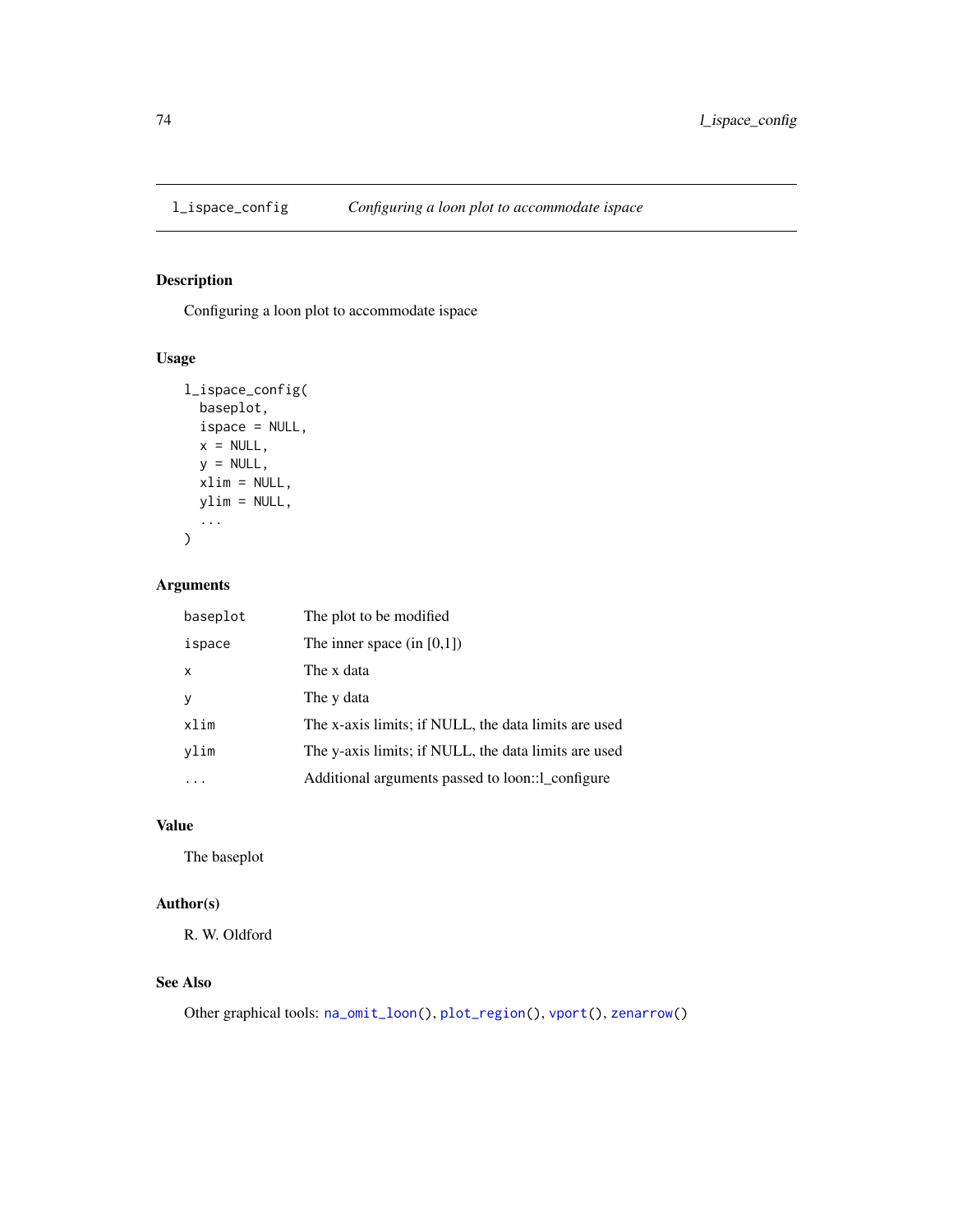move *Determine the new position when moving from the current position in a given direction*

# Description

Determine the new position when moving from the current position in a given direction

### Usage

```
move(curpos, dir, method = c("in.occupancy", "in.plane"))
```
# Arguments

| curpos | current position $(i, j)$ in the occupancy matrix                                                                                                                                                                      |
|--------|------------------------------------------------------------------------------------------------------------------------------------------------------------------------------------------------------------------------|
| dir    | direction in which we move $("d", "u", "r" or "l")$                                                                                                                                                                    |
| method | choice of method ("in.occupancy" means the (current/new) position is given in<br>terms of (row, column) indices in the occupancy matrix; "in.plane" means the<br>directions are interpreted as in the $(x,y)$ -plane). |

## Value

new position in the occupancy matrix

## Author(s)

Marius Hofert and Wayne Oldford

<span id="page-74-0"></span>n2dcols\_aux *Auxiliary Function for Constructing Default n2dcols*

# Description

Auxiliary Function for Constructing Default n2dcols

# Usage

```
n2dcols_aux(n2dplots, method = c("letter", "square", "A4", "golden", "legal"))
```
## Arguments

| n2dplots | The number of variates $(=$ nfaces)                |
|----------|----------------------------------------------------|
| method   | One of "letter", "square", "A4", "golden", "legal" |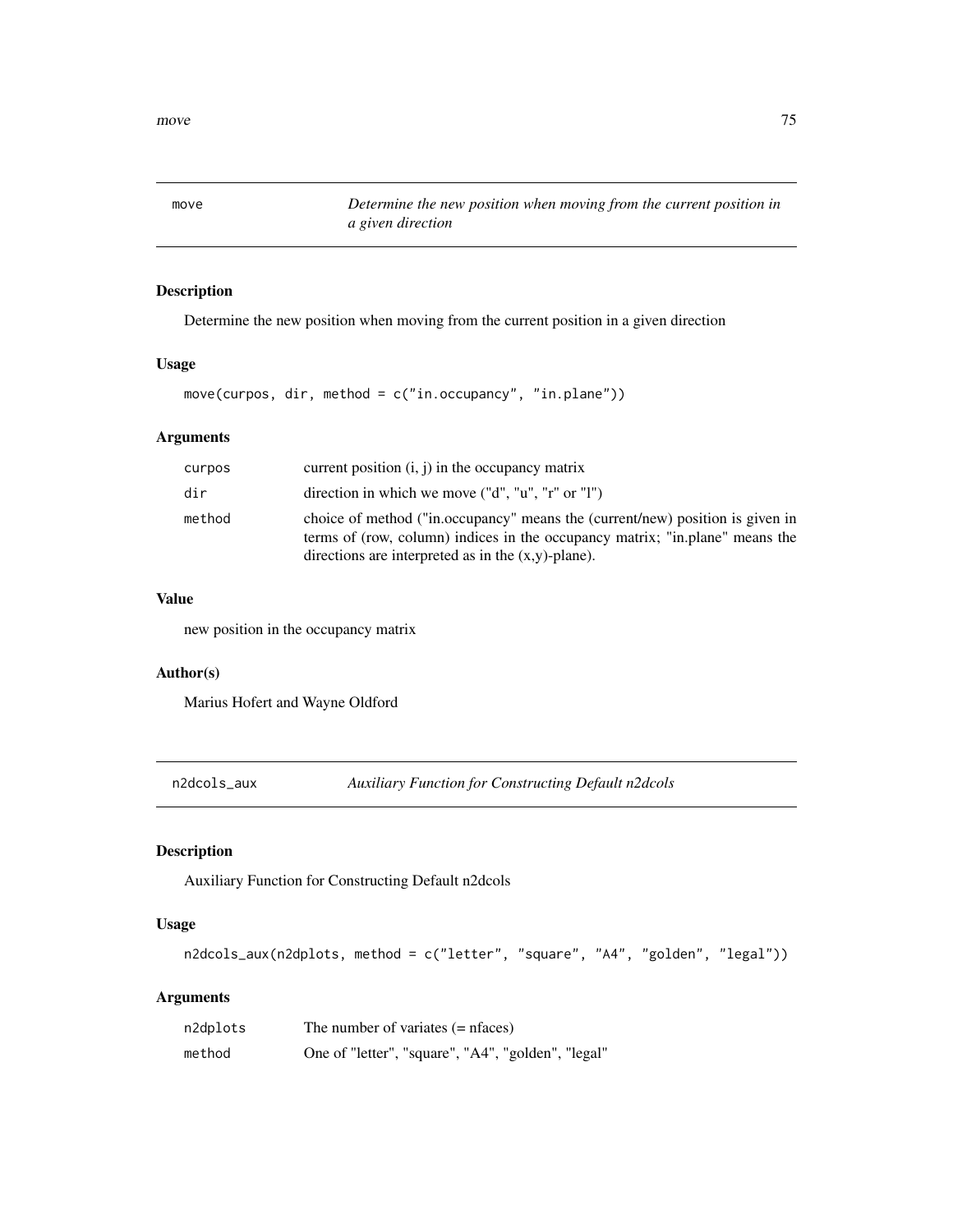# Value

An odd integer for n2dcols

#### Author(s)

Wayne Oldford

# See Also

Other zenplot technical tools: [convert\\_occupancy\(](#page-23-0)), [is.standard\(](#page-53-0)), [num\\_cols\(](#page-76-0)), [turn\\_checker\(](#page-100-0))

<span id="page-75-0"></span>na\_omit\_loon *Helper function to remove NAs for loon plots*

# Description

Helper function to remove NAs for loon plots

# Usage

 $na\_omit\_loon(x, y = NULL, linkingKey = NULL, itemLabel = NULL)$ 

# Arguments

| $\mathsf{x}$ | The vector of x values (required)                                                                                         |
|--------------|---------------------------------------------------------------------------------------------------------------------------|
| y            | The vector of y values (optional) of the same length as x; if NULL then it's<br>ignored.                                  |
| linkingKey   | The vector of keys used to define links between points, of the same length as x;<br>if NULL it will be $0:(length(x)-1).$ |
| itemLabel    | The vector of labels for the points, of the same length as x; if NULL it will be<br>constructed.                          |

# Value

A list(x, y, linkingKey, itemLabel) where any NA in x or y will have been omitted from all

# Author(s)

R. W. Oldford

# See Also

Other graphical tools: [l\\_ispace\\_config\(](#page-73-0)), [plot\\_region\(](#page-79-0)), [vport\(](#page-103-0)), [zenarrow\(](#page-105-0))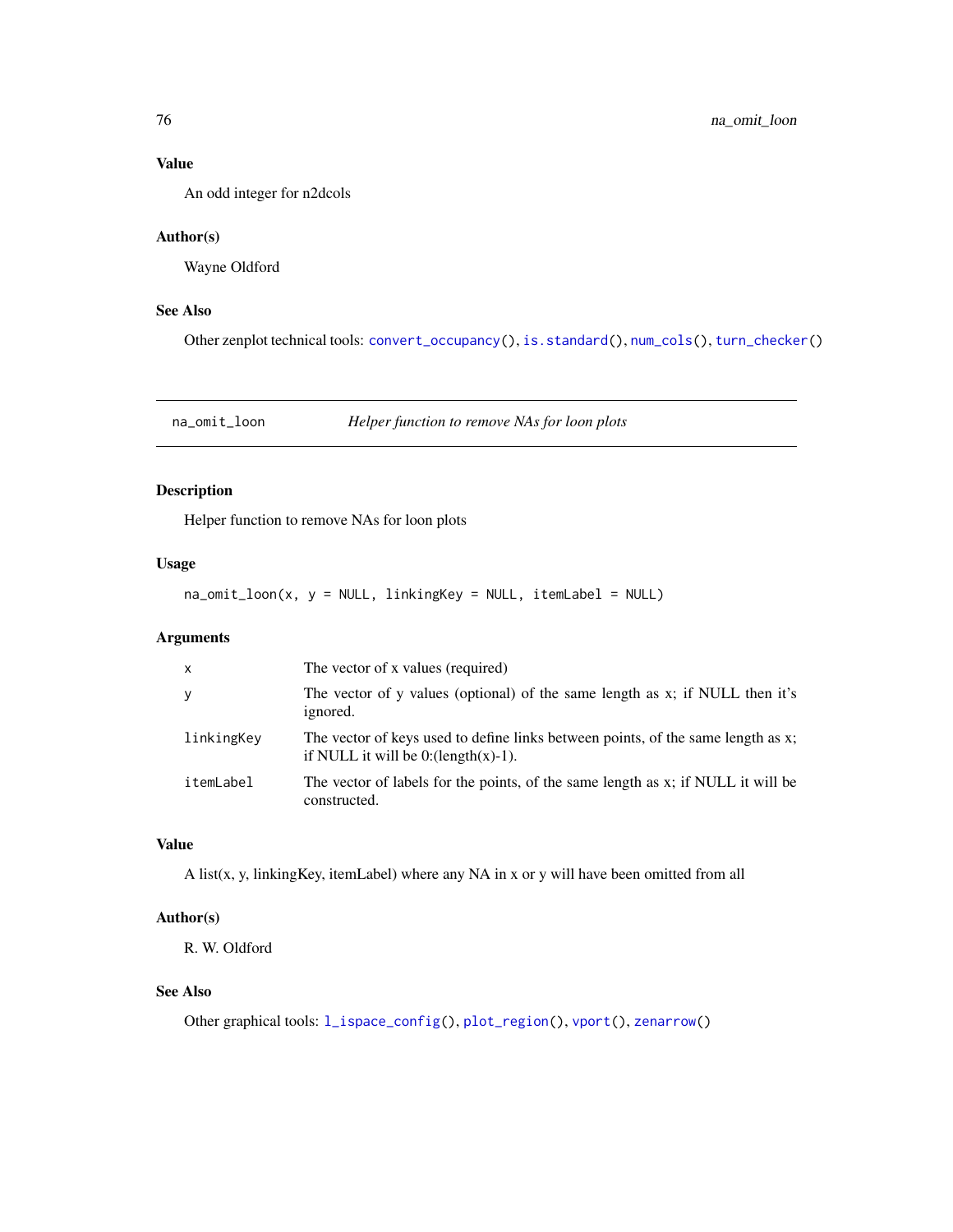Determine the next position to move to and the turn out of there

# Usage

```
next_move_tidy(plotNo, nPlots, curpath)
```
#### **Arguments**

| plotNo  | current plot number   |
|---------|-----------------------|
| nPlots  | total number of plots |
| curpath | the current path      |

## Value

a list containing the next position to move to (nextpos) and the turn out of there (nextout); Interpretation: nextpos: position of plot number plotNo+1 in the (non-trimmed) occupancy matrix nextout: turn out of nextpos

#### Note

- This assumes that the last plot is a 1d plot! - It also assumes that first1d = TRUE; will be adapted later in get\_path() in case first1d = FALSE. - We start in  $(1, 2)$  and also have an additional last column in the occupancy matrix to have the first and last column left in case we end up there with the last 1d plot; this cannot happen for 'zigzag' but for 'tidy'.

#### Author(s)

Marius Hofert and Wayne Oldford

<span id="page-76-0"></span>

| Determine the number of columns if is standard $(x)$<br>num cols |  |
|------------------------------------------------------------------|--|
|------------------------------------------------------------------|--|

## Description

Determine the number of columns if is standard $(x)$ 

#### Usage

num\_cols(x)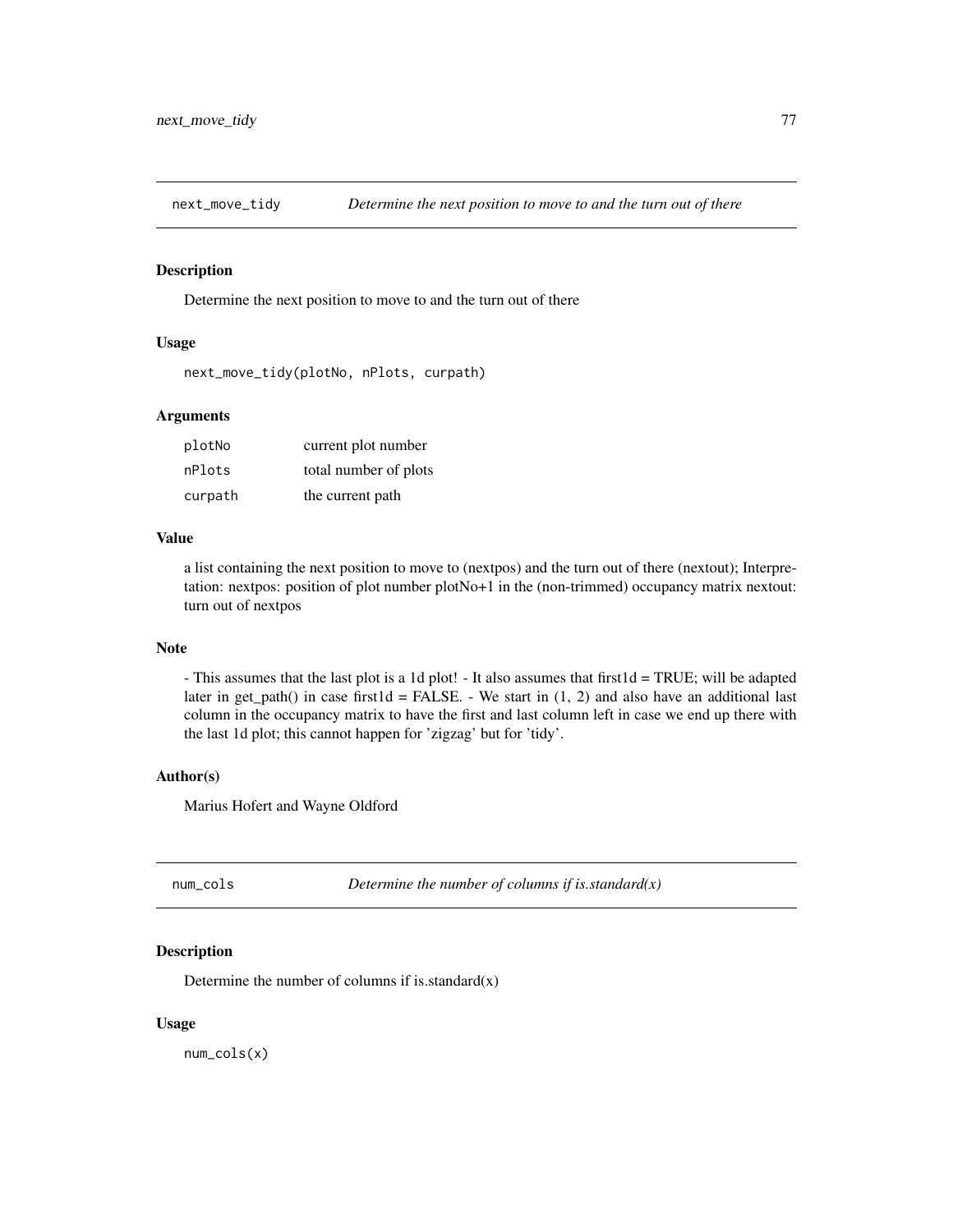#### Arguments

x A numeric vector, matrix, data.frame or a list of such.

## Value

The number of data columns of 'x'

## Author(s)

Marius Hofert

## See Also

Other zenplot technical tools: [convert\\_occupancy\(](#page-23-0)), [is.standard\(](#page-53-0)), [n2dcols\\_aux\(](#page-74-0)), [turn\\_checker\(](#page-100-0))

### Description

Data set consisting of 572 rows and 10 columns containing data about olive oil.

# Usage

data("olive")

#### Format

A [data.frame\(](#page-0-0)) with 10 columns:

Area: (larger) area.

Region: (local) region.

palmitic, palmitoleic, stearic, oleic, linoleic, linolenic, arachidic, eicosenoic: the fatty acids measured.

#### Source

The data set was obtained from the package pdfCluster (for convenience). It contains 572 rows of observations. The first and the second column correspond to the area (Centre-North, South, Sardinia) and the geographical region of origin of the olive oils (northern Apulia, southern Apulia, Calabria, Sicily, inland Sardinia and coast Sardinia, eastern and western Liguria, Umbria), respectively. The remaining columns represent the chemical measurements (on the acid components for the oil specimens) palmitic, palmitoleic, stearic, oleic, linoleic, linolenic, arachidic, eicosenoic.

### Examples

data("olive")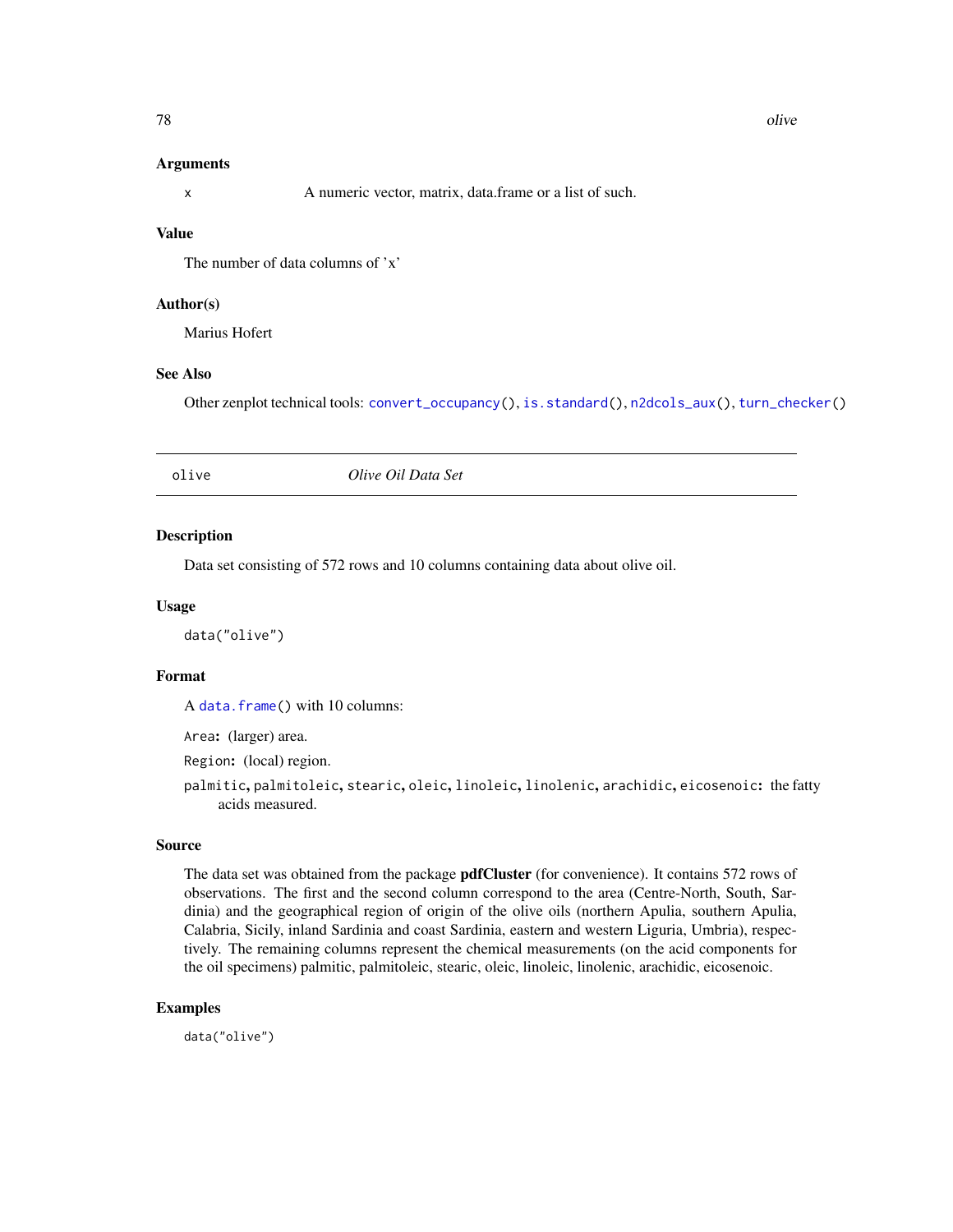Check whether functions (plot\*d to zenplot()) exist

# Usage

plot\_exists(x)

#### Arguments

x arguments plot1d or plot2d of zenplot()

## Value

logical indicating whether x exists

## Note

Check first whether it's a function (have to rely on it being able to be evaluated, cannot do more checks then) or, if a string, whether it exists

## Author(s)

Marius Hofert

plot\_indices *Plot Indices of the Current Plot*

## Description

Determining the indices of the x and y variables of the current plot

# Usage

```
plot_indices(zargs)
```
## Arguments

zargs argument list as passed from [zenplot\(](#page-107-0)). This must at least contain vars and num; see [zenplot\(](#page-107-0)) for an explanation of these variables..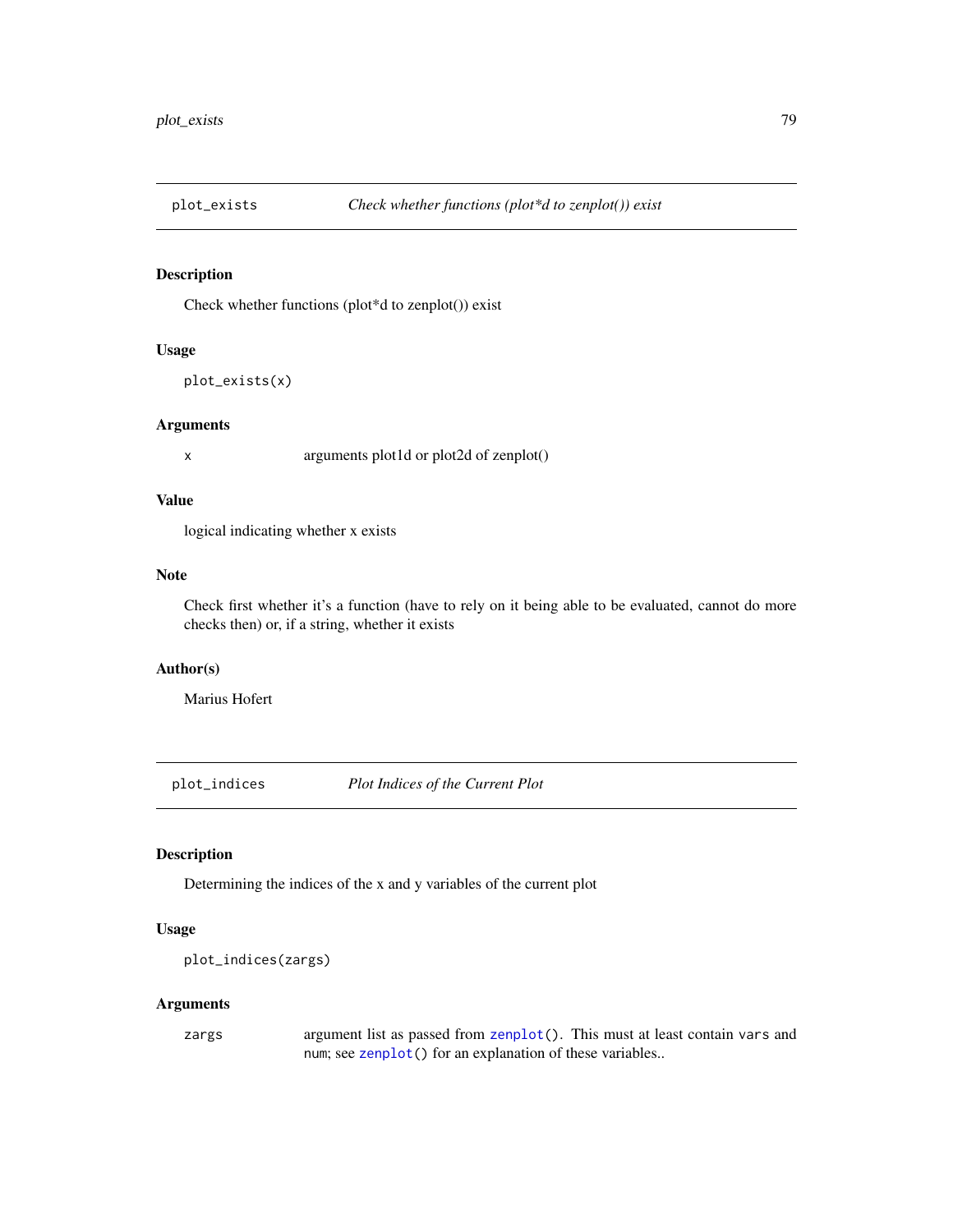## Details

This is an auxiliary function useful, for example, when writing user-provided 1d and 2d plot functions.

## Value

A numeric(2) containing the indices of the x and y variables to be plotted in the current plot (the plot with number num). If the current plot is a 2d plot, the same variable is used twice.

# Note

This is exported so that one doesn't always have to figure out whether the variables (axes) in the current plot need to be switched manually.

## Author(s)

Marius Hofert

# See Also

Other tools for constructing your own plot1d and plot2d functions: [burst\\_aux\(](#page-20-0)), [burst\(](#page-19-0)), [check\\_zargs\(](#page-21-0)), [extract\\_1d\(](#page-34-0)), [extract\\_2d\(](#page-36-0))

<span id="page-79-0"></span>

| plot_region | Function to set up the plot region for graphics plots |  |
|-------------|-------------------------------------------------------|--|
|             |                                                       |  |

## Description

Auxiliary function for setting up the plot region of 1d and 2d graphics plots.

# Usage

```
plot_region(xlim, ylim, plot... = NULL)
```
#### Arguments

| xlim | x-axis limits                             |
|------|-------------------------------------------|
| vlim | y-axis limits                             |
| plot | arguments passed to the underlying plot() |

## Details

This is an auxiliary function used by the provided graphics-related 1d and 2d plots.

## Value

[invisible\(](#page-0-0))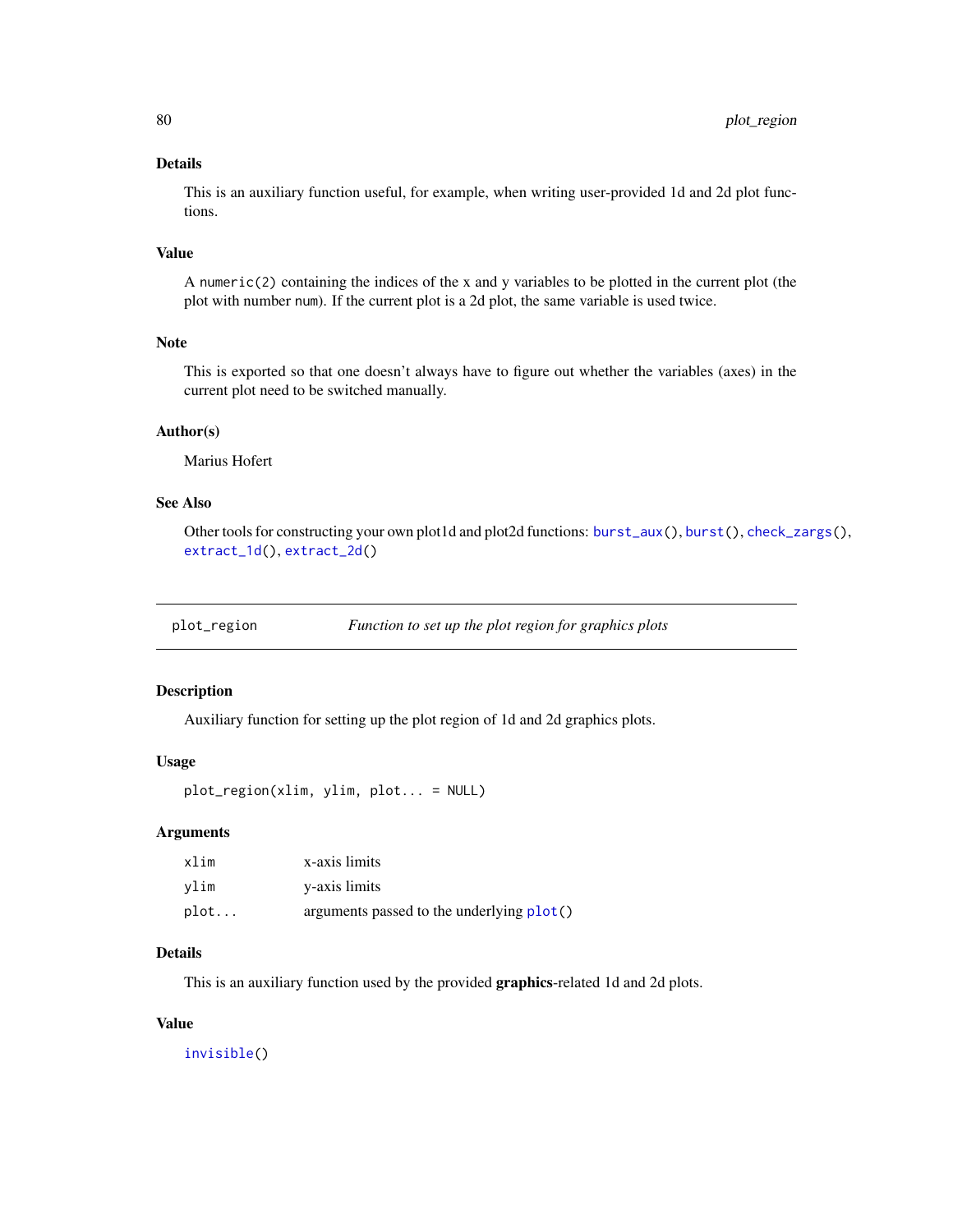# points\_1d\_graphics 81

# Author(s)

Marius Hofert

# See Also

Other graphical tools: [l\\_ispace\\_config\(](#page-73-0)), [na\\_omit\\_loon\(](#page-75-0)), [vport\(](#page-103-0)), [zenarrow\(](#page-105-0))

<span id="page-80-0"></span>points\_1d\_graphics *Dot plot in 1d using R's base graphics*

# Description

Dot plot in 1d using R's base graphics

# Usage

```
points_1d_graphics(
 zargs,
 loc = 0.5,
 cex = 0.4,
  add = FALSE,plot... = NULL,...
)
```
## Arguments

| zargs    | argument list as passed from zenplot()                                                 |
|----------|----------------------------------------------------------------------------------------|
| loc      | location in $[0,1]$ ; 0 corresponds to left, 1 to right (in the direction of the path) |
| cex      | character expansion factor                                                             |
| add      | logical indicating whether this plot should be added to the last one                   |
| plot     | additional arguments passed to plot region()                                           |
| $\cdots$ | additional arguments passed to points()                                                |

# Value

invisible()

# Author(s)

Marius Hofert and Wayne Oldford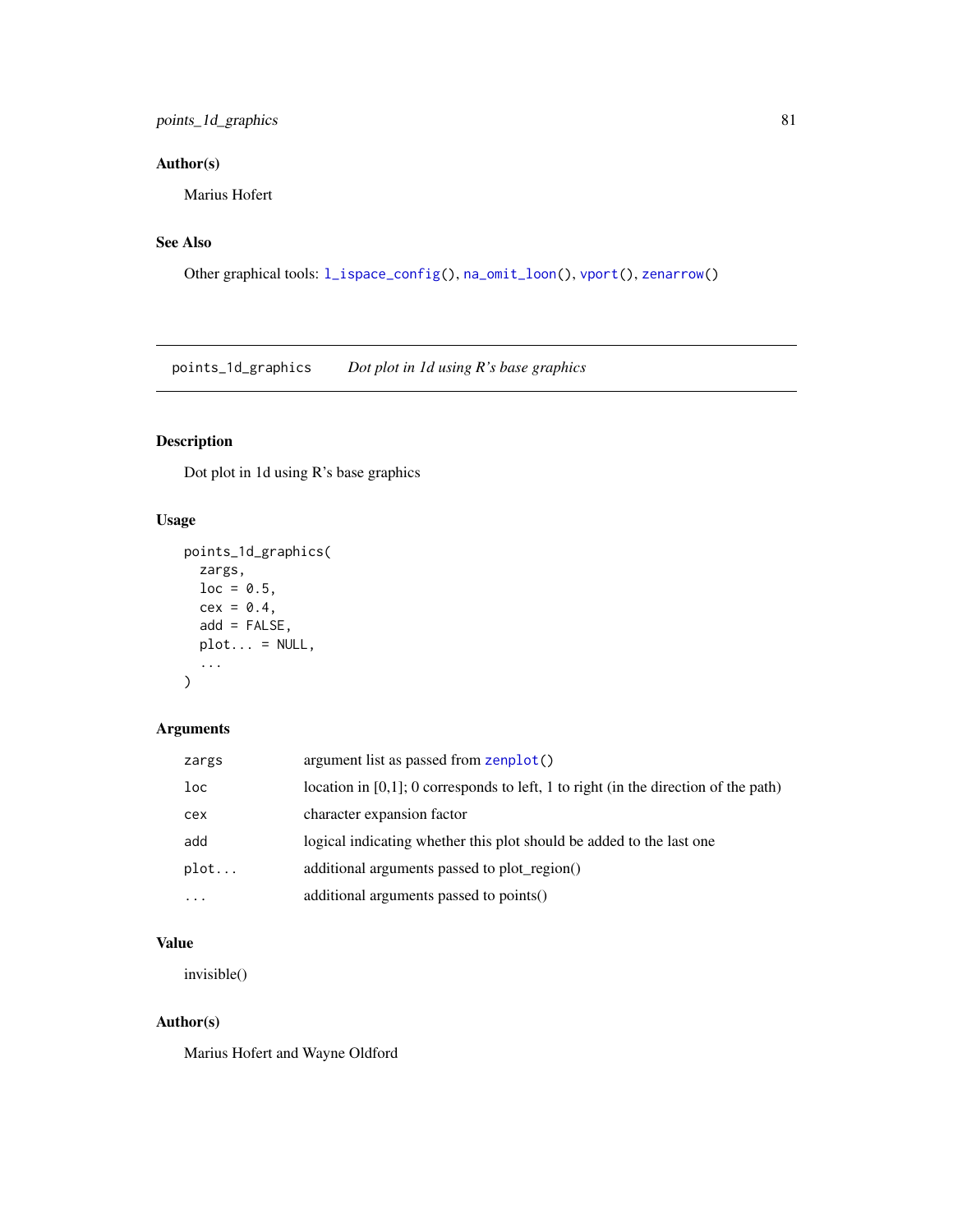## See Also

Other default 1d plot functions using R's base graphics: [arrow\\_1d\\_graphics\(](#page-3-0)), [boxplot\\_1d\\_graphics\(](#page-15-0)), [density\\_1d\\_graphics\(](#page-24-0)), [hist\\_1d\\_graphics\(](#page-49-0)), [jitter\\_1d\\_graphics\(](#page-54-0)), [label\\_1d\\_graphics\(](#page-58-0)), [lines\\_1d\\_graphics\(](#page-69-0)), [rect\\_1d\\_graphics\(](#page-90-0)), [rug\\_1d\\_graphics\(](#page-97-0))

Other default 1d plot functions: [arrow\\_1d\\_graphics\(](#page-3-0)), [arrow\\_1d\\_grid\(](#page-4-0)), [arrow\\_1d\\_loon\(](#page-6-0)), [boxplot\\_1d\\_graphics\(](#page-15-0)), [boxplot\\_1d\\_grid\(](#page-16-0)), [boxplot\\_1d\\_loon\(](#page-17-0)), [density\\_1d\\_graphics\(](#page-24-0)), [density\\_1d\\_grid\(](#page-25-0)), [density\\_1d\\_loon\(](#page-26-0)), [extract\\_1d\(](#page-34-0)), [hist\\_1d\\_graphics\(](#page-49-0)), [hist\\_1d\\_grid\(](#page-50-0)), [hist\\_1d\\_loon\(](#page-51-0)), [jitter\\_1d\\_graphics\(](#page-54-0)), [jitter\\_1d\\_grid\(](#page-55-0)), [jitter\\_1d\\_loon\(](#page-56-0)), [label\\_1d\\_graphics\(](#page-58-0)), [label\\_1d\\_grid\(](#page-59-0)), [label\\_1d\\_loon\(](#page-60-0)), [lines\\_1d\\_graphics\(](#page-69-0)), [lines\\_1d\\_grid\(](#page-70-0)), [lines\\_1d\\_loon\(](#page-71-0)), [points\\_1d\\_grid\(](#page-81-0)), [points\\_1d\\_loon\(](#page-82-0)), [rect\\_1d\\_graphics\(](#page-90-0)), [rect\\_1d\\_grid\(](#page-91-0)), [rect\\_1d\\_loon\(](#page-92-0)), [rug\\_1d\\_graphics\(](#page-97-0)), [rug\\_1d\\_grid\(](#page-98-0)), [rug\\_1d\\_loon\(](#page-99-0))

<span id="page-81-0"></span>points\_1d\_grid *Dot plot in 1d using the grid package*

#### Description

Dot plot in 1d using the grid package

## Usage

```
points_1d_grid(zargs, loc = 0.5, pch = 21, size = 0.02, draw = FALSE, ...)
```
#### Arguments

| zargs | argument list as passed from zenplot()                                              |
|-------|-------------------------------------------------------------------------------------|
| loc   | location in [0,1]; 0 corresponds to left, 1 to right (in the direction of the path) |
| pch   | plotting symbol                                                                     |
| size  | size of the plotting symbol                                                         |
| draw  | logical indicating whether drawing should take place                                |
| .     | additional arguments passed to gpar()                                               |

## Value

invisible()

# Note

The default point size was chosen to match the default of graphics

#### Author(s)

Marius Hofert and Wayne Oldford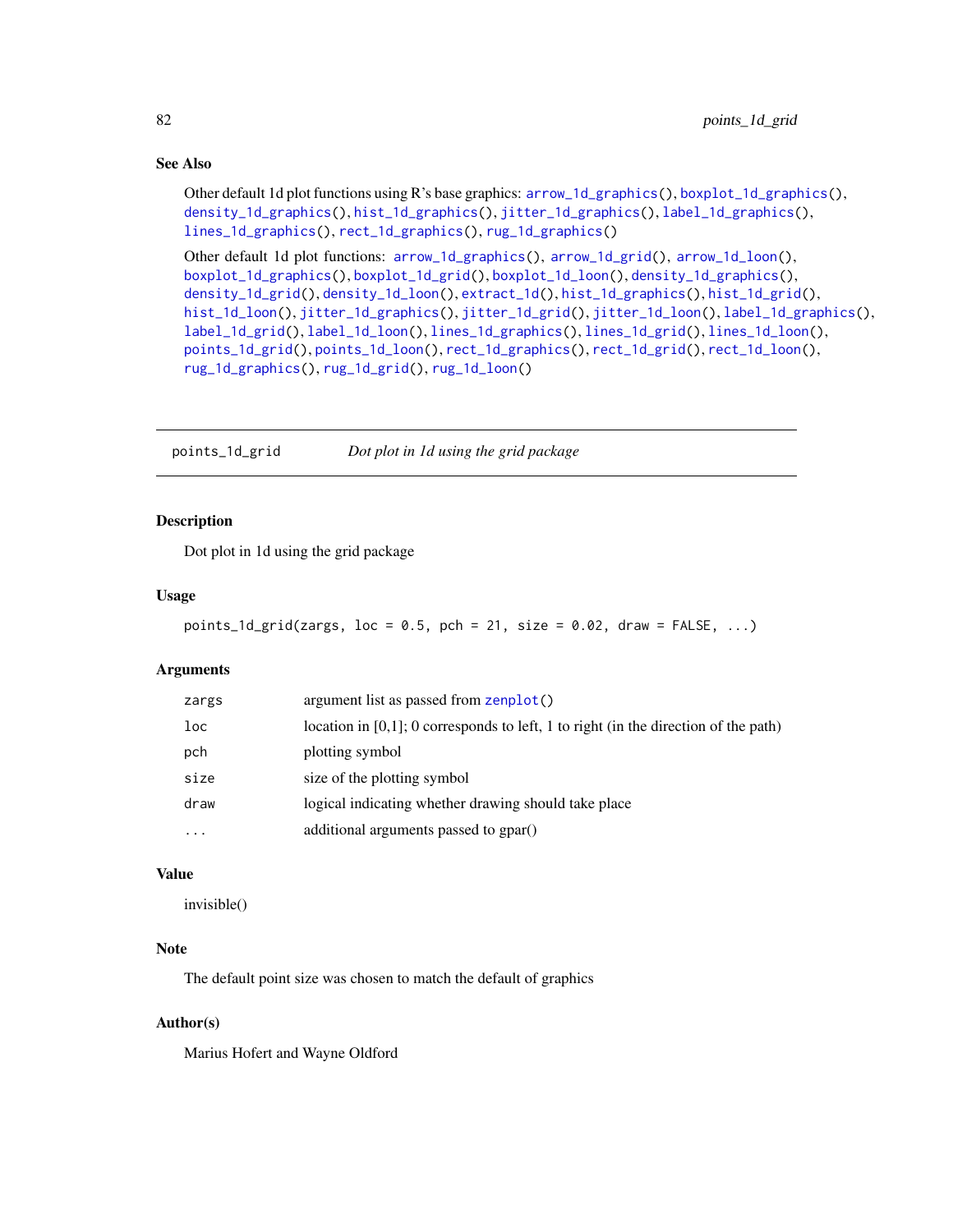#### See Also

Other default 1d plot functions using the grid package: [arrow\\_1d\\_grid\(](#page-4-0)), [boxplot\\_1d\\_grid\(](#page-16-0)), [density\\_1d\\_grid\(](#page-25-0)), [hist\\_1d\\_grid\(](#page-50-0)), [jitter\\_1d\\_grid\(](#page-55-0)), [label\\_1d\\_grid\(](#page-59-0)), [lines\\_1d\\_grid\(](#page-70-0)), [rect\\_1d\\_grid\(](#page-91-0)), [rug\\_1d\\_grid\(](#page-98-0))

Other default 1d plot functions: [arrow\\_1d\\_graphics\(](#page-3-0)), [arrow\\_1d\\_grid\(](#page-4-0)), [arrow\\_1d\\_loon\(](#page-6-0)), [boxplot\\_1d\\_graphics\(](#page-15-0)), [boxplot\\_1d\\_grid\(](#page-16-0)), [boxplot\\_1d\\_loon\(](#page-17-0)), [density\\_1d\\_graphics\(](#page-24-0)), [density\\_1d\\_grid\(](#page-25-0)), [density\\_1d\\_loon\(](#page-26-0)), [extract\\_1d\(](#page-34-0)), [hist\\_1d\\_graphics\(](#page-49-0)), [hist\\_1d\\_grid\(](#page-50-0)), [hist\\_1d\\_loon\(](#page-51-0)), [jitter\\_1d\\_graphics\(](#page-54-0)), [jitter\\_1d\\_grid\(](#page-55-0)), [jitter\\_1d\\_loon\(](#page-56-0)), [label\\_1d\\_graphics\(](#page-58-0)), [label\\_1d\\_grid\(](#page-59-0)), [label\\_1d\\_loon\(](#page-60-0)), [lines\\_1d\\_graphics\(](#page-69-0)), [lines\\_1d\\_grid\(](#page-70-0)), [lines\\_1d\\_loon\(](#page-71-0)), [points\\_1d\\_graphics\(](#page-80-0)), [points\\_1d\\_loon\(](#page-82-0)), [rect\\_1d\\_graphics\(](#page-90-0)), [rect\\_1d\\_grid\(](#page-91-0)), [rect\\_1d\\_loon\(](#page-92-0)), [rug\\_1d\\_graphics\(](#page-97-0)), [rug\\_1d\\_grid\(](#page-98-0)), [rug\\_1d\\_loon\(](#page-99-0))

<span id="page-82-0"></span>points\_1d\_loon *Dot plot in 1d using the interactive loon package*

### Description

Dot plot in 1d using the interactive loon package

#### Usage

```
points_1d_loon(
  zargs,
  linkingGroup = NULL,
  linkingKey = NULL,
  showLabels = FALSE,
  showScales = FALSE,
  showGuides = FALSE,
  glyph = "ocircle",
  itemLabel = NULL,
  showItemLabels = TRUE,
  parent = NULL,
  ...
)
```
## Arguments

| zargs        | The argument list as passed from zenplot()                               |
|--------------|--------------------------------------------------------------------------|
| linkingGroup | A string specifying the initial group of plots to be linked to this plot |
| linkingKey   | List of IDs to link on                                                   |
| showLabels   | Logical determining whether axis labels are displayed                    |
| showScales   | Logical determining whether scales are displayed                         |
| showGuides   | Logical determining whether the background guidelines are displayed      |
| glyph        | The plot glyph                                                           |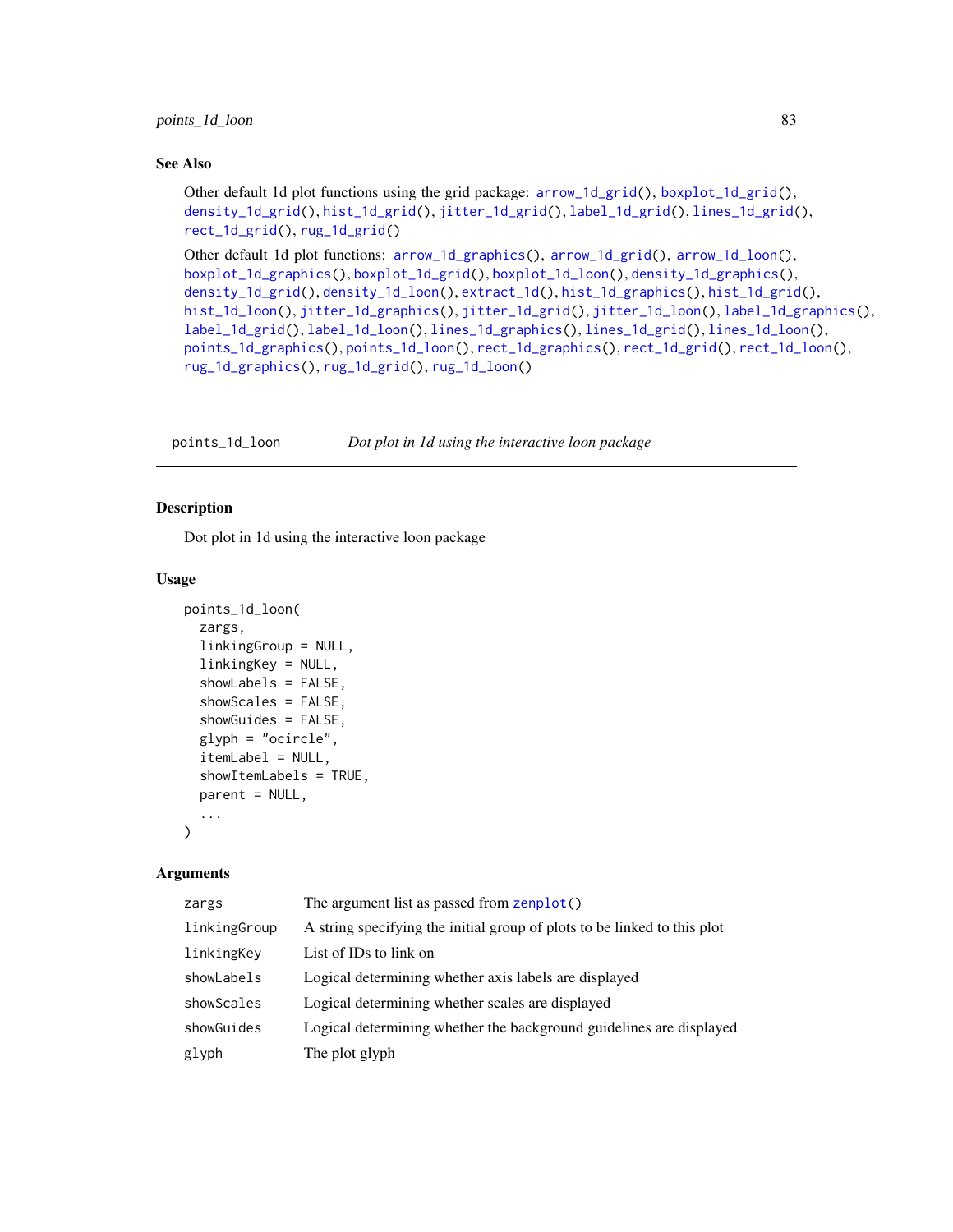| itemLabel | A vector of strings to serve as the item labels                             |
|-----------|-----------------------------------------------------------------------------|
|           | showItemLabels Logical determing whether item labels display on mouse hover |
| parent    | The tk parent for this loon plot widget                                     |
| $\ddotsc$ | Additional parameters passed to loon::1 plot()                              |

#### Value

A loon loon::l\_plot(...)

#### Author(s)

Marius Hofert and Wayne Oldford

## See Also

Other default 1d plot functions using the interactive loon package: [arrow\\_1d\\_loon\(](#page-6-0)), [boxplot\\_1d\\_loon\(](#page-17-0)), [density\\_1d\\_loon\(](#page-26-0)), [hist\\_1d\\_loon\(](#page-51-0)), [jitter\\_1d\\_loon\(](#page-56-0)), [label\\_1d\\_loon\(](#page-60-0)), [lines\\_1d\\_loon\(](#page-71-0)), [rect\\_1d\\_loon\(](#page-92-0)), [rug\\_1d\\_loon\(](#page-99-0))

Other default 1d plot functions: [arrow\\_1d\\_graphics\(](#page-3-0)), [arrow\\_1d\\_grid\(](#page-4-0)), [arrow\\_1d\\_loon\(](#page-6-0)), [boxplot\\_1d\\_graphics\(](#page-15-0)), [boxplot\\_1d\\_grid\(](#page-16-0)), [boxplot\\_1d\\_loon\(](#page-17-0)), [density\\_1d\\_graphics\(](#page-24-0)), [density\\_1d\\_grid\(](#page-25-0)), [density\\_1d\\_loon\(](#page-26-0)), [extract\\_1d\(](#page-34-0)), [hist\\_1d\\_graphics\(](#page-49-0)), [hist\\_1d\\_grid\(](#page-50-0)), [hist\\_1d\\_loon\(](#page-51-0)), [jitter\\_1d\\_graphics\(](#page-54-0)), [jitter\\_1d\\_grid\(](#page-55-0)), [jitter\\_1d\\_loon\(](#page-56-0)), [label\\_1d\\_graphics\(](#page-58-0)), [label\\_1d\\_grid\(](#page-59-0)), [label\\_1d\\_loon\(](#page-60-0)), [lines\\_1d\\_graphics\(](#page-69-0)), [lines\\_1d\\_grid\(](#page-70-0)), [lines\\_1d\\_loon\(](#page-71-0)), [points\\_1d\\_graphics\(](#page-80-0)), [points\\_1d\\_grid\(](#page-81-0)), [rect\\_1d\\_graphics\(](#page-90-0)), [rect\\_1d\\_grid\(](#page-91-0)), [rect\\_1d\\_loon\(](#page-92-0)), [rug\\_1d\\_graphics\(](#page-97-0)), [rug\\_1d\\_grid\(](#page-98-0)), [rug\\_1d\\_loon\(](#page-99-0))

<span id="page-83-0"></span>points\_2d\_graphics *Point plot in 2d using R's base graphics*

# Description

Point plot in 2d using R's base graphics

```
points_2d_graphics(
  zargs,
  cex = 0.4,
  box = FALSE,
  add = FALSE,
  group... = NULL,plot... = NULL,...
)
```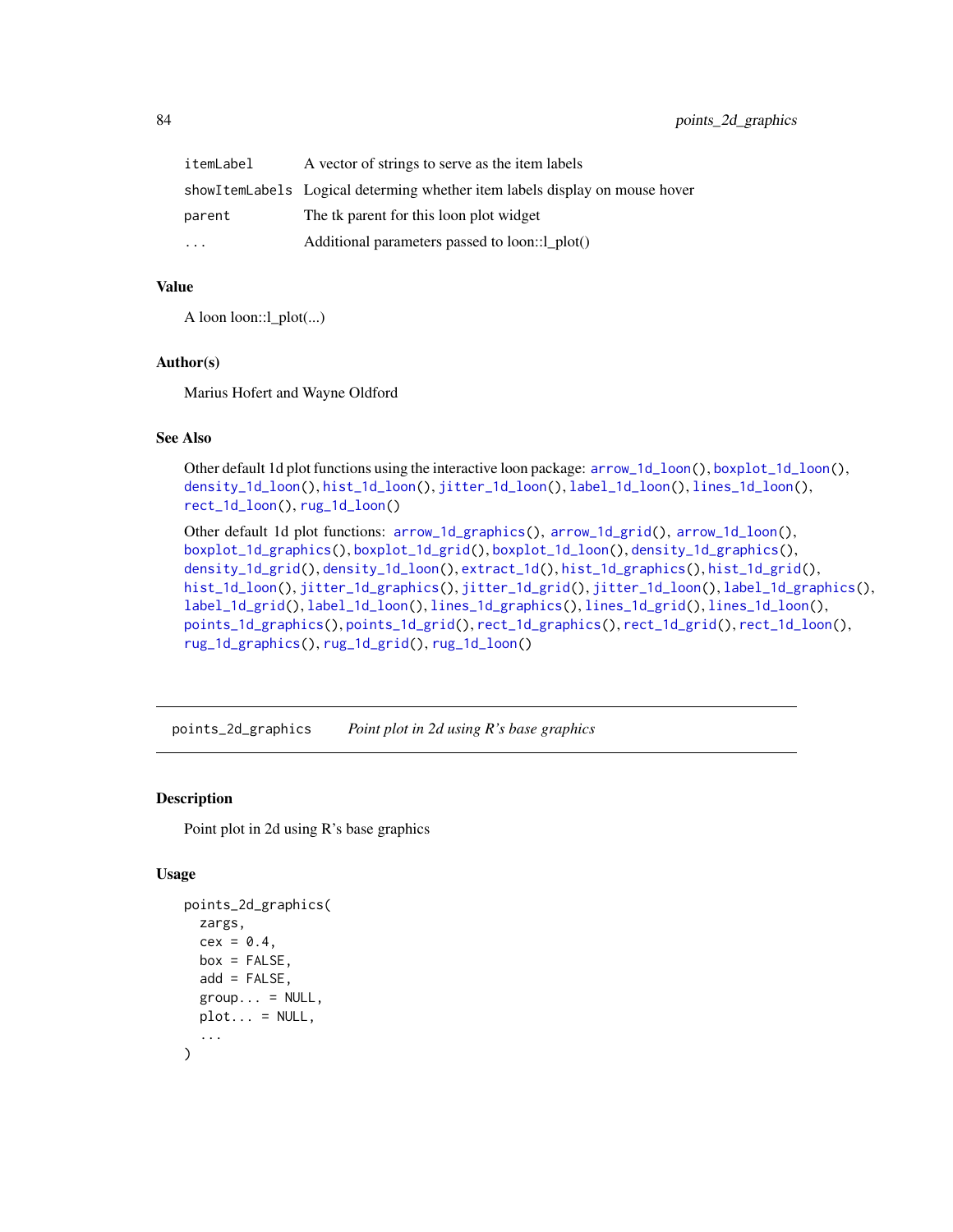# points\_2d\_grid 85

#### **Arguments**

| zargs    | argument list as passed from zenplot()                               |
|----------|----------------------------------------------------------------------|
| cex      | character expansion factor                                           |
| box      | logical indicating whether a box should be drawn                     |
| add      | logical indicating whether this plot should be added to the last one |
| group    | list of arguments passed to group_2d_graphics (or NULL)              |
| plot     | additional arguments passed to plot_region()                         |
| $\cdots$ | additional arguments passed to points()                              |

#### Value

invisible()

## Author(s)

Marius Hofert and Wayne Oldford

# See Also

Other default 2d plot functions using R's base graphics: [arrow\\_2d\\_graphics\(](#page-7-0)), [axes\\_2d\\_graphics\(](#page-11-0)), [density\\_2d\\_graphics\(](#page-28-0)), [group\\_2d\\_graphics\(](#page-44-0)), [label\\_2d\\_graphics\(](#page-62-0)), [qq\\_2d\\_graphics\(](#page-87-0)), [rect\\_2d\\_graphics\(](#page-93-0))

Other default 2d plot functions: [arrow\\_2d\\_graphics\(](#page-7-0)), [arrow\\_2d\\_grid\(](#page-8-0)), [arrow\\_2d\\_loon\(](#page-9-0)), [axes\\_2d\\_graphics\(](#page-11-0)), [axes\\_2d\\_grid\(](#page-12-0)), [axes\\_2d\\_loon\(](#page-13-0)), [density\\_2d\\_graphics\(](#page-28-0)), [density\\_2d\\_grid\(](#page-29-0)), [density\\_2d\\_loon\(](#page-30-0)), [extract\\_2d\(](#page-36-0)), [group\\_2d\\_graphics\(](#page-44-0)), [group\\_2d\\_grid\(](#page-45-0)), [group\\_2d\\_loon\(](#page-46-0)), [label\\_2d\\_graphics\(](#page-62-0)), [label\\_2d\\_grid\(](#page-63-0)), [label\\_2d\\_loon\(](#page-64-0)), [points\\_2d\\_grid\(](#page-84-0)), [points\\_2d\\_loon\(](#page-86-0)), [qq\\_2d\\_graphics\(](#page-87-0)), [qq\\_2d\\_grid\(](#page-88-0)), [rect\\_2d\\_graphics\(](#page-93-0)), [rect\\_2d\\_grid\(](#page-94-0)), [rect\\_2d\\_loon\(](#page-95-0))

<span id="page-84-0"></span>points\_2d\_grid *Point plot in 2d using the grid package*

# Description

Point plot in 2d using the grid package

```
points_2d_grid(
  zargs,
  type = c("p", "l", "o"),
  pch = NULL,
  size = 0.02,
  box = FALSE,box.width = 1,
  box.height = 1,
```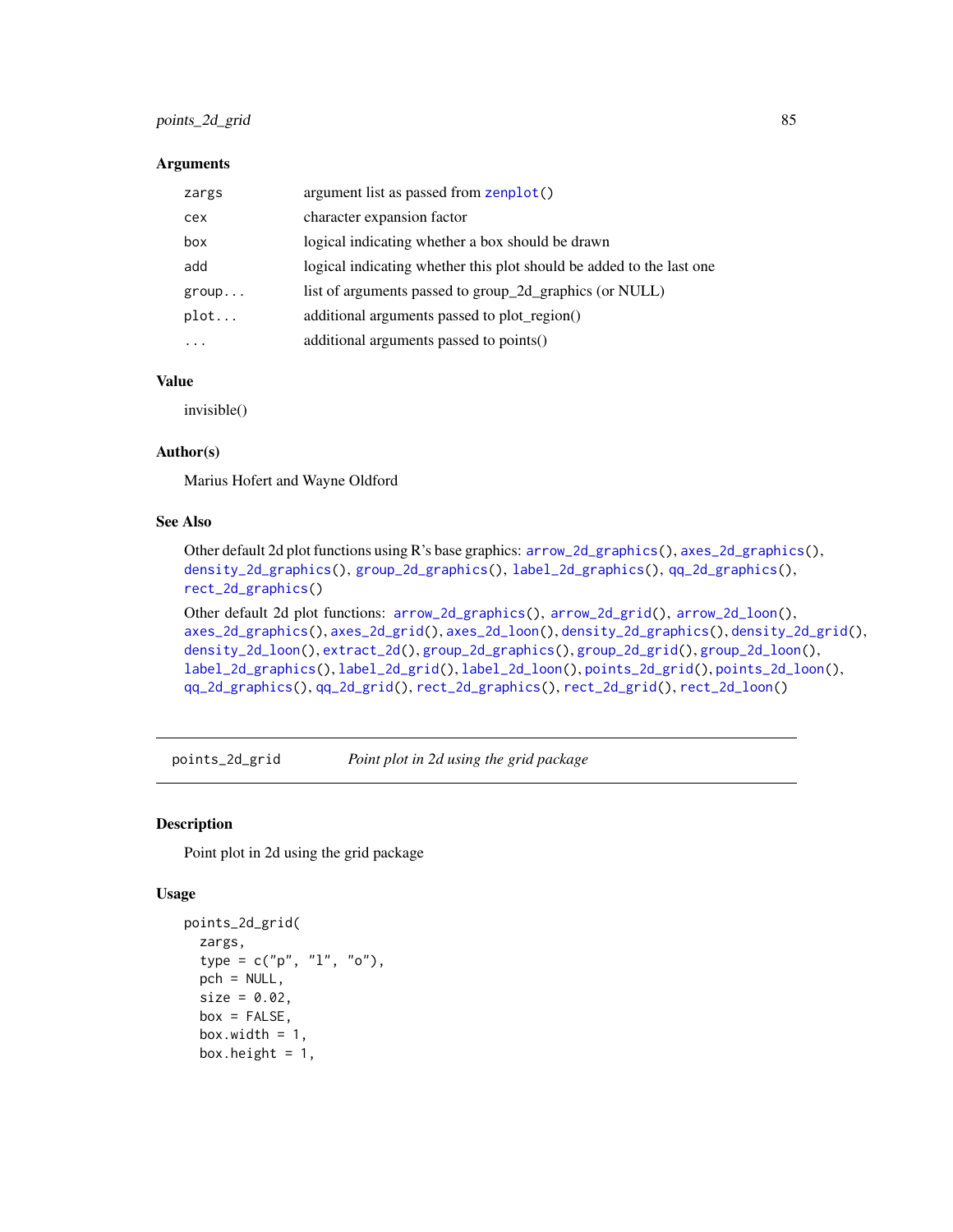```
group... = list(cex = 0.66),
draw = FALSE,
...
```
## Arguments

 $\lambda$ 

| zargs      | argument list as passed from zenplot()               |
|------------|------------------------------------------------------|
| type       | line type                                            |
| pch        | plot symbol                                          |
| size       | size of the plot symbol                              |
| box        | logical indicating whether a box should be drawn     |
| box.width  | width of the box                                     |
| box.height | height of the box                                    |
| group      | list of arguments passed to group_2d_grid (or NULL)  |
| draw       | logical indicating whether drawing should take place |
| $\cdots$   | additional arguments passed to gpar()                |

## Value

grob (invisibly)

#### Note

- We use names depending on the 'type' here since otherwise, if one calls it once for 'p' and once for 'l', only one of them is plotted - The default point size was chosen to match the default of graphics

#### Author(s)

Marius Hofert and Wayne Oldford

# See Also

Other default 2d plot functions using the grid package: [arrow\\_2d\\_grid\(](#page-8-0)), [axes\\_2d\\_grid\(](#page-12-0)), [density\\_2d\\_grid\(](#page-29-0)), [group\\_2d\\_grid\(](#page-45-0)), [label\\_2d\\_grid\(](#page-63-0)), [qq\\_2d\\_grid\(](#page-88-0)), [rect\\_2d\\_grid\(](#page-94-0))

Other default 2d plot functions: [arrow\\_2d\\_graphics\(](#page-7-0)), [arrow\\_2d\\_grid\(](#page-8-0)), [arrow\\_2d\\_loon\(](#page-9-0)), [axes\\_2d\\_graphics\(](#page-11-0)), [axes\\_2d\\_grid\(](#page-12-0)), [axes\\_2d\\_loon\(](#page-13-0)), [density\\_2d\\_graphics\(](#page-28-0)), [density\\_2d\\_grid\(](#page-29-0)), [density\\_2d\\_loon\(](#page-30-0)), [extract\\_2d\(](#page-36-0)), [group\\_2d\\_graphics\(](#page-44-0)), [group\\_2d\\_grid\(](#page-45-0)), [group\\_2d\\_loon\(](#page-46-0)), [label\\_2d\\_graphics\(](#page-62-0)), [label\\_2d\\_grid\(](#page-63-0)), [label\\_2d\\_loon\(](#page-64-0)), [points\\_2d\\_graphics\(](#page-83-0)), [points\\_2d\\_loon\(](#page-86-0)), [qq\\_2d\\_graphics\(](#page-87-0)), [qq\\_2d\\_grid\(](#page-88-0)), [rect\\_2d\\_graphics\(](#page-93-0)), [rect\\_2d\\_grid\(](#page-94-0)), [rect\\_2d\\_loon\(](#page-95-0))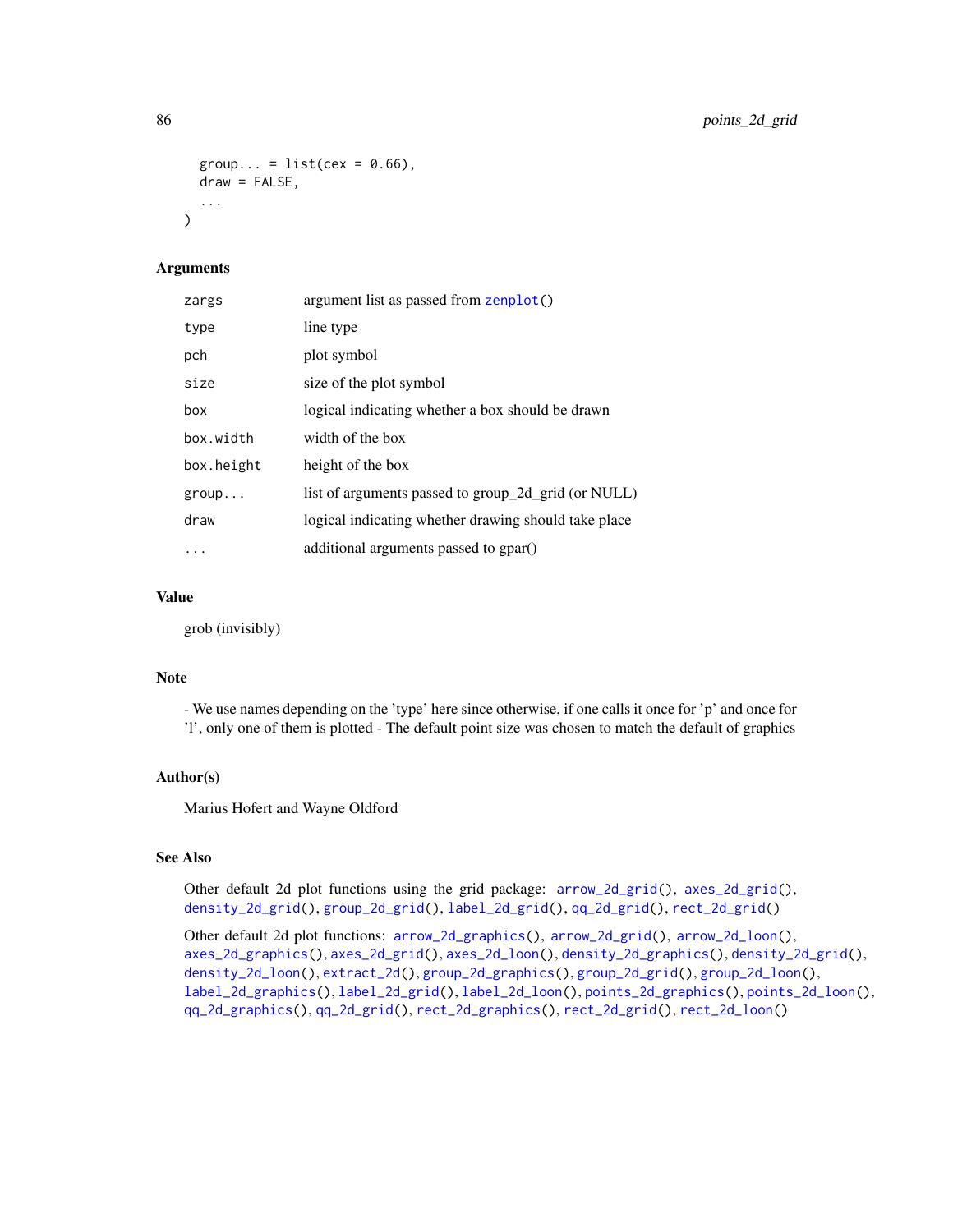<span id="page-86-0"></span>

Point plot in 2d using the interactive loon package

# Usage

```
points_2d_loon(
  zargs,
  showLabels = FALSE,
  showScales = FALSE,
  showGuides = FALSE,
  linkingGroup = NULL,
 linkingKey = NULL,
  glyph = "ocircle",
  itemLabel = NULL,
  showItemLabels = TRUE,
 parent = NULL,
 group... = NULL,...
)
```
# Arguments

| zargs        | The argument list as passed from zenplot()                                                            |
|--------------|-------------------------------------------------------------------------------------------------------|
| showLabels   | Logical determining whether axis labels are displayed                                                 |
| showScales   | Logical determining whether scales are displayed                                                      |
| showGuides   | Logical determining whether the background guidelines are displayed                                   |
| linkingGroup | The initial linking group                                                                             |
| linkingKey   | List of IDs to link on                                                                                |
| glyph        | String determining the glyph type to be displayed for points, default is an open<br>circle: "ocircle" |
| itemLabel    | A vector of strings to serve as the item label                                                        |
|              | showItemLabels Logical determing whether item labels display on mouse hover                           |
| parent       | The tk parent for this loon plot widget                                                               |
| group        | A list of arguments passed to group_2d_loon (or NULL)                                                 |
| $\cdots$     | Additional arguments passed to loon::1_plot()                                                         |

# Value

A loon plot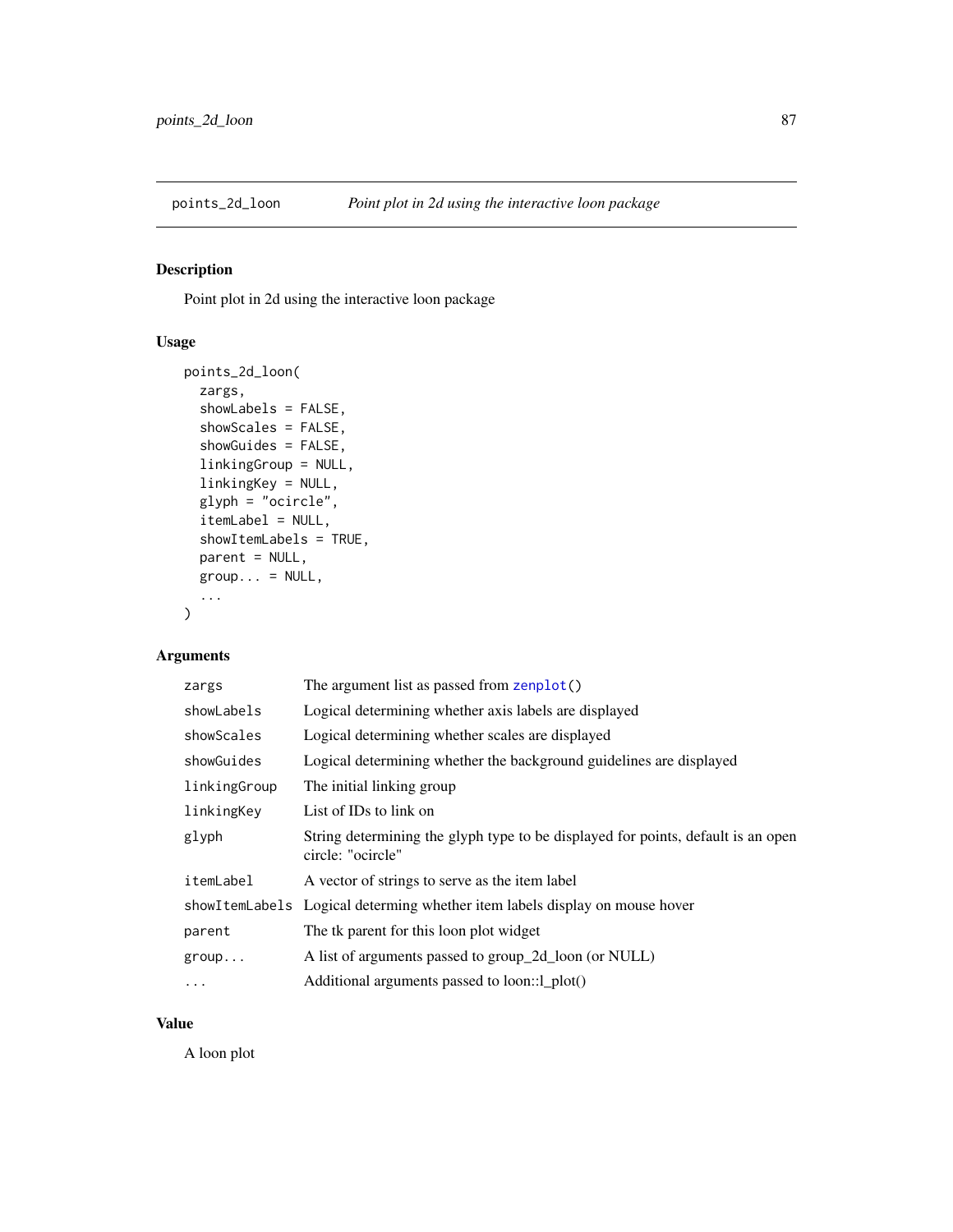#### Author(s)

Marius Hofert and Wayne Oldford

## See Also

Other default 2d plot functions using the interactive loon package: [arrow\\_2d\\_loon\(](#page-9-0)), [axes\\_2d\\_loon\(](#page-13-0)), [density\\_2d\\_loon\(](#page-30-0)), [group\\_2d\\_loon\(](#page-46-0)), [label\\_2d\\_loon\(](#page-64-0)), [rect\\_2d\\_loon\(](#page-95-0))

```
Other default 2d plot functions: arrow_2d_graphics(), arrow_2d_grid(), arrow_2d_loon(),
axes_2d_graphics(), axes_2d_grid(), axes_2d_loon(), density_2d_graphics(), density_2d_grid(),
density_2d_loon(), extract_2d(), group_2d_graphics(), group_2d_grid(), group_2d_loon(),
label_2d_graphics(), label_2d_grid(), label_2d_loon(), points_2d_graphics(), points_2d_grid(),
qq_2d_graphics(), qq_2d_grid(), rect_2d_graphics(), rect_2d_grid(), rect_2d_loon()
```
<span id="page-87-0"></span>qq\_2d\_graphics *Quantile-quantile plot in 2d using R's base graphics*

## Description

Quantile-quantile plot in 2d using R's base graphics

#### Usage

```
qq_2d_graphics(
  zargs,
 do.line = TRUE,
 lines... = NULL,cex = 0.4,
 box = FALSE,add = FALSE,group... = NULL,plot... = NULL,...
)
```
#### Arguments

| zargs    | argument list as passed from zenplot()                                                             |
|----------|----------------------------------------------------------------------------------------------------|
| do.line  | logical indicating whether a line is drawn (through both empirical $c(0.25, 0.75)$ -<br>quantiles) |
| lines    | additional arguments passed to lines()                                                             |
| cex      | character expansion factor                                                                         |
| box      | logical indicating whether a box should be drawn                                                   |
| add      | logical indicating whether this plot should be added to the last one                               |
| group    | list of arguments passed to group_2d_graphics (or NULL)                                            |
| plot     | additional arguments passed to plot_region()                                                       |
| $\ddots$ | additional arguments passed to qqplot()                                                            |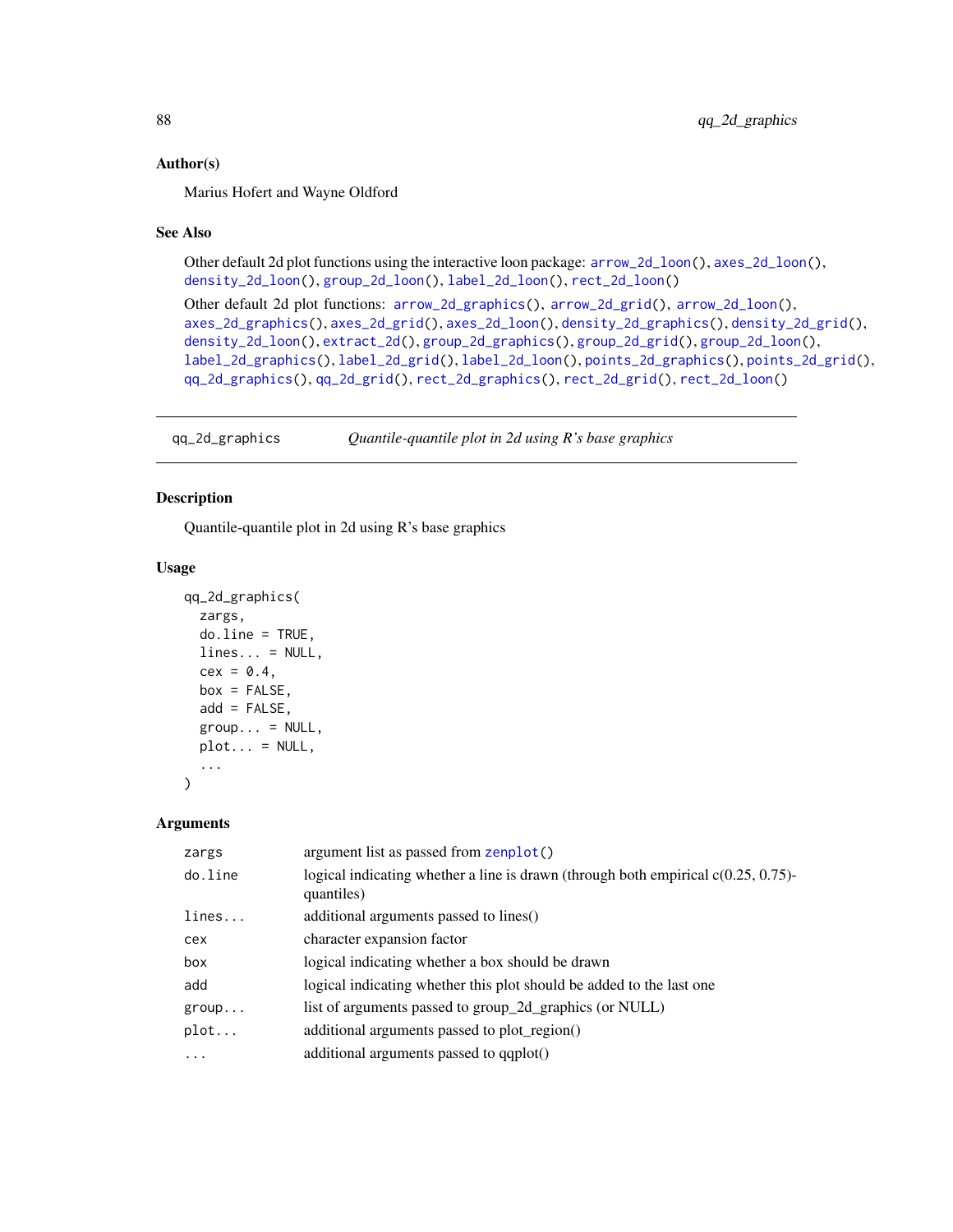qq\_2d\_grid 89

## Value

invisible()

# Note

line iff both margins are of the same \*type\*

# Author(s)

Marius Hofert and Wayne Oldford

## See Also

```
Other default 2d plot functions using R's base graphics: arrow_2d_graphics(), axes_2d_graphics(),
density_2d_graphics(), group_2d_graphics(), label_2d_graphics(), points_2d_graphics(),
rect_2d_graphics()
```

```
Other default 2d plot functions: arrow_2d_graphics(), arrow_2d_grid(), arrow_2d_loon(),
axes_2d_graphics(), axes_2d_grid(), axes_2d_loon(), density_2d_graphics(), density_2d_grid(),
density_2d_loon(), extract_2d(), group_2d_graphics(), group_2d_grid(), group_2d_loon(),
label_2d_graphics(), label_2d_grid(), label_2d_loon(), points_2d_graphics(), points_2d_grid(),
points_2d_loon(), qq_2d_grid(), rect_2d_graphics(), rect_2d_grid(), rect_2d_loon()
```
<span id="page-88-0"></span>

| qq_2d_grid | Quantile-quantile plot in 2d using the grid package |  |
|------------|-----------------------------------------------------|--|
|            |                                                     |  |

## Description

Quantile-quantile plot in 2d using the grid package

```
qq_2d_grid(
  zargs,
  do.line = TRUE,
  lines... = NULL,pch = NULL,
  size = 0.02,
  box = FALSE,box.width = 1,
  box.height = 1,
  group... = list(cex = 0.66),
  draw = FALSE,
  ...
)
```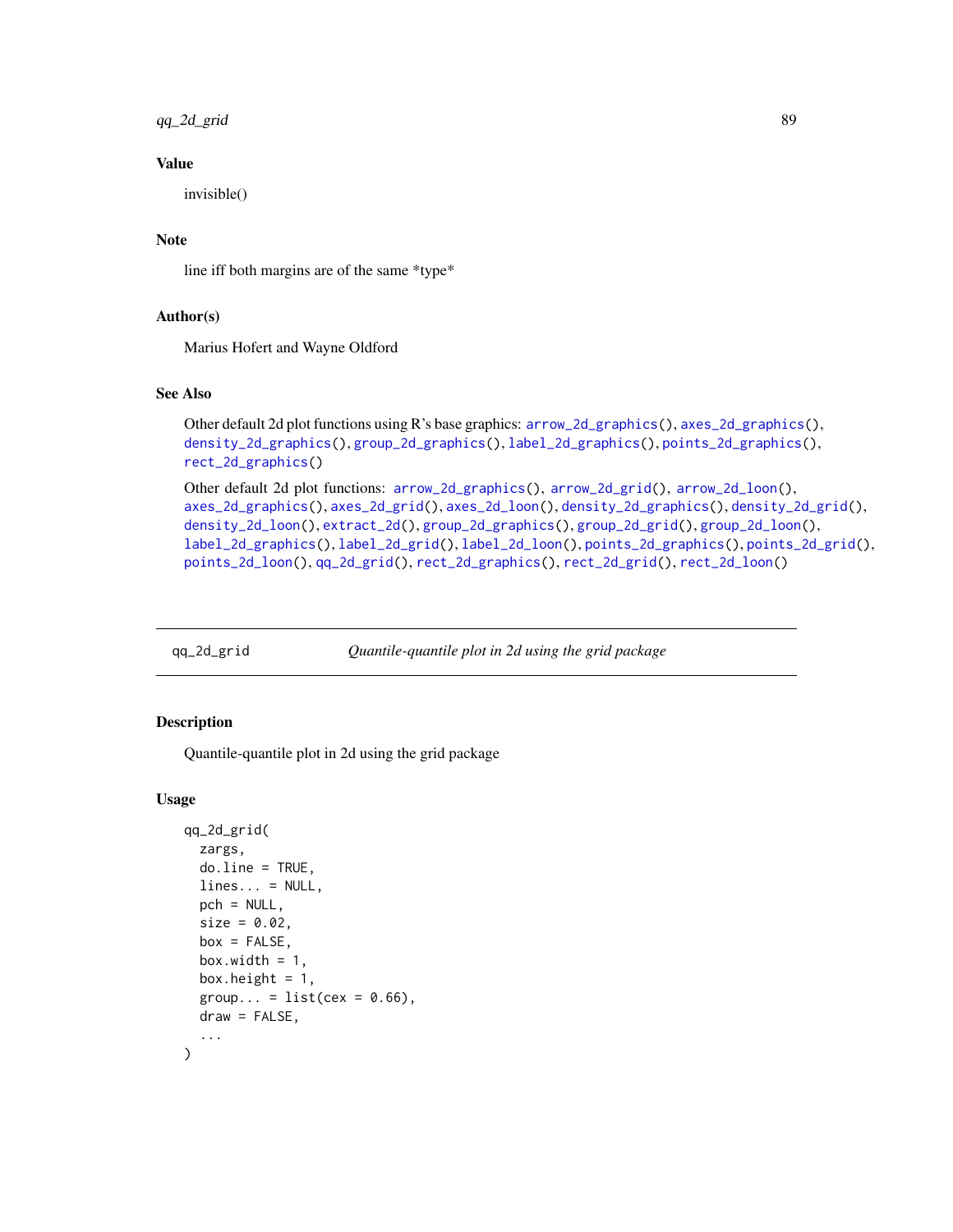## Arguments

| zargs      | argument list as passed from zenplot()                                                             |
|------------|----------------------------------------------------------------------------------------------------|
| do.line    | logical indicating whether a line is drawn (through both empirical $c(0.25, 0.75)$ -<br>quantiles) |
| lines      | additional arguments passed to lines()                                                             |
| pch        | plot symbol                                                                                        |
| size       | size of the plot symbol                                                                            |
| box        | logical indicating whether a box should be drawn                                                   |
| box.width  | width of the box                                                                                   |
| box.height | height of the box                                                                                  |
| group      | list of arguments passed to group_2d_grid (or NULL)                                                |
| draw       | logical indicating whether drawing should take place                                               |
| $\cdots$   | additional arguments passed to gpar()                                                              |
|            |                                                                                                    |

# Value

grob (invisibly)

## Note

- line iff both margins are of the same \*type\* - The default point size was chosen to match the default of graphics

#### Author(s)

Marius Hofert and Wayne Oldford

## See Also

Other default 2d plot functions using the grid package: [arrow\\_2d\\_grid\(](#page-8-0)), [axes\\_2d\\_grid\(](#page-12-0)), [density\\_2d\\_grid\(](#page-29-0)), [group\\_2d\\_grid\(](#page-45-0)), [label\\_2d\\_grid\(](#page-63-0)), [points\\_2d\\_grid\(](#page-84-0)), [rect\\_2d\\_grid\(](#page-94-0))

Other default 2d plot functions: [arrow\\_2d\\_graphics\(](#page-7-0)), [arrow\\_2d\\_grid\(](#page-8-0)), [arrow\\_2d\\_loon\(](#page-9-0)), [axes\\_2d\\_graphics\(](#page-11-0)), [axes\\_2d\\_grid\(](#page-12-0)), [axes\\_2d\\_loon\(](#page-13-0)), [density\\_2d\\_graphics\(](#page-28-0)), [density\\_2d\\_grid\(](#page-29-0)), [density\\_2d\\_loon\(](#page-30-0)), [extract\\_2d\(](#page-36-0)), [group\\_2d\\_graphics\(](#page-44-0)), [group\\_2d\\_grid\(](#page-45-0)), [group\\_2d\\_loon\(](#page-46-0)), [label\\_2d\\_graphics\(](#page-62-0)), [label\\_2d\\_grid\(](#page-63-0)), [label\\_2d\\_loon\(](#page-64-0)), [points\\_2d\\_graphics\(](#page-83-0)), [points\\_2d\\_grid\(](#page-84-0)), [points\\_2d\\_loon\(](#page-86-0)), [qq\\_2d\\_graphics\(](#page-87-0)), [rect\\_2d\\_graphics\(](#page-93-0)), [rect\\_2d\\_grid\(](#page-94-0)), [rect\\_2d\\_loon\(](#page-95-0))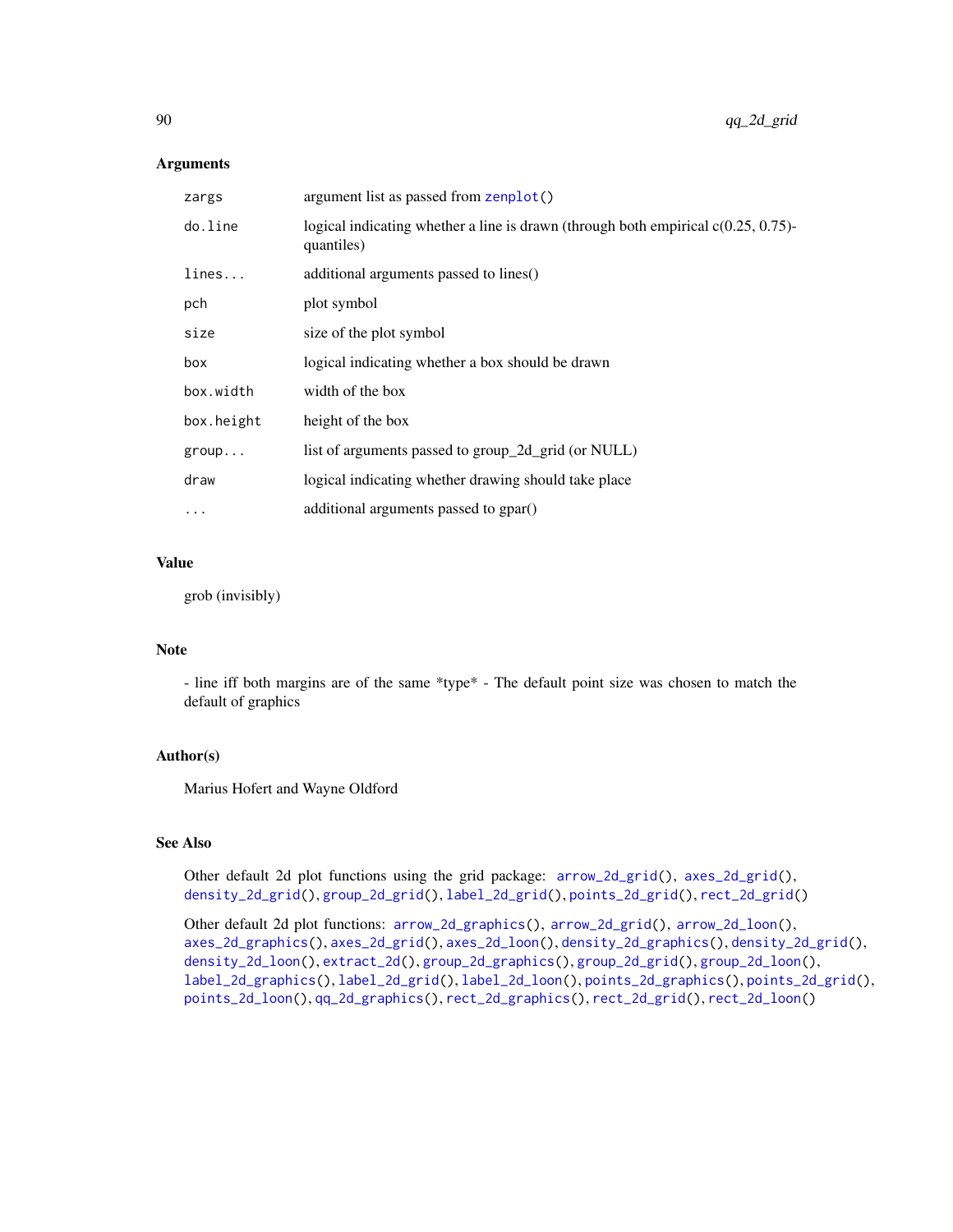<span id="page-90-0"></span>

Rectangle plot in 1d using R's base graphics

# Usage

```
rect_1d_graphics(
  zargs,
  loc = c(0.5, 0.5),width = 1,
 height = 1,
  add = FALSE,plot... = NULL,...
)
```
#### Arguments

| zargs  | argument list as passed from zenplot()                                                                          |
|--------|-----------------------------------------------------------------------------------------------------------------|
| loc    | $(x,y)$ -location in [0,1] $\textdegree$ 2; 0 corresponds to left, 1 to right (in the direction of the<br>path) |
| width  | width of the rectangle (when viewed in walking direction)                                                       |
| height | height of the rectangle (when viewed in walking direction)                                                      |
| add    | logical indicating whether this plot should be added to the last one                                            |
| plot   | additional arguments passed to plot region()                                                                    |
| .      | additional arguments passed to lines()                                                                          |
|        |                                                                                                                 |

## Value

invisible()

## Author(s)

Marius Hofert and Wayne Oldford

#### See Also

Other default 1d plot functions using R's base graphics: [arrow\\_1d\\_graphics\(](#page-3-0)), [boxplot\\_1d\\_graphics\(](#page-15-0)), [density\\_1d\\_graphics\(](#page-24-0)), [hist\\_1d\\_graphics\(](#page-49-0)), [jitter\\_1d\\_graphics\(](#page-54-0)), [label\\_1d\\_graphics\(](#page-58-0)), [lines\\_1d\\_graphics\(](#page-69-0)), [points\\_1d\\_graphics\(](#page-80-0)), [rug\\_1d\\_graphics\(](#page-97-0))

Other default 1d plot functions: [arrow\\_1d\\_graphics\(](#page-3-0)), [arrow\\_1d\\_grid\(](#page-4-0)), [arrow\\_1d\\_loon\(](#page-6-0)), [boxplot\\_1d\\_graphics\(](#page-15-0)), [boxplot\\_1d\\_grid\(](#page-16-0)), [boxplot\\_1d\\_loon\(](#page-17-0)), [density\\_1d\\_graphics\(](#page-24-0)),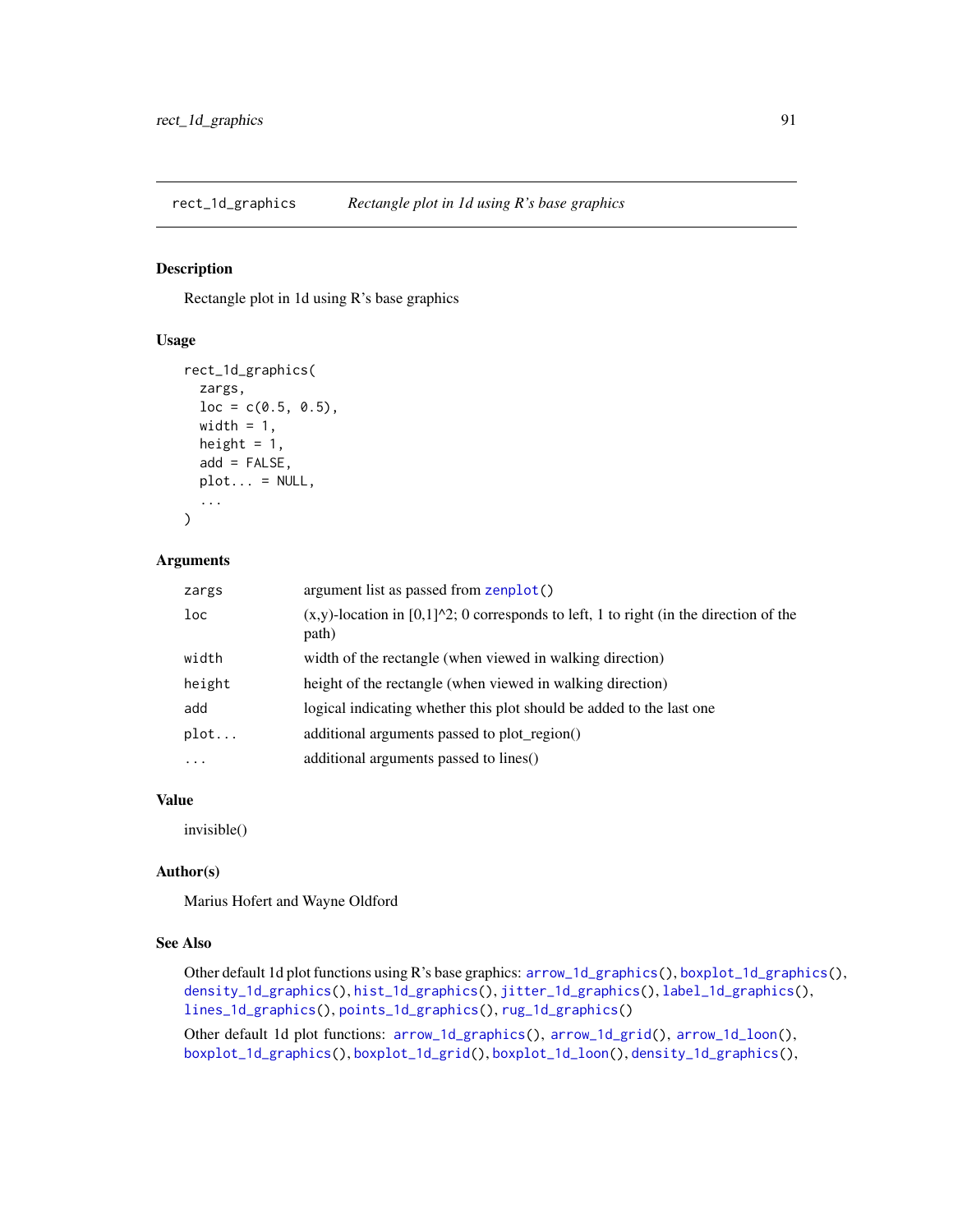```
density_1d_grid(), density_1d_loon(), extract_1d(), hist_1d_graphics(), hist_1d_grid(),
hist_1d_loon(), jitter_1d_graphics(), jitter_1d_grid(), jitter_1d_loon(), label_1d_graphics(),
label_1d_grid(), label_1d_loon(), lines_1d_graphics(), lines_1d_grid(), lines_1d_loon(),
points_1d_graphics(), points_1d_grid(), points_1d_loon(), rect_1d_grid(), rect_1d_loon(),
rug_1d_graphics(), rug_1d_grid(), rug_1d_loon()
```
<span id="page-91-0"></span>rect\_1d\_grid *Rectangle plot in 1d using the grid package*

# Description

Rectangle plot in 1d using the grid package

#### Usage

```
rect_1d_grid(
  zargs,
 loc = c(0.5, 0.5),
 width = 1,
 height = 1,
 draw = FALSE,...
)
```
## Arguments

| zargs  | argument list as passed from zenplot()                     |
|--------|------------------------------------------------------------|
| loc    | $(x,y)$ -location of the rectangle                         |
| width  | width of the rectangle (when viewed in walking direction)  |
| height | height of the rectangle (when viewed in walking direction) |
| draw   | logical indicating whether drawing should take place       |
|        | additional arguments passed to gpar()                      |

## Value

grob (invisibly)

# Author(s)

Marius Hofert and Wayne Oldford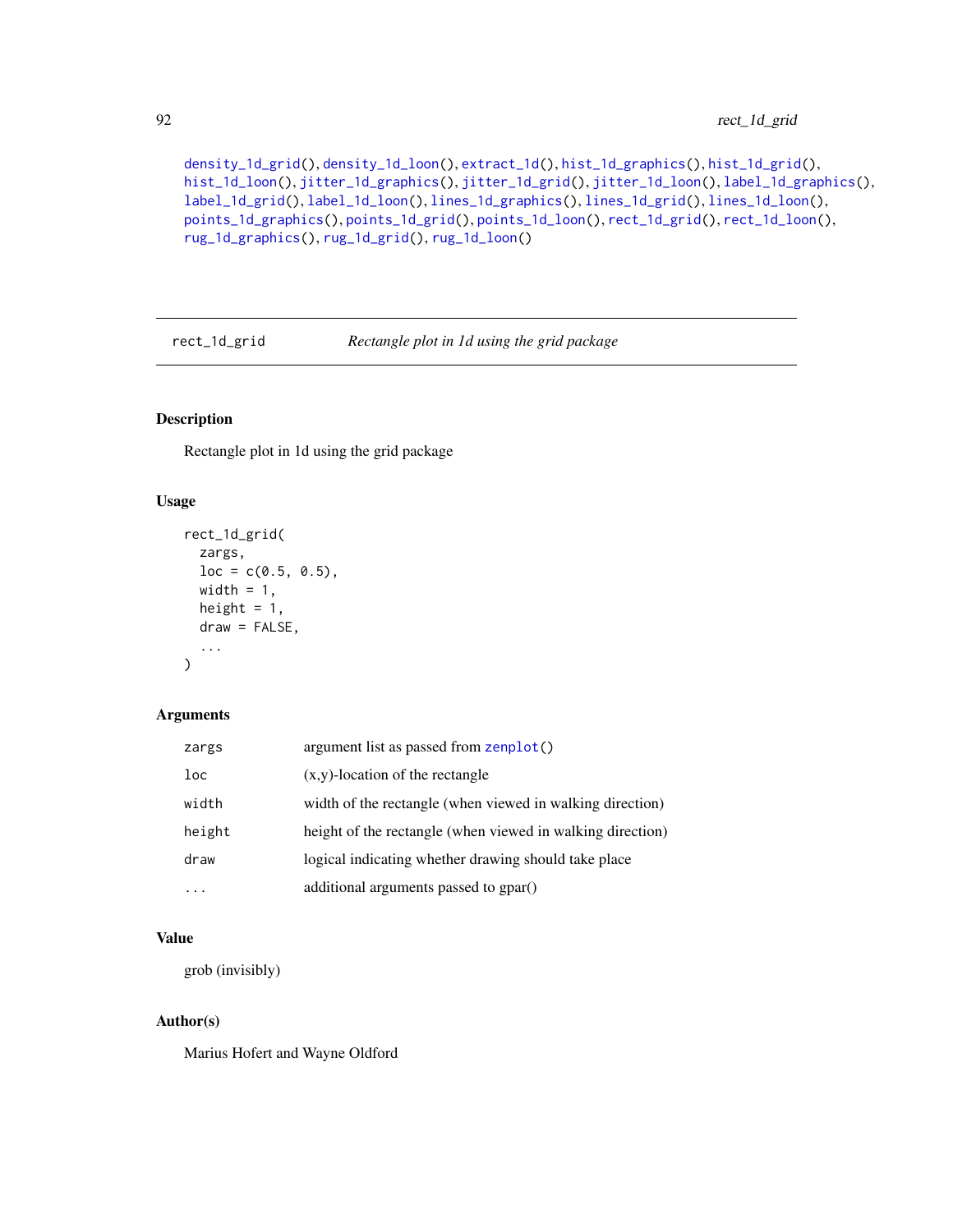#### See Also

Other default 1d plot functions using the grid package: [arrow\\_1d\\_grid\(](#page-4-0)), [boxplot\\_1d\\_grid\(](#page-16-0)), [density\\_1d\\_grid\(](#page-25-0)), [hist\\_1d\\_grid\(](#page-50-0)), [jitter\\_1d\\_grid\(](#page-55-0)), [label\\_1d\\_grid\(](#page-59-0)), [lines\\_1d\\_grid\(](#page-70-0)), [points\\_1d\\_grid\(](#page-81-0)), [rug\\_1d\\_grid\(](#page-98-0))

Other default 1d plot functions: [arrow\\_1d\\_graphics\(](#page-3-0)), [arrow\\_1d\\_grid\(](#page-4-0)), [arrow\\_1d\\_loon\(](#page-6-0)), [boxplot\\_1d\\_graphics\(](#page-15-0)), [boxplot\\_1d\\_grid\(](#page-16-0)), [boxplot\\_1d\\_loon\(](#page-17-0)), [density\\_1d\\_graphics\(](#page-24-0)), [density\\_1d\\_grid\(](#page-25-0)), [density\\_1d\\_loon\(](#page-26-0)), [extract\\_1d\(](#page-34-0)), [hist\\_1d\\_graphics\(](#page-49-0)), [hist\\_1d\\_grid\(](#page-50-0)), [hist\\_1d\\_loon\(](#page-51-0)), [jitter\\_1d\\_graphics\(](#page-54-0)), [jitter\\_1d\\_grid\(](#page-55-0)), [jitter\\_1d\\_loon\(](#page-56-0)), [label\\_1d\\_graphics\(](#page-58-0)), [label\\_1d\\_grid\(](#page-59-0)), [label\\_1d\\_loon\(](#page-60-0)), [lines\\_1d\\_graphics\(](#page-69-0)), [lines\\_1d\\_grid\(](#page-70-0)), [lines\\_1d\\_loon\(](#page-71-0)), [points\\_1d\\_graphics\(](#page-80-0)), [points\\_1d\\_grid\(](#page-81-0)), [points\\_1d\\_loon\(](#page-82-0)), [rect\\_1d\\_graphics\(](#page-90-0)), [rect\\_1d\\_loon\(](#page-92-0)), [rug\\_1d\\_graphics\(](#page-97-0)), [rug\\_1d\\_grid\(](#page-98-0)), [rug\\_1d\\_loon\(](#page-99-0))

<span id="page-92-0"></span>rect\_1d\_loon *Rectangle plot in 1d using the interactive loon package*

## Description

Rectangle plot in 1d using the interactive loon package

#### Usage

```
rect_1d_loon(
  zargs,
  loc.x = NULL,loc.y = NULL,color = NULL,
  fill = NULL,1wd = 1,
  linkingGroup = NULL,
  showLabels = FALSE,
  showScales = FALSE,
  showGuides = FALSE,
  baseplot = NULL,parent = NULL,...
```
 $\lambda$ 

## **Arguments**

| zargs | The argument list as passed from zenplot() |
|-------|--------------------------------------------|
| loc.x | x-location of rectangle                    |
| loc.y | y-location of rectangle                    |
| color | Colour of the rectangle outline            |
| fill  | Colour of the rectangle interior           |
| lwd   | line width for rectangle outline           |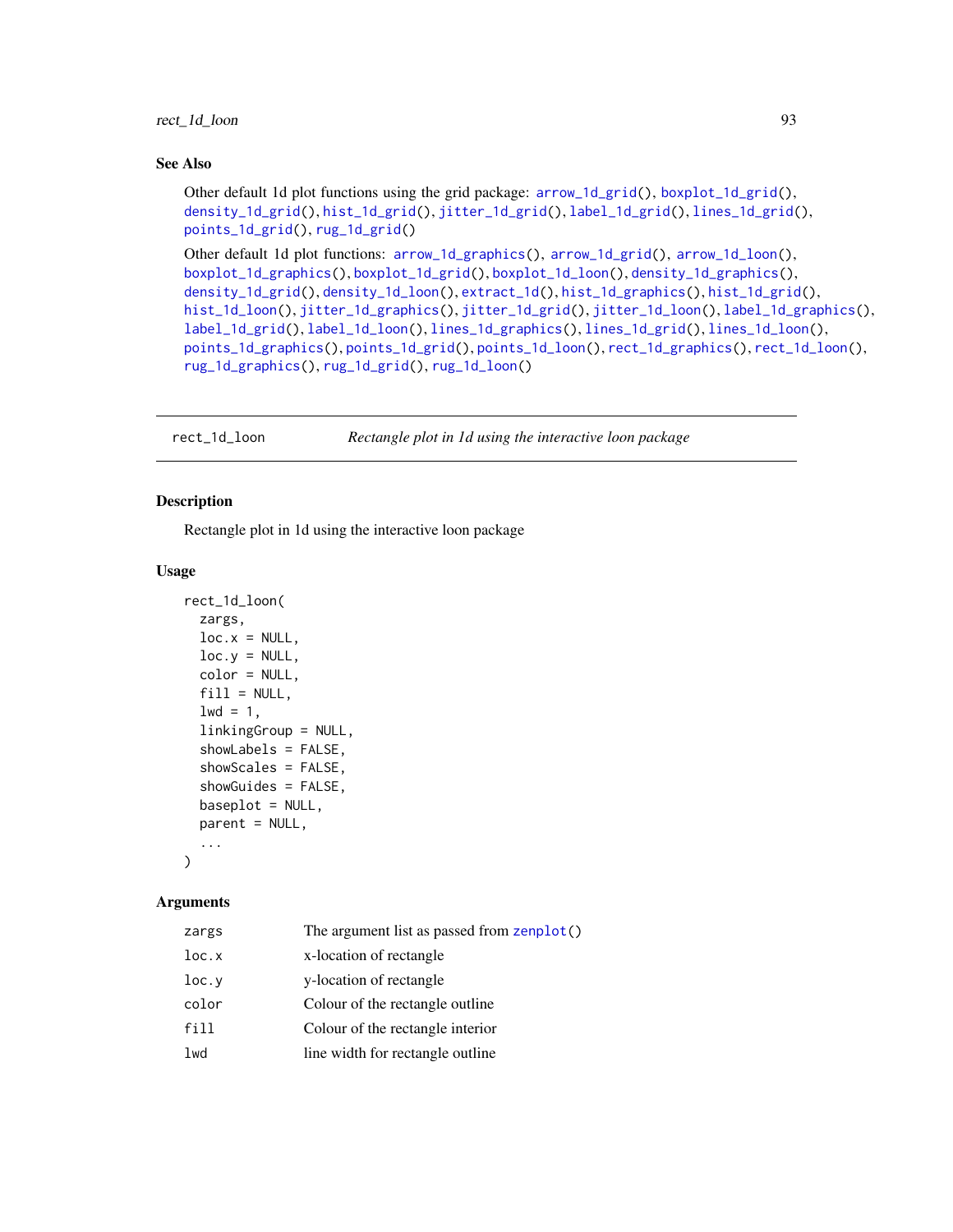| linkingGroup | A string specifying the initial group of plots to be linked to this plot (ignored) |
|--------------|------------------------------------------------------------------------------------|
| showLabels   | Logical determining whether axis labels are displayed                              |
| showScales   | Logical determining whether scales are displayed                                   |
| showGuides   | Logical determining whether the background guidelines are displayed                |
| baseplot     | If non-NULL the base plot on which the plot should be layered                      |
| parent       | The tk parent for this loon plot widget                                            |
| $\cdots$     | Additional parameters passed to loon::1_layer_text()                               |

# Value

A loon loon::l\_plot(...)

## Author(s)

Marius Hofert and Wayne Oldford

# See Also

Other default 1d plot functions using the interactive loon package: [arrow\\_1d\\_loon\(](#page-6-0)), [boxplot\\_1d\\_loon\(](#page-17-0)), [density\\_1d\\_loon\(](#page-26-0)), [hist\\_1d\\_loon\(](#page-51-0)), [jitter\\_1d\\_loon\(](#page-56-0)), [label\\_1d\\_loon\(](#page-60-0)), [lines\\_1d\\_loon\(](#page-71-0)), [points\\_1d\\_loon\(](#page-82-0)), [rug\\_1d\\_loon\(](#page-99-0)) Other default 1d plot functions: [arrow\\_1d\\_graphics\(](#page-3-0)), [arrow\\_1d\\_grid\(](#page-4-0)), [arrow\\_1d\\_loon\(](#page-6-0)), [boxplot\\_1d\\_graphics\(](#page-15-0)), [boxplot\\_1d\\_grid\(](#page-16-0)), [boxplot\\_1d\\_loon\(](#page-17-0)), [density\\_1d\\_graphics\(](#page-24-0)), [density\\_1d\\_grid\(](#page-25-0)), [density\\_1d\\_loon\(](#page-26-0)), [extract\\_1d\(](#page-34-0)), [hist\\_1d\\_graphics\(](#page-49-0)), [hist\\_1d\\_grid\(](#page-50-0)), [hist\\_1d\\_loon\(](#page-51-0)), [jitter\\_1d\\_graphics\(](#page-54-0)), [jitter\\_1d\\_grid\(](#page-55-0)), [jitter\\_1d\\_loon\(](#page-56-0)), [label\\_1d\\_graphics\(](#page-58-0)), [label\\_1d\\_grid\(](#page-59-0)), [label\\_1d\\_loon\(](#page-60-0)), [lines\\_1d\\_graphics\(](#page-69-0)), [lines\\_1d\\_grid\(](#page-70-0)), [lines\\_1d\\_loon\(](#page-71-0)), [points\\_1d\\_graphics\(](#page-80-0)), [points\\_1d\\_grid\(](#page-81-0)), [points\\_1d\\_loon\(](#page-82-0)), [rect\\_1d\\_graphics\(](#page-90-0)), [rect\\_1d\\_grid\(](#page-91-0)), [rug\\_1d\\_graphics\(](#page-97-0)), [rug\\_1d\\_grid\(](#page-98-0)), [rug\\_1d\\_loon\(](#page-99-0))

<span id="page-93-0"></span>rect\_2d\_graphics *Rectangle plot in 2d using R's base graphics*

#### Description

Rectangle plot in 2d using R's base graphics

```
rect_2d_graphics(
  zargs,
  loc = c(0.5, 0.5),
 width = 1,
 height = 1,
  add = FALSE,
  group... = NULL,plot... = NULL,...
)
```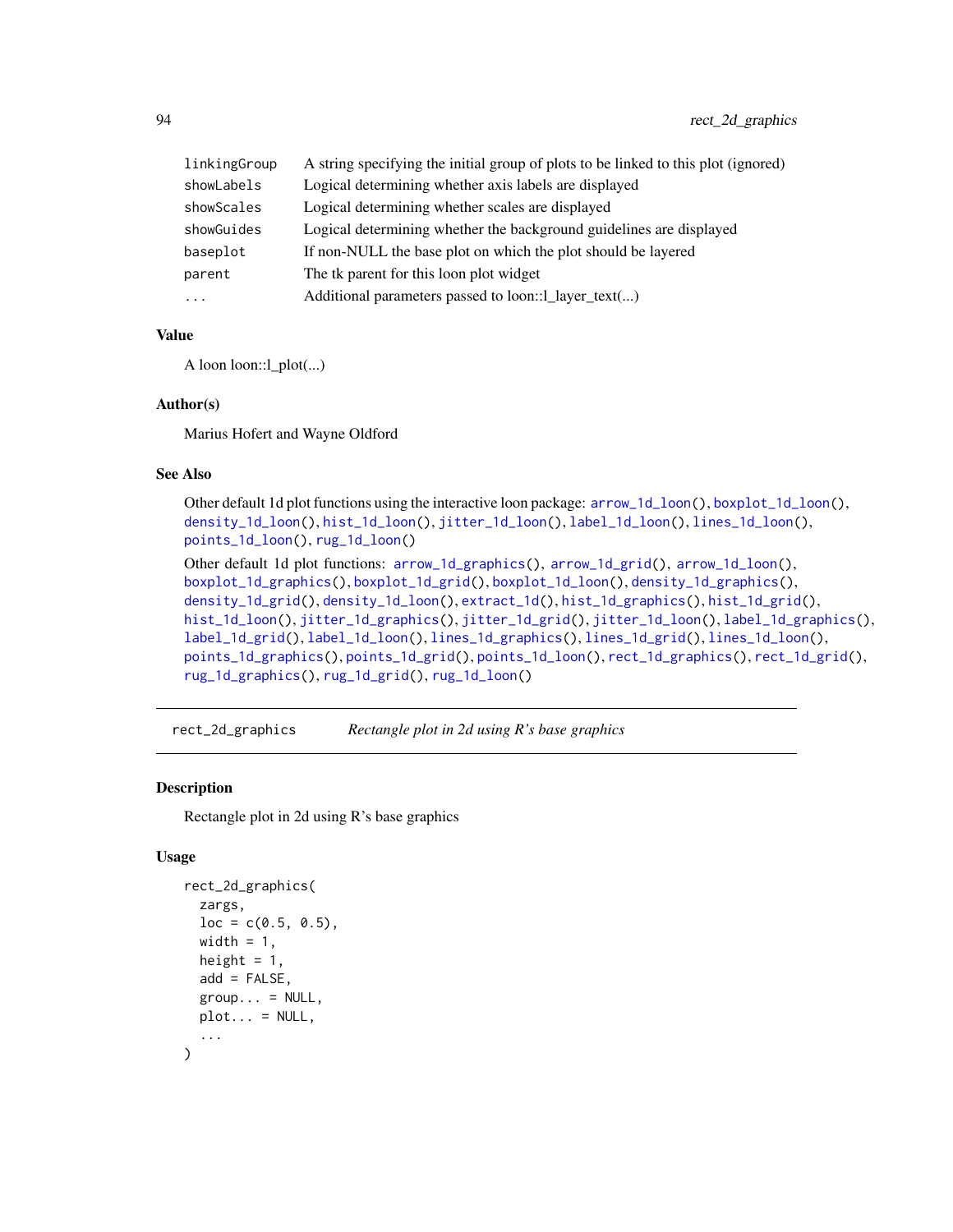# rect\_2d\_grid 95

#### **Arguments**

| zargs    | argument list as passed from zenplot()                               |
|----------|----------------------------------------------------------------------|
| loc      | $(x,y)$ -location (in $(0,1)^2$ ) of the center of the rectangle     |
| width    | width of the rectangle as a fraction of 1                            |
| height   | height of the rectangle as a fraction of 1                           |
| add      | logical indicating whether this plot should be added to the last one |
| group    | list of arguments passed to group_2d_graphics (or NULL)              |
| plot     | additional arguments passed to plot_region()                         |
| $\cdots$ | additional arguments passed to rect()                                |
|          |                                                                      |

# Value

invisible()

## Author(s)

Marius Hofert and Wayne Oldford

### See Also

```
Other default 2d plot functions using R's base graphics: arrow_2d_graphics(), axes_2d_graphics(),
density_2d_graphics(), group_2d_graphics(), label_2d_graphics(), points_2d_graphics(),
qq_2d_graphics()
Other default 2d plot functions: arrow_2d_graphics(), arrow_2d_grid(), arrow_2d_loon(),
axes_2d_graphics(), axes_2d_grid(), axes_2d_loon(), density_2d_graphics(), density_2d_grid(),
density_2d_loon(), extract_2d(), group_2d_graphics(), group_2d_grid(), group_2d_loon(),
label_2d_graphics(), label_2d_grid(), label_2d_loon(), points_2d_graphics(), points_2d_grid(),
points_2d_loon(), qq_2d_graphics(), qq_2d_grid(), rect_2d_grid(), rect_2d_loon()
```
<span id="page-94-0"></span>rect\_2d\_grid *Rectangle plot in 2d using the grid package*

## Description

Rectangle plot in 2d using the grid package

```
rect_2d_grid(
  zargs,
 loc = c(0.5, 0.5),width = 1,
 height = 1,
 group... = list(cex = 0.66),
 draw = FALSE,
  ...
)
```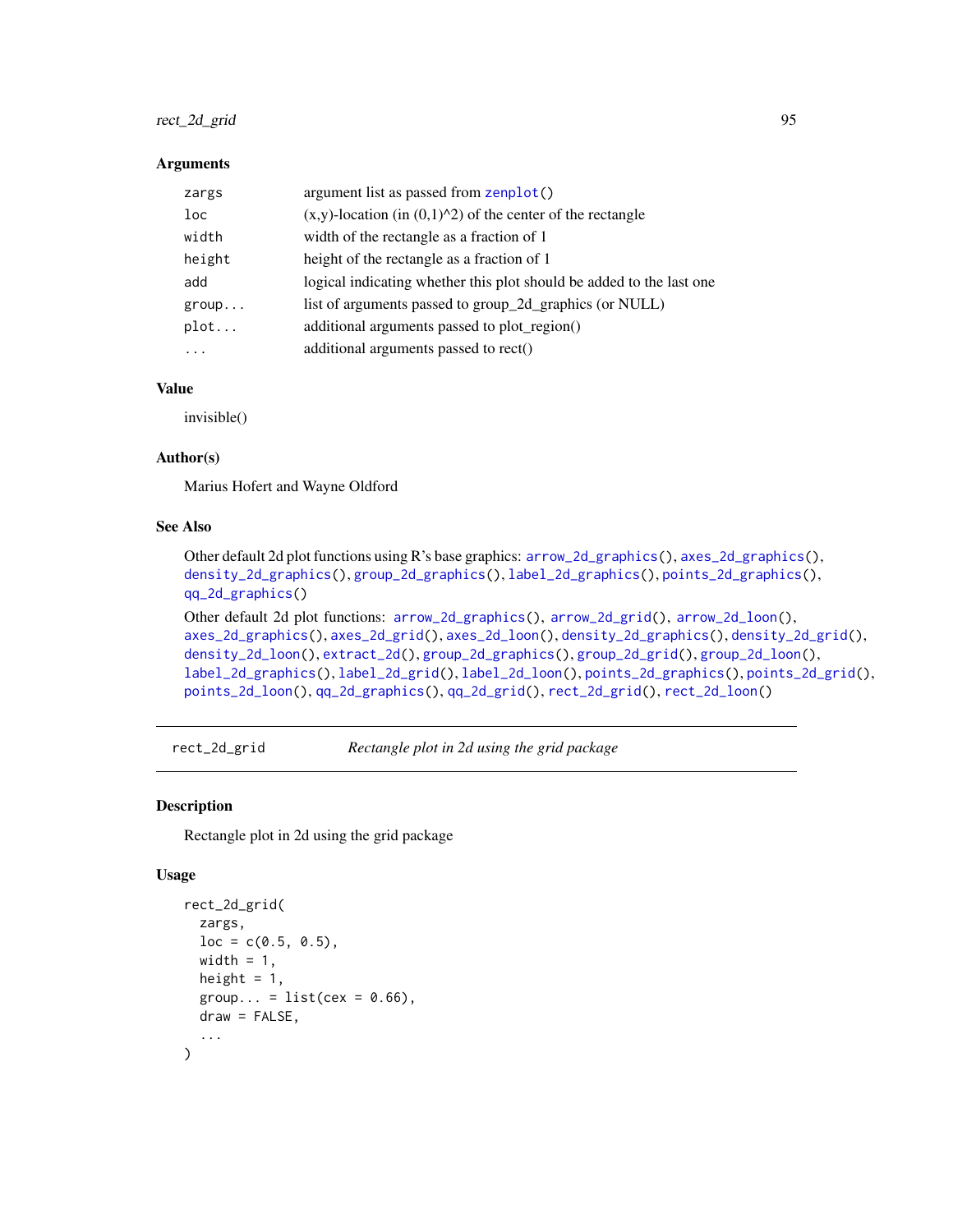#### **Arguments**

| zargs  | argument list as passed from zenplot()               |
|--------|------------------------------------------------------|
| loc    | $(x,y)$ -location of the rectangle                   |
| width  | rectangle width as a fraction of 1                   |
| height | rectangle height as a fraction of 1                  |
| group  | list of arguments passed to group_2d_grid (or NULL)  |
| draw   | logical indicating whether drawing should take place |
|        | additional arguments passed to gpar()                |

## Value

grob (invisibly)

## Author(s)

Marius Hofert and Wayne Oldford

# See Also

Other default 2d plot functions using the grid package: [arrow\\_2d\\_grid\(](#page-8-0)), [axes\\_2d\\_grid\(](#page-12-0)), [density\\_2d\\_grid\(](#page-29-0)), [group\\_2d\\_grid\(](#page-45-0)), [label\\_2d\\_grid\(](#page-63-0)), [points\\_2d\\_grid\(](#page-84-0)), [qq\\_2d\\_grid\(](#page-88-0)) Other default 2d plot functions: [arrow\\_2d\\_graphics\(](#page-7-0)), [arrow\\_2d\\_grid\(](#page-8-0)), [arrow\\_2d\\_loon\(](#page-9-0)),

[axes\\_2d\\_graphics\(](#page-11-0)), [axes\\_2d\\_grid\(](#page-12-0)), [axes\\_2d\\_loon\(](#page-13-0)), [density\\_2d\\_graphics\(](#page-28-0)), [density\\_2d\\_grid\(](#page-29-0)), [density\\_2d\\_loon\(](#page-30-0)), [extract\\_2d\(](#page-36-0)), [group\\_2d\\_graphics\(](#page-44-0)), [group\\_2d\\_grid\(](#page-45-0)), [group\\_2d\\_loon\(](#page-46-0)), [label\\_2d\\_graphics\(](#page-62-0)), [label\\_2d\\_grid\(](#page-63-0)), [label\\_2d\\_loon\(](#page-64-0)), [points\\_2d\\_graphics\(](#page-83-0)), [points\\_2d\\_grid\(](#page-84-0)), [points\\_2d\\_loon\(](#page-86-0)), [qq\\_2d\\_graphics\(](#page-87-0)), [qq\\_2d\\_grid\(](#page-88-0)), [rect\\_2d\\_graphics\(](#page-93-0)), [rect\\_2d\\_loon\(](#page-95-0))

<span id="page-95-0"></span>rect\_2d\_loon *Rectangle plot in 2d using the interactive loon package*

## Description

Rectangle plot in 2d using the interactive loon package

```
rect_2d_loon(
 zargs,
 loc.x = NULL,loc.y = NULL,color = NULL,
 fill = NULL,1wd = 1,
  linkingGroup = NULL,
 showLabels = FALSE,
```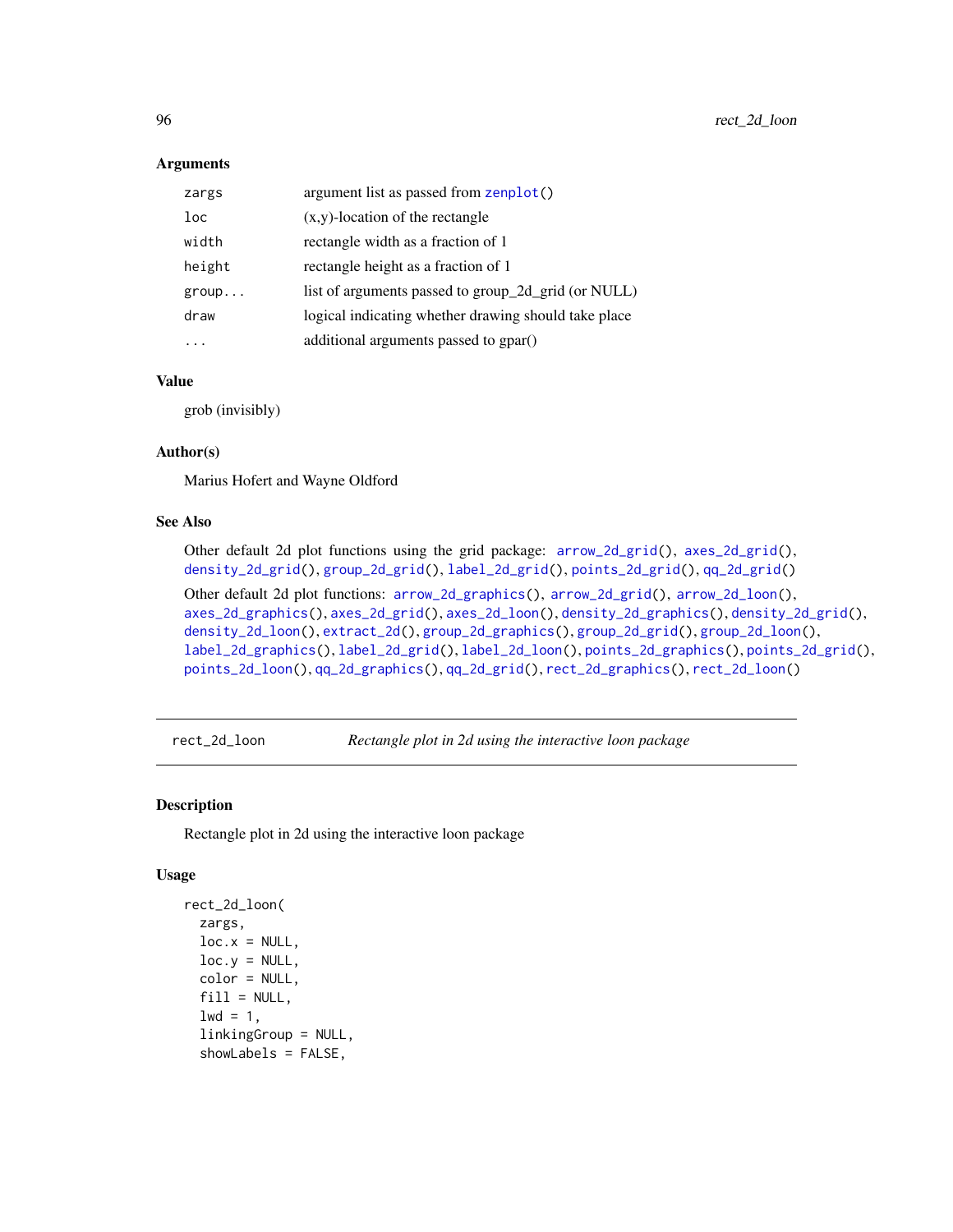# rect\_2d\_loon 97

```
showScales = FALSE,
showGuides = FALSE,
baseplot = NULL,parent = NULL,
group... = NULL,...
```
#### Arguments

)

| zargs        | The argument list as passed from zenplot()                          |
|--------------|---------------------------------------------------------------------|
| loc.x        | x-location of rectangle                                             |
| loc.y        | y-location of rectangle                                             |
| color        | Colour of the rectangle outline                                     |
| fill         | Colour of the rectangle interior                                    |
| lwd          | line width for rectangle outline                                    |
| linkingGroup | The initial linking group (ignored)                                 |
| showLabels   | Logical determining whether axis labels are displayed               |
| showScales   | Logical determining whether scales are displayed                    |
| showGuides   | Logical determining whether the background guidelines are displayed |
| baseplot     | If non-null the base plot on which the plot should be layered       |
| parent       | The tk parent for this loon plot widget                             |
| group        | A list of arguments passed to group_2d_loon (or NULL)               |
| $\cdots$     | Additional parameters passed to loon::1_layer_text()                |

## Value

The base loon::l\_plot with the added text layer

#### Author(s)

Marius Hofert and Wayne Oldford

#### See Also

Other default 2d plot functions using the interactive loon package: [arrow\\_2d\\_loon\(](#page-9-0)), [axes\\_2d\\_loon\(](#page-13-0)), [density\\_2d\\_loon\(](#page-30-0)), [group\\_2d\\_loon\(](#page-46-0)), [label\\_2d\\_loon\(](#page-64-0)), [points\\_2d\\_loon\(](#page-86-0))

Other default 2d plot functions: [arrow\\_2d\\_graphics\(](#page-7-0)), [arrow\\_2d\\_grid\(](#page-8-0)), [arrow\\_2d\\_loon\(](#page-9-0)), [axes\\_2d\\_graphics\(](#page-11-0)), [axes\\_2d\\_grid\(](#page-12-0)), [axes\\_2d\\_loon\(](#page-13-0)), [density\\_2d\\_graphics\(](#page-28-0)), [density\\_2d\\_grid\(](#page-29-0)), [density\\_2d\\_loon\(](#page-30-0)), [extract\\_2d\(](#page-36-0)), [group\\_2d\\_graphics\(](#page-44-0)), [group\\_2d\\_grid\(](#page-45-0)), [group\\_2d\\_loon\(](#page-46-0)), [label\\_2d\\_graphics\(](#page-62-0)), [label\\_2d\\_grid\(](#page-63-0)), [label\\_2d\\_loon\(](#page-64-0)), [points\\_2d\\_graphics\(](#page-83-0)), [points\\_2d\\_grid\(](#page-84-0)), [points\\_2d\\_loon\(](#page-86-0)), [qq\\_2d\\_graphics\(](#page-87-0)), [qq\\_2d\\_grid\(](#page-88-0)), [rect\\_2d\\_graphics\(](#page-93-0)), [rect\\_2d\\_grid\(](#page-94-0))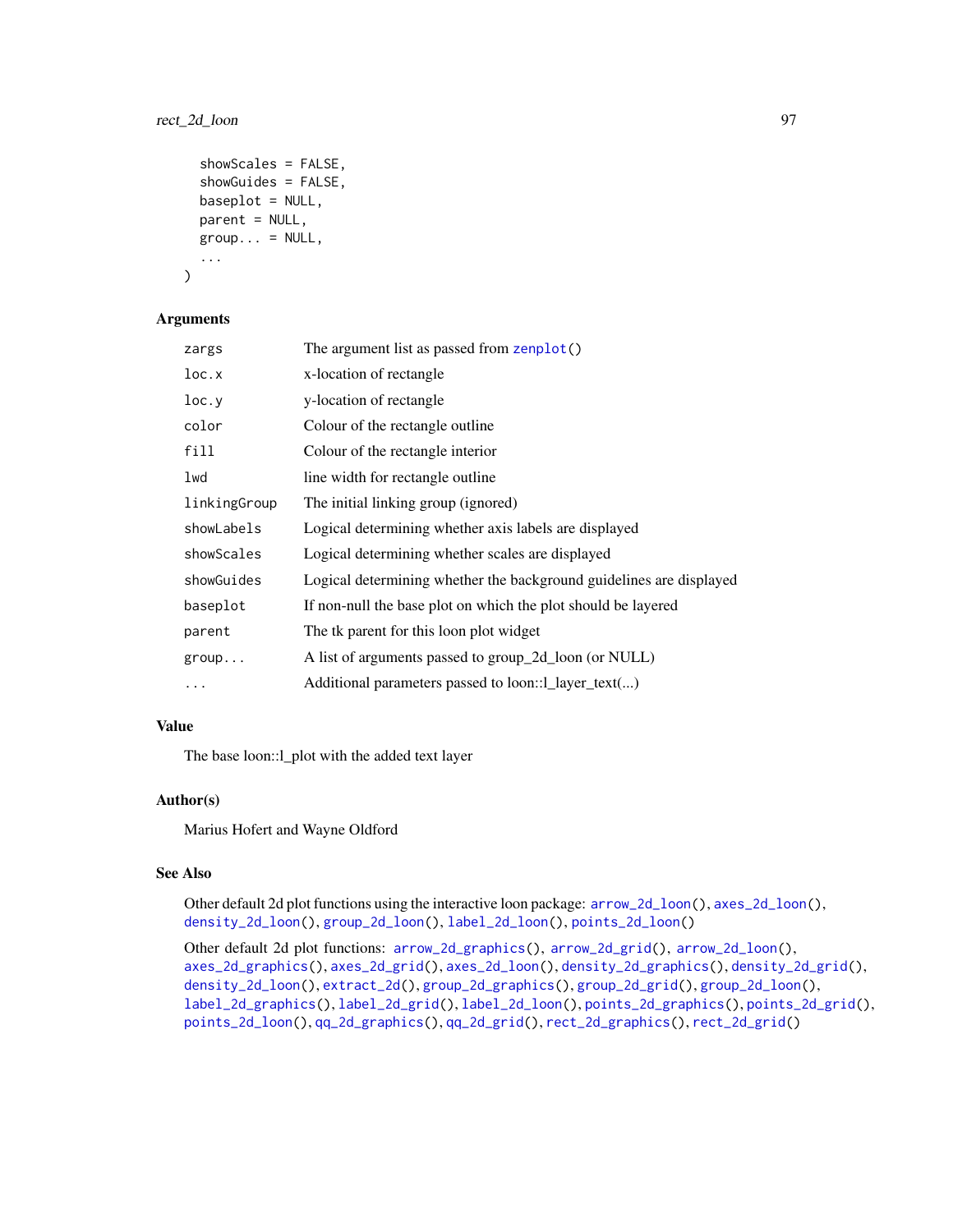<span id="page-97-0"></span>

Rug plot in 1d using R's base graphics

## Usage

```
rug_1d_graphics(
 zargs,
 loc = 0.5,
 length = 0.5,
 width = 1,
 col = par("fg"),add = FALSE,plot... = NULL,...
)
```
## Arguments

| zargs    | argument list as passed from zenplot()                                                 |
|----------|----------------------------------------------------------------------------------------|
| loc      | location in $[0,1]$ ; 0 corresponds to left, 1 to right (in the direction of the path) |
| length   | length of the rugs                                                                     |
| width    | line width of the rugs                                                                 |
| col      | color of the rugs                                                                      |
| add      | logical indicating whether this plot should be added to the last one                   |
| plot     | additional arguments passed to plot region()                                           |
| $\cdots$ | additional arguments passed to segments()                                              |
|          |                                                                                        |

# Value

invisible()

# Author(s)

Marius Hofert and Wayne Oldford

## See Also

Other default 1d plot functions using R's base graphics: [arrow\\_1d\\_graphics\(](#page-3-0)), [boxplot\\_1d\\_graphics\(](#page-15-0)), [density\\_1d\\_graphics\(](#page-24-0)), [hist\\_1d\\_graphics\(](#page-49-0)), [jitter\\_1d\\_graphics\(](#page-54-0)), [label\\_1d\\_graphics\(](#page-58-0)), [lines\\_1d\\_graphics\(](#page-69-0)), [points\\_1d\\_graphics\(](#page-80-0)), [rect\\_1d\\_graphics\(](#page-90-0))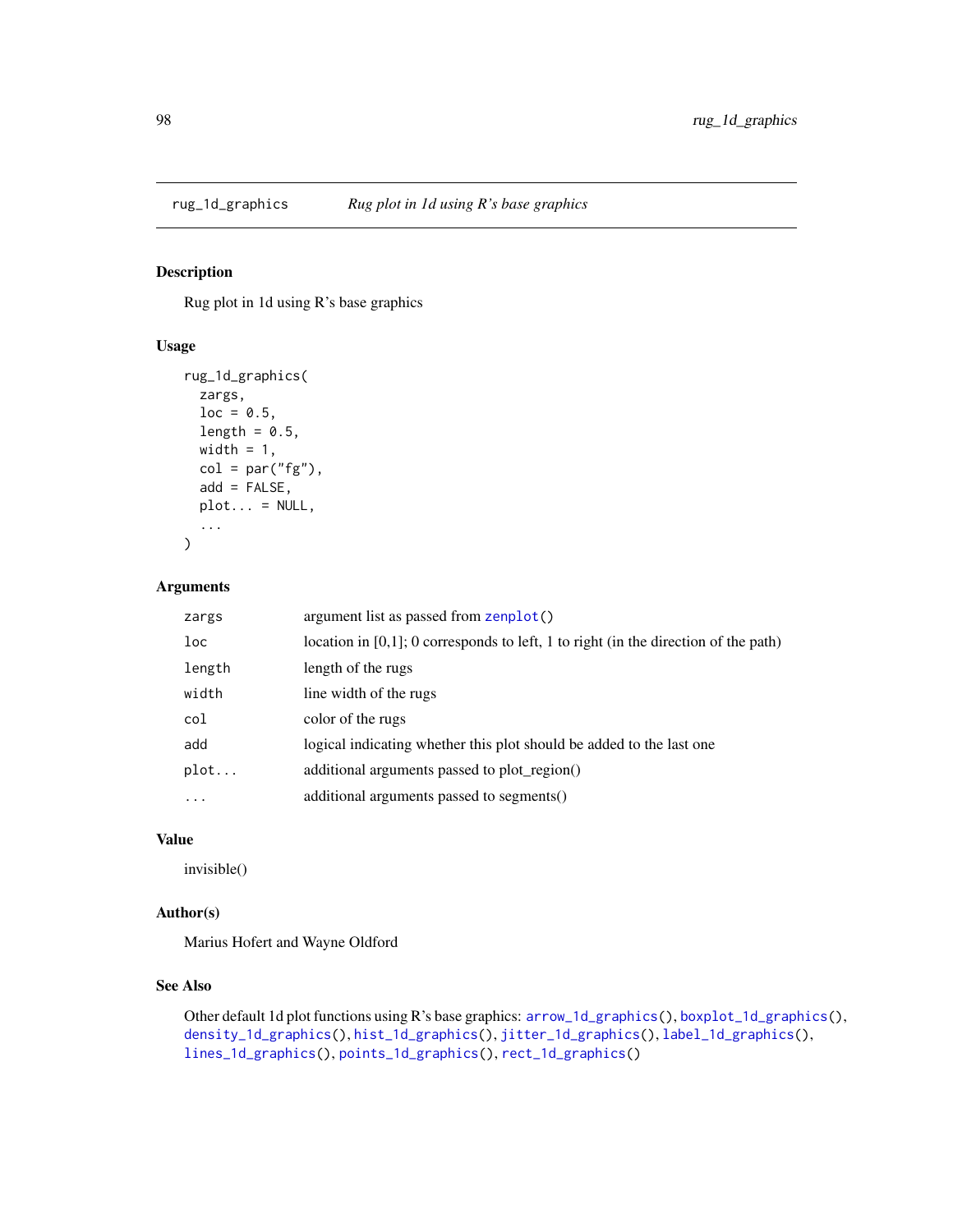# rug\_1d\_grid 99

Other default 1d plot functions: [arrow\\_1d\\_graphics\(](#page-3-0)), [arrow\\_1d\\_grid\(](#page-4-0)), [arrow\\_1d\\_loon\(](#page-6-0)), [boxplot\\_1d\\_graphics\(](#page-15-0)), [boxplot\\_1d\\_grid\(](#page-16-0)), [boxplot\\_1d\\_loon\(](#page-17-0)), [density\\_1d\\_graphics\(](#page-24-0)), [density\\_1d\\_grid\(](#page-25-0)), [density\\_1d\\_loon\(](#page-26-0)), [extract\\_1d\(](#page-34-0)), [hist\\_1d\\_graphics\(](#page-49-0)), [hist\\_1d\\_grid\(](#page-50-0)), [hist\\_1d\\_loon\(](#page-51-0)), [jitter\\_1d\\_graphics\(](#page-54-0)), [jitter\\_1d\\_grid\(](#page-55-0)), [jitter\\_1d\\_loon\(](#page-56-0)), [label\\_1d\\_graphics\(](#page-58-0)), [label\\_1d\\_grid\(](#page-59-0)), [label\\_1d\\_loon\(](#page-60-0)), [lines\\_1d\\_graphics\(](#page-69-0)), [lines\\_1d\\_grid\(](#page-70-0)), [lines\\_1d\\_loon\(](#page-71-0)), [points\\_1d\\_graphics\(](#page-80-0)), [points\\_1d\\_grid\(](#page-81-0)), [points\\_1d\\_loon\(](#page-82-0)), [rect\\_1d\\_graphics\(](#page-90-0)), [rect\\_1d\\_grid\(](#page-91-0)), [rect\\_1d\\_loon\(](#page-92-0)), [rug\\_1d\\_grid\(](#page-98-0)), [rug\\_1d\\_loon\(](#page-99-0))

<span id="page-98-0"></span>rug\_1d\_grid *Rug plot in 1d using the grid package*

# Description

Rug plot in 1d using the grid package

# Usage

```
rug_1d_grid(
 zargs,
 loc = 0.5,
 length = 0.5,
 width = 0.001,col = par("fg"),
  draw = FALSE,
  ...
)
```
## Arguments

| zargs    | argument list as passed from zenplot()                                                 |
|----------|----------------------------------------------------------------------------------------|
| loc      | location in $[0,1]$ ; 0 corresponds to left, 1 to right (in the direction of the path) |
| length   | length of the rugs                                                                     |
| width    | line width of the rugs                                                                 |
| col      | default color of the rectangles/rugs                                                   |
| draw     | logical indicating whether drawing should take place                                   |
| $\cdots$ | additional arguments passed to gpar()                                                  |

# Value

grob (invisibly)

#### Note

The choice of width and height is to leave the rugs enough space to not touch points (so to avoid points and rugs overplotting).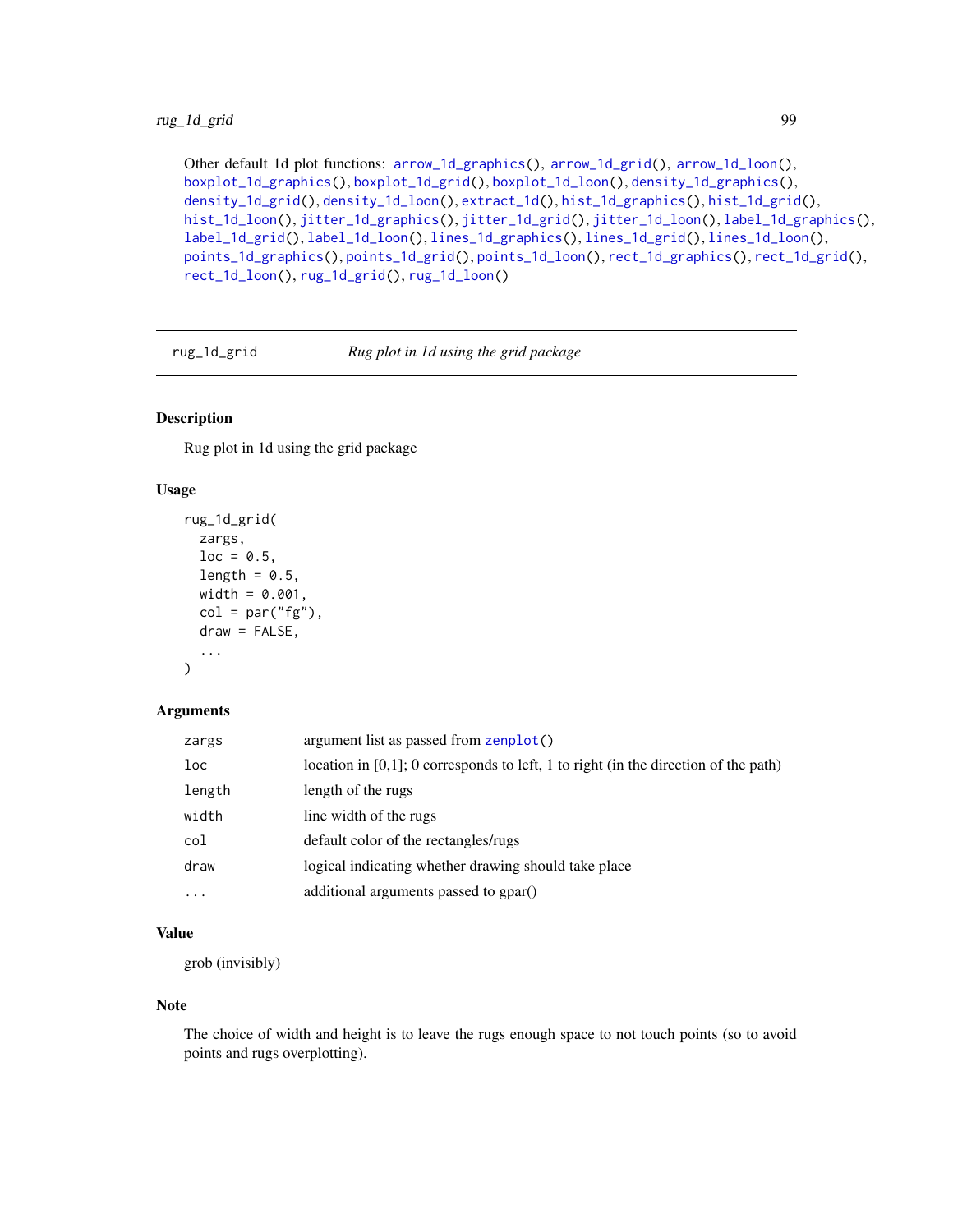## Author(s)

Marius Hofert and Wayne Oldford

# See Also

```
Other default 1d plot functions using the grid package: arrow_1d_grid(), boxplot_1d_grid(),
density_1d_grid(), hist_1d_grid(), jitter_1d_grid(), label_1d_grid(), lines_1d_grid(),
points_1d_grid(), rect_1d_grid()
```

```
Other default 1d plot functions: arrow_1d_graphics(), arrow_1d_grid(), arrow_1d_loon(),
boxplot_1d_graphics(), boxplot_1d_grid(), boxplot_1d_loon(), density_1d_graphics(),
density_1d_grid(), density_1d_loon(), extract_1d(), hist_1d_graphics(), hist_1d_grid(),
hist_1d_loon(), jitter_1d_graphics(), jitter_1d_grid(), jitter_1d_loon(), label_1d_graphics(),
label_1d_grid(), label_1d_loon(), lines_1d_graphics(), lines_1d_grid(), lines_1d_loon(),
points_1d_graphics(), points_1d_grid(), points_1d_loon(), rect_1d_graphics(), rect_1d_grid(),
rect_1d_loon(), rug_1d_graphics(), rug_1d_loon()
```
<span id="page-99-0"></span>rug\_1d\_loon *Rug plot in 1d using the interactive loon package*

## Description

Rug plot in 1d using the interactive loon package

## Usage

rug\_1d\_loon(zargs, ...)

#### Arguments

| zargs    | The argument list as passed from zenplot()     |
|----------|------------------------------------------------|
| $\cdots$ | Additional parameters passed to loon::1_plot() |

# Value

```
A loon loon::l_plot(...)
```
#### **Note**

Just calls points\_1d\_loon with glyph = "osquare" to preserve linking

#### Author(s)

Marius Hofert and Wayne Oldford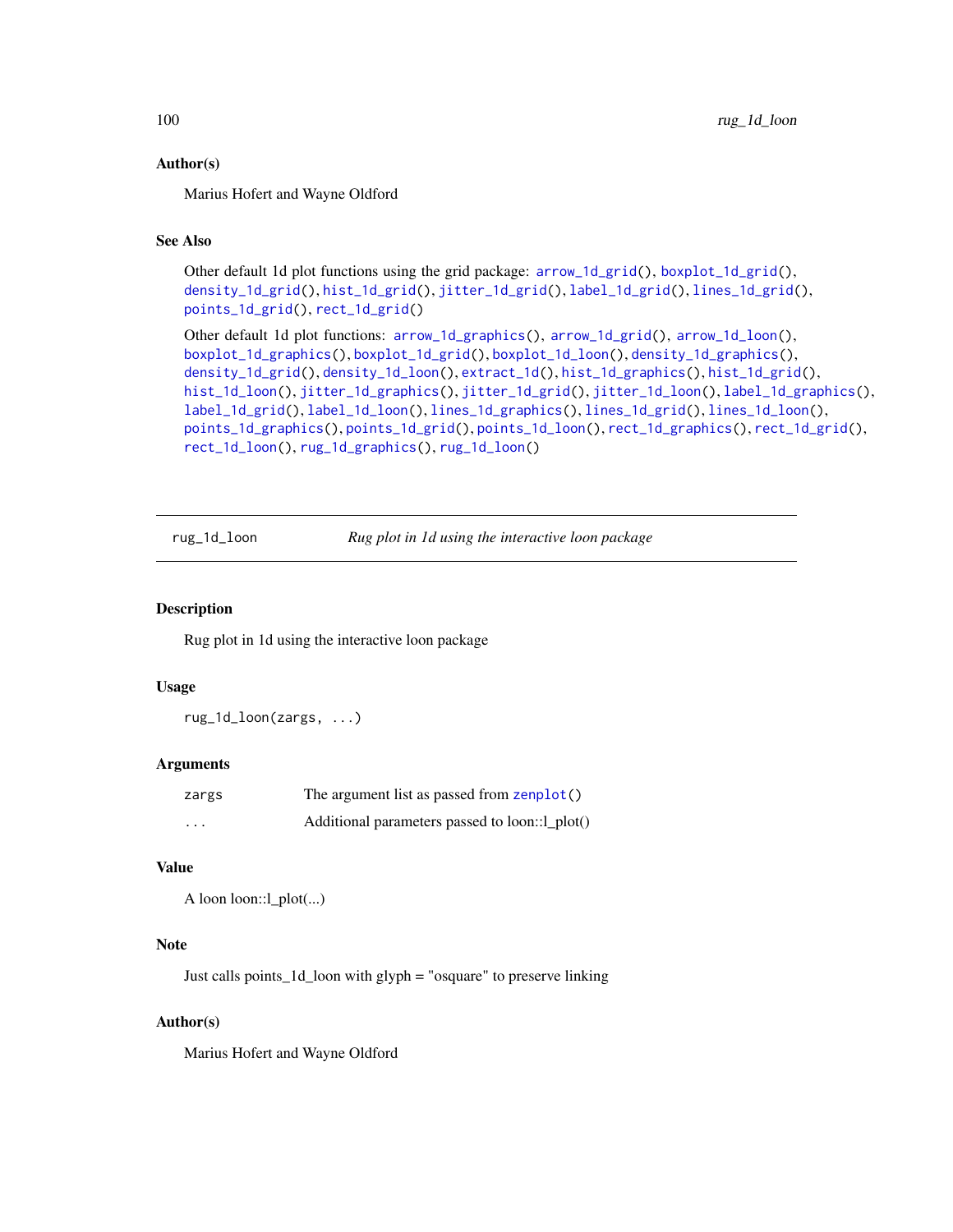## turn\_checker 101

## See Also

Other default 1d plot functions using the interactive loon package: [arrow\\_1d\\_loon\(](#page-6-0)), [boxplot\\_1d\\_loon\(](#page-17-0)), [density\\_1d\\_loon\(](#page-26-0)), [hist\\_1d\\_loon\(](#page-51-0)), [jitter\\_1d\\_loon\(](#page-56-0)), [label\\_1d\\_loon\(](#page-60-0)), [lines\\_1d\\_loon\(](#page-71-0)), [points\\_1d\\_loon\(](#page-82-0)), [rect\\_1d\\_loon\(](#page-92-0))

Other default 1d plot functions: [arrow\\_1d\\_graphics\(](#page-3-0)), [arrow\\_1d\\_grid\(](#page-4-0)), [arrow\\_1d\\_loon\(](#page-6-0)), [boxplot\\_1d\\_graphics\(](#page-15-0)), [boxplot\\_1d\\_grid\(](#page-16-0)), [boxplot\\_1d\\_loon\(](#page-17-0)), [density\\_1d\\_graphics\(](#page-24-0)), [density\\_1d\\_grid\(](#page-25-0)), [density\\_1d\\_loon\(](#page-26-0)), [extract\\_1d\(](#page-34-0)), [hist\\_1d\\_graphics\(](#page-49-0)), [hist\\_1d\\_grid\(](#page-50-0)), [hist\\_1d\\_loon\(](#page-51-0)), [jitter\\_1d\\_graphics\(](#page-54-0)), [jitter\\_1d\\_grid\(](#page-55-0)), [jitter\\_1d\\_loon\(](#page-56-0)), [label\\_1d\\_graphics\(](#page-58-0)), [label\\_1d\\_grid\(](#page-59-0)), [label\\_1d\\_loon\(](#page-60-0)), [lines\\_1d\\_graphics\(](#page-69-0)), [lines\\_1d\\_grid\(](#page-70-0)), [lines\\_1d\\_loon\(](#page-71-0)), [points\\_1d\\_graphics\(](#page-80-0)), [points\\_1d\\_grid\(](#page-81-0)), [points\\_1d\\_loon\(](#page-82-0)), [rect\\_1d\\_graphics\(](#page-90-0)), [rect\\_1d\\_grid\(](#page-91-0)), [rect\\_1d\\_loon\(](#page-92-0)), [rug\\_1d\\_graphics\(](#page-97-0)), [rug\\_1d\\_grid\(](#page-98-0))

<span id="page-100-0"></span>turn\_checker *Check the Turns (Number/Type)*

#### Description

Check the Turns (Number/Type)

#### Usage

turn\_checker(turns, n2dplots, first1d, last1d)

#### Arguments

| turns    | The turns                                                        |
|----------|------------------------------------------------------------------|
| n2dplots | The number of 2d plots                                           |
| first1d  | A logical indicating whether the first 1d plot should be plotted |
| last1d   | A logical indicating whether the last 1d plot should be plotted  |

## Value

TRUE (unless it fails)

#### Author(s)

Marius Hofert

## See Also

Other zenplot technical tools: [convert\\_occupancy\(](#page-23-0)), [is.standard\(](#page-53-0)), [n2dcols\\_aux\(](#page-74-0)), [num\\_cols\(](#page-76-0))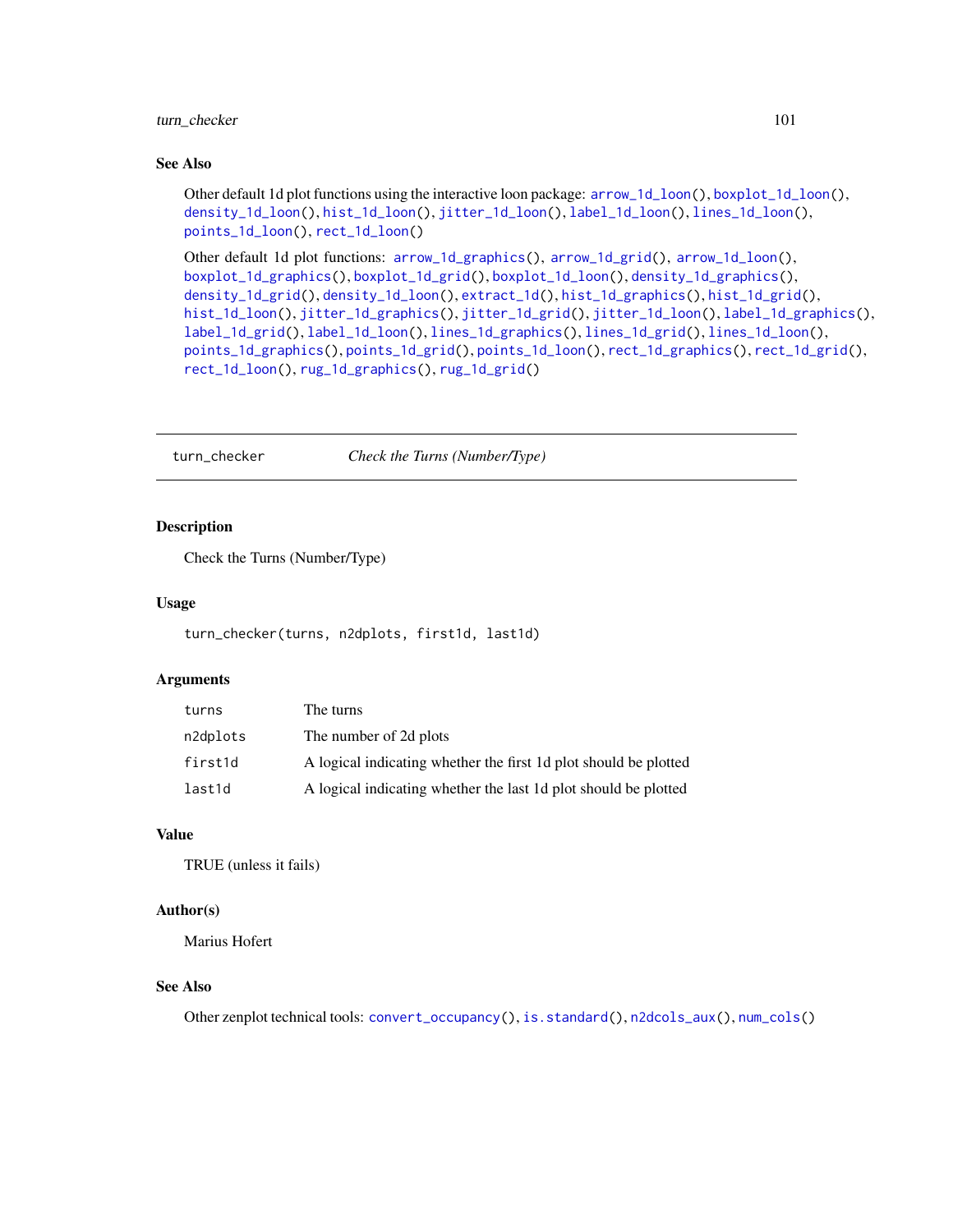unfold *Unfold the hypercube and produce all information concerning the zenpath and zenplot layout*

# Description

The unfold() function imagines each pair of variables/dimensions as a "face" of a high dimensional cube. These faces are "unfolded" from one 2d space or "face" to the next about the 1d face or "edge" they share. The unfold() function takes, as first argument, nfaces, the number of 2d plots/spaces to be "unfolded" and produces the zenpath and zenplot layout required for the function zenplot(). Laying out these pairs with a zenplot is what is alluded to as an "unfolding" of (at least a part of) the high dimensional space.

# Usage

```
unfold(nfaces, turns = NULL,
       n2dcols = c("letter", "square", "A4", "golden", "legal"),
       method = c("tidy", "double.zigzag", "single.zigzag", "rectangular"),
       first1d = TRUE, last1d = TRUE, width1d = 1, width2d = 10)
```
# Arguments

| nfaces  | The number of faces of the hypercube to unfold                                                                                                                                                          |
|---------|---------------------------------------------------------------------------------------------------------------------------------------------------------------------------------------------------------|
| turns   | A character vector (of length two times the number of variables to be plotted<br>minus 1) consisting of "d", "u", "r" or "1" indicating the turns out of the current                                    |
|         | plot position; if NULL, the turns are constructed.                                                                                                                                                      |
| n2dcols | number of columns of 2d plots ( $\geq$ 1) or one of "letter", "square", "A4",<br>"golden" or "legal" in which case a similar layout is constructed. Note that<br>n2dcols is ignored if !is.null(turns). |
| method  | The type of zigzag plot (a character).                                                                                                                                                                  |
|         | Available are:                                                                                                                                                                                          |
|         | tidy: more tidied-up double. zigzag (slightly more compact placement of plots<br>towards the end).                                                                                                      |
|         | double.zigzag: zigzag plot in the form of a flipped "S". Along this path, the<br>plots are placed in the form of an "S" which is rotated counterclockwise by<br>90 degrees.                             |
|         | single.zigzag: zigzag plot in the form of a flipped "S".                                                                                                                                                |
|         | rectangular: plots that fill the page from left to right and top to bottom. This<br>is useful (and most compact) for plots that do not share an axis.                                                   |
|         | Note that method is ignored if turns are provided.                                                                                                                                                      |
| first1d | A logical indicating whether the first one-dimensional (1d) plot should be plot-<br>ted.                                                                                                                |
| last1d  | A logical indicating whether the last one-dimensional (1d) plot should be plot-<br>ted                                                                                                                  |
| width1d | A graphical parameter $> 0$ giving the width of 1d plots.                                                                                                                                               |
| width2d | A graphical parameter $> 0$ giving the width of 2d plots.                                                                                                                                               |
|         |                                                                                                                                                                                                         |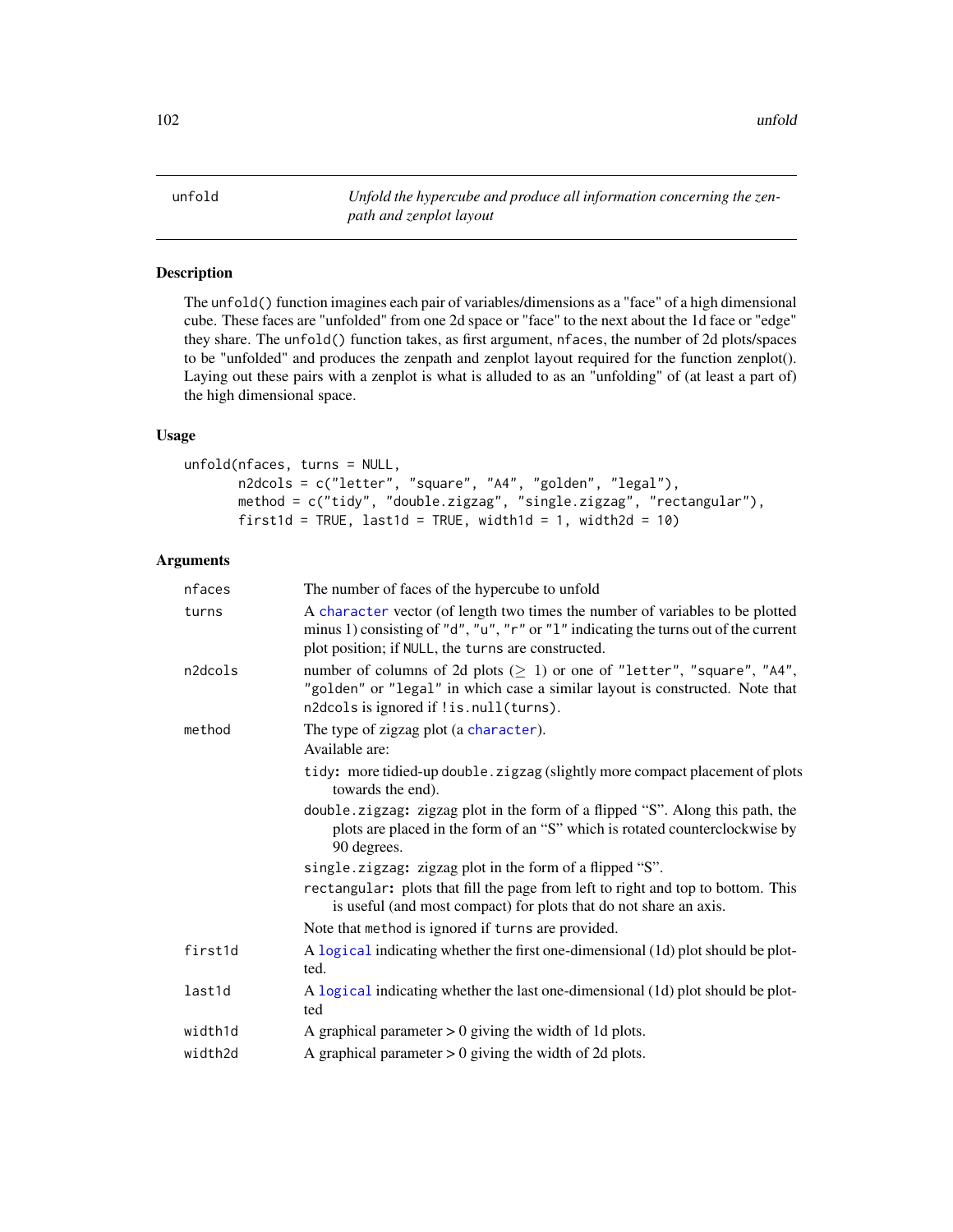#### unfold the contract of the contract of the contract of the contract of the contract of the contract of the contract of the contract of the contract of the contract of the contract of the contract of the contract of the con

# Value

A [list](#page-0-0) describing the unfolded path and its layout as a list of named components:

path: the path of the unfolding, itself given as a structured [list](#page-0-0) having components

- turns: the sequence of turns each being one of "l" (for left), "r" (for right), "d" (for down), and "u" (for up) – required to move from the current plot location in the display to the next along the unfolded path.
- positions: the path as a matrix of  $(x, y)$  positions giving the indices in the occupancy matrix of each plot in the path.
- occupancy: A rectangular array whose cells indicate the positions of the plots on the page.
- layout: the details of the visual layout of the plots and given as a structured [list](#page-0-0) having components
	- orientations: a vector indicating the orientation of each of the displays in order "h" for horizontal, "v" for vertical, and "s" for square.
	- dimensions: a vector giving the dimensionality of each plot in order.
	- vars: A matrix of the variable indices to be used in each plot x being the horizontal variable and y the vertical.

layoutWidth: A positive integer giving the display width of a 2d plot.

layoutHeight: A positive integer giving the display height of a 2d plot.

boundingBoxes: A matrix of 4 columns giving locations (left, right, bottom, and top) of the box which bound each of the plots in order.

## Note

Although unfold() is probably rather rarely used directly by a user, it provides insight into how zenplots are constructed.

# Author(s)

Marius Hofert and Wayne Oldford

# See Also

Other creating zenplots: [zenplot\(](#page-107-0))

#### Examples

```
dim <- 20
unfolding \leq unfold(nfaces = dim -1)
names(unfolding)
```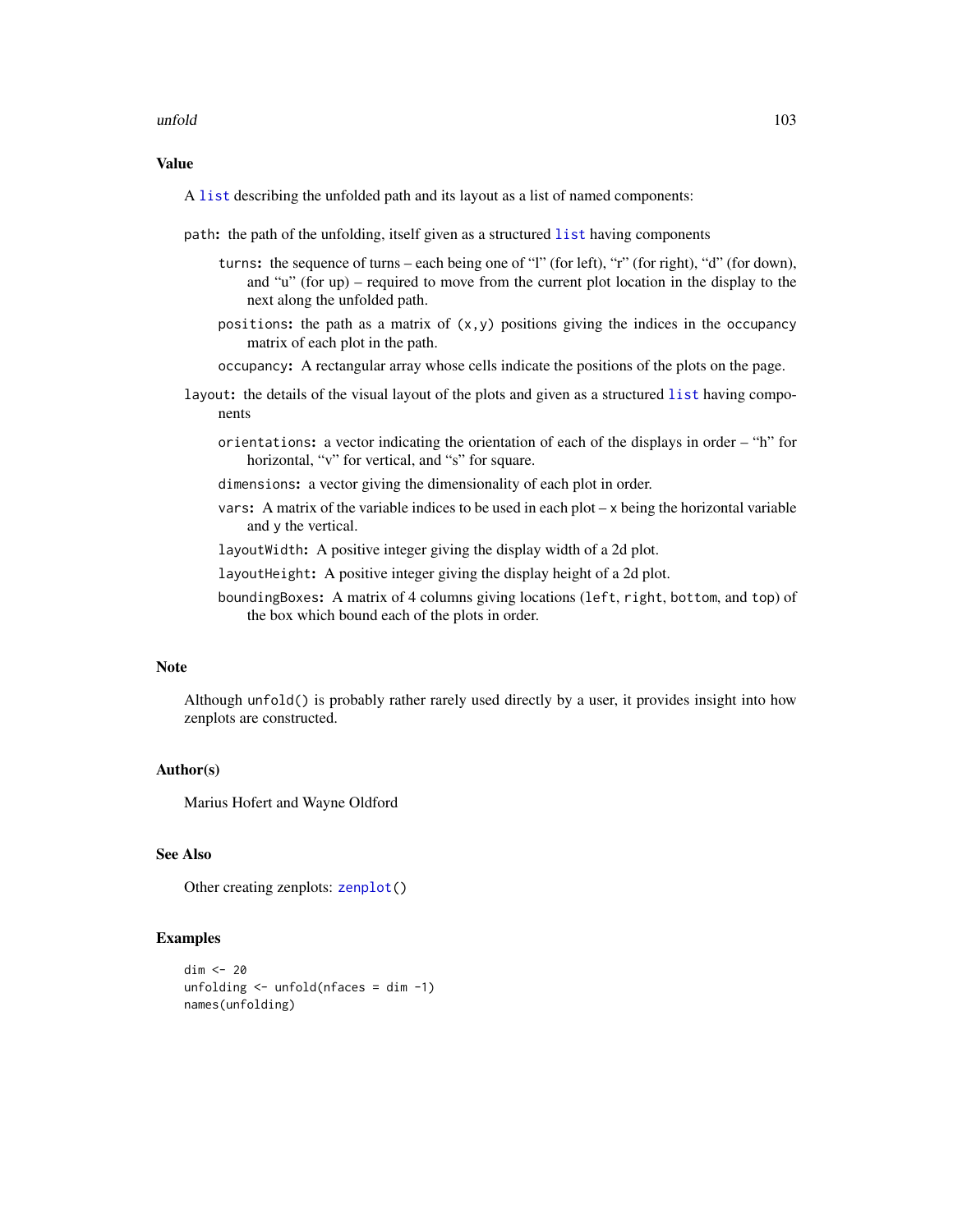<span id="page-103-0"></span>

Auxiliary function for constructing viewports for 1d and 2d (default) plots.

# Usage

 $vport(ispace, xlim = NULL, ylim = NULL, x = NULL, y = NULL, ...)$ 

# Arguments

| inner space (in $[0, 1]$ ))<br>ispace                     |                                                                  |
|-----------------------------------------------------------|------------------------------------------------------------------|
| x-axis limits; if NULL, the data limits are used.<br>xlim |                                                                  |
| y-axis limits; if NULL, the data limits are used.<br>ylim |                                                                  |
| $\boldsymbol{\mathsf{x}}$                                 | x data (only used if is. $null(xlim)$ ); if NULL, $0:1$ is used. |
| <b>V</b>                                                  | y data (only used if is $null(ylim)$ ); if NULL, $0:1$ is used.  |
|                                                           | additional arguments passed to the underlying viewport().        |

# Details

This is an auxiliary function used by the provided grid-related 1d and 2d plots.

# Value

The [viewport](#page-0-0).

# Note

Ideas from dataViewport() and extendrange() Omitted check: if(length(ispace) != 4) ispace < rep(ispace, length.out = 4) stopifnot( $0 \le$  ispace, ispace  $\le$  = 1)

#### Author(s)

Marius Hofert

#### See Also

Other graphical tools: [l\\_ispace\\_config\(](#page-73-0)), [na\\_omit\\_loon\(](#page-75-0)), [plot\\_region\(](#page-79-0)), [zenarrow\(](#page-105-0))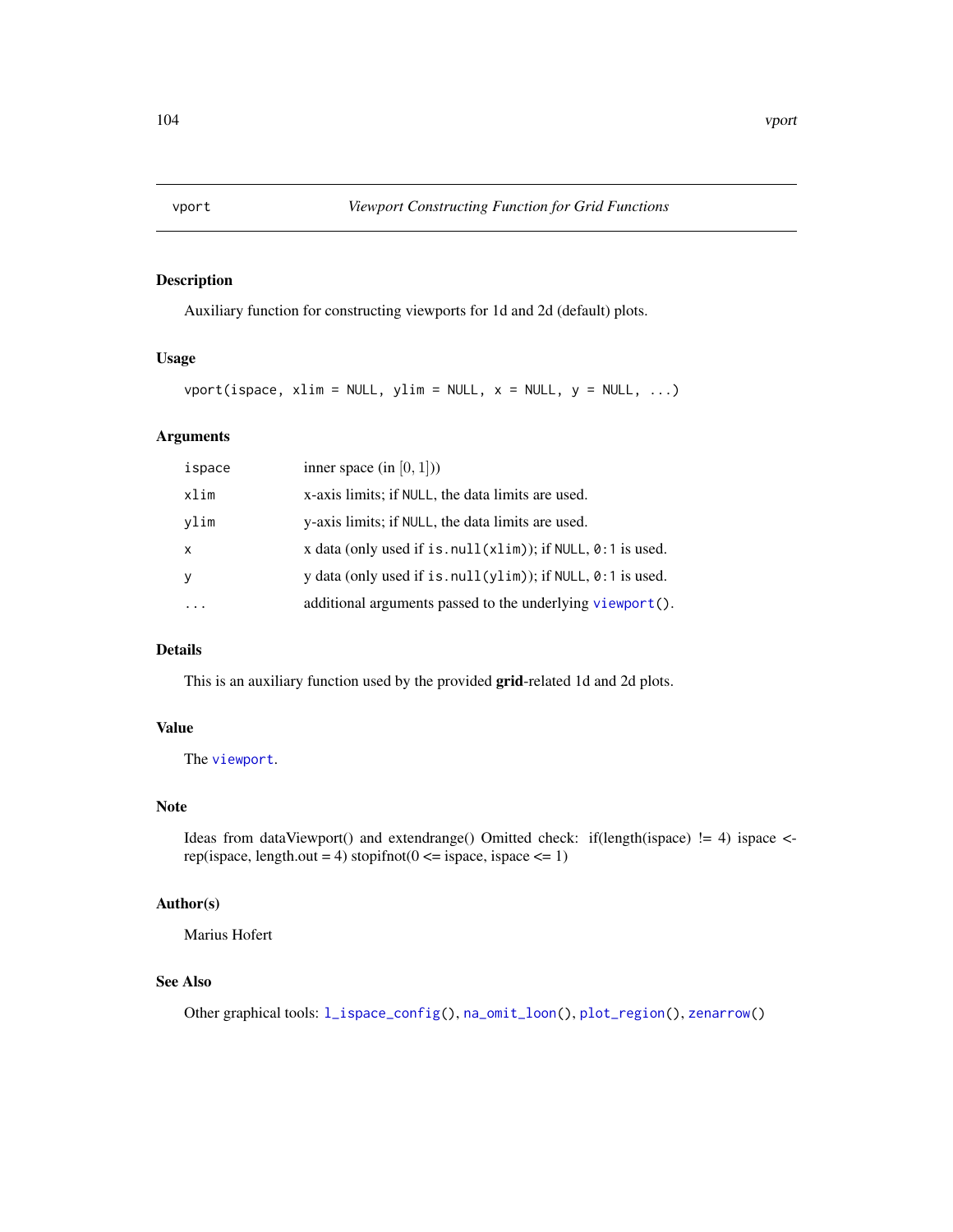Data set consisting of 178 rows and 27 columns containing data about wine from the Piedmont region of Italy.

## Usage

data("wine")

# Format

[data.frame\(](#page-0-0)) with 27 columns:

wine: wine name (categorical variable with levels Barbera, Barolo, Grignolino).

alcohol: alcohol percentage (numeric). sugar: sugar-free extract (numeric). acidity: fixed acidity (numeric). tartaric: tartaric acid (numeric). malic: malic acid (numeric). uronic: uronic acids (numeric). pH: pH (numeric). ash: ash (numeric). alcal\_ash: alcalinity of ash (numeric). potassium: potassium (numeric). calcium: calcium (numeric). magnesium: magnesium (numeric). phosphate: phosphate (numeric). cloride: chloride (numeric). phenols: total phenols (numeric). flavanoids: flavanoids (numeric). nonflavanoids: nonflavanoid phenols (numeric). proanthocyanins: proanthocyanins (numeric). colour: colour intensity (numeric). hue: hue (numeric). OD\_dw:  $OD_{280}/OD_{315}$  of diluted wines (numeric). OD\_f1:  $OD_{280}/OD_{315}$  of flavanoids (numeric). glycerol: glycerol (numeric). butanediol: 2,3-butanediol (numeric). nitrogen: total nitrogen (numeric). proline: proline (numeric). methanol: methanol (numeric).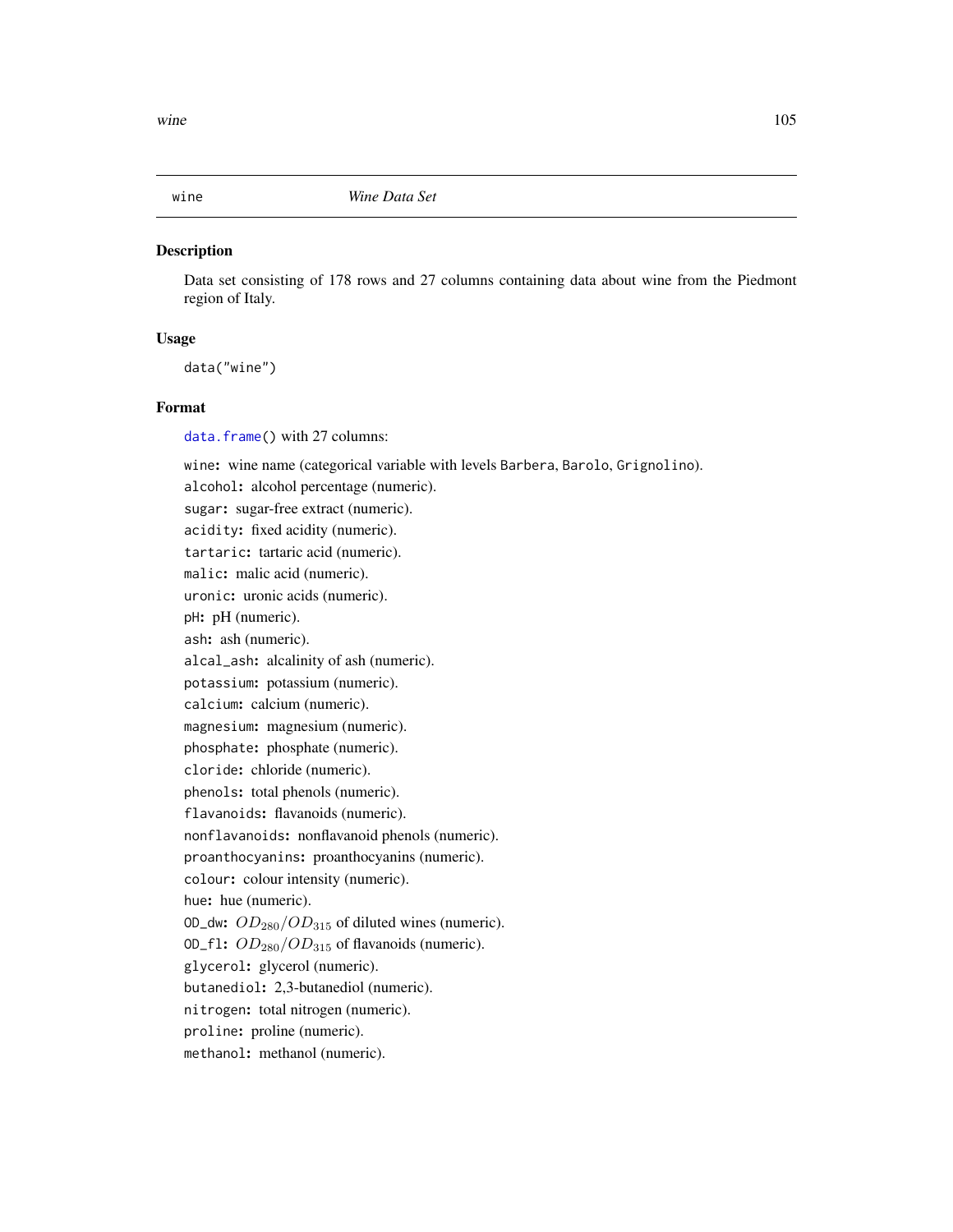## Source

The data set was obtained from the R\ package sn (for convenience). It represent chemical measurements on each of 178 wine specimens belonging to three types of wine produced in the Piedmont region of Italy. The data set includes all variables listed by Forina *et al.* (1986) with the exception of 'Sulphate'. The first variable is categorial, all others are numeric.

Forina, M., Lanteri, S. Armanino, C., Casolino, C., Casale, M. and Oliveri, P. V-PARVUS 2008: an extendible package of programs for esplorative data analysis, classification and regression analysis. Dip. Chimica e Tecnologie Farmaceutiche ed Alimentari, Università di Genova, Italia. Web-site (not accessible as of 2014): 'http://www.parvus.unige.it'

### References

Forina M., Armanino C., Castino M. and Ubigli M. (1986). Multivariate data analysis as a discriminating method of the origin of wines. *Vitis* 25, 189–201.

#### Examples

data("wine")

<span id="page-105-0"></span>zenarrow *Defining an arrow*

#### Description

Defining an arrow

## Usage

```
zenarrow(turn, angle = 80, length = 1, coord.scale = 1)
```
## Arguments

| turn        | The direction in which the arrow will point ("1", "r", "d", "u") |
|-------------|------------------------------------------------------------------|
| angle       | The angle                                                        |
| length      | The length of the arrow in $[0,1]$ from tip to base              |
| coord.scale | Scale the coordinates of the arrow                               |

## Value

A 3-column matrix containing the (x,y) coordinates of the left edge end point, the arrow head and the right edge end point

#### Author(s)

Marius Hofert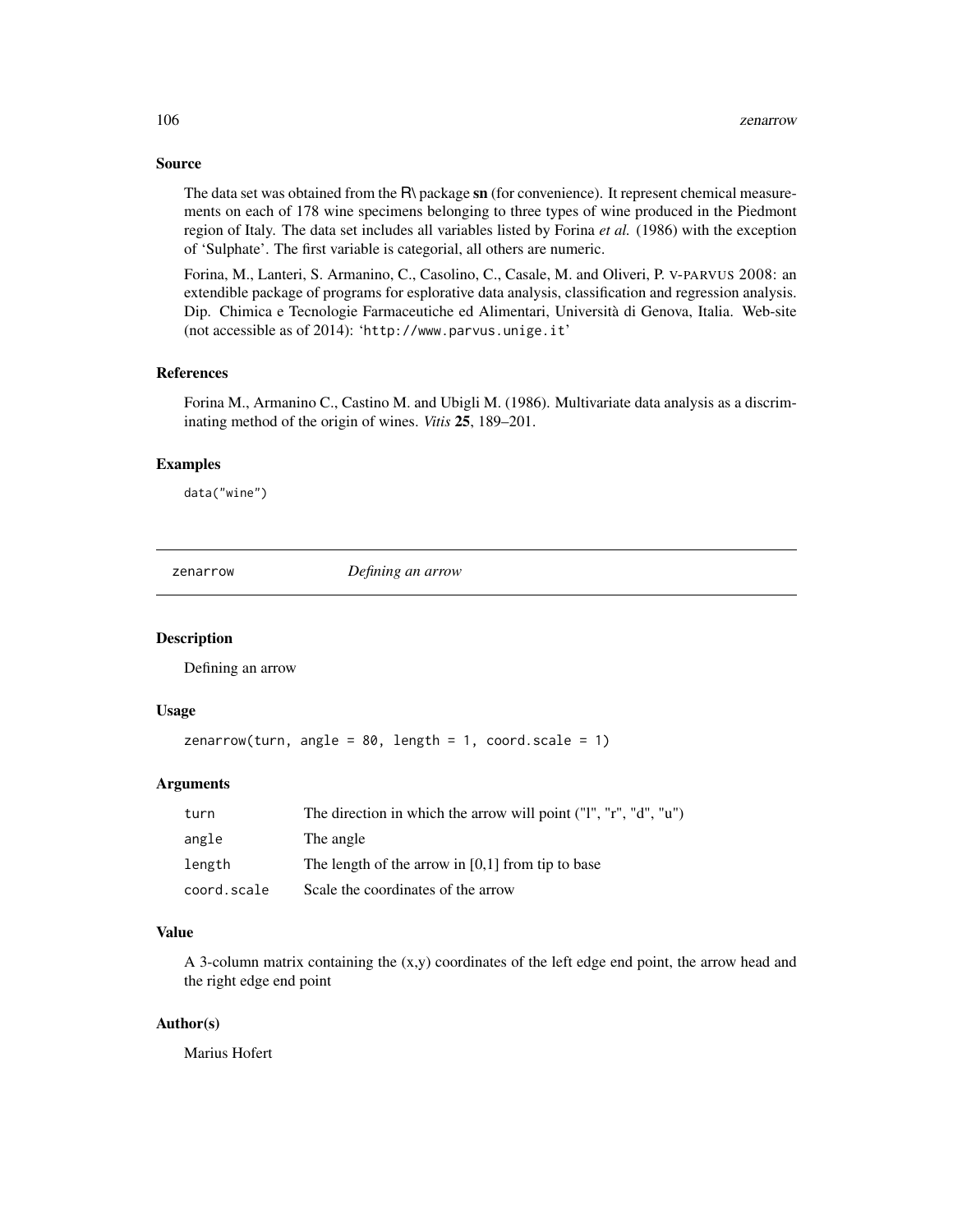#### zenpath and the set of the set of the set of the set of the set of the set of the set of the set of the set of the set of the set of the set of the set of the set of the set of the set of the set of the set of the set of t

# See Also

Other graphical tools: [l\\_ispace\\_config\(](#page-73-0)), [na\\_omit\\_loon\(](#page-75-0)), [plot\\_region\(](#page-79-0)), [vport\(](#page-103-0))

zenpath *Construct a Path of Indices to Order Variables*

# Description

Constructing zenpaths and tools for extracting, connecting and displaying pairs, as well as grouping and indexing data structures.

# Usage

```
zenpath(x, pairs = NULL,
        method = c("front.loaded", "back.loaded",
                   "balanced", "eulerian.cross",
                   "greedy.weighted", "strictly.weighted"),
        decreasing = TRUE)
```
## Arguments

| X      | for method<br>single integer $>= 1$ .                                                                                                                                                                                                                                                                                                                                                                                                                            |
|--------|------------------------------------------------------------------------------------------------------------------------------------------------------------------------------------------------------------------------------------------------------------------------------------------------------------------------------------------------------------------------------------------------------------------------------------------------------------------|
|        | "front.loaded" $\texttt{back}$ .loaded": as formethod = "front.loaded".                                                                                                                                                                                                                                                                                                                                                                                          |
|        | "balanced": as for method = "front. loaded".                                                                                                                                                                                                                                                                                                                                                                                                                     |
|        | "eulerian.cross": two integers $\geq$ 1 representing the group sizes.                                                                                                                                                                                                                                                                                                                                                                                            |
|        | "greedy.weighted": numeric weight vector (or matrix or distance ma-<br>$trix)$ .                                                                                                                                                                                                                                                                                                                                                                                 |
|        | "strictly.weighted": as for method = "greedy.weighted".                                                                                                                                                                                                                                                                                                                                                                                                          |
| pairs  | a two-column matrix containing (row-wise) the pairs of connected variables<br>to be sorted according to the weights. Note that the resulting graph must be<br>connected (i.e. any variable can be reached from any other variable following the<br>connections given by pairs). The pairs argument is only used for the methods<br>greedy. weighted and strictly. weighted and can be NULL (in which case a<br>default is constructed in lexicographical order). |
| method | character string indicating the sorting method to be used. Available methods<br>are:                                                                                                                                                                                                                                                                                                                                                                             |
|        | "front.loaded": Sort all pairs such that the first variables appear the most<br>frequently early in the sequence; an Eulerian path; note that it might be<br>slightly longer than the number of pairs because, first, an even graph has to<br>be made.                                                                                                                                                                                                           |
|        | "back. loaded": Sort all pairs such that the later variables appear the most fre-<br>quently later in the sequence; an Eulerian path (+ see front.loaded concern-<br>ing length)                                                                                                                                                                                                                                                                                 |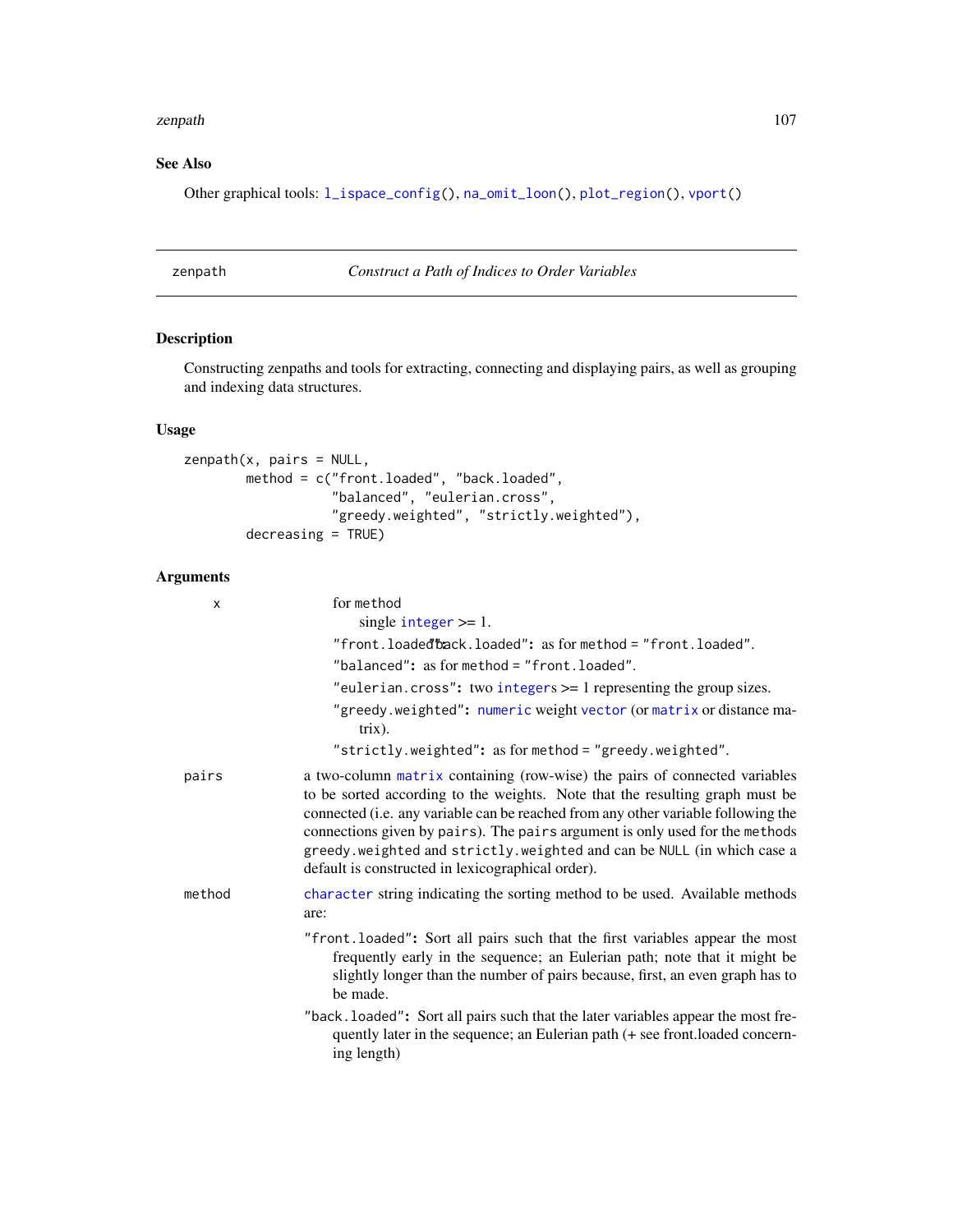|            | "balanced": Sort all pairs such that all variables appear in balanced blocks<br>throughout the sequence (a Hamiltonian Decomposition; Eulerian, too).                                                                                                         |
|------------|---------------------------------------------------------------------------------------------------------------------------------------------------------------------------------------------------------------------------------------------------------------|
|            | "eulerian.cross": Generate a sequence of pairs such that each is formed with<br>one variable from each group.                                                                                                                                                 |
|            | "greedy weighted": Sort all pairs according to a greedy (heuristic) Euler path<br>with x as weights visiting each edge precisely once.                                                                                                                        |
|            | "strictly.weighted": Strictly respect the order of the weights - so the first,<br>second, third, and so on, adjacent pair of numbers of the output of zenpath()<br>corresponds to the pair with largest, second-largest, third-largest, and so on,<br>weight. |
| decreasing | A logical indicating whether the sorting is done according to increasing or<br>decreasing weights.                                                                                                                                                            |

# Value

Returns a sequence of variables (indices or names, possibly a list of such), which can then be used to index the data (via [groupData\(](#page-43-0))for plotting via [zenplot\(](#page-107-0)).

## Author(s)

Marius Hofert and Wayne Oldford

## See Also

[zenplot\(](#page-107-0)) which provides the zenplot.

Other tools related to constructing zenpaths: [connect\\_pairs\(](#page-22-0)), [extract\\_pairs\(](#page-38-0)), [graph\\_pairs\(](#page-41-0)), [groupData\(](#page-43-0)), [indexData\(](#page-52-0))

## Examples

```
## Some calls of zenpath()
zenpath(10) # integer argument
## Note that the result is of length 50 > 10 choose 2 as the underlying graph has to
## be even (and thus edges are added here)
(zp \le zenpath(c(3, 5), method = "eulerian.cross")) # integer(2) argument
```
<span id="page-107-0"></span>zenplot *Main function to create a zenplot*

## Description

Constructs and draws a zigzag expanded navigation plot for a graphical exploratory analysis of a path of variables. The result is an alternating sequence of one-dimensional (1d) and two-dimensional (2d) plots laid out in a zigzag-like structure so that each consecutive pair of 2d plots has one of its variates (or coordinates) in common with that of the 1d plot appearing between them.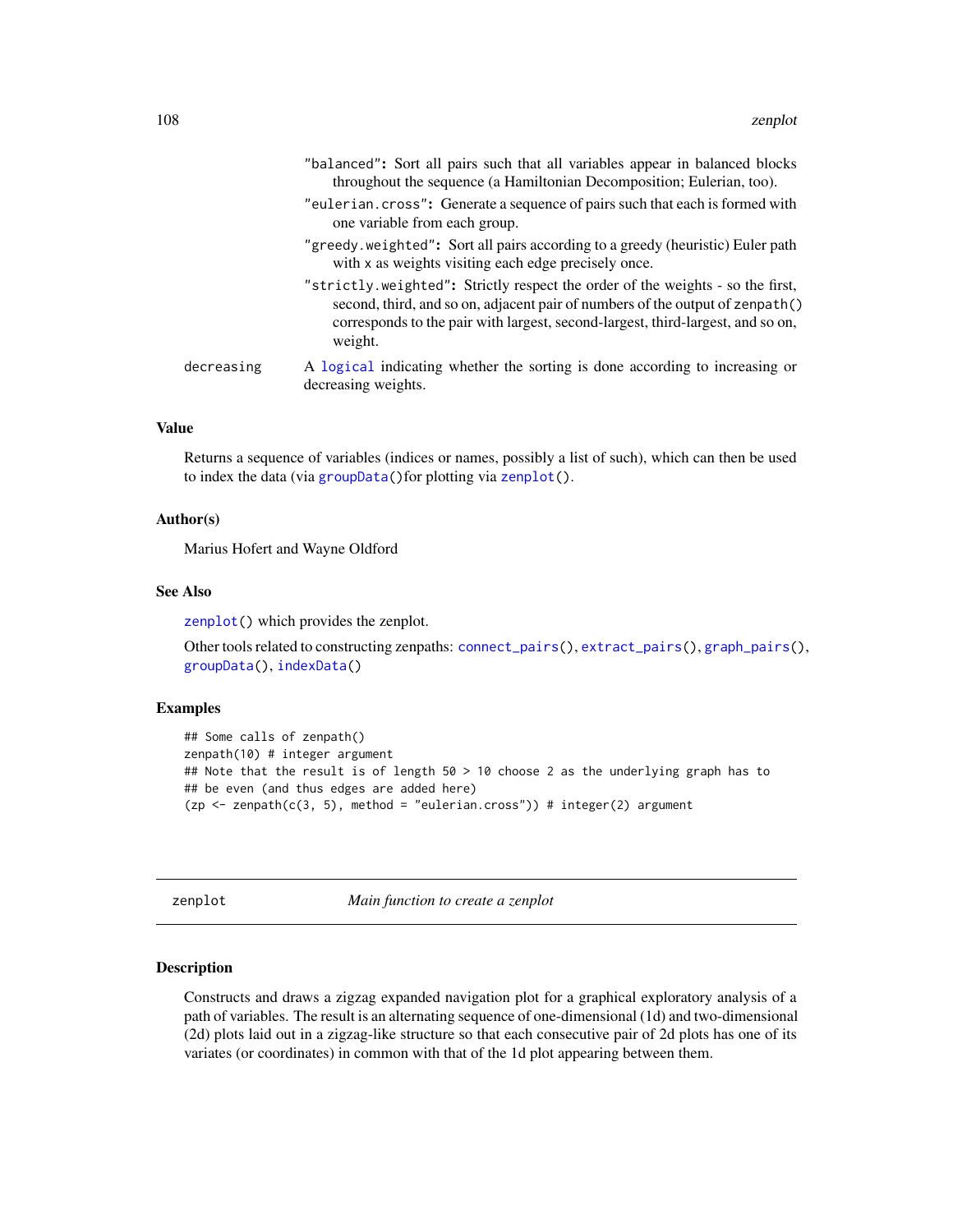# <span id="page-108-0"></span>Usage

```
zenplot(x, turns = NULL,first1d = TRUE, last1d = TRUE,n2dcols = c("letter", "square", "A4", "golden", "legal"),
       n2dplots = NULL,
       plot1d = c("label", "points", "jitter", "density", "boxplot", "hist",
                   "rug", "arrow", "rect", "lines", "layout"),
     plot2d = c("points", "density", "axes", "label", "arrow", "rect", "layout"),
        zargs = c(x = TRUE, turns = TRUE, orientation = TRUE,vars = TRUE, num = TRUE, lim = TRUE, labs = TRUE,width1d = TRUE, width2d = TRUE,
                  ispace = match.argv(pkg) != "graphics"),lim = c("individual", "groupwise", "global"),
       labs = list(group = "G", var = "V", sep = ", ", group2d = FALSE),
        pkg = c("graphics", "grid", "loon"),
        method = c("tidy", "double.zigzag", "single.zigzag", "rectangular"),
       width1d = if(is.null(plot1d)) 0.5 else 1,
       width2d = 10,
       ospace = if(\n{pkg == "loon") \n0 else 0.02},
       ispace = if(pkg == "graphics") 0 else 0.037,
       draw = TRUE,...)
```
# Arguments

| $\times$ | A data object of "standard forms", being a vector, or a matrix, or a data. frame,<br>or a list of any of these. In the case of a list, the components of x are in-<br>terpreted as groups of data which are visually separated by a two-dimensional<br>(group) plot.                                                                                                             |
|----------|----------------------------------------------------------------------------------------------------------------------------------------------------------------------------------------------------------------------------------------------------------------------------------------------------------------------------------------------------------------------------------|
| turns    | A character vector (of length two times the number of variables to be plotted<br>minus 1) consisting of "d", "u", "r" or "1" indicating the turns out of the current<br>plot position; if NULL, the turns are constructed (if x is of the "standard form"<br>described above).                                                                                                   |
| first1d  | A logical indicating whether the first one-dimensional plot is included.                                                                                                                                                                                                                                                                                                         |
| last1d   | A logical indicating whether the last one-dimensional plot is included.                                                                                                                                                                                                                                                                                                          |
| n2dcols  | number of columns of 2d plots $( \geq 1)$ or one of "letter", "square", "A4",<br>"golden" or "legal" in which case a similar layout is constructed. Note that<br>n2dcols is ignored if !is.null(turns).                                                                                                                                                                          |
| n2dplots | The number of 2d plots.                                                                                                                                                                                                                                                                                                                                                          |
| plot1d   | A function to use to return a one-dimensional plot constructed with pack-<br>age pkg. Alternatively, a character string of an existing function. For the<br>defaults provided, the corresponding functions are obtained when appending<br>_1d_graphics, _1d_grid or _1d_loon depending on which pkg is used.<br>If $plot1d = NULL$ , then no 1d plot is produced in the zenplot. |
| plot2d   | A function returning a two-dimensional plot constructed with package pkg.<br>Alternatively, a character string of an existing function. For the defaults pro-                                                                                                                                                                                                                    |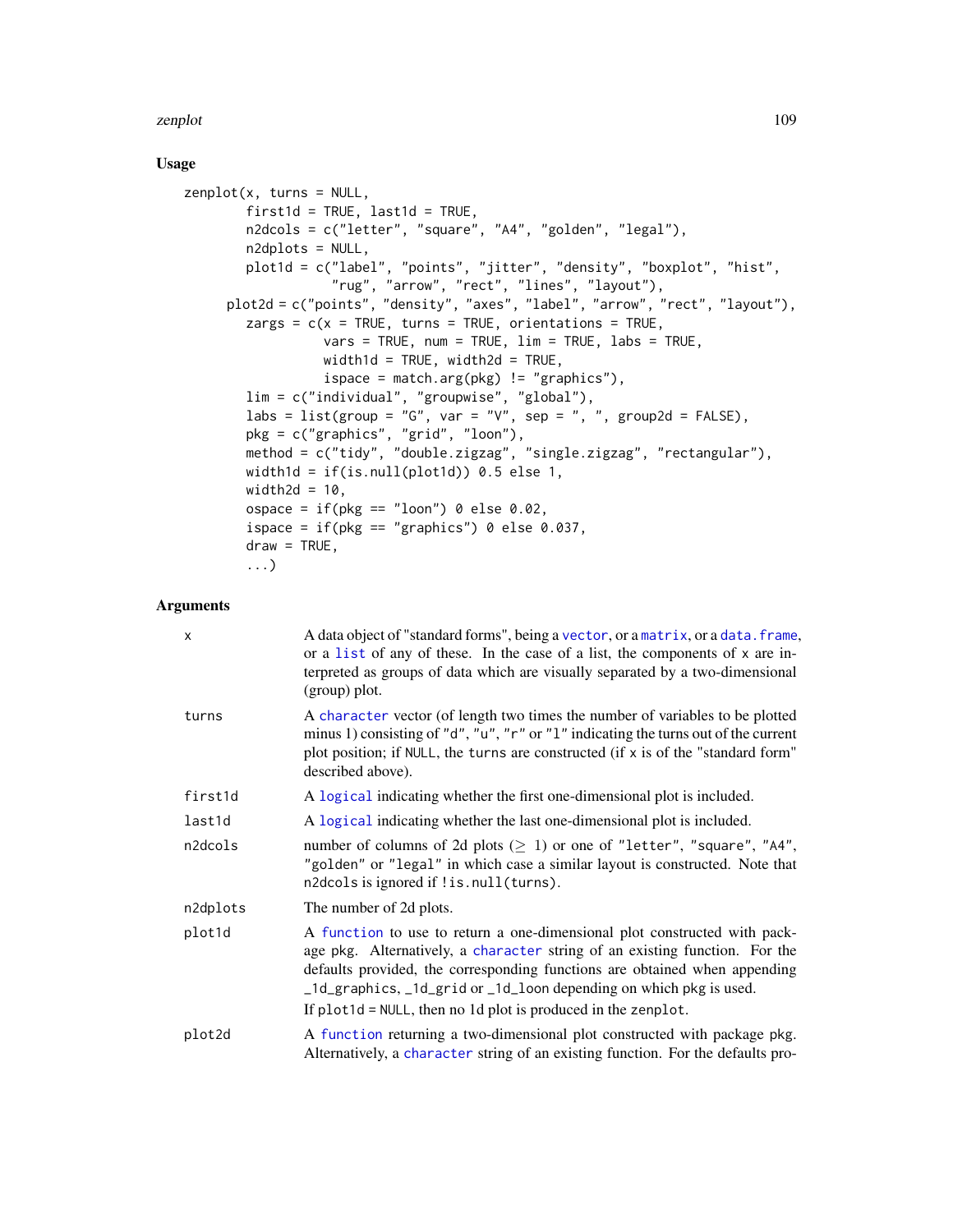<span id="page-109-0"></span>

|         | vided, the corresponding functions are obtained when appending _2d_graphics,<br>_2d_grid or _2d_loon depending on which pkg is used.<br>As for plot1d, plot2d omits 2d plots if plot2d = NULL.                                                                                           |
|---------|------------------------------------------------------------------------------------------------------------------------------------------------------------------------------------------------------------------------------------------------------------------------------------------|
| zargs   | A fully named logical vector indicating whether the respective arguments are<br>(possibly) passed to plot1d() and plot2d() (if the latter contain the formal<br>argument zargs, which they typically do/should, but see below for an example<br>in which they do not).                   |
|         | zargs can maximally contain all variables as given in the default. If one of those<br>variables does not appear in zargs, it is treated as TRUE and the corresponding<br>arguments are passed on to plot1d and plot2d. If one of them is set to FALSE,<br>the argument is not passed on. |
| lim     | $(x-y)$ -axis limits. This can be a character string or a numeric(2).<br>If $\lim$ = "groupwise" and x does not contain groups, the behaviour is equivalent<br>to $\lim$ = "global".                                                                                                     |
| labs    | The plot labels to be used; see the argument labs of burst() for the exact<br>specification. labs can, in general, be anything as long as plot1d and plot2d<br>know how to deal with it.                                                                                                 |
| pkg     | The R package used for plotting (depends on how the functions plot1d and<br>plot2d were constructed; the user is responsible for choosing the appropriate<br>package among the supported ones).                                                                                          |
| method  | The type of zigzag plot (a character).<br>Available are:                                                                                                                                                                                                                                 |
|         | tidy: more tidied-up double.zigzag (slightly more compact placement of plots<br>towards the end).                                                                                                                                                                                        |
|         | double.zigzag: zigzag plot in the form of a flipped "S". Along this path, the<br>plots are placed in the form of an "S" which is rotated counterclockwise by<br>90 degrees.                                                                                                              |
|         | single.zigzag: zigzag plot in the form of a flipped "S".                                                                                                                                                                                                                                 |
|         | rectangular: plots that fill the page from left to right and top to bottom. This<br>is useful (and most compact) for plots that do not share an axis.                                                                                                                                    |
|         | Note that method is ignored if turns are provided.                                                                                                                                                                                                                                       |
| width1d | A graphical parameter $> 0$ giving the width of 1d plots.                                                                                                                                                                                                                                |
| width2d | A graphical parameter $> 0$ giving the height of 2d plots.                                                                                                                                                                                                                               |
| ospace  | The outer space around the zenplot. A vector of length four (bottom, left, top,<br>right), or one whose values are repeated to be of length four, which gives the<br>outer space between the device region and the inner plot region around the zen-<br>plot.                            |
|         | Values should be in $[0, 1]$ when pkg is "graphics" or "grid", and as number<br>of pixels whenpkg is "loon".                                                                                                                                                                             |
| ispace  | The inner space in $[0, 1]$ between the each figure region and the region of the<br>(1d/2d) plot it contains. Again, a vector of length four (bottom, left, top, right)<br>or a shorter one whose values are repeated to produce a vector of length four.                                |
| draw    | A logical indicating whether a the zenplot is immediately displayed (the de-<br>fault) or not.                                                                                                                                                                                           |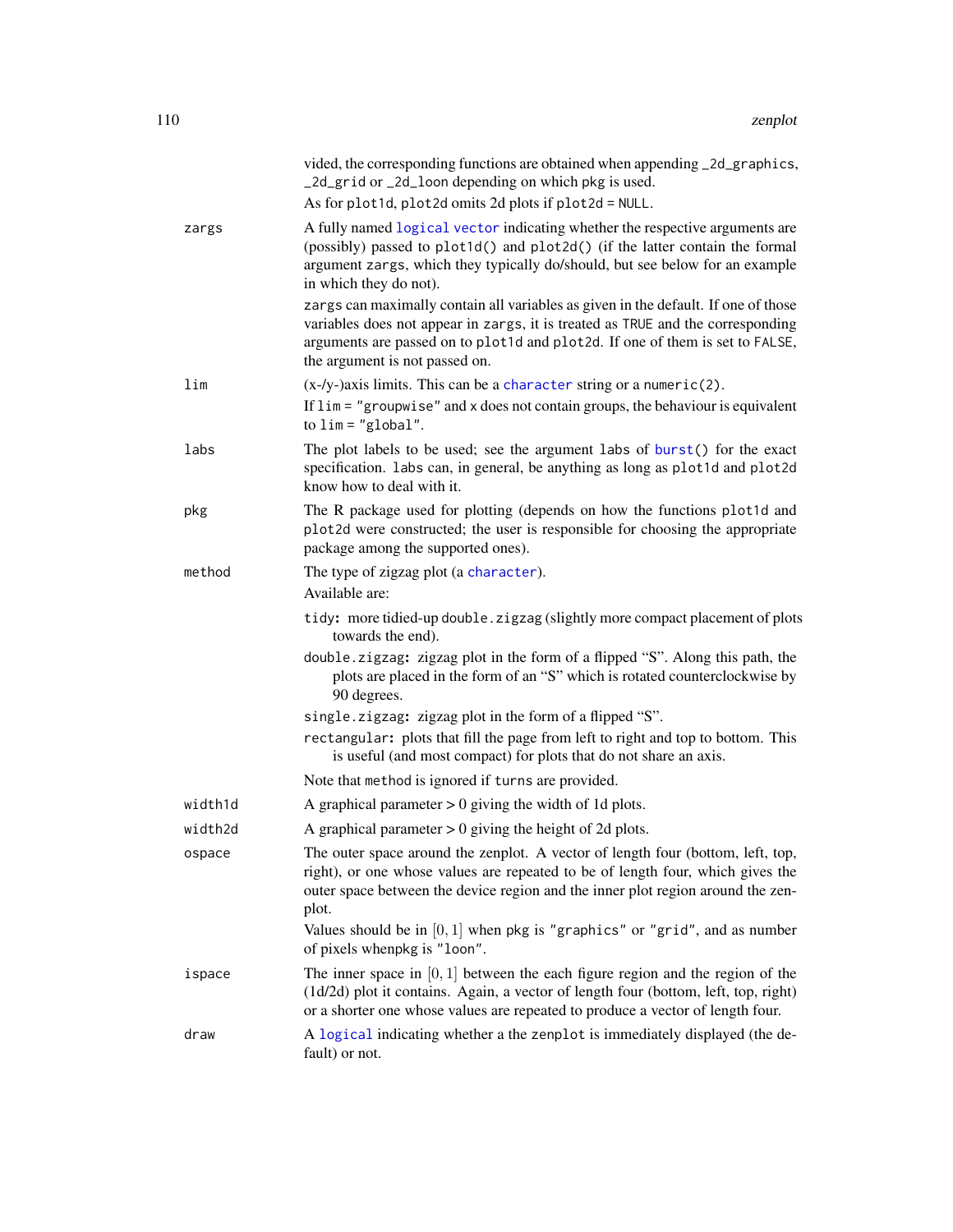<span id="page-110-0"></span>... arguments passed to the drawing functions for both plot1d and plot2d. If you need to pass certain arguments only to one of them, say, plot2d, consider providing your own plot2d; see the examples below.

## Value

(besides plotting) invisibly returns a list having additional classnames marking it as a zenplot and a zenPkg object (with Pkg being one of Graphics, Grid, or Loon, so as to identify the package used to construct the plot).

As a list it contains at least the path and layout (see [unfold](#page-101-0) for details).

Depending on the graphics package pkg used, the returned list includes additional components. For pkg = "grid", this will be the whole plot as a [grob](#page-0-0) (grid object). For pkg = "loon", this will be the whole plot as a loon plot object as well as the toplevel tk object in which the plot appears.

## Author(s)

Marius Hofert and Wayne Oldford

## See Also

All provided default plot1d and plot2d functions.

[extract\\_1d\(](#page-34-0)) and [extract\\_2d\(](#page-36-0)) for how zargs can be split up into a list of columns and corresponding group and variable information.

[burst\(](#page-19-0)) for how x can be split up into all sorts of information useful for plotting (see our default plot1d and plot2d). [vport\(](#page-103-0)) for how to construct a viewport for (our default) grid (plot1d and plot2d) functions.

[extract\\_pairs\(](#page-38-0)), [connect\\_pairs\(](#page-22-0)), [group\(](#page-0-0)) and [zenpath\(](#page-106-0)) for (zen)path-related functions.

The various vignettes for additional examples.

Other creating zenplots: [unfold\(](#page-101-0))

# Examples

### Basics #####################################################################

```
## Generate some data
n <- 1000 # sample size
d <- 20 # dimension
set.seed(271) # set seed (for reproducibility)
x \le matrix(rnorm(n * d), ncol = d) # i.i.d. N(0,1) data
## A basic zenplot
```

```
res <- zenplot(x)
uf \leq unfold(nfaces = d - 1)
## `res` and `uf` is not identical as `res` has specific
## class attributes.
for(name in names(uf)) {
  stopifnot(identical(res[[name]], uf[[name]]))
}
```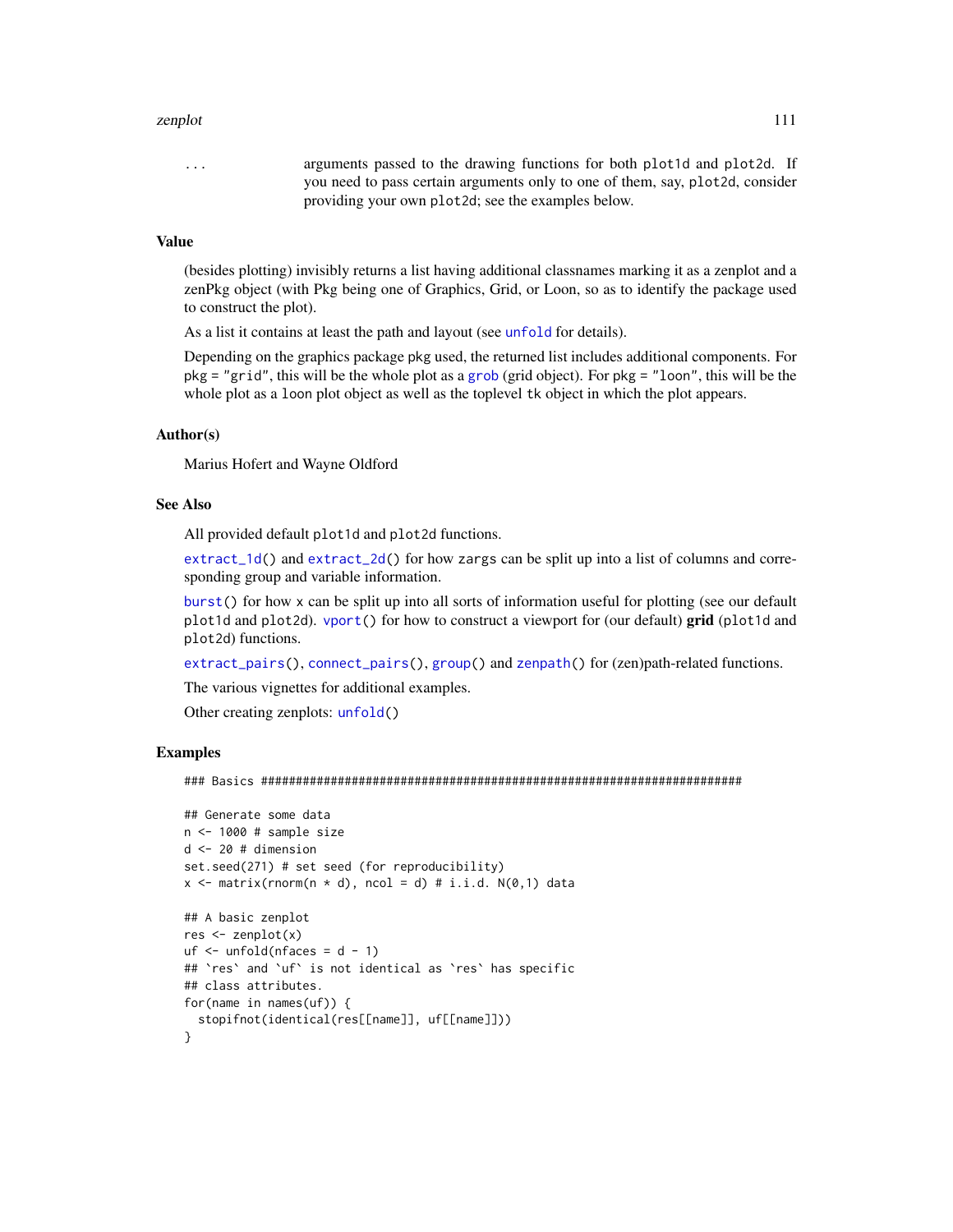```
## => The return value of zenplot() is the underlying unfold()
## Some missing data
z < - xz[seq\_len(n-10), 5] \leq NA \# all NA except 10 pointszenplot(z)
## Another column with fully missing data (use arrows)
## Note: This could be more 'compactified', but is technically
## more involved
z[, 6] <- NA # all NA
zenplot(z)
## Lists of vectors, matrices and data frames as arguments (=> groups of data)
## Only two vectors
z <- list(x[,1], x[,2])
zenplot(z)
## A matrix and a vector
z \leftarrow list(x[,1:2], x[,3])
zenplot(z)
## A matrix, NA column and a vector
z <- list(x[,1:2], NA, x[,3])
zenplot(z)
z \leftarrow list(x[,1:2], cbind(NA, NA), x[,3])
zenplot(z)
z <- list(x[,1:2], 1:10, x[,3])
zenplot(z)
## Without labels or with different labels
z \le - list(A = x[,1:2], B = cbind(NA, NA), C = x[,3])
zenplot(z, labs = NULL) # without any labels
zenplot(z, labs = list(group = NULL, group2d = TRUE)) # without group labels
zenplot(z, labs = list(group = NULL)) # without group labels unless groups change
zenplot(z, labs = list(var = NULL)) # without variable labels
zenplot(z, labs = list(var = "Variable ", sep = " - ")) # change default labels
## Example with a factor
zenplot(iris)
zenplot(iris, lim = "global") # global scaling of axis
zenplot(iris, lim = "groupwise") # acts as 'global' here (no groups in the data)
### More sophisticated examples ################################################
## Note: The third component (data.frame) naturally has default labels.
## zenplot() uses these labels and prepends a default group label.
z <- list(x[,1:5], x[1:10, 6:7], NA,
          data.frame(x[seq_len(round(n/5)), 8:19]), cbind(NA, NA), x[1:10, 20])
zenplot(z, labs = list(group = "Group ")) # change the group label (var and sep are defaults)
## Alternatively, give z labels
names(z) <- paste("Group", LETTERS[seq_len(length(z))]) # give group names
```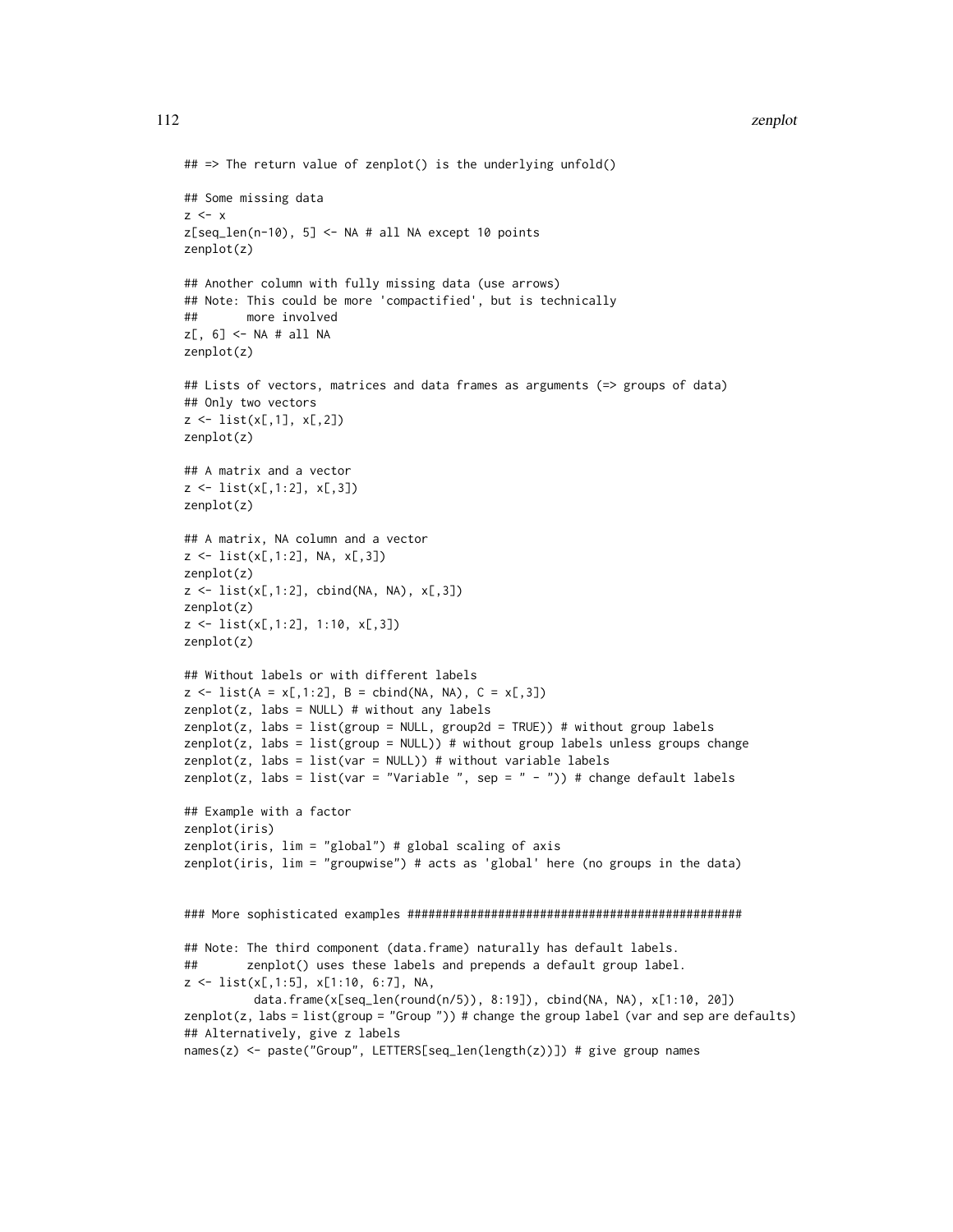```
zenplot(z) # uses given group names
## Now let's change the variable labels
z. <- lapply(z, function(z.) {
                     if(!is.matrix(z.)) z. < -as.matrix(z.)colnames(z.) <- paste("Var.", seq_len(ncol(z.)))
                     z.
                     }
            )
zenplot(z.)
### A dynamic plot based on 'loon' (if installed and R compiled with tcl support)
## Not run:
    if(requireNamespace("loon", quietly = TRUE))
        zenplot(x, pkg = "loon")## End(Not run)
### Providing your own turns ###################################################
## A basic example
turns <- c("l","d","d","r","r","d","d","r","r","u","u","r","r","u","u","l","l",
           "u","u","l","l","u","u","l","l","d","d","l","l","d","d","l","l",
           "d","d","r","r","d","d")
zenplot(x, plot1d = "layout", plot2d = "layout", turns = turns) # layout of plot regions
## => The tiles stick together as ispace = 0.
zenplot(x, plot1d = "layout", plot2d = "layout", turns = turns,pkg = "grid") # layout of plot regions with grid
## => Here the tiles show the small (default) ispace
## Another example (with own turns and groups)
zenplot(list(x[,1:3], x[,4:7]), plot1d = "arrow", plot2d = "rect",turns = c("d", "r", "r", "r", "r", "d",
                  "d", "l", "l", "l", "l", "l"), last1d = FALSE)
### Providing your own plot1d() or plot2d() ####################################
## Creating a box
zenplot(x, plot1d = "label", plot2d = function(zargs)
    density_2d_graphics(zargs, box = TRUE))
## With grid
    zenplot(x, plot1d = "label", plot2d = function(zargs)density_2d_grid(zargs, box = TRUE), pkg = "grid")
## An example with width1d = width2d and where no zargs are passed on.
## Note: This could have also been done with 'rect_2d_graphics(zargs, col = ...)'
## as plot1d and plot2d.
```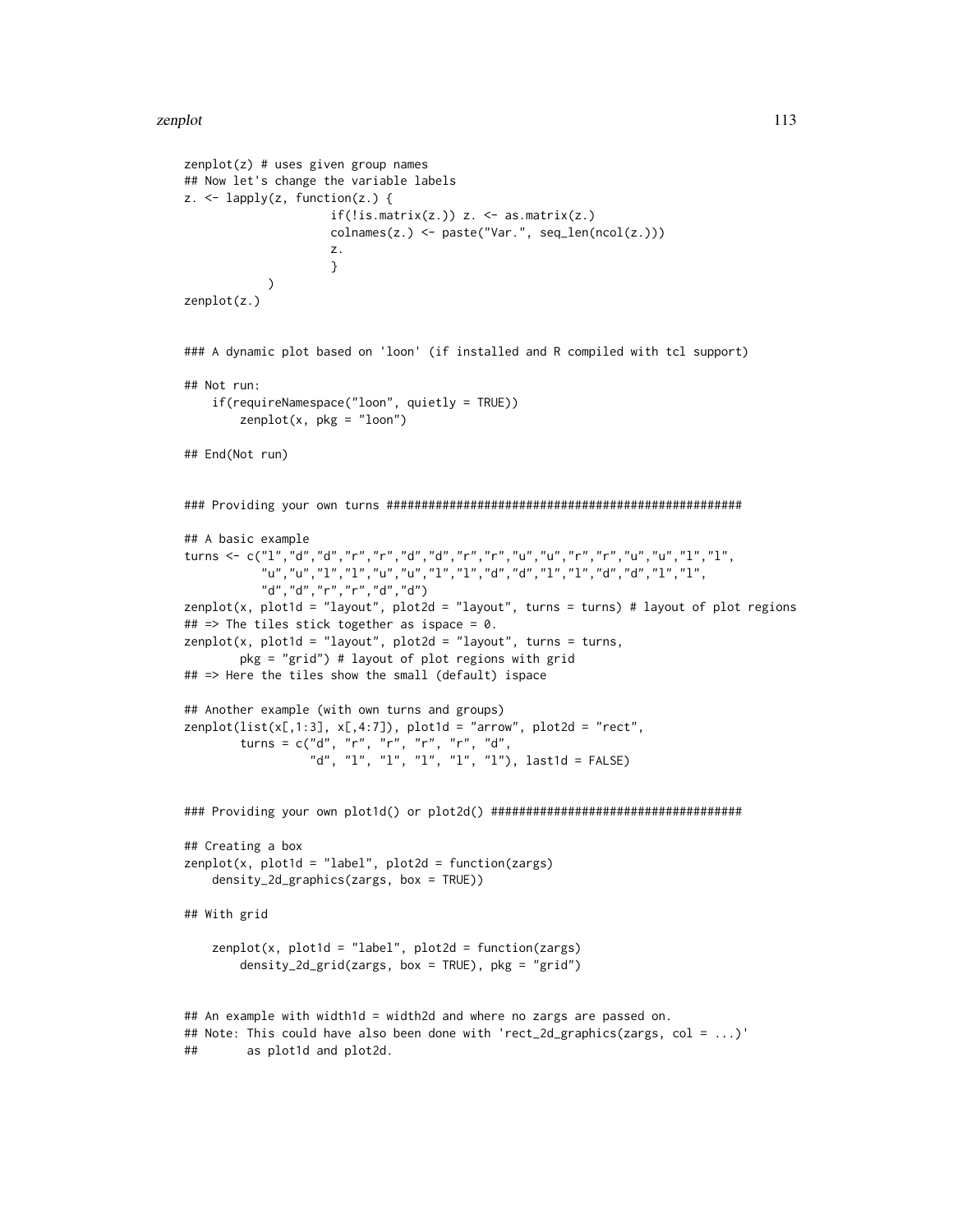```
114 zenplot
```

```
myrect <- function(...) {
   plot(NA, type = "n", ann = FALSE, axes = FALSE, xlim = 0:1, ylim = 0:1)
   rect(xleft = 0, ybottom = 0, xright = 1, ytop = 1, ...)
}
zenplot(matrix(0, ncol = 15),n2dcol = "square", width1d = 10, width2d = 10,plot1d = function(...) myrect(col = "royalblue3"),
       plot2d = function(...) myrect(col = "maroon3"))
## Colorized rugs as plot1d()
basecol <- c("royalblue3", "darkorange2", "maroon3")
palette <- colorRampPalette(basecol, space = "Lab")
cols <- palette(d) # different color for each 1d plot
zenplot(x, plot1d = function(zargs) {
             rug_1d_graphics(zargs, col = cols[(zargs$num+1)/2])
              }
      )
## With grid
library(grid) # for gTree() and gList()
  zenplot(x, pkg = "grid", # you are responsible for choosing the right pkg (cannot be tested!)plot1d = function(zargs)
                rug_1d_grid(zargs, col = cols[(zargs$num+1)/2]))
## Rectangles with labels as plot2d() (shows how to overlay plots)
## With graphics
## Note: myplot2d() could be written directly in a simpler way, but is
## based on the two functions here to show how they can be combined.
zenplot(x, plot1d = "arrow", plot2d = function(zargs)rect_2d_graphics(zargs)
    label_2d_graphics(zargs, add = TRUE)
})
## With grid
   zenplot(x, pkg = "grid", plot1d = "arrow", plot2d = function(zargs)gTree(children = gList(rect_2d_grid(zargs),
                               label_2d_grid(zargs))))
## Rectangles with labels outside the 2d plotting region as plot2d()
## With graphics
zenplot(x, plot1d = "arrow", plot2d = function(zargs)rect_2d_graphics(zargs)
   label_2d_graphics(zargs, add = TRUE, xpd = NA, srt = 90,
                     loc = c(1.04, 0), adj = c(0,1), cex = 0.7)})
## With grid
    zenplot(x, pkg = "grid", plot1d = "arrow", plot2d = function(zargs)
```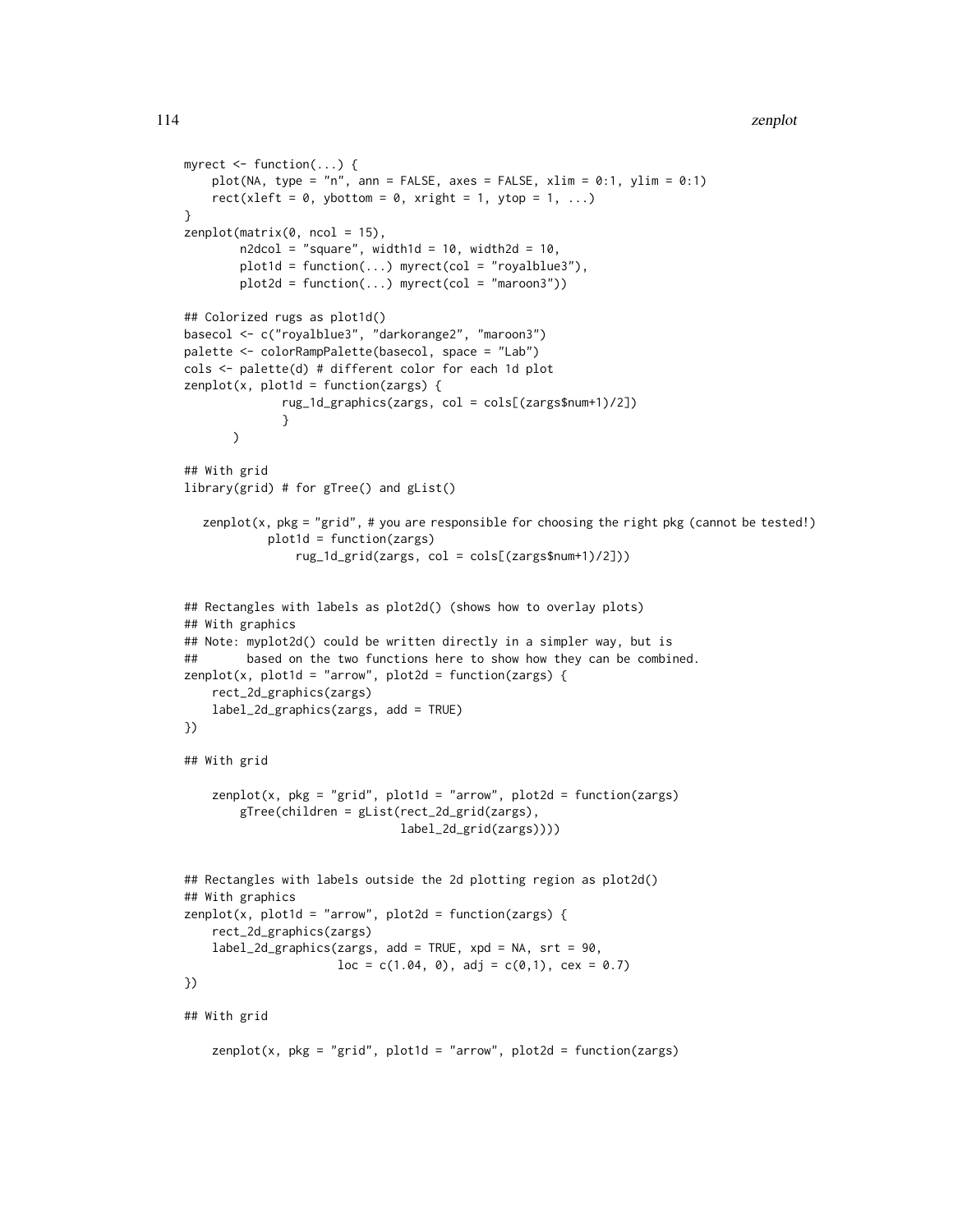```
gTree(children = gList(rect_2d_grid(zargs),
                               label_2d_grid(zargs, loc = c(1.04, 0),just = c("left", "top"),rot = 90, cex = 0.45))))## 2d density with points, 1d arrows and labels
zenplot(x, plot1d = function(zargs) {
    rect_1d_graphics(zargs)
    arrow\_1d\_graphics(zargs, add = TRUE, loc = c(0.2, 0.5))label_1d_graphics(zargs, add = TRUE, loc = c(0.8, 0.5))\}, plot2d = function(zargs) {
    points_2d_graphics(zargs, col = adjustcolor("black", alpha.f = 0.4))
    density_2d_graphics(zargs, add = TRUE)
})
## 2d density with labels, 1d histogram with density and label
## Note: The 1d plots are *improper* overlays here as the density
## plot does not know the heights of the histogram. In other
## words, both histograms and densities use the whole 1d plot
## region but are not correct relative to each other in the
## sense of covering the same are. For a *proper* overlay
## see below.
zenplot(x,
    plot1d = function(zargs) {
                    hist_1d_graphics(zargs)
                    density_1d_graphics(zargs, add = TRUE,
                                       border = "royalblue3",
                                       1wd = 1.4)
                    label_1d_graphics(zargs, add = TRUE,
                                     loc = c(0.2, 0.8),cex = 0.6, font = 2,
                                     col = "darkorange2")
                    },
    plot2d = function(zargs) {
                    density_2d_graphics(zargs)
                    points_2d_graphics(zargs, add = TRUE,
                                      col = adjustcolor("black", alpha.f = 0.3))}
            )
### More sophisticated examples ################################################
### Example: Overlaying histograms with densities (the *proper* way)
## Define proper 1d plot for overlaying histograms with densities
hist_with_density_1d <- function(zargs)
{
## Extract information and data
num <- zargs$num # plot number (among all 1d and 2d plots)
turn.out <- zargs$turns[num] # turn out of current position
horizontal \le turn.out == "d" || turn.out == "u"
```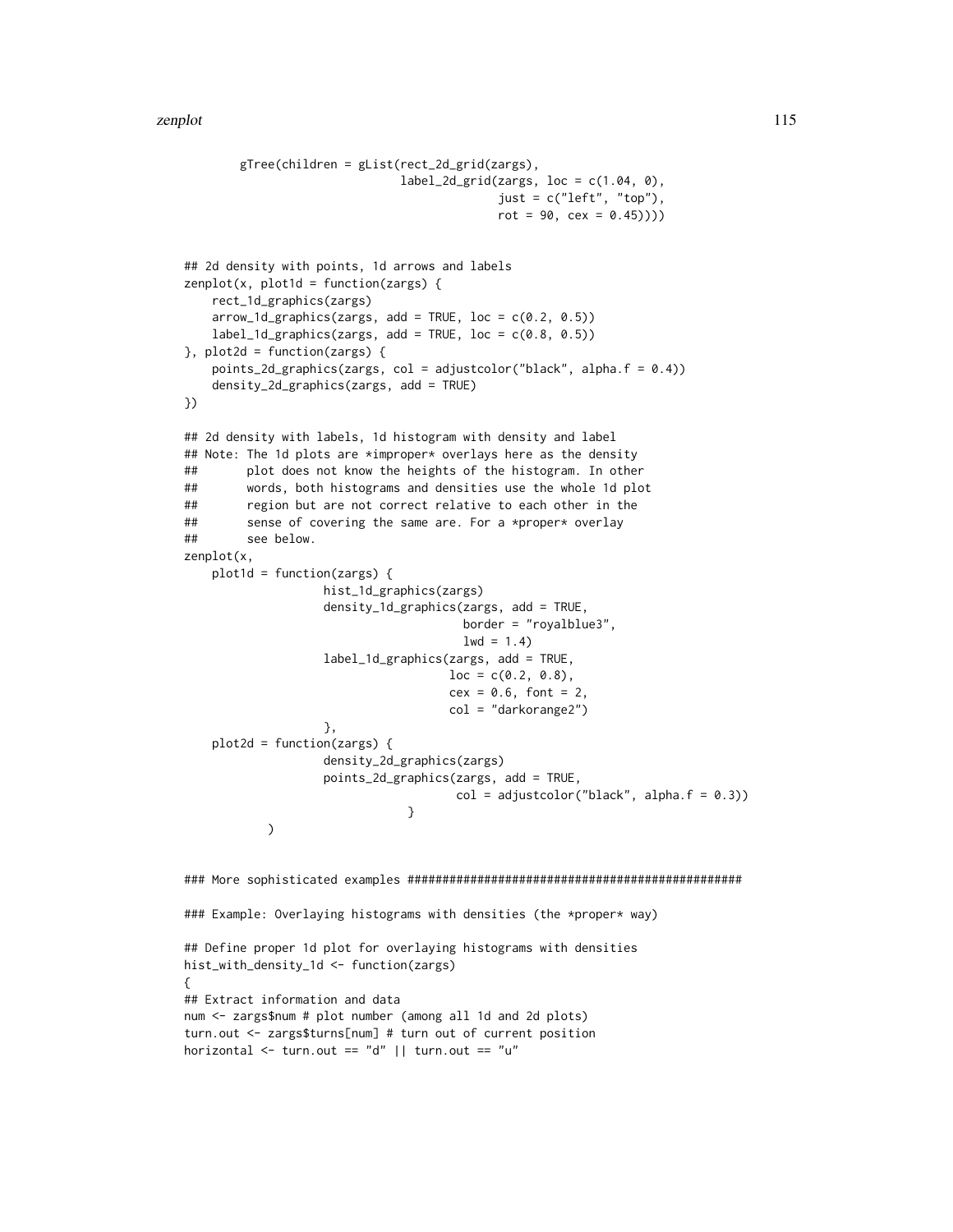```
# the indices of the 'x' variable to be displayed in the current plot
ii <- plot_indices(zargs)
label <- paste0("V", ii[1]) # label
srt <- if(horizontal) 0 else if(turn.out == "r") -90 else 90 # label rotation
x <- zargs$x[,ii[1]] # data
lim \leq range(x) # data limits
## Compute histogram information
breaks \leq seq(from = lim[1], to = lim[2], length.out = 21)
binInfo \leq - hist(x, breaks = breaks, plot = FALSE)
binBoundaries <- binInfo$breaks
widths <- diff(binBoundaries)
heights <- binInfo$density
## Compute density information
dens \leftarrow density(x)
xvals <- dens$x
keepers \le (min(x) \le xvals) & (xvals \le max(x)) # keep those within the range of the data
x. <- xvals[keepers]
y. <- dens$y[keepers]
## Determine plot limits and data
if(turn.out == "d" || turn.out == "l") { # flip density/histogram
    heights <- -heights
    y. \le -y.}
if(horizontal) {
    xlim <- lim
    xlim.bp \le xlim - xlim[1] # special for barplot(); need to shift the bars
    ylim <- range(0, heights, y.)
    ylim.bp <- ylim
    x <- c(xlim[1], x., xlim[2]) - xlim[1] # shift due to plot region set up by barplot()
    y \leq -c(0, y_-, 0)} else {
    xlim <- range(0, heights, y.)
    xlim.bp <- xlim
    ylim <- lim
    ylim.bp <- ylim - ylim[1] # special for barplot(); need to shift the bars
    x \leftarrow c(0, y., 0)y \leftarrow c(xlim[1], x., xlim[2]) - ylim[1] \# shift due to plot region set up by barplot()}
## Determining label position relative to the zenpath
loc \leftarrow c(0.1, 0.6)# when walking downwards, change both left/right and up/down
if(turn.out == "d") loc <- 1-loc
# when walking to the right, coordinates change and 2nd is flipped
if(turn.out == "r") {
    loc \leftarrow rev(loc)loc[2] <- 1-loc[2]
}
# when walking to the left, coordinates change and 1st is flipped
if(turn.out == "l") {
    loc \leftarrow rev(loc)
```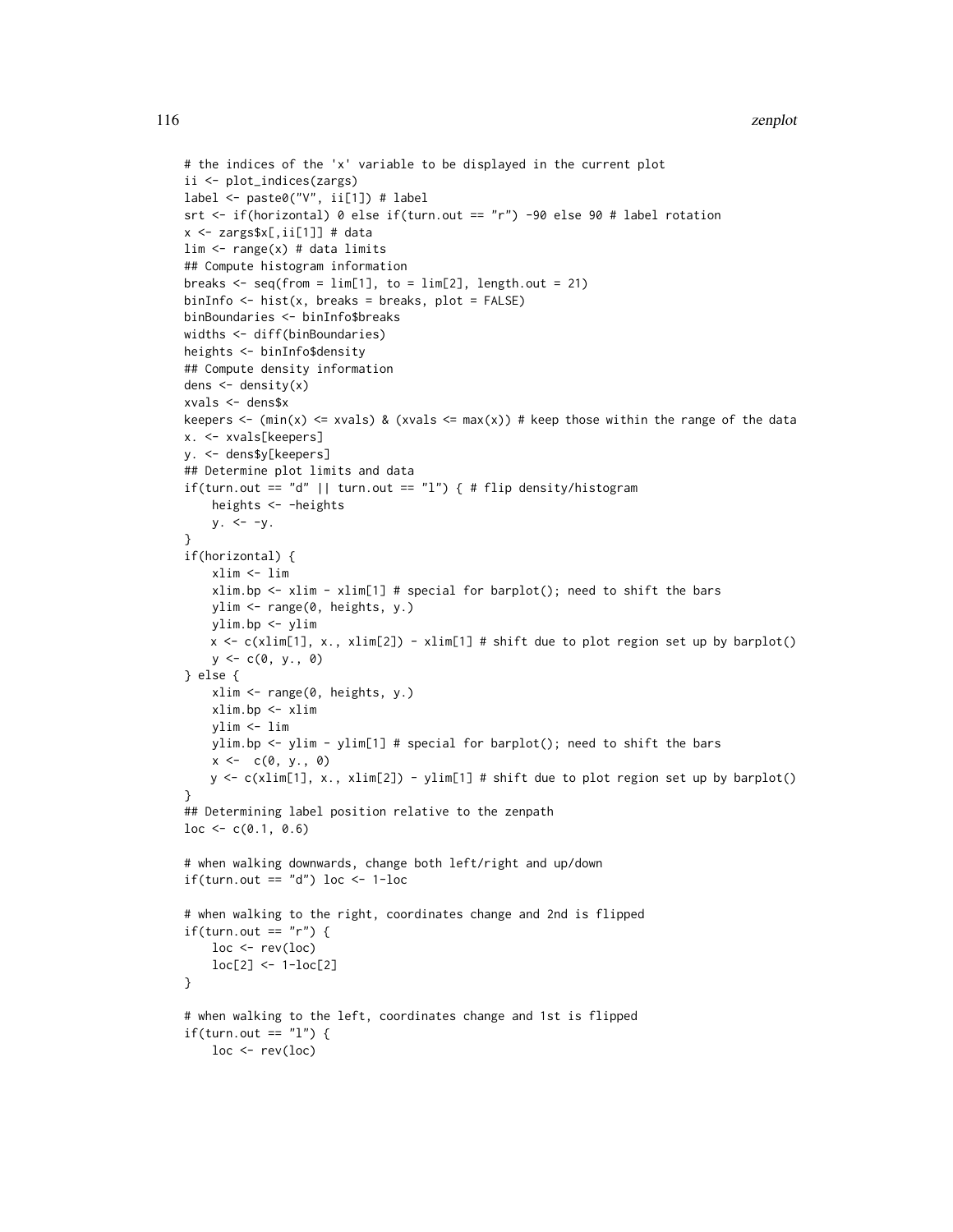```
loc[1] <- 1-loc[1]
}
## Plotting
barplot(heights, width = widths, xlim = xlim.bp, ylim = ylim.bp,
        space = 0, horiz = !horizontal, main = "", xlab = "", axes = FALSE) # histogram
polygon(x = x, y = y, border = "royalblue3", lwd = 1.4) # densityopar \leq par(usr = c(0, 1, 0, 1)) # switch to relative coordinates for text
on.exit(par(opar))
text(x = loc[1], y = loc[2], labels = label, cex = 0.7, srt = srt, font = 2,
     col = "darkorange2") # label
    }
## Zenplot
zenplot(x,
plot1d = "hist_with_density_1d",
plot2d = function(zargs) {
       density_2d_graphics(zargs)
       points_2d_graphics(zargs,
                          add = TRUE,
                          col = adjustcolor("black", alpha.f = 0.3))}
\lambda### Example: A path through pairs of a grouped t copula sample
## 1) Build a random sample from a 17-dimensional grouped t copula
d. \leq c(8, 5, 4) # sector dimensions
d <- sum(d.) # total dimension
nu \leq rep(c(12, 1, 0.25), times = d.) # d.o.f. for each dimension
n <- 500 # sample size
set.seed(271)
Z \leq matrix(rnorm(n * d), ncol = n) # (d,n)-matrix
P \leq - matrix(0.5, nrow = d, ncol = d)
diag(P) <- 1
L \leftarrow t(chol(P)) # L: LL^T = PY <- t(L %*% Z) # (n,d)-matrix containing n d-vectors following N(0,P)
U. <- runif(n)
W \le sapply(nu, function(nu.) 1/qgamma(U., shape = nu./2, rate = nu./2)) # (n,d)-matrix
X \leftarrow sqrt(W) * Y # (n,d)-matrix
U <- sapply(1:d, function(j) pt(X[,j], df = nu[j]) # (n,d)-matrix
## 2) Plot the data with a pairs plot, colorizing the groups
cols \le matrix("black", nrow = d, ncol = d) # colors
start \leq c(1, cumsum(head(d., n = -1))+1) # block start indices
end <- cumsum(d.) # block end indices
for(j in seq_along(d.)) cols[start[j]:end[j], start[j]:end[j]] <- basecol[j] # colors
diag(cols) <- NA # remove colors corresponding to diagonal entries
cols <- as.vector(cols) # convert to a vector
cols <- cols[!is.na(cols)] # remove NA entries corresponding to diagonal
count <- 0 # panel number
my\_panel \le function(x, y, ...) # panel function for colorizing groups
```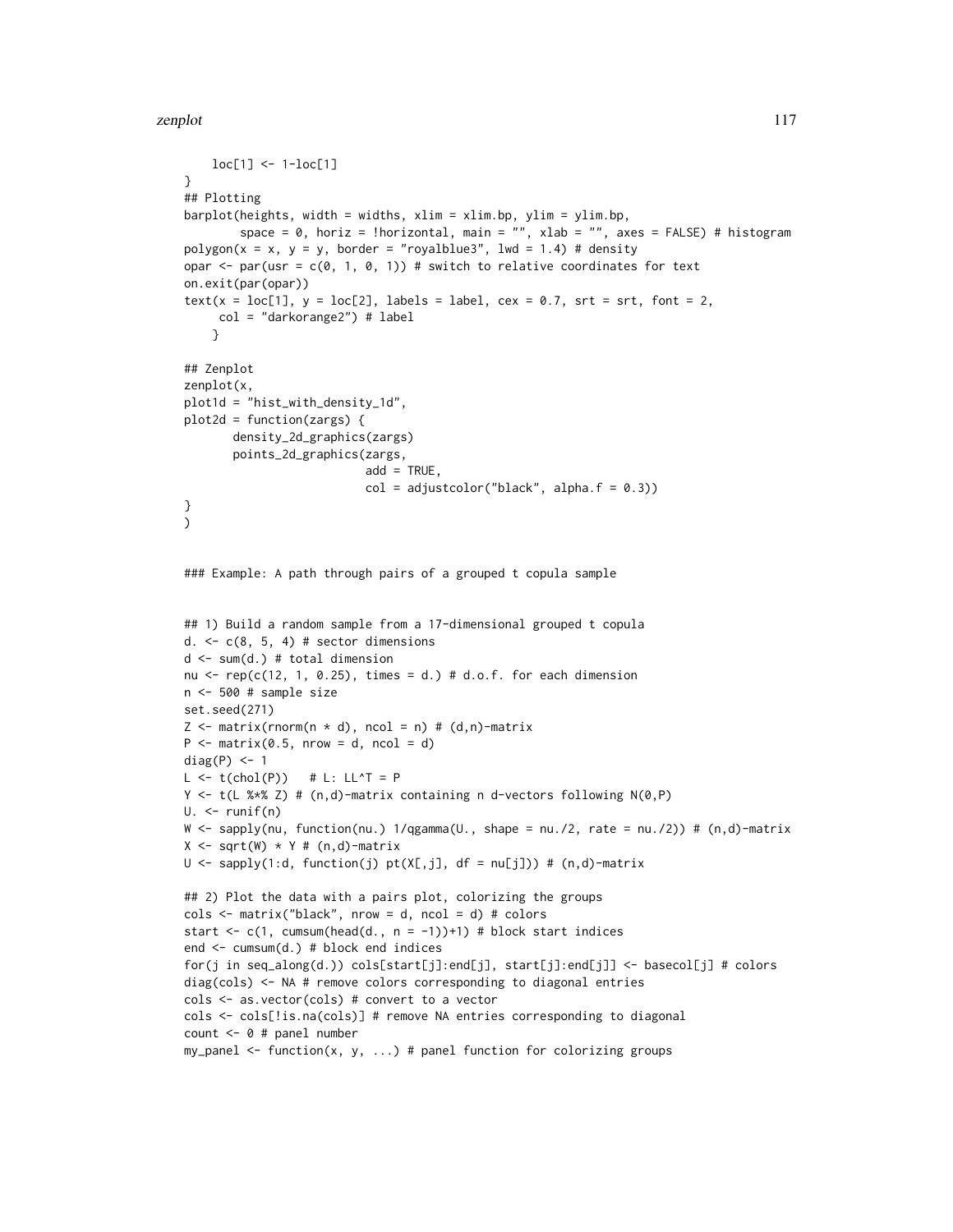## 118 zenplot

```
{ count <<- count + 1; points(x, y, pch = ".", col = cols[count]) }
pairs(U, panel = my\_panel, gap = 0,labels = as.expression( sapply(1:d, function(j) bquote(italic(U[.(j)]))))))
## 3) Zenplot of a random path through all pairs, colorizing the respective group
## Define our own points_2d_grid() for colorizing the groups
my_points_2d_grid <- function(zargs, basecol, d.) {
      r <- extract_2d(zargs) # extract information from zargs
      x < -r$x
      y \leq -r$y
      xlim <- r$xlim
      ylim <- r$ylim
      num2d <- zargs$num/2
      vars <- as.numeric(r$vlabs[num2d:(num2d+1)]) # two variables to be plotted
      ## Alternatively, we could have used ord[r$vars[num2d:(num2d+1)]] with
      ## the order 'ord' (see below) being passed to my_points_2d_grid()
      col <- if(all(1 <= vars & vars <= d.[1])) { basecol[1] } else {
           if(all(d.[1]+1 \leq vars & vars \leq d.[1]+d.[2])) { basecol[2] } else { }if(all(d.[1]+d.[2]+1 \leq vars & vars \leq d) basecol[3] else "black"
          }
      } # determine the colors
      vp \le vport(zargs$ispace, xlim = xlim, ylim = ylim, x = x, y = y) # viewport
      pointsGrob(x = x[[1]], y = y[[1]], pch = 21, size = unit(0.02, units = "npc"),
                 name = "points_2d", gp = gpar(col = col), vp = vp)
   }
## Plot a random permutation of columns via a zenplot
## Note: We set column labels here, as otherwise the labels can only
## show *indices* of the variables to be plotted, i.e., the column
## number in U[,ord], and not the original column number in U (which
## is what we want to see in order to see how our 'path' through
## the pairs of variables looks like).
colnames(U) <- 1:d
set.seed(1)
(ord \le sample(1:d, size = d)) # path; 1:d would walk parallel to the secondary diagonal
zenplot(U[,ord], plot1d = "layout", plot2d = "layout", pkg = "grid") # layoutzenplot(U[,ord], # has correct variable names as column names
       pkg = "grid",
       plot1d = function(zargs) arrow_1d_grid(zargs, col = "grey50"),
       plot2d = function(zargs)
               gTree(children = gList(
                  my_points_2d_grid(zargs, basecol = basecol, d. = d.),
                  rect_2d_grid(zargs, width = 1.05, height = 1.05,
                                col = "grey50", lty = 3),label_2d_grid(zargs, loc = c(1.06, -0.03),just = c("left", "top"), rot = 90, cex = 0.45,fontface = "bold") )))
## => The points are colorized correctly (compare with the pairs plot).
```
#### ### Using ggplot2 ##############################################################

## Although not thoroughly tested, in principle ggplot2 can also be used via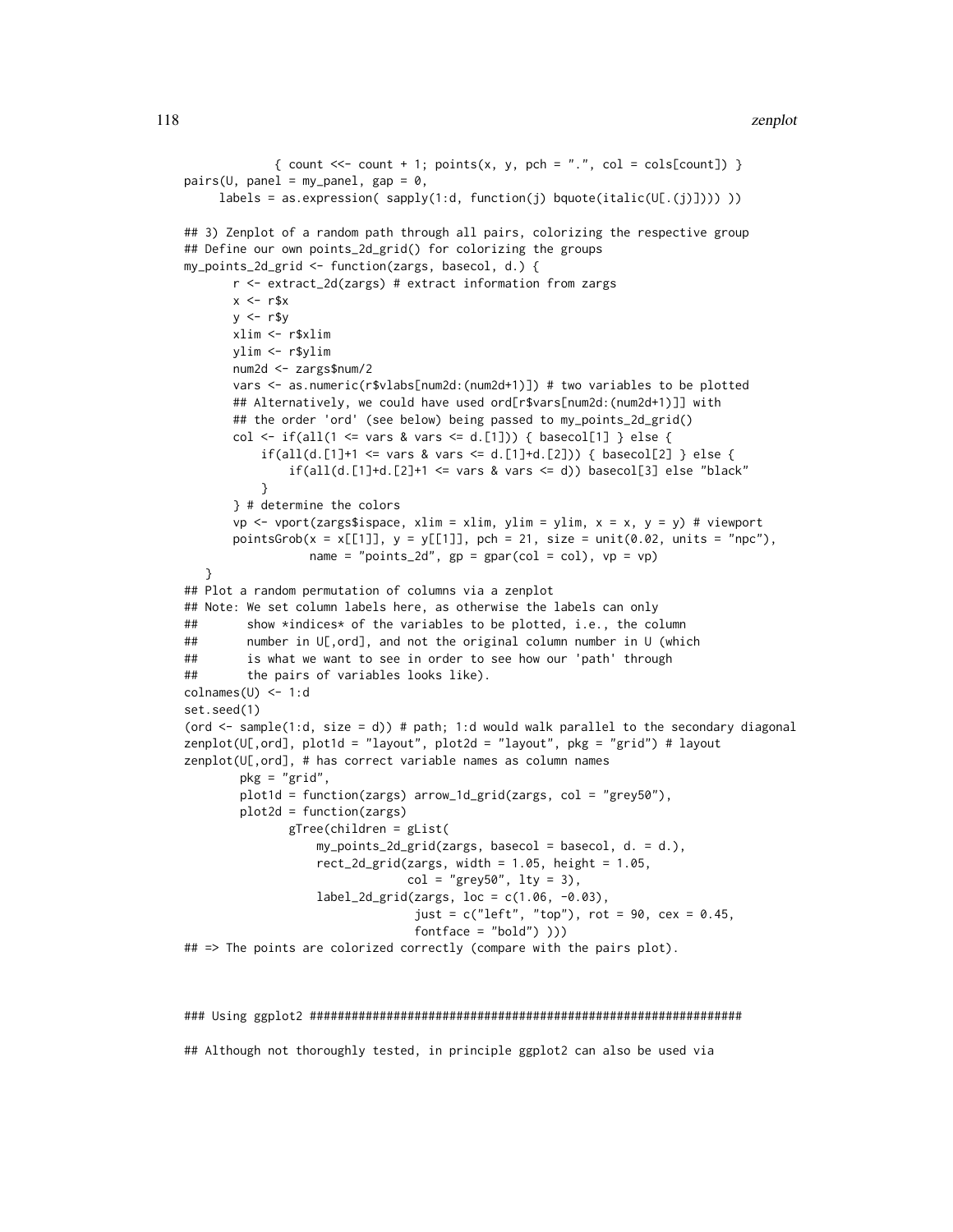```
## pkg = "grid" as follows.
library(ggplot2)
## Define our own 2d plot
my_points_2d_ggplot <- function(zargs, extract2d = TRUE)
   {
       if(extract2d) {
           r <- extract_2d(zargs) # extract results from zargs
           df <- data.frame(r$x, r$y) # data frame
           names(df) <- c("x", "y")
           cols <- zargs$x[,"Species"]
       } else {
           ii \le- plot_indices(zargs) # the indices of the variables to be plotted
           irs <- zargs$x # iris data
           df \le data.frame(x = irs[,ii[1]], y = irs[,ii[2]]) # data frame
           cols <- irs[,"Species"]
       }
       num2d <- zargs$num/2 # plot number among all 2d plots
       p \leq - ggplot() + geom_point(data = df, aes(x = x, y = y, colour = cols),
                                   show.legend = num2d == 3) +\text{labs}(x = \text{""}, y = \text{""}) # 2d plot
      if(num2d == 3) p \leftarrow p + theme(legend.position = "bottom", # legend for last 2d plot
                                      legend.title = element_blank())
       ggplot_gtable(ggplot_build(p)) # 2d plot as grob
   }
## Plotting
iris. <- iris
colnames(iris.) <- gsub("\\\\.", " ", x = colnames(iris)) # => nicer 1d labels
zenplot(iris., n2dplots = 3, plot2d = "my_points_2d_ggplot", pkg = "grid")
zenplot(iris., n2dplots = 3,
        plot2d = function(zargs) my_points_2d_ggplot(zargs, extract2d = FALSE),
        pkg = "grid")
```

```
### Providing your own data structure ##########################################
```

```
## Danger zone: An example with a new data structure (here: a list of *lists*)
## Note: - In this case, we most likely need to provide both plot1d and plot2d
## (but not in this case here since arrow_1d_graphics() does not depend
## on the data structure)
## - Note that we still make use of zargs here.
## - Also note that the variables are not correctly aligned anymore:
## In the ggplot2 examples we guaranteed this by plot_indices(),
## but here we don't. This then still produces our layout but the
## x/y axis of adjacent plots might not be the same anymore. This is
## fine if only a certain order of the plots is of interest, but
## not a comparison between adjacent plots.
z <- list(list(1:5, 2:1, 1:3), list(1:5, 1:2))
zenplot(z, n2dplots = 4, plot1d = "arrow", last1d = FALSE,
```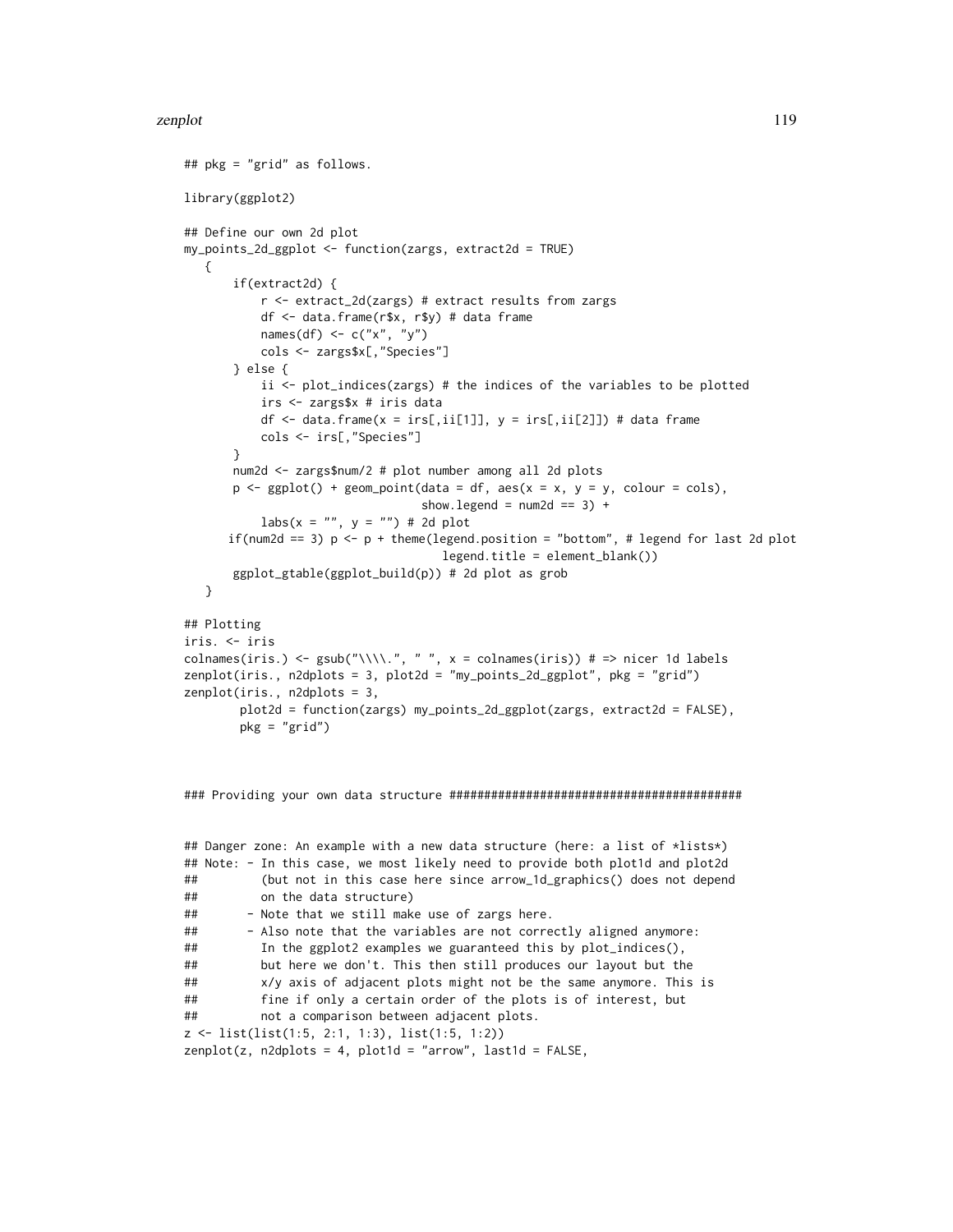```
plot2d = function(zargs, \ldots) {
    r <- unlist(zargs$x, recursive = FALSE)
    num2d <- zargs$num/2 # plot number among 2d plots
    x < -r[[num2d]]
    y <- r[[num2d + 1]]
    if(length(x) < length(y)) x < - rep(x, length.out = length(y))else if(length(y) < length(x)) y \leftarrow \text{rep}(y, \text{length.out} = \text{length}(x))plot(x, y, type = "b", xlab = "", ylab = "")
\}, ispace = c(0.2, 0.2, 0.1, 0.1))
```
### Zenplots based on 3d lattice plots #########################################

```
library(lattice)
library(grid)
library(gridExtra)
## Build a list of cloud() plots (trellis objects)
## Note:
## - 'grid' problem: Without print(), the below zenplot() may fail (e.g.,
## in fresh R sessions) with: 'Error in UseMethod("depth") :
## no applicable method for 'depth' applied to an object of class "NULL"'
## - col = "black" inside scales is needed to make the ticks show
mycloud \leq function(x, num) {
      \lim <- extendrange(0:1, f = 0.04)
      print(cloud(x[, 3] \sim x[, 1] \star x[, 2], xlim = lim, ylim = lim, zlim = lim,
                  xlab = substitute(U[i.], list(i. = num)),ylab = substitute(U[i.], list(i. = num + 1)),zlab = substitute(U[i.], list(i. = num + 2)),zoom = 1, scales = list(arrows = FALSE, col = "black"),
                  col = "black",par.settings = list(standard.theme(color = FALSE),axisu. line = list(col = "transparent"),
                                      clip = list(panel = "off"))}
plst.3d <- lapply(1:4, function(i)
      mycloud(x[,i:(i+2)], num = i)) # list of trellis objects
## Preparing the zenplot
num <- length(plst.3d)
ncols <- 2
turns <- c(rep("r", 2*(ncols-1)), "d", "d",
          rep("l", 2*(ncols-1)), "d")
plot2d <- function(zargs) {
      num2d <- (zargs$num+1)/2
      vp \le vport(zargs$ispace, xlim = 0:1, ylim = 0:1)
     grob(p = zargs$x[[num2d]], vp = vp, cl = "lattice") # convert trellis to grid object
      ## Note: For further plots, Work with
      ## gTree(children = gList(grob(zargs$x[[num2d]], vp = vp,
      ## cl = "lattice")))
   }
```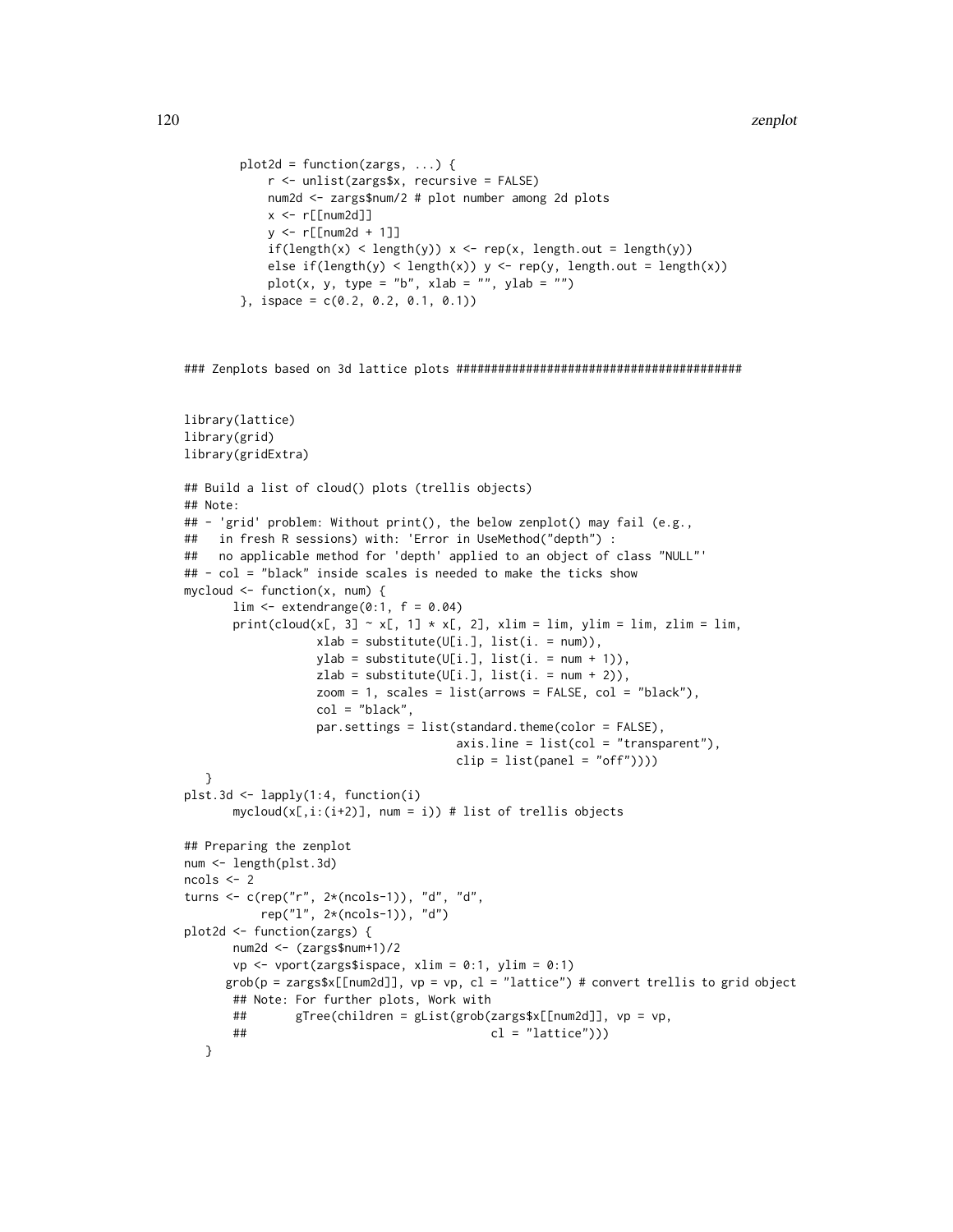```
## Zenplot
## Note: We use a list of *plots* here already (not data)
zenplot(plst.3d, turns = turns, n2dplots = num, pkg = "grid", first1d = FALSE,
       last1d = FALSE, plot1d = "arrow_1d\_grid", plot2d = plot2d)
```
# zenplots *zenplots: Zigzag Expanded Navigation Plots*

# Description

Zenplots, like pairs plots (scatterplot matrices), lay out a large number of one- and two-dimensional plots in an organized way.

# Details

Unlike pairs plots, zenplots can lay out a much larger number of plots by pursuing a zigzagging layout (following a zenpath) of alternating one- and two-dimensional plots.

The plots can be created by R's base graphics package, by the grid graphics package, or even made interactive (brushing, etc.) by using using the loon package.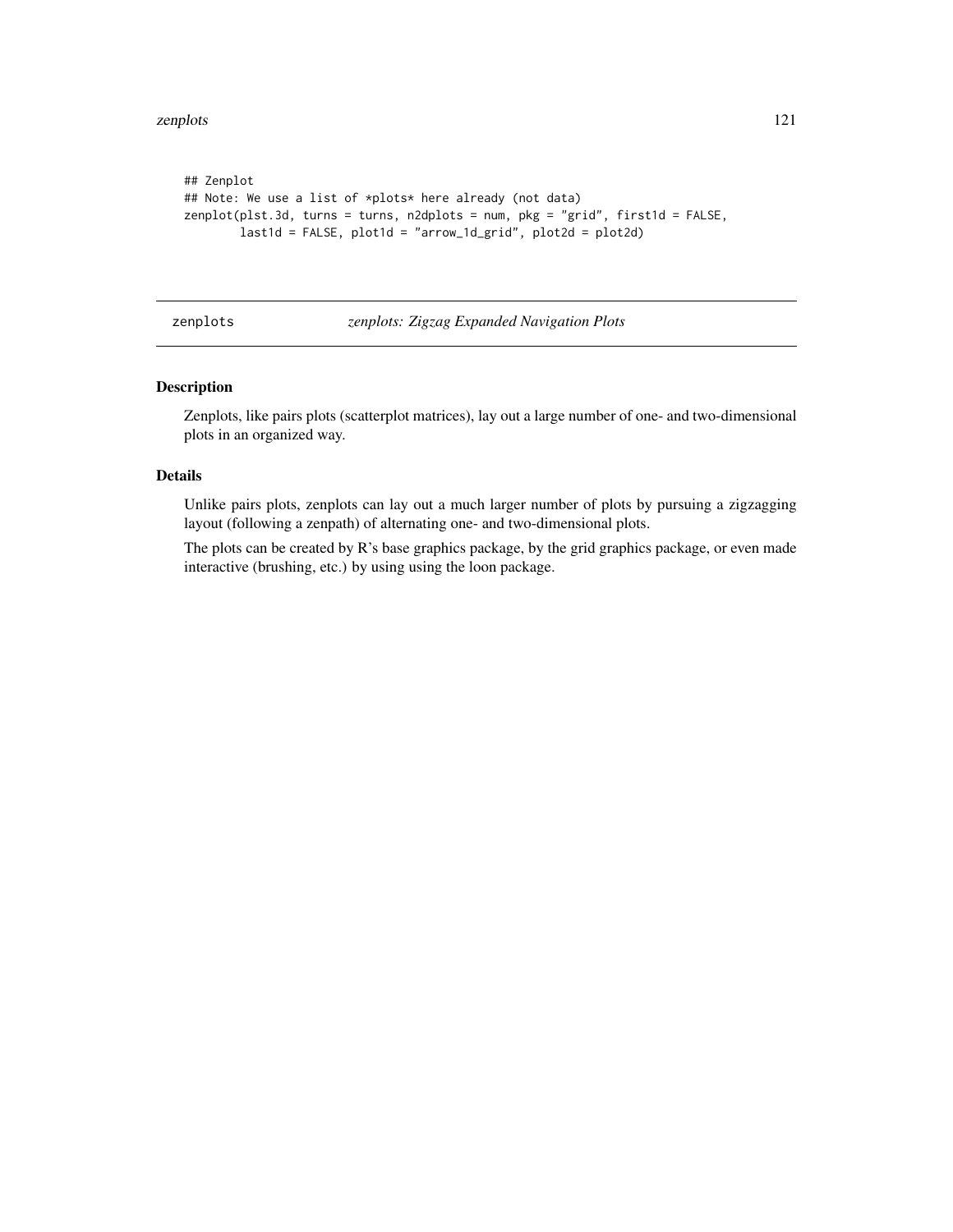# Index

∗ creating zenplots unfold, [102](#page-101-1) zenplot, [108](#page-107-0) ∗ data extraction functions to build plots extract\_1d, [35](#page-34-1) extract\_2d, [37](#page-36-1) ∗ datagen burst, [20](#page-19-1) plot\_indices, [79](#page-78-0) ∗ datasets de\_elect, [33](#page-32-0) happiness, [48](#page-47-0) olive, [78](#page-77-0) wine, [105](#page-104-0) ∗ default 1d plot functions using R's base graphics arrow\_1d\_graphics, [4](#page-3-0) boxplot\_1d\_graphics, [16](#page-15-0) density\_1d\_graphics, [25](#page-24-0) hist\_1d\_graphics, [50](#page-49-0) jitter\_1d\_graphics, [55](#page-54-0) label\_1d\_graphics, [59](#page-58-0) lines\_1d\_graphics, [70](#page-69-0) points\_1d\_graphics, [81](#page-80-0) rect\_1d\_graphics, [91](#page-90-0) rug\_1d\_graphics, [98](#page-97-0) ∗ default 1d plot functions using the grid package arrow\_1d\_grid, [5](#page-4-0) boxplot\_1d\_grid, [17](#page-16-0) density\_1d\_grid, [26](#page-25-0) hist\_1d\_grid, [51](#page-50-0) jitter\_1d\_grid, [56](#page-55-0) label\_1d\_grid, [60](#page-59-0) lines\_1d\_grid, [71](#page-70-0) points\_1d\_grid, [82](#page-81-0) rect\_1d\_grid, [92](#page-91-0) rug\_1d\_grid, [99](#page-98-0) ∗ default 1d plot functions using the

interactive loon package arrow\_1d\_loon, [7](#page-6-0) boxplot\_1d\_loon, [18](#page-17-0) density\_1d\_loon, [27](#page-26-0) hist\_1d\_loon, [52](#page-51-0) jitter\_1d\_loon, [57](#page-56-0) label\_1d\_loon, [61](#page-60-0) lines\_1d\_loon, [72](#page-71-0) points\_1d\_loon, [83](#page-82-0) rect\_1d\_loon, [93](#page-92-0) rug\_1d\_loon, [100](#page-99-0) ∗ default 1d plot functions arrow\_1d\_graphics, [4](#page-3-0) arrow\_1d\_grid, [5](#page-4-0) arrow\_1d\_loon, [7](#page-6-0) boxplot\_1d\_graphics, [16](#page-15-0) boxplot\_1d\_grid, [17](#page-16-0) boxplot\_1d\_loon, [18](#page-17-0) density\_1d\_graphics, [25](#page-24-0) density\_1d\_grid, [26](#page-25-0) density\_1d\_loon, [27](#page-26-0) extract\_1d, [35](#page-34-1) hist\_1d\_graphics, [50](#page-49-0) hist\_1d\_grid, [51](#page-50-0) hist\_1d\_loon, [52](#page-51-0) jitter\_1d\_graphics, [55](#page-54-0) jitter\_1d\_grid, [56](#page-55-0) jitter\_1d\_loon, [57](#page-56-0) label\_1d\_graphics, [59](#page-58-0) label\_1d\_grid, [60](#page-59-0) label\_1d\_loon, [61](#page-60-0) lines\_1d\_graphics, [70](#page-69-0) lines\_1d\_grid, [71](#page-70-0) lines\_1d\_loon, [72](#page-71-0) points\_1d\_graphics, [81](#page-80-0) points\_1d\_grid, [82](#page-81-0) points\_1d\_loon, [83](#page-82-0) rect\_1d\_graphics, [91](#page-90-0) rect\_1d\_grid, [92](#page-91-0)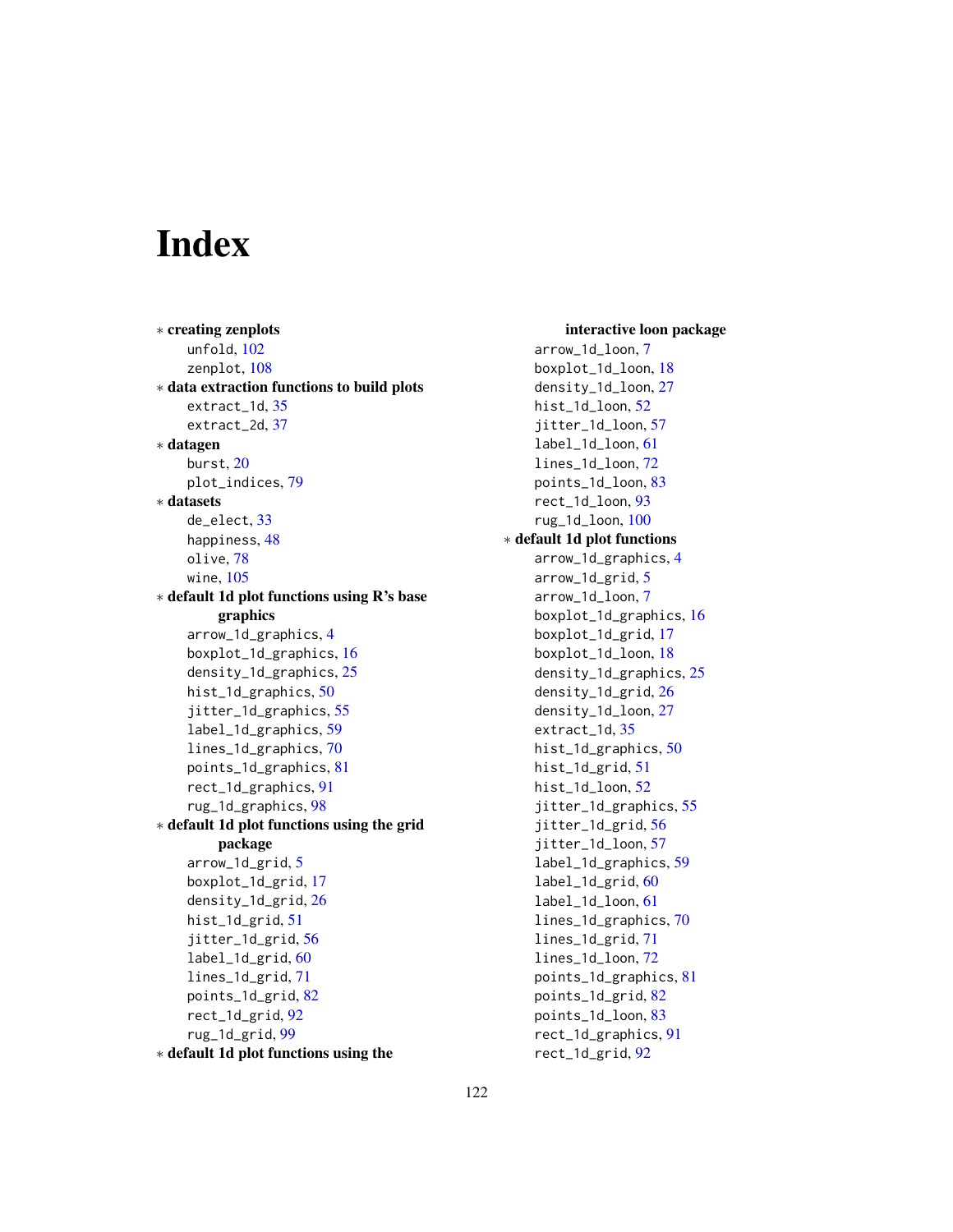## INDEX 123

rect\_1d\_loon, [93](#page-92-0) rug\_1d\_graphics, [98](#page-97-0) rug\_1d\_grid, [99](#page-98-0) rug\_1d\_loon, [100](#page-99-0) ∗ default 2d plot functions using R's base graphics arrow\_2d\_graphics, [8](#page-7-0) axes\_2d\_graphics, [12](#page-11-0) density\_2d\_graphics, [29](#page-28-0) group\_2d\_graphics, [45](#page-44-0) label\_2d\_graphics, [63](#page-62-0) points\_2d\_graphics, [84](#page-83-0) qq\_2d\_graphics, [88](#page-87-0) rect\_2d\_graphics, [94](#page-93-0) ∗ default 2d plot functions using the grid package arrow\_2d\_grid, [9](#page-8-0) axes\_2d\_grid, [13](#page-12-0) density\_2d\_grid, [30](#page-29-0) group\_2d\_grid, [46](#page-45-0) label\_2d\_grid, [64](#page-63-0) points\_2d\_grid, [85](#page-84-0) qq\_2d\_grid, [89](#page-88-0) rect\_2d\_grid, [95](#page-94-0) ∗ default 2d plot functions using the interactive loon package arrow\_2d\_loon, [10](#page-9-0) axes\_2d\_loon, [14](#page-13-0) density\_2d\_loon, [31](#page-30-0) group\_2d\_loon, [47](#page-46-0) label\_2d\_loon, [65](#page-64-0) points\_2d\_loon, [87](#page-86-0) rect\_2d\_loon, [96](#page-95-0) ∗ default 2d plot functions arrow\_2d\_graphics, [8](#page-7-0) arrow\_2d\_grid, [9](#page-8-0) arrow\_2d\_loon, [10](#page-9-0) axes\_2d\_graphics, [12](#page-11-0) axes\_2d\_grid, [13](#page-12-0) axes\_2d\_loon, [14](#page-13-0) density\_2d\_graphics, [29](#page-28-0) density\_2d\_grid, [30](#page-29-0) density\_2d\_loon, [31](#page-30-0) extract\_2d, [37](#page-36-1) group\_2d\_graphics, [45](#page-44-0) group\_2d\_grid, [46](#page-45-0) group\_2d\_loon, [47](#page-46-0) label\_2d\_graphics, [63](#page-62-0)

label\_2d\_grid, [64](#page-63-0) label\_2d\_loon, [65](#page-64-0) points\_2d\_graphics, [84](#page-83-0) points\_2d\_grid, [85](#page-84-0) points\_2d\_loon, [87](#page-86-0) qq\_2d\_graphics, [88](#page-87-0) qq\_2d\_grid, [89](#page-88-0) rect\_2d\_graphics, [94](#page-93-0) rect\_2d\_grid, [95](#page-94-0) rect\_2d\_loon, [96](#page-95-0) ∗ dplot plot\_region, [80](#page-79-0) vport, [104](#page-103-1) ∗ graphical tools l\_ispace\_config, [74](#page-73-0) na\_omit\_loon, [76](#page-75-0) plot\_region, [80](#page-79-0) vport, [104](#page-103-1) zenarrow, [106](#page-105-0) ∗ hplot zenplot, [108](#page-107-0) ∗ tools for constructing your own plot1d and plot2d functions burst, [20](#page-19-1) burst\_aux, [21](#page-20-0) check\_zargs, [22](#page-21-0) extract\_1d, [35](#page-34-1) extract\_2d, [37](#page-36-1) plot\_indices, [79](#page-78-0) ∗ tools related to constructing zenpaths connect\_pairs, [23](#page-22-1) extract\_pairs, [39](#page-38-1) graph\_pairs, [42](#page-41-0) groupData, [44](#page-43-0) indexData, [53](#page-52-0) zenpath, [107](#page-106-1) ∗ utilities convert\_occupancy, [24](#page-23-0) ∗ zenplot technical tools convert\_occupancy, [24](#page-23-0) is.standard, [54](#page-53-0) n2dcols\_aux, [75](#page-74-0) num\_cols, [77](#page-76-0) turn\_checker, [101](#page-100-0) adjust\_bb, [4](#page-3-0) arrow\_1d\_graphics, [4,](#page-3-0) *[6](#page-5-0)*, *[8](#page-7-0)*, *[17](#page-16-0)[–19](#page-18-0)*, *[26,](#page-25-0) [27](#page-26-0)*,

*[29](#page-28-0)*, *[36](#page-35-0)*, *[50](#page-49-0)[–53](#page-52-0)*, *[56](#page-55-0)[–59](#page-58-0)*, *[61,](#page-60-0) [62](#page-61-0)*, *[71](#page-70-0)[–73](#page-72-0)*, *[82](#page-81-0)[–84](#page-83-0)*, *[91](#page-90-0)*, *[93,](#page-92-0) [94](#page-93-0)*, *[98](#page-97-0)[–101](#page-100-0)*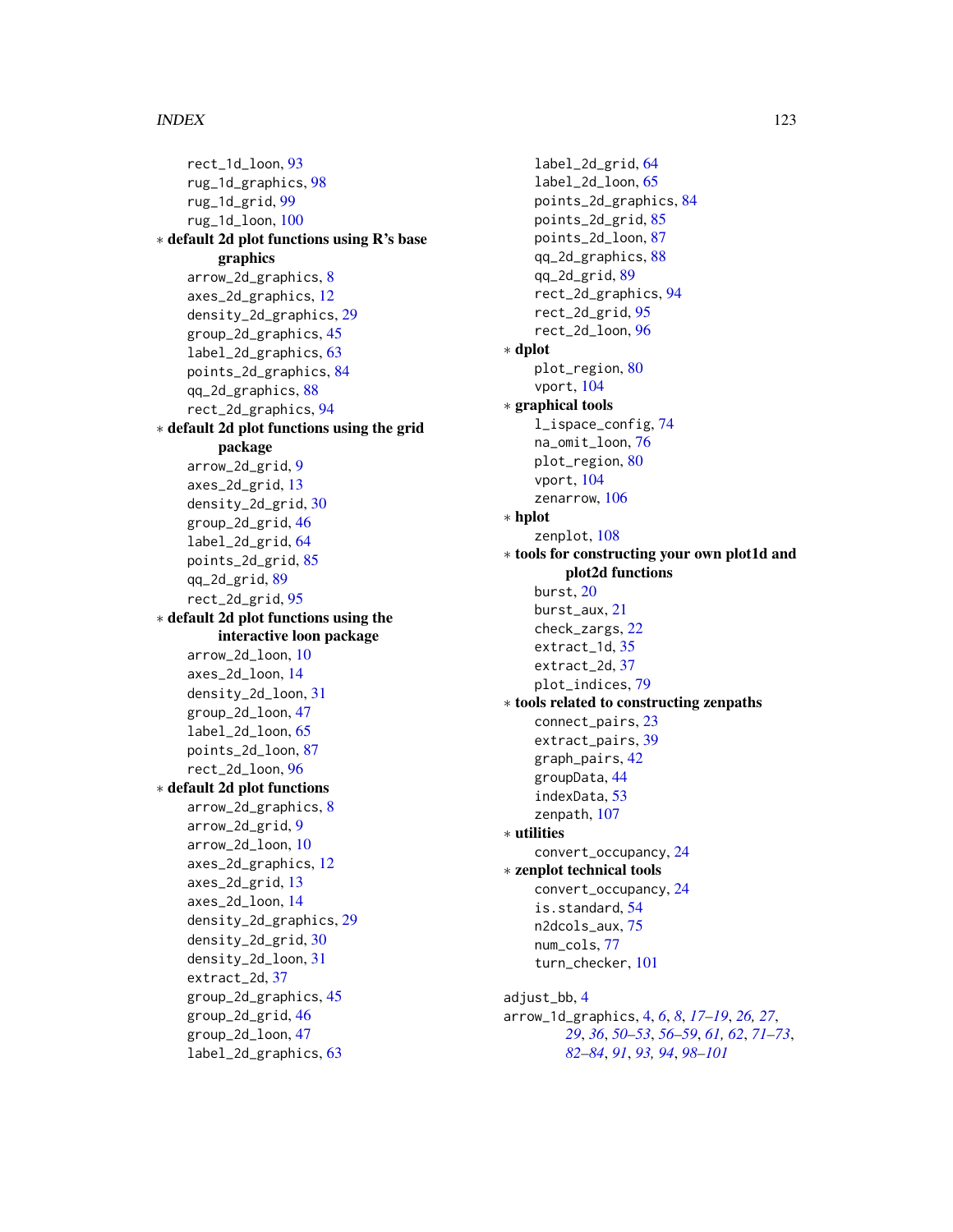arrow\_1d\_grid, *[5](#page-4-0)*, [5,](#page-4-0) *[8](#page-7-0)*, *[17–](#page-16-0)[19](#page-18-0)*, *[26,](#page-25-0) [27](#page-26-0)*, *[29](#page-28-0)*, *[36](#page-35-0)*, *[51](#page-50-0)[–53](#page-52-0)*, *[56](#page-55-0)[–59](#page-58-0)*, *[61,](#page-60-0) [62](#page-61-0)*, *[71–](#page-70-0)[73](#page-72-0)*, *[82–](#page-81-0)[84](#page-83-0)*, *[91](#page-90-0)*, *[93,](#page-92-0) [94](#page-93-0)*, *[99–](#page-98-0)[101](#page-100-0)* arrow\_1d\_loon, *[5,](#page-4-0) [6](#page-5-0)*, [7,](#page-6-0) *[17–](#page-16-0)[19](#page-18-0)*, *[26–](#page-25-0)[29](#page-28-0)*, *[36](#page-35-0)*, *[51](#page-50-0)[–53](#page-52-0)*, *[56](#page-55-0)[–59](#page-58-0)*, *[61,](#page-60-0) [62](#page-61-0)*, *[71–](#page-70-0)[73](#page-72-0)*, *[82–](#page-81-0)[84](#page-83-0)*, *[91](#page-90-0)*, *[93,](#page-92-0) [94](#page-93-0)*, *[99–](#page-98-0)[101](#page-100-0)* arrow\_2d\_graphics, [8,](#page-7-0) *[10,](#page-9-0) [11](#page-10-0)*, *[13,](#page-12-0) [14](#page-13-0)*, *[16](#page-15-0)*, *[30,](#page-29-0) [31](#page-30-0)*, *[33](#page-32-0)*, *[38](#page-37-0)*, *[46–](#page-45-0)[48](#page-47-0)*, *[64–](#page-63-0)[66](#page-65-0)*, *[85,](#page-84-0) [86](#page-85-0)*, *[88](#page-87-0)[–90](#page-89-0)*, *[95](#page-94-0)[–97](#page-96-0)* arrow\_2d\_grid, *[9](#page-8-0)*, [9,](#page-8-0) *[11](#page-10-0)*, *[13,](#page-12-0) [14](#page-13-0)*, *[16](#page-15-0)*, *[30,](#page-29-0) [31](#page-30-0)*, *[33](#page-32-0)*, *[38](#page-37-0)*, *[46](#page-45-0)[–48](#page-47-0)*, *[64–](#page-63-0)[66](#page-65-0)*, *[85,](#page-84-0) [86](#page-85-0)*, *[88–](#page-87-0)[90](#page-89-0)*, *[95](#page-94-0)[–97](#page-96-0)* arrow\_2d\_loon, *[9,](#page-8-0) [10](#page-9-0)*, [10,](#page-9-0) *[13,](#page-12-0) [14](#page-13-0)*, *[16](#page-15-0)*, *[30,](#page-29-0) [31](#page-30-0)*, *[33](#page-32-0)*, *[38](#page-37-0)*, *[46](#page-45-0)[–48](#page-47-0)*, *[64–](#page-63-0)[66](#page-65-0)*, *[85,](#page-84-0) [86](#page-85-0)*, *[88–](#page-87-0)[90](#page-89-0)*, *[95](#page-94-0)[–97](#page-96-0)* as.matrix, *[44](#page-43-0)* as\_numeric, [11](#page-10-0) axes\_2d\_graphics, *[9](#page-8-0)[–11](#page-10-0)*, [12,](#page-11-0) *[14](#page-13-0)*, *[16](#page-15-0)*, *[30,](#page-29-0) [31](#page-30-0)*, *[33](#page-32-0)*, *[38](#page-37-0)*, *[46](#page-45-0)[–48](#page-47-0)*, *[64–](#page-63-0)[66](#page-65-0)*, *[85,](#page-84-0) [86](#page-85-0)*, *[88–](#page-87-0)[90](#page-89-0)*, *[95](#page-94-0)[–97](#page-96-0)* axes\_2d\_grid, *[9](#page-8-0)[–11](#page-10-0)*, *[13](#page-12-0)*, [13,](#page-12-0) *[16](#page-15-0)*, *[30,](#page-29-0) [31](#page-30-0)*, *[33](#page-32-0)*, *[38](#page-37-0)*, *[46](#page-45-0)[–48](#page-47-0)*, *[64–](#page-63-0)[66](#page-65-0)*, *[85,](#page-84-0) [86](#page-85-0)*, *[88–](#page-87-0)[90](#page-89-0)*, *[95](#page-94-0)[–97](#page-96-0)* axes\_2d\_loon, *[9](#page-8-0)[–11](#page-10-0)*, *[13,](#page-12-0) [14](#page-13-0)*, [14,](#page-13-0) *[30,](#page-29-0) [31](#page-30-0)*, *[33](#page-32-0)*, *[38](#page-37-0)*, *[46](#page-45-0)[–48](#page-47-0)*, *[64–](#page-63-0)[66](#page-65-0)*, *[85,](#page-84-0) [86](#page-85-0)*, *[88–](#page-87-0)[90](#page-89-0)*, *[95](#page-94-0)[–97](#page-96-0)*

boxplot\_1d\_graphics, *[5,](#page-4-0) [6](#page-5-0)*, *[8](#page-7-0)*, [16,](#page-15-0) *[18,](#page-17-0) [19](#page-18-0)*, *[26,](#page-25-0) [27](#page-26-0)*, *[29](#page-28-0)*, *[36](#page-35-0)*, *[50–](#page-49-0)[53](#page-52-0)*, *[56–](#page-55-0)[59](#page-58-0)*, *[61,](#page-60-0) [62](#page-61-0)*, *[71](#page-70-0)[–73](#page-72-0)*, *[82](#page-81-0)[–84](#page-83-0)*, *[91](#page-90-0)*, *[93,](#page-92-0) [94](#page-93-0)*, *[98–](#page-97-0)[101](#page-100-0)* boxplot\_1d\_grid, *[5,](#page-4-0) [6](#page-5-0)*, *[8](#page-7-0)*, *[17](#page-16-0)*, [17,](#page-16-0) *[19](#page-18-0)*, *[26,](#page-25-0) [27](#page-26-0)*, *[29](#page-28-0)*, *[36](#page-35-0)*, *[51](#page-50-0)[–53](#page-52-0)*, *[56–](#page-55-0)[59](#page-58-0)*, *[61,](#page-60-0) [62](#page-61-0)*, *[71–](#page-70-0)[73](#page-72-0)*, *[82](#page-81-0)[–84](#page-83-0)*, *[91](#page-90-0)*, *[93,](#page-92-0) [94](#page-93-0)*, *[99–](#page-98-0)[101](#page-100-0)* boxplot\_1d\_loon, *[5,](#page-4-0) [6](#page-5-0)*, *[8](#page-7-0)*, *[17,](#page-16-0) [18](#page-17-0)*, [18,](#page-17-0) *[26–](#page-25-0)[29](#page-28-0)*, *[36](#page-35-0)*, *[51](#page-50-0)[–53](#page-52-0)*, *[56–](#page-55-0)[59](#page-58-0)*, *[61,](#page-60-0) [62](#page-61-0)*, *[71–](#page-70-0)[73](#page-72-0)*, *[82](#page-81-0)[–84](#page-83-0)*, *[91](#page-90-0)*, *[93,](#page-92-0) [94](#page-93-0)*, *[99–](#page-98-0)[101](#page-100-0)* burst, [20,](#page-19-1) *[22,](#page-21-0) [23](#page-22-1)*, *[36](#page-35-0)*, *[38](#page-37-0)*, *[80](#page-79-0)*, *[110,](#page-109-0) [111](#page-110-0)* burst\_aux, *[21](#page-20-0)*, [21,](#page-20-0) *[23](#page-22-1)*, *[36](#page-35-0)*, *[38](#page-37-0)*, *[80](#page-79-0)*

character, *[24](#page-23-0)*, *[102](#page-101-1)*, *[107](#page-106-1)*, *[109,](#page-108-0) [110](#page-109-0)* check\_zargs, *[21,](#page-20-0) [22](#page-21-0)*, [22,](#page-21-0) *[36](#page-35-0)*, *[38](#page-37-0)*, *[80](#page-79-0)* connect\_pairs, [23,](#page-22-1) *[40](#page-39-0)*, *[43,](#page-42-0) [44](#page-43-0)*, *[54](#page-53-0)*, *[108](#page-107-0)*, *[111](#page-110-0)* convert\_occupancy, [24,](#page-23-0) *[55](#page-54-0)*, *[76](#page-75-0)*, *[78](#page-77-0)*, *[101](#page-100-0)*

data.frame, *[20](#page-19-1)*, *[23](#page-22-1)*, *[33](#page-32-0)*, *[49](#page-48-0)*, *[54](#page-53-0)*, *[78](#page-77-0)*, *[105](#page-104-0)*, *[109](#page-108-0)* de\_elect, [33](#page-32-0) density\_1d\_graphics, *[5,](#page-4-0) [6](#page-5-0)*, *[8](#page-7-0)*, *[17–](#page-16-0)[19](#page-18-0)*, [25,](#page-24-0) *[27](#page-26-0)*, *[29](#page-28-0)*, *[36](#page-35-0)*, *[38](#page-37-0)*, *[50–](#page-49-0)[53](#page-52-0)*, *[56–](#page-55-0)[59](#page-58-0)*, *[61,](#page-60-0) [62](#page-61-0)*, *[71](#page-70-0)[–73](#page-72-0)*, *[82](#page-81-0)[–84](#page-83-0)*, *[91](#page-90-0)*, *[93,](#page-92-0) [94](#page-93-0)*, *[98–](#page-97-0)[101](#page-100-0)*

- density\_1d\_grid, *[5,](#page-4-0) [6](#page-5-0)*, *[8](#page-7-0)*, *[17](#page-16-0)[–19](#page-18-0)*, *[26](#page-25-0)*, [26,](#page-25-0) *[29](#page-28-0)*, *[36](#page-35-0)*, *[51](#page-50-0)[–53](#page-52-0)*, *[56](#page-55-0)[–58](#page-57-0)*, *[60](#page-59-0)[–62](#page-61-0)*, *[71](#page-70-0)[–73](#page-72-0)*, *[82](#page-81-0)[–84](#page-83-0)*, *[92](#page-91-0)[–94](#page-93-0)*, *[99](#page-98-0)[–101](#page-100-0)*
- density\_1d\_loon, *[5,](#page-4-0) [6](#page-5-0)*, *[8](#page-7-0)*, *[17](#page-16-0)[–19](#page-18-0)*, *[26,](#page-25-0) [27](#page-26-0)*, [27,](#page-26-0) *[36](#page-35-0)*, *[51](#page-50-0)[–53](#page-52-0)*, *[56](#page-55-0)[–58](#page-57-0)*, *[60](#page-59-0)[–62](#page-61-0)*, *[71](#page-70-0)[–73](#page-72-0)*, *[82](#page-81-0)[–84](#page-83-0)*, *[92](#page-91-0)[–94](#page-93-0)*, *[99](#page-98-0)[–101](#page-100-0)*
- density\_2d\_graphics, *[9](#page-8-0)[–11](#page-10-0)*, *[13,](#page-12-0) [14](#page-13-0)*, *[16](#page-15-0)*, [29,](#page-28-0) *[31](#page-30-0)*, *[33](#page-32-0)*, *[38](#page-37-0)*, *[46](#page-45-0)[–48](#page-47-0)*, *[64](#page-63-0)[–66](#page-65-0)*, *[85,](#page-84-0) [86](#page-85-0)*, *[88](#page-87-0)[–90](#page-89-0)*, *[95](#page-94-0)[–97](#page-96-0)*
- density\_2d\_grid, *[9](#page-8-0)[–11](#page-10-0)*, *[13,](#page-12-0) [14](#page-13-0)*, *[16](#page-15-0)*, *[30](#page-29-0)*, [30,](#page-29-0) *[33](#page-32-0)*, *[38](#page-37-0)*, *[46](#page-45-0)[–48](#page-47-0)*, *[64](#page-63-0)[–66](#page-65-0)*, *[85,](#page-84-0) [86](#page-85-0)*, *[88](#page-87-0)[–90](#page-89-0)*, *[95](#page-94-0)[–97](#page-96-0)*
- density\_2d\_loon, *[9](#page-8-0)[–11](#page-10-0)*, *[13,](#page-12-0) [14](#page-13-0)*, *[16](#page-15-0)*, *[30,](#page-29-0) [31](#page-30-0)*, [31,](#page-30-0) *[38](#page-37-0)*, *[46](#page-45-0)[–48](#page-47-0)*, *[64](#page-63-0)[–66](#page-65-0)*, *[85,](#page-84-0) [86](#page-85-0)*, *[88](#page-87-0)[–90](#page-89-0)*, *[95](#page-94-0)[–97](#page-96-0)*
- extract\_1d, *[5,](#page-4-0) [6](#page-5-0)*, *[8](#page-7-0)*, *[17](#page-16-0)[–19](#page-18-0)*, *[21](#page-20-0)[–23](#page-22-1)*, *[26,](#page-25-0) [27](#page-26-0)*, *[29](#page-28-0)*, [35,](#page-34-1) *[38](#page-37-0)*, *[51](#page-50-0)[–53](#page-52-0)*, *[56](#page-55-0)[–58](#page-57-0)*, *[60](#page-59-0)[–62](#page-61-0)*, *[71](#page-70-0)[–73](#page-72-0)*, *[80](#page-79-0)*, *[82](#page-81-0)[–84](#page-83-0)*, *[92](#page-91-0)[–94](#page-93-0)*, *[99](#page-98-0)[–101](#page-100-0)*, *[111](#page-110-0)* extract\_2d, *[9](#page-8-0)[–11](#page-10-0)*, *[13,](#page-12-0) [14](#page-13-0)*, *[16](#page-15-0)*, *[21](#page-20-0)[–23](#page-22-1)*, *[30,](#page-29-0) [31](#page-30-0)*, *[33](#page-32-0)*, *[36](#page-35-0)*, [37,](#page-36-1) *[46](#page-45-0)[–48](#page-47-0)*, *[64](#page-63-0)[–66](#page-65-0)*, *[80](#page-79-0)*, *[85,](#page-84-0) [86](#page-85-0)*, *[88](#page-87-0)[–90](#page-89-0)*, *[95](#page-94-0)[–97](#page-96-0)*, *[111](#page-110-0)*
- extract\_pairs, *[24](#page-23-0)*, [39,](#page-38-1) *[43,](#page-42-0) [44](#page-43-0)*, *[54](#page-53-0)*, *[108](#page-107-0)*, *[111](#page-110-0)*

## function, *[109](#page-108-0)*

get\_layout, [40](#page-39-0) get\_path, [41](#page-40-0) get\_zigzag\_turns, [42](#page-41-0) graph\_pairs, *[24](#page-23-0)*, *[40](#page-39-0)*, [42,](#page-41-0) *[44](#page-43-0)*, *[54](#page-53-0)*, *[108](#page-107-0)* graphNEL, *[43](#page-42-0)* grob, *[111](#page-110-0)* group, *[111](#page-110-0)* group\_2d\_graphics, *[9](#page-8-0)[–11](#page-10-0)*, *[13,](#page-12-0) [14](#page-13-0)*, *[16](#page-15-0)*, *[30,](#page-29-0) [31](#page-30-0)*, *[33](#page-32-0)*, *[38](#page-37-0)*, [45,](#page-44-0) *[47,](#page-46-0) [48](#page-47-0)*, *[64](#page-63-0)[–66](#page-65-0)*, *[85,](#page-84-0) [86](#page-85-0)*, *[88](#page-87-0)[–90](#page-89-0)*, *[95](#page-94-0)[–97](#page-96-0)* group\_2d\_grid, *[9](#page-8-0)[–11](#page-10-0)*, *[13,](#page-12-0) [14](#page-13-0)*, *[16](#page-15-0)*, *[30,](#page-29-0) [31](#page-30-0)*, *[33](#page-32-0)*, *[38](#page-37-0)*, *[46](#page-45-0)*, [46,](#page-45-0) *[48](#page-47-0)*, *[64](#page-63-0)[–66](#page-65-0)*, *[85,](#page-84-0) [86](#page-85-0)*, *[88](#page-87-0)[–90](#page-89-0)*, *[95](#page-94-0)[–97](#page-96-0)* group\_2d\_loon, *[9](#page-8-0)[–11](#page-10-0)*, *[13,](#page-12-0) [14](#page-13-0)*, *[16](#page-15-0)*, *[30,](#page-29-0) [31](#page-30-0)*, *[33](#page-32-0)*, *[38](#page-37-0)*, *[46,](#page-45-0) [47](#page-46-0)*, [47,](#page-46-0) *[64](#page-63-0)[–66](#page-65-0)*, *[85,](#page-84-0) [86](#page-85-0)*, *[88](#page-87-0)[–90](#page-89-0)*, *[95](#page-94-0)[–97](#page-96-0)* groupData, *[24](#page-23-0)*, *[40](#page-39-0)*, *[43](#page-42-0)*, [44,](#page-43-0) *[54](#page-53-0)*, *[108](#page-107-0)*

happiness, [48](#page-47-0) hist\_1d\_graphics, *[5,](#page-4-0) [6](#page-5-0)*, *[8](#page-7-0)*, *[17](#page-16-0)[–19](#page-18-0)*, *[26,](#page-25-0) [27](#page-26-0)*, *[29](#page-28-0)*, *[36](#page-35-0)*, [50,](#page-49-0) *[52,](#page-51-0) [53](#page-52-0)*, *[56](#page-55-0)[–62](#page-61-0)*, *[71](#page-70-0)[–73](#page-72-0)*, *[82](#page-81-0)[–84](#page-83-0)*, *[91](#page-90-0)[–94](#page-93-0)*, *[98](#page-97-0)[–101](#page-100-0)*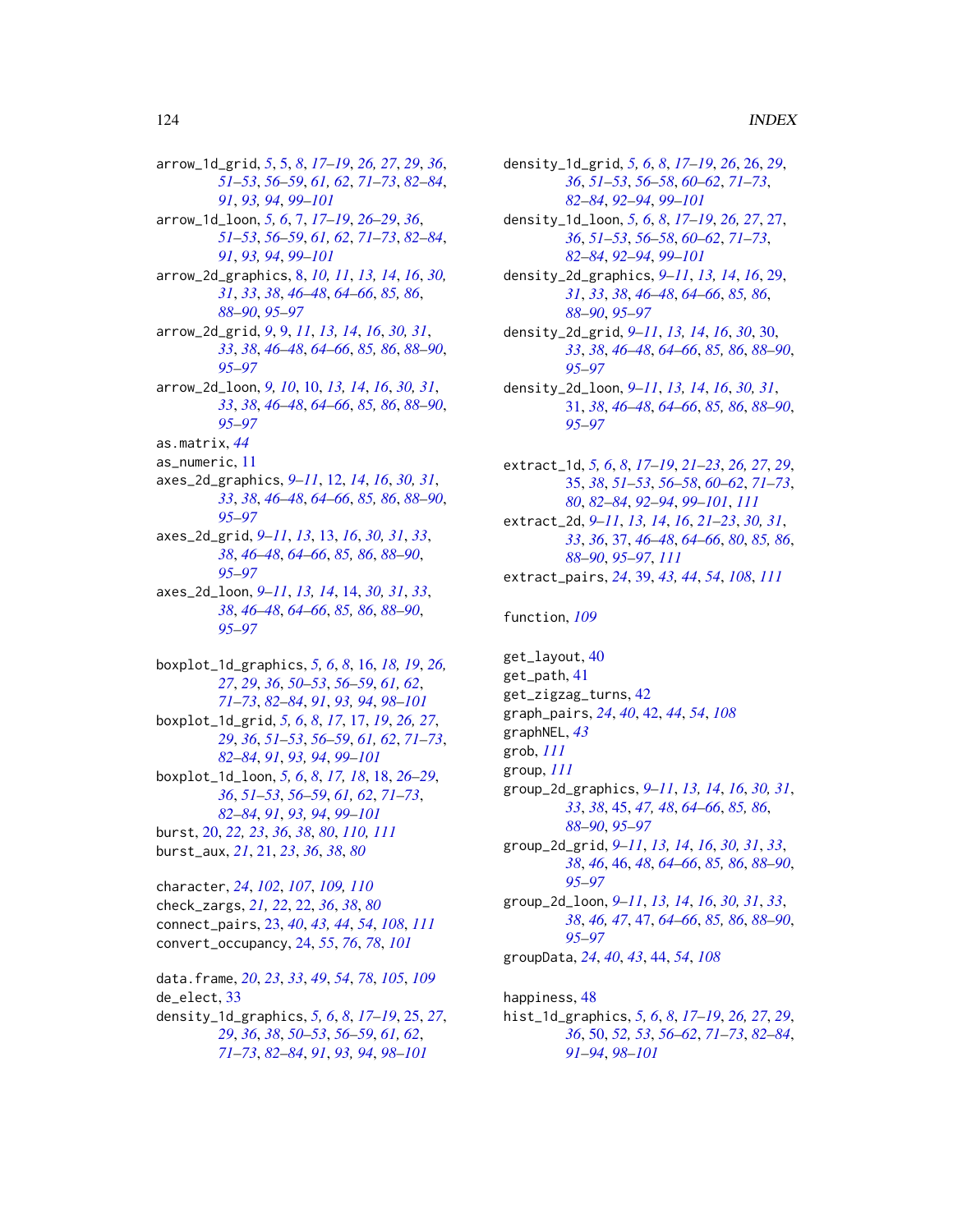hist\_1d\_grid, *[5,](#page-4-0) [6](#page-5-0)*, *[8](#page-7-0)*, *[17–](#page-16-0)[19](#page-18-0)*, *[26,](#page-25-0) [27](#page-26-0)*, *[29](#page-28-0)*, *[36](#page-35-0)*, *[38](#page-37-0)*, *[51](#page-50-0)*, [51,](#page-50-0) *[53](#page-52-0)*, *[56–](#page-55-0)[58](#page-57-0)*, *[60–](#page-59-0)[62](#page-61-0)*, *[71–](#page-70-0)[73](#page-72-0)*, *[82](#page-81-0)[–84](#page-83-0)*, *[92](#page-91-0)[–94](#page-93-0)*, *[99–](#page-98-0)[101](#page-100-0)* hist\_1d\_loon, *[5,](#page-4-0) [6](#page-5-0)*, *[8](#page-7-0)*, *[17–](#page-16-0)[19](#page-18-0)*, *[26–](#page-25-0)[29](#page-28-0)*, *[36](#page-35-0)*, *[51,](#page-50-0) [52](#page-51-0)*, [52,](#page-51-0) *[56](#page-55-0)[–58](#page-57-0)*, *[60–](#page-59-0)[62](#page-61-0)*, *[71–](#page-70-0)[73](#page-72-0)*, *[82–](#page-81-0)[84](#page-83-0)*, *[92](#page-91-0)[–94](#page-93-0)*, *[99](#page-98-0)[–101](#page-100-0)* indexData, *[24](#page-23-0)*, *[40](#page-39-0)*, *[43,](#page-42-0) [44](#page-43-0)*, [53,](#page-52-0) *[108](#page-107-0)* integer, *[107](#page-106-1)* invisible, *[80](#page-79-0)* is.standard, *[25](#page-24-0)*, [54,](#page-53-0) *[76](#page-75-0)*, *[78](#page-77-0)*, *[101](#page-100-0)* jitter\_1d\_graphics, *[5,](#page-4-0) [6](#page-5-0)*, *[8](#page-7-0)*, *[17–](#page-16-0)[19](#page-18-0)*, *[26,](#page-25-0) [27](#page-26-0)*, *[29](#page-28-0)*, *[36](#page-35-0)*, *[50](#page-49-0)[–53](#page-52-0)*, [55,](#page-54-0) *[57–](#page-56-0)[62](#page-61-0)*, *[71–](#page-70-0)[73](#page-72-0)*, *[82](#page-81-0)[–84](#page-83-0)*, *[91](#page-90-0)[–94](#page-93-0)*, *[98–](#page-97-0)[101](#page-100-0)* jitter\_1d\_grid, *[5,](#page-4-0) [6](#page-5-0)*, *[8](#page-7-0)*, *[17–](#page-16-0)[19](#page-18-0)*, *[26,](#page-25-0) [27](#page-26-0)*, *[29](#page-28-0)*, *[36](#page-35-0)*, *[51](#page-50-0)[–53](#page-52-0)*, *[56](#page-55-0)*, [56,](#page-55-0) *[58](#page-57-0)*, *[60–](#page-59-0)[62](#page-61-0)*, *[71–](#page-70-0)[73](#page-72-0)*, *[82](#page-81-0)[–84](#page-83-0)*, *[92](#page-91-0)[–94](#page-93-0)*, *[99–](#page-98-0)[101](#page-100-0)* jitter\_1d\_loon, *[5,](#page-4-0) [6](#page-5-0)*, *[8](#page-7-0)*, *[17–](#page-16-0)[19](#page-18-0)*, *[26–](#page-25-0)[29](#page-28-0)*, *[36](#page-35-0)*, *[51](#page-50-0)[–53](#page-52-0)*, *[56,](#page-55-0) [57](#page-56-0)*, [57,](#page-56-0) *[60–](#page-59-0)[62](#page-61-0)*, *[71–](#page-70-0)[73](#page-72-0)*, *[82](#page-81-0)[–84](#page-83-0)*, *[92](#page-91-0)[–94](#page-93-0)*, *[99–](#page-98-0)[101](#page-100-0)* l\_ispace\_config, [74,](#page-73-0) *[76](#page-75-0)*, *[81](#page-80-0)*, *[104](#page-103-1)*, *[107](#page-106-1)* label\_1d\_graphics, *[5,](#page-4-0) [6](#page-5-0)*, *[8](#page-7-0)*, *[17–](#page-16-0)[19](#page-18-0)*, *[26,](#page-25-0) [27](#page-26-0)*, *[29](#page-28-0)*, *[36](#page-35-0)*, *[50](#page-49-0)[–53](#page-52-0)*, *[56–](#page-55-0)[58](#page-57-0)*, [59,](#page-58-0) *[61,](#page-60-0) [62](#page-61-0)*, *[71](#page-70-0)[–73](#page-72-0)*, *[82](#page-81-0)[–84](#page-83-0)*, *[91–](#page-90-0)[94](#page-93-0)*, *[98–](#page-97-0)[101](#page-100-0)* label\_1d\_grid, *[5,](#page-4-0) [6](#page-5-0)*, *[8](#page-7-0)*, *[17–](#page-16-0)[19](#page-18-0)*, *[26,](#page-25-0) [27](#page-26-0)*, *[29](#page-28-0)*, *[36](#page-35-0)*, *[51](#page-50-0)[–53](#page-52-0)*, *[56](#page-55-0)[–58](#page-57-0)*, *[60](#page-59-0)*, [60,](#page-59-0) *[62](#page-61-0)*, *[71–](#page-70-0)[73](#page-72-0)*, *[82](#page-81-0)[–84](#page-83-0)*, *[92](#page-91-0)[–94](#page-93-0)*, *[99–](#page-98-0)[101](#page-100-0)* label\_1d\_loon, *[5,](#page-4-0) [6](#page-5-0)*, *[8](#page-7-0)*, *[17–](#page-16-0)[19](#page-18-0)*, *[26–](#page-25-0)[29](#page-28-0)*, *[36](#page-35-0)*, *[51](#page-50-0)[–53](#page-52-0)*, *[56](#page-55-0)[–58](#page-57-0)*, *[60,](#page-59-0) [61](#page-60-0)*, [61,](#page-60-0) *[71–](#page-70-0)[73](#page-72-0)*, *[82](#page-81-0)[–84](#page-83-0)*, *[92](#page-91-0)[–94](#page-93-0)*, *[99–](#page-98-0)[101](#page-100-0)* label\_2d\_graphics, *[9–](#page-8-0)[11](#page-10-0)*, *[13,](#page-12-0) [14](#page-13-0)*, *[16](#page-15-0)*, *[30,](#page-29-0) [31](#page-30-0)*, *[33](#page-32-0)*, *[38](#page-37-0)*, *[46](#page-45-0)[–48](#page-47-0)*, [63,](#page-62-0) *[65,](#page-64-0) [66](#page-65-0)*, *[85,](#page-84-0) [86](#page-85-0)*, *[88](#page-87-0)[–90](#page-89-0)*, *[95](#page-94-0)[–97](#page-96-0)* label\_2d\_grid, *[9](#page-8-0)[–11](#page-10-0)*, *[13,](#page-12-0) [14](#page-13-0)*, *[16](#page-15-0)*, *[30,](#page-29-0) [31](#page-30-0)*, *[33](#page-32-0)*, *[38](#page-37-0)*, *[46](#page-45-0)[–48](#page-47-0)*, *[64](#page-63-0)*, [64,](#page-63-0) *[66](#page-65-0)*, *[85,](#page-84-0) [86](#page-85-0)*, *[88–](#page-87-0)[90](#page-89-0)*, *[95](#page-94-0)[–97](#page-96-0)* label\_2d\_loon, *[9](#page-8-0)[–11](#page-10-0)*, *[13,](#page-12-0) [14](#page-13-0)*, *[16](#page-15-0)*, *[30,](#page-29-0) [31](#page-30-0)*, *[33](#page-32-0)*, *[38](#page-37-0)*, *[46](#page-45-0)[–48](#page-47-0)*, *[64,](#page-63-0) [65](#page-64-0)*, [65,](#page-64-0) *[85,](#page-84-0) [86](#page-85-0)*, *[88–](#page-87-0)[90](#page-89-0)*, *[95](#page-94-0)[–97](#page-96-0)* layout\_1d\_graphics, [67](#page-66-0) layout\_1d\_grid, [67](#page-66-0) layout\_1d\_loon, [68](#page-67-0) layout\_2d\_graphics, [68](#page-67-0) layout\_2d\_grid, [69](#page-68-0) layout\_2d\_loon, [70](#page-69-0) lines\_1d\_graphics, *[5,](#page-4-0) [6](#page-5-0)*, *[8](#page-7-0)*, *[17–](#page-16-0)[19](#page-18-0)*, *[26,](#page-25-0) [27](#page-26-0)*, *[29](#page-28-0)*, *[36](#page-35-0)*, *[50](#page-49-0)[–53](#page-52-0)*, *[56–](#page-55-0)[62](#page-61-0)*, [70,](#page-69-0) *[72,](#page-71-0) [73](#page-72-0)*, *[82](#page-81-0)[–84](#page-83-0)*, *[91](#page-90-0)[–94](#page-93-0)*, *[98–](#page-97-0)[101](#page-100-0)*

lines\_1d\_grid, *[5,](#page-4-0) [6](#page-5-0)*, *[8](#page-7-0)*, *[17](#page-16-0)[–19](#page-18-0)*, *[26,](#page-25-0) [27](#page-26-0)*, *[29](#page-28-0)*, *[36](#page-35-0)*, *[51](#page-50-0)[–53](#page-52-0)*, *[56](#page-55-0)[–58](#page-57-0)*, *[60](#page-59-0)[–62](#page-61-0)*, *[71](#page-70-0)*, [71,](#page-70-0) *[73](#page-72-0)*, *[82](#page-81-0)[–84](#page-83-0)*, *[92](#page-91-0)[–94](#page-93-0)*, *[99](#page-98-0)[–101](#page-100-0)* lines\_1d\_loon, *[5,](#page-4-0) [6](#page-5-0)*, *[8](#page-7-0)*, *[17](#page-16-0)[–19](#page-18-0)*, *[26](#page-25-0)[–29](#page-28-0)*, *[36](#page-35-0)*, *[51](#page-50-0)[–53](#page-52-0)*, *[56](#page-55-0)[–58](#page-57-0)*, *[60](#page-59-0)[–62](#page-61-0)*, *[71,](#page-70-0) [72](#page-71-0)*, [72,](#page-71-0) *[82](#page-81-0)[–84](#page-83-0)*, *[92](#page-91-0)[–94](#page-93-0)*, *[99](#page-98-0)[–101](#page-100-0)* list, *[20](#page-19-1)*, *[23](#page-22-1)*, *[36](#page-35-0)*, *[38,](#page-37-0) [39](#page-38-1)*, *[43,](#page-42-0) [44](#page-43-0)*, *[103](#page-102-0)*, *[109](#page-108-0)* logical, *[20](#page-19-1)*, *[23](#page-22-1)*, *[36](#page-35-0)*, *[38](#page-37-0)*, *[44](#page-43-0)*, *[62](#page-61-0)*, *[66](#page-65-0)*, *[102](#page-101-1)*, *[108](#page-107-0)[–110](#page-109-0)* matrix, *[20](#page-19-1)*, *[23](#page-22-1)[–25](#page-24-0)*, *[43,](#page-42-0) [44](#page-43-0)*, *[54](#page-53-0)*, *[107](#page-106-1)*, *[109](#page-108-0)* move, [75](#page-74-0) n2dcols\_aux, *[25](#page-24-0)*, *[55](#page-54-0)*, [75,](#page-74-0) *[78](#page-77-0)*, *[101](#page-100-0)* na\_omit\_loon, *[74](#page-73-0)*, [76,](#page-75-0) *[81](#page-80-0)*, *[104](#page-103-1)*, *[107](#page-106-1)* next\_move\_tidy, [77](#page-76-0) NULL, *[20](#page-19-1)* num\_cols, *[25](#page-24-0)*, *[55](#page-54-0)*, *[76](#page-75-0)*, [77,](#page-76-0) *[101](#page-100-0)* numeric, *[20](#page-19-1)*, *[107](#page-106-1)* olive, [78](#page-77-0) plot, *[42,](#page-41-0) [43](#page-42-0)*, *[80](#page-79-0)* plot\_exists, [79](#page-78-0) plot\_indices, *[21](#page-20-0)[–23](#page-22-1)*, *[36](#page-35-0)*, *[38](#page-37-0)*, [79](#page-78-0) plot\_region, *[74](#page-73-0)*, *[76](#page-75-0)*, [80,](#page-79-0) *[104](#page-103-1)*, *[107](#page-106-1)* points\_1d\_graphics, *[5,](#page-4-0) [6](#page-5-0)*, *[8](#page-7-0)*, *[17](#page-16-0)[–19](#page-18-0)*, *[26,](#page-25-0) [27](#page-26-0)*, *[29](#page-28-0)*, *[36](#page-35-0)*, *[50](#page-49-0)[–53](#page-52-0)*, *[56](#page-55-0)[–62](#page-61-0)*, *[71](#page-70-0)[–73](#page-72-0)*, [81,](#page-80-0) *[83,](#page-82-0) [84](#page-83-0)*, *[91](#page-90-0)[–94](#page-93-0)*, *[98](#page-97-0)[–101](#page-100-0)* points\_1d\_grid, *[5,](#page-4-0) [6](#page-5-0)*, *[8](#page-7-0)*, *[17](#page-16-0)[–19](#page-18-0)*, *[26,](#page-25-0) [27](#page-26-0)*, *[29](#page-28-0)*, *[36](#page-35-0)*, *[51](#page-50-0)[–53](#page-52-0)*, *[56](#page-55-0)[–58](#page-57-0)*, *[60](#page-59-0)[–62](#page-61-0)*, *[71](#page-70-0)[–73](#page-72-0)*, *[82](#page-81-0)*, [82,](#page-81-0) *[84](#page-83-0)*, *[92](#page-91-0)[–94](#page-93-0)*, *[99](#page-98-0)[–101](#page-100-0)* points\_1d\_loon, *[5,](#page-4-0) [6](#page-5-0)*, *[8](#page-7-0)*, *[17](#page-16-0)[–19](#page-18-0)*, *[26](#page-25-0)[–29](#page-28-0)*, *[36](#page-35-0)*, *[38](#page-37-0)*, *[51](#page-50-0)[–53](#page-52-0)*, *[56](#page-55-0)[–58](#page-57-0)*, *[60](#page-59-0)[–62](#page-61-0)*, *[71](#page-70-0)[–73](#page-72-0)*, *[82,](#page-81-0) [83](#page-82-0)*, [83,](#page-82-0) *[92](#page-91-0)[–94](#page-93-0)*, *[99](#page-98-0)[–101](#page-100-0)* points\_2d\_graphics, *[9](#page-8-0)[–11](#page-10-0)*, *[13,](#page-12-0) [14](#page-13-0)*, *[16](#page-15-0)*, *[30,](#page-29-0) [31](#page-30-0)*, *[33](#page-32-0)*, *[38](#page-37-0)*, *[46](#page-45-0)[–48](#page-47-0)*, *[64](#page-63-0)[–66](#page-65-0)*, [84,](#page-83-0) *[86](#page-85-0)*, *[88](#page-87-0)[–90](#page-89-0)*, *[95](#page-94-0)[–97](#page-96-0)* points\_2d\_grid, *[9](#page-8-0)[–11](#page-10-0)*, *[13,](#page-12-0) [14](#page-13-0)*, *[16](#page-15-0)*, *[30,](#page-29-0) [31](#page-30-0)*, *[33](#page-32-0)*, *[38](#page-37-0)*, *[46](#page-45-0)[–48](#page-47-0)*, *[64](#page-63-0)[–66](#page-65-0)*, *[85](#page-84-0)*, [85,](#page-84-0) *[88](#page-87-0)[–90](#page-89-0)*, *[95](#page-94-0)[–97](#page-96-0)* points\_2d\_loon, *[9](#page-8-0)[–11](#page-10-0)*, *[13,](#page-12-0) [14](#page-13-0)*, *[16](#page-15-0)*, *[30,](#page-29-0) [31](#page-30-0)*, *[33](#page-32-0)*, *[38](#page-37-0)*, *[46](#page-45-0)[–48](#page-47-0)*, *[64](#page-63-0)[–66](#page-65-0)*, *[85,](#page-84-0) [86](#page-85-0)*, [87,](#page-86-0) *[89,](#page-88-0) [90](#page-89-0)*, *[95](#page-94-0)[–97](#page-96-0)* qq\_2d\_graphics, *[9](#page-8-0)[–11](#page-10-0)*, *[13,](#page-12-0) [14](#page-13-0)*, *[16](#page-15-0)*, *[30,](#page-29-0) [31](#page-30-0)*, *[33](#page-32-0)*, *[38](#page-37-0)*, *[46](#page-45-0)[–48](#page-47-0)*, *[64](#page-63-0)[–66](#page-65-0)*, *[85,](#page-84-0) [86](#page-85-0)*, *[88](#page-87-0)*, [88,](#page-87-0) *[90](#page-89-0)*, *[95](#page-94-0)[–97](#page-96-0)*